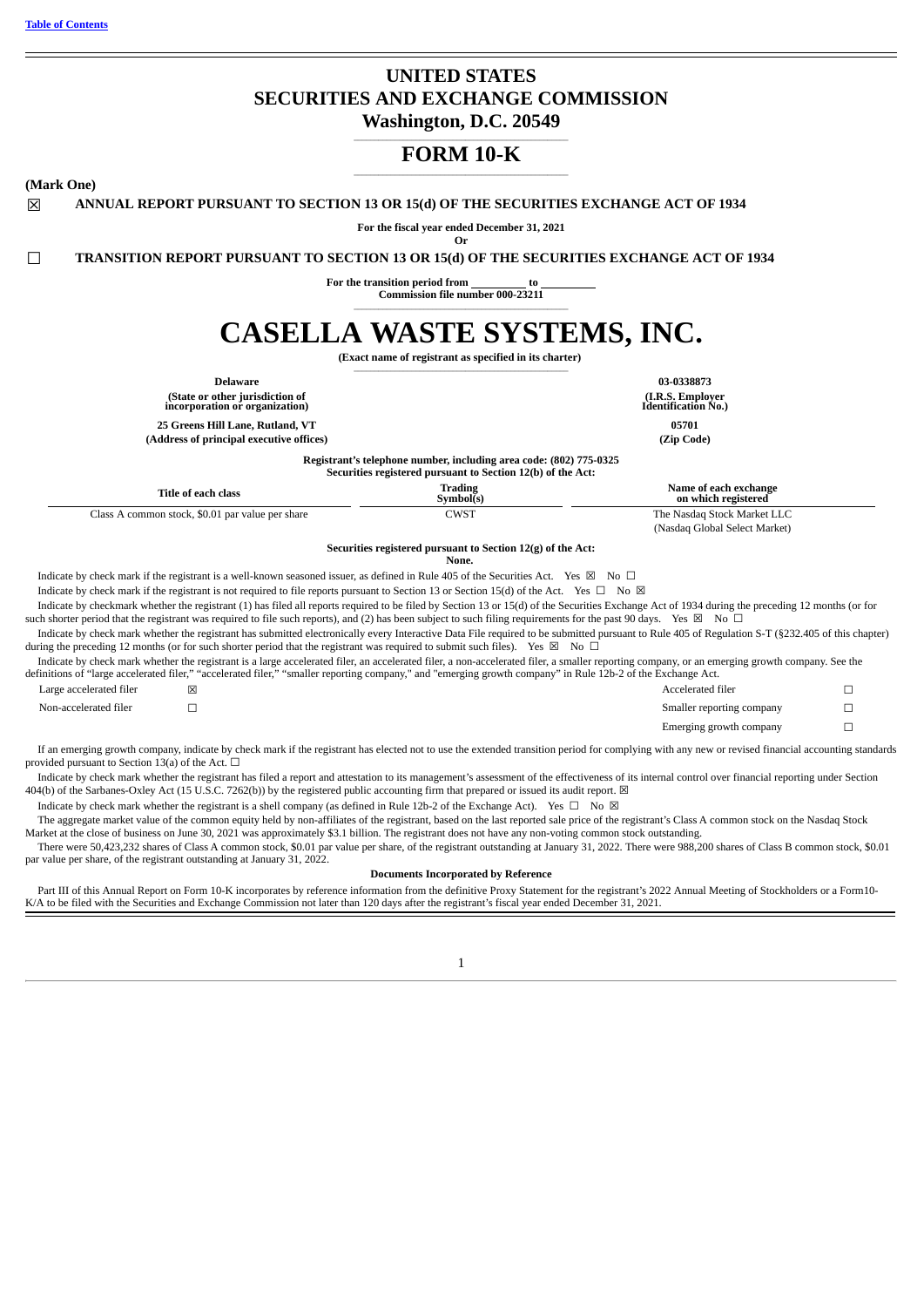# **CASELLA WASTE SYSTEMS, INC. ANNUAL REPORT ON FORM 10-K TABLE OF CONTENTS**

| PART I.           |                                                                                                                 |     |
|-------------------|-----------------------------------------------------------------------------------------------------------------|-----|
| ITEM 1.           | <b>BUSINESS</b>                                                                                                 | 3   |
| ITEM 1A.          | <b>RISK FACTORS</b>                                                                                             | 21  |
| ITEM 1B.          | <b>UNRESOLVED STAFF COMMENTS</b>                                                                                | 28  |
| ITEM 2.           | <b>PROPERTIES</b>                                                                                               | 29  |
| ITEM 3.           | <b>LEGAL PROCEEDINGS</b>                                                                                        | 29  |
| ITEM 4.           | <b>MINE SAFETY DISCLOSURES</b>                                                                                  | 29  |
| PART II.          |                                                                                                                 |     |
| ITEM 5.           | MARKET FOR REGISTRANT'S COMMON EQUITY, RELATED STOCKHOLDER MATTERS AND ISSUER<br>PURCHASES OF EQUITY SECURITIES | 30  |
| ITEM 6.           | <b>[RESERVED]</b>                                                                                               | 31  |
| ITEM 7.           | MANAGEMENT'S DISCUSSION AND ANALYSIS OF FINANCIAL CONDITION AND RESULTS OF                                      |     |
|                   | <b>OPERATIONS</b>                                                                                               | 31  |
| ITEM 7A.          | <b>QUANTITATIVE AND QUALITATIVE DISCLOSURES ABOUT MARKET RISK</b>                                               | 52  |
| ITEM 8.           | FINANCIAL STATEMENTS AND SUPPLEMENTARY DATA                                                                     | 54  |
| ITEM 9.           | CHANGES IN AND DISAGREEMENTS WITH ACCOUNTANTS ON ACCOUNTING AND FINANCIAL                                       |     |
|                   | <b>DISCLOSURE</b>                                                                                               | 105 |
| ITEM 9A.          | <b>CONTROLS AND PROCEDURES</b>                                                                                  | 106 |
| ITEM 9B.          | <b>OTHER INFORMATION</b>                                                                                        | 106 |
| ITEM 9C.          | DISCLOSURE REGARDING FOREIGN JURISDICTIONS THAT PREVENT INSPECTIONS                                             | 106 |
| PART III.         |                                                                                                                 |     |
| <b>ITEM 10.</b>   | DIRECTORS, EXECUTIVE OFFICERS AND CORPORATE GOVERNANCE                                                          | 107 |
| <b>ITEM 11.</b>   | <b>EXECUTIVE COMPENSATION</b>                                                                                   | 107 |
| <b>ITEM 12.</b>   | SECURITY OWNERSHIP OF CERTAIN BENEFICIAL OWNERS AND MANAGEMENT AND RELATED<br><b>STOCKHOLDER MATTERS</b>        | 107 |
| <b>ITEM 13.</b>   |                                                                                                                 |     |
|                   | <b>CERTAIN RELATIONSHIPS AND RELATED TRANSACTIONS, AND DIRECTOR INDEPENDENCE</b>                                | 107 |
| <b>ITEM 14.</b>   | PRINCIPAL ACCOUNTING FEES AND SERVICES                                                                          | 107 |
| PART IV.          |                                                                                                                 |     |
| ITEM 15.          | <b>EXHIBITS AND FINANCIAL STATEMENT SCHEDULE</b>                                                                | 108 |
| ITEM 16.          | <b>FORM 10-K SUMMARY</b>                                                                                        | 113 |
| <b>SIGNATURES</b> |                                                                                                                 | 114 |
|                   |                                                                                                                 |     |

<span id="page-1-0"></span>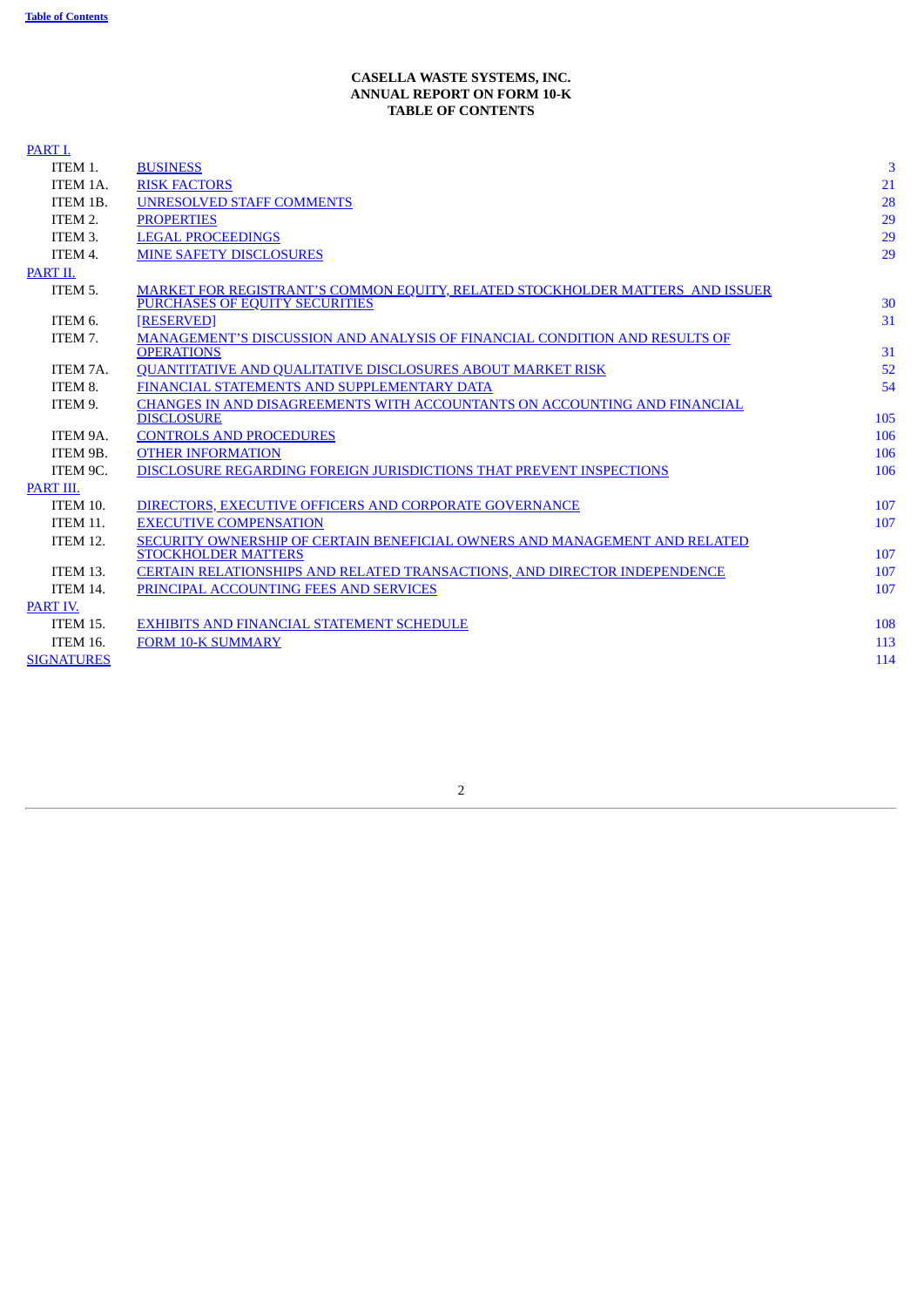## **PART I**

Unless the context requires otherwise, all references in this Annual Report on Form 10-K to "Casella Waste Systems, Inc.", "Casella", the "Company", "we", "us" or "our" refer to Casella Waste Systems, Inc. and its consolidated subsidiaries.

#### **Forward-Looking Statements**

This Annual Report on Form 10-K contains or incorporates a number of forward-looking statements within the meaning of Section 27A of the Securities Act of 1933, as amended, and Section 21E of the Exchange Act of 1934, as amended, including statements regarding:

- the projected development of additional disposal capacity or expectations regarding permits for existing capacity;
- the outcome of any legal or regulatory matter;
- the expected and potential direct or indirect impacts of the novel coronavirus ("COVID-19") pandemic on our business;
- expected liquidity and financing plans;
- expected future revenues, operations, expenditures and cash needs;
- fluctuations in the commodity pricing of our recyclables, increases in landfill tipping fees and fuel costs and general economic and weather conditions;
- projected future obligations related to final capping, closure and post-closure costs of our existing landfills and any disposal facilities which we may own or operate in the future;
- our ability to use our net operating losses and tax positions;
- our ability to service our debt obligations;
- the recoverability or impairment of any of our assets or goodwill;
- estimates of the potential markets for our products and services, including the anticipated drivers for future growth;
- sales and marketing plans or price and volume assumptions;
- potential business combinations or divestitures; and
- projected improvements to our infrastructure and the impact of such improvements on our business and operations.

In addition, any statements contained in or incorporated by reference into this report that are not statements of historical fact should be considered forwardlooking statements. You can identify these forward-looking statements by the use of the words "believes", "expects", "anticipates", "plans", "may", "will", "would", "intends", "estimates" and other similar expressions, whether in the negative or affirmative. These forward-looking statements are based on current expectations, estimates, forecasts and projections about the industry and markets in which we operate, as well as management's beliefs and assumptions, and should be read in conjunction with our consolidated financial statements and notes thereto. We cannot guarantee that we actually will achieve the plans, intentions or expectations disclosed in the forward-looking statements made. The occurrence of the events described and the achievement of the expected results depends on many events, some or all of which are not predictable or within our control. Actual results may differ materially from those set forth in the forward-looking statements.

There are a number of important risks and uncertainties that could cause our actual results to differ materially from those indicated by such forward-looking statements. These risks and uncertainties include, without limitation, those detailed in Item 1A, "*Risk Factors*" of this Annual Report on Form 10-K. We explicitly disclaim any obligation to update any forward-looking statements whether as a result of new information, future events or otherwise, except as otherwise required by law.

# <span id="page-2-0"></span>**ITEM 1. BUSINESS**

## **Overview**

Casella Waste Systems, Inc. is a regional, vertically integrated solid waste services company. We provide resource management expertise and services to residential, commercial, municipal, institutional and industrial customers, primarily in the areas of solid waste collection and disposal, transfer, recycling and organics services. We provide integrated solid waste services in seven states: Vermont, New Hampshire, New York, Massachusetts, Connecticut, Maine and Pennsylvania, with our headquarters located in Rutland, Vermont.

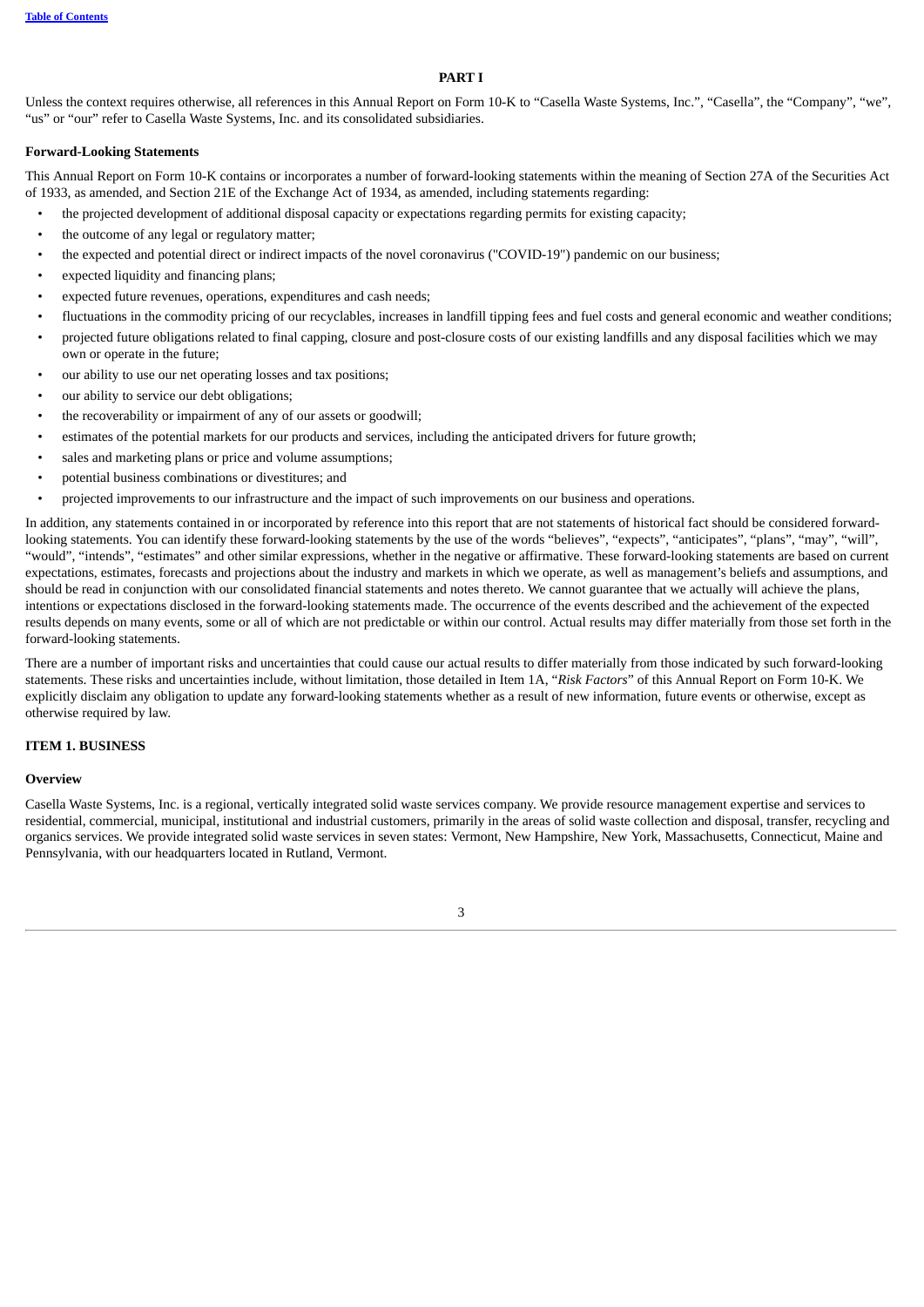We manage our solid waste operations on a geographic basis through two regional operating segments, the Eastern and Western regions, each of which provides a full range of solid waste services. We manage our resource-renewal operations through the Resource Solutions operating segment. Effective January 1, 2021, we realigned the Resource Solutions operating segment from our historical lines-of-service of recycling, organics and customer solutions into two lines-of-service: processing and non-processing. We realigned the Resource Solutions operating segment to leverage our core competencies in materials processing, industrial recycling, organics and resource management service offerings to deliver a comprehensive solution for our larger commercial, municipal, institutional, and industrial customers with more diverse waste and recycling needs. Processing services consist of the receipt of recycled, sludge or other organic materials at one of our materials recovery, processing or disposal facilities, where it is then sorted, mixed and/or processed, and then disposed of or sold. Non-processing services consist of brokerage services, overall resource management services, which provide a wide range of environmental services and zero waste solutions to large and complex organizations, and traditional collection, disposal and recycling services provided to large account multi-site customers.

For more information about our reportable operating segments, please see "*Operational Overview*." For financial information concerning our reportable operating segments, refer to "Item7. Management's Discussion and Analysis of Results of Operations and Financial Condition" and "Item8. Financial *Statements and Supplementary Data*" of this Annual Report on Form 10-K.

The global outbreak of the COVID-19 pandemic has caused economic disruption across our geographic footprint since it was first identified in the United States in early 2020, and has adversely affected our business, although at a diminishing rate, over the last two fiscal years. For more information about the COVID-19 pandemic and its effect on our business and associated costs see "Item1A. *Risk Factors*" and "Item7. *Management's Discussion and Analysis of Results of Operations and Financial Condition*" of this Annual Report on Form 10-K.

Our website is *www.casella.com*. We make available, free of charge through our website, our Annual Reports on Form 10-K, Quarterly Reports on Form 10- Q, Current Reports on Form 8-K, Proxy Statements on Schedule 14A, and any amendments to those materials filed pursuant to Sections 13(a) and 15(d) of the Securities Exchange Act of 1934, as amended. We make these reports available through our website as soon as reasonably practicable after we electronically file such materials with or furnish them to the Securities and Exchange Commission ("SEC"). The information found on our website is not part of this or any other report we file with or furnish to the SEC.

## **Growth Strategy**

Our goal is to build a sustainable and profitable company by providing exemplary service to our customers, while operating safe and environmentally sound facilities. Over the last decade, we have worked with many of our key customers to improve their environmental footprint and to meet sustainability goals by increasing their recycling rates, diverting organic materials out of the waste stream into beneficial use processes, and partnering to develop resource solutions within their organizations. Since we first began operating in Vermont in 1975, our business strategy has been firmly tied to creating a sustainable resource management model and we continue to be rooted in these same tenets today.

We continue to invest in resources (team, technology, facilities, and capital) to further develop this important long-term strategy that we believe will continue to differentiate our service offerings to our customers, make us an employer of choice for our people, and improve our economic returns. We strive to create long-term value for all of our stakeholders, including customers, employees, communities and shareholders.

Our primary objective is to maximize long-term shareholder value through a combination of financial performance and strategic asset positioning. Annually, we complete a comprehensive strategic planning process to assess and refine our strategic objectives in the context of our asset mix and the current market environment. This process helps the management team allocate resources to a range of business opportunities with the goal to maximize long-term financial returns and competitive positioning.

In early August 2017, we announced an updated long-term strategic plan through our fiscal year ending December 31, 2021 (the "2021 Plan"). The 2021 Plan was focused on enhancing shareholder returns by improving cash flows and reducing debt leverage by advancing efforts in five key areas: (1) increasing landfill returns; (2) driving additional profitability in collection operations; (3) creating incremental value through Resource Solutions; (4) using technology to drive profitable growth and efficiencies; and (5) allocating capital to balance delevering with smart growth.

We have executed well against these strategies and we are introducing an updated strategic plan through our fiscal year ending December 31, 2024 (the "2024 Plan"). The key strategies of the 2024 Plan, set forth below, are similar in comparison to our 2021 Plan and reflect our continued focus on creating shareholder value through execution against our core competencies and disciplined growth strategy. In addition, we have launched a new fifth strategy focused on strengthening foundational pillars that will better position us for continued successful growth.

1. Increasing landfill returns;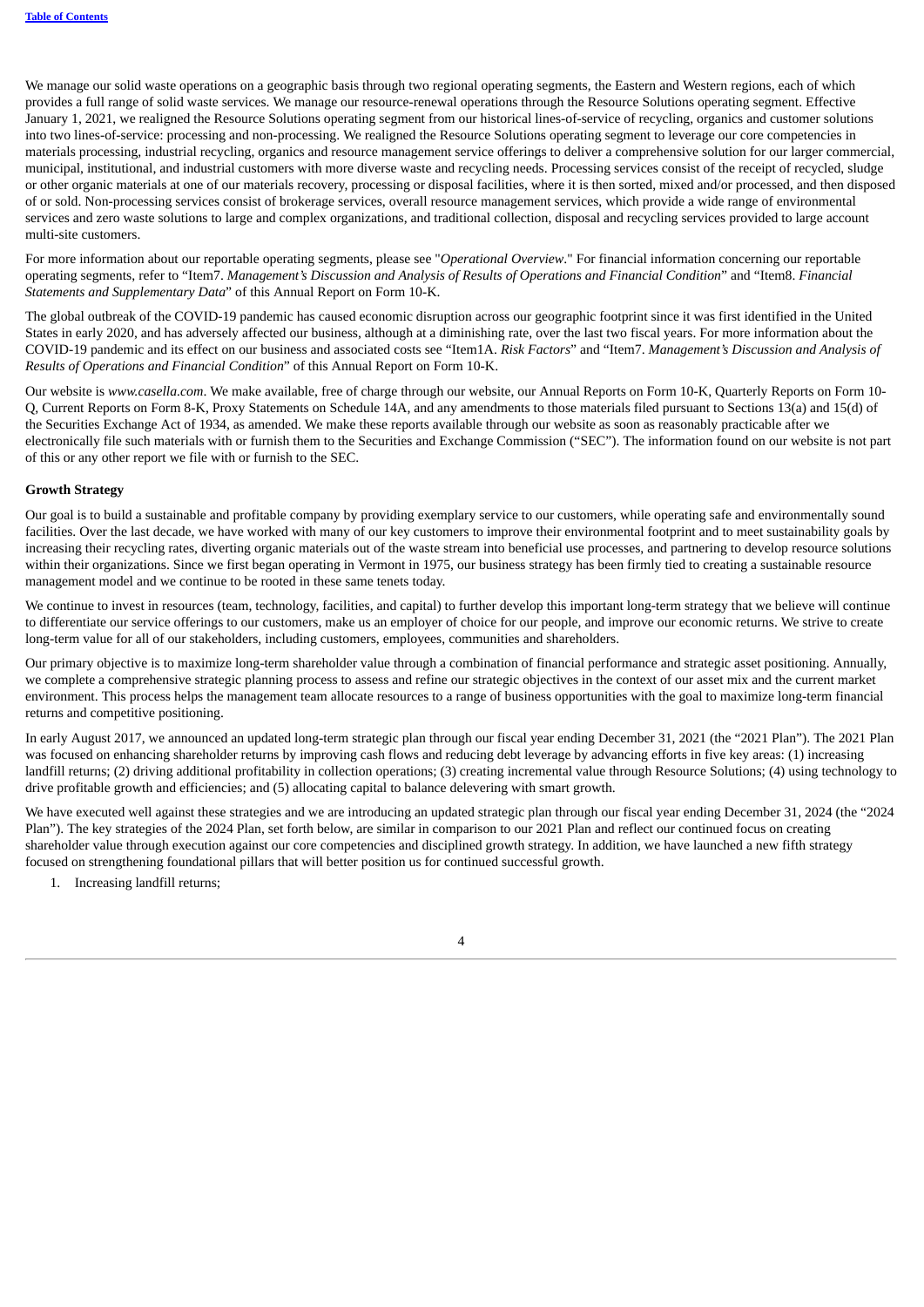- 2. Driving additional profitability in collection operations;
- 3. Creating incremental value through Resource Solutions;
- 4. Allocating capital to return driven growth; and
- 5. Strengthening four key foundational pillars:
	- People: Developing a safe, engaged, ready workforce to support growth.
	- Technology: Driving profitable growth and efficiencies through technology.
	- Sustainable Growth: Driving profitable growth through an integrated resource solutions approach.
	- Facilities: Developing necessary long-term infrastructure through facilities planning.

## *Increasing Landfill Returns*

Disposal capacity continues to tighten in the Northeast market as permanent site closures are reducing capacity and stronger economic and construction activity are driving higher volumes. Given this supply-demand imbalance and the positioning of our assets, we were able to advance landfill pricing by 3.9% for the fiscal year ended December 31, 2021 ("fiscal year 2021"), as compared to the fiscal year ended December 31, 2020 ("fiscal year 2020").

We believe that this positive pricing backdrop will continue as additional site closures are expected over the next several years, and as we reset multi-year contracts we expect to advance pricing in excess of the Consumer Price Index on a larger percentage of our inbound waste streams. In addition, we continue to focus our acquisition efforts on businesses and markets that are expected to increase vertical integration to our landfills in order to drive higher cash flows and to lower market risk.

On the landfill development side, we continue to advance key permitting activities across our landfills to increase annual capacity limits at select sites and expand total permitted capacity across our footprint. Since early 2016, we have been successful in advancing permit increases at our Subtitle D landfills located in Angelica, New York ("Hyland Landfill"), Seneca, New York ("Ontario County Landfill"), Chemung, New York ("Chemung County Landfill"), West Old Town, Maine ("Juniper Ridge Landfill"), Schuyler Falls, New York ("Clinton County Landfill"), Coventry, Vermont ("Waste USA Landfill"), Campbell, New York ("Hakes Landfill") and Bethlehem, New Hampshire ("NCES Landfill"). Cumulatively, these efforts have added approximately 0.5 million tons per year of permitted capacity and approximately 50.9 million cubic yards of permitted airspace.

We also continue to focus on improving our landfill operations through various initiatives related to safety, compliance, operating practices, and capital efficiency programs.

## *Driving Additional Profitability in Collection Operations*

Collection pricing was up 4.3% for fiscal year 2021, as compared to fiscal year 2020, with sustained execution against our strategic pricing programs. On the operating side, we continue to advance several key areas, including route optimization, fleet standardization and automation, and maintenance programs to further reduce our operating costs in the collection line-of-business. We are in the seventh year of our comprehensive fleet plan, which is designed to optimize our fleet and target truck replacements to maximize returns, reduce our operating expenses through lower maintenance costs, improve our service levels through reduced down times, and conduct additional automation and optimization of trucks and service types. We also remain focused on acquisition integration as we work diligently to onboard new customers and employees, while enhancing service accuracy, increasing operating efficiencies, and optimizing the internalization of solid waste and recycling volumes into our facilities.

The combination of these operating advancements and pricing programs are driving improved results in our collection line-of-business, with our cost of operations as a percentage of revenues down approximately 670 basis points from the twelve months ended December 31, 2014 to fiscal year 2021.

#### *Creating Incremental Value Through Resource Solutions*

In fiscal year 2020, we combined our resource-oriented business units (customer solutions, recycling and organics) under a newly formed operating segment called Resource Solutions. By combining our resource and sustainability-oriented businesses into the Resource Solutions operating segment, we now have a dedicated team and business strategy focused on driving value-added resource solutions to our customers. These solutions range from professional services to large industrial, institutional or multi-site retail customers, to our organics business, which is a leader in organics processing and disposal in the Northeast, and to our large scale, technology-driven recycling business.

In fiscal year 2021, we took another step in further integrating these teams and operations to drive increased synergies by realigning and creating processing and non-processing business units within Resource Solutions. This was done to leverage our core competencies in materials processing, industrial recycling, organics and resource management service offerings to deliver

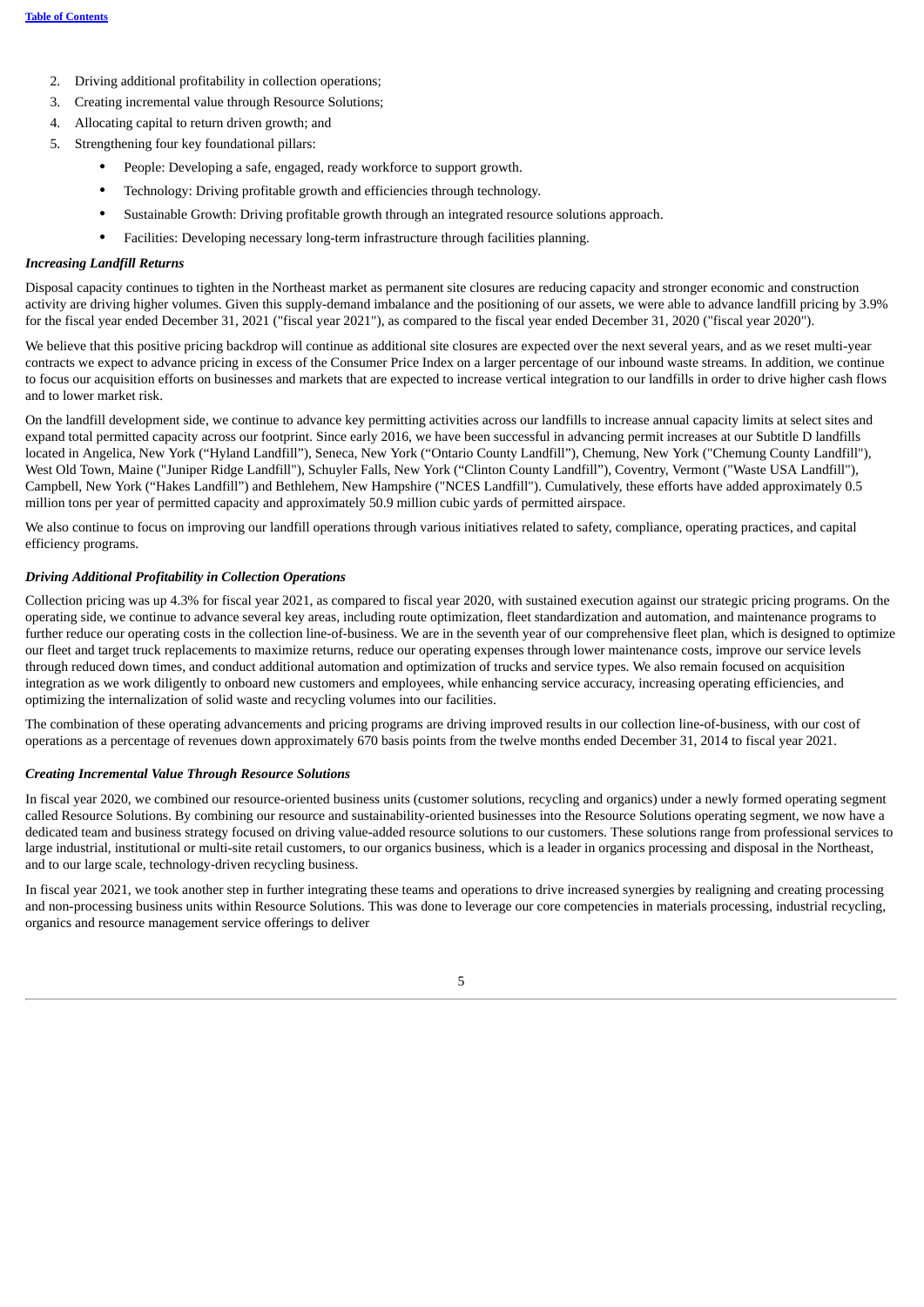a comprehensive solution for our larger commercial, municipal, institutional, and industrial customers with more diverse waste and recycling needs. Our processing operations consist of our recycling and biosolids facilities where we receive inbound materials, process the volume, and sell the resulting products into end markets. Over the last six years, we have worked to reshape our recycling business model to drive higher returns in all market cycles and reduce exposure to recycling commodity price volatility. We have accomplished this goal by: (1) restructuring most third-party processing contracts to limit downside risk by charging processing fees; (2) implementing our sustainability recycling adjustment Fee ("SRA Fee") for our collection customers (the SRA Fee floats inversely to changes in recycling commodity prices); (3) making key investments in recycling processing infrastructure to reduce operating costs and improve the quality of the end commodities; and (4) developing strong partnerships with industrial consumers of recycled materials to ensure that the materials our customers recycle make their way into new products and beneficial uses. Our risk mitigation programs offset most recycling commodity price decline and also allow us to return value to our customers with higher recycling commodity prices through lower tipping fees and a lower SRA fee. We expect these programs to continue to reduce our commodity risk exposure.

Our non-processing operations consist of brokerage and resource management services provided to large customers with broad sustainability needs. Our professional services business continues to make progress pivoting from the legacy waste and recycling brokerage model to an advisory services organization focused on helping large industrial and institutional customers meet their resource management and sustainability goals.

## *Allocating Capital to Return-Driven Growth*

Over the last eight years we made significant progress in simplifying our business structure, improving cash flows and reducing risk exposure by: (1) divesting, or in certain cases, closing underperforming operations that did not enhance or complement our core operations; (2) refinancing debt to lower interest costs and improve financial flexibility; and (3) adhering to strict capital discipline and debt repayment. As a result of these actions, we have significantly reduced our consolidated net leverage ratio by 56 % over the last seven years to 2.35x as of December 31, 2021. See Item 7, "*Management's Discussion and Analysis of Financial Condition and Results of Operations*" of this Annual Report on Form 10-K for more disclosure about our consolidated net leverage ratio.

Given our progress in each area and as part of the 2021 Plan, we shifted our capital strategy to use our capital in a manner that balances continued delevering with smart acquisition and development growth. As part of this strategy, we set a goal through fiscal year 2021 of adding \$20 million to \$40 million per year of annualized revenues through acquisition or development activity.

We have made significant progress ramping up our strategic growth initiative, as we have acquired 39 solid waste collection, transfer and recycling businesses during the fiscal year ended December 31, 2018 ("fiscal year 2018"), the fiscal year ended December 31, 2019 ("fiscal year 2019"), fiscal year 2020, and fiscal year 2021, with approximately \$240 million of total annualized revenues. We expect revenue growth of approximately \$52 million in the fiscal year ending December 31, 2022 from the full year of revenue from acquisitions completed in fiscal year 2021, but which contributed to our revenues for only part of the year in fiscal year 2021.

We believe the strength of our balance sheet coupled with a robust acquisition pipeline positions us well for continued execution against our growth strategy. As such, as part of the 2024 Plan, we have established a target of adding greater than \$30 million per year of annualized revenues through acquisition or development.

It is our view that acquisition or development activity should be opportunistic, and we plan to strictly adhere to our disciplined capital return hurdles and rigorous review process. We are focused on acquiring well-run businesses in strategic markets across our footprint and in adjacent markets that will drive additional internalization to our facilities, operating synergies, and opportunities to grow profitably into new market areas. We are also focused on more effectively optimizing waste placement around the Northeast as the ever-tightening disposal market is creating additional opportunities to source new volumes at higher prices.

## *Strengthening Foundational Pillars*

Execution against the 2024 Plan is supported by strengthening our foundational pillars: people, technology, sustainable growth, and facilities. We believe that it is important to continue to invest in and strengthen the foundational pillars to support growth and further differentiate our business strategy.

*People.* We continue to invest in our people through leadership development, career paths program, technical training for key roles such as drivers and mechanics, and incentive compensation structures that seek to align our employees' incentives with our long-term goal to improve cash flows and returns on invested capital. We have grown our workforce to approximately 2,900 employees and we believe that continuing to invest in our team and culture and creating a safe, engaged, and ready workforce is key to our continued success.

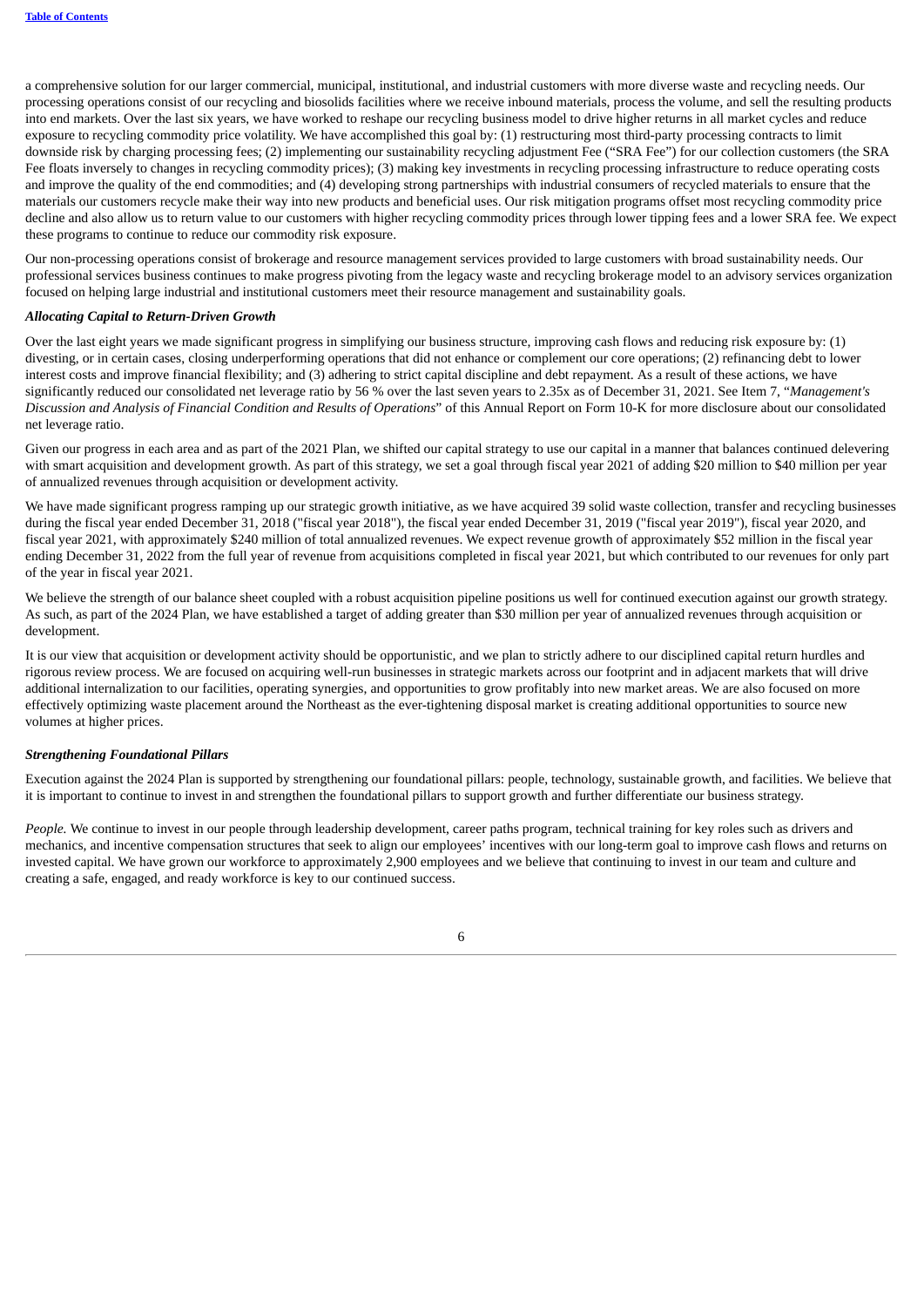*Technology.* In the fiscal year ended December 31, 2017, we launched a multi-year plan focused on driving operating and back-office cost efficiencies, customer value, and strategic growth. Through fiscal year 2021, we have successfully implemented: a new Customer Resource Management system to help manage and drive higher sales force effectiveness, a new Case Management system to ensure strong integration between our sales force, customer care group and operating teams, and a cloud-based Enterprise Resource Planning system as the financial backbone to our business. We have also improved our procurement process and spend category management with the implementation of a new procurement system.

The 2024 Plan provides for a continuation of a measured approach with capital investment in select technologies that have long-term strategic fit, including our service management initiative to improve customer facing technology, operational efficiencies, and various back-office functions. This initiative also includes the implementation of route optimization software and a new on-board computing platform to drive efficiencies, safety, and improve billings. We have also increased our access to actionable real-time data through continued improvements to our business intelligence software.

*Sustainable Growth.* Execution against the key strategies within the 2024 Plan will be supported by our sustainable growth initiatives. We are focused on driving further value through profitable new customer growth and the expansion of services with existing customers. We have integrated our sales, marketing, engagement, customer care, communications, and sustainability functions in an effort to improve customer profitability, key customer retention, and new market growth opportunities through a differentiated sustainable service platform.

We have increased our sales training, and we have developed centralized processes and consistent sales metrics that helped improve our accountability and alignment across our organization. Our sustainable growth initiatives shape how we interact with our customers and with the communities we serve.

*Facilities.* We believe prioritizing and allocating capital to meet our long-term facility needs will help to improve employee safety, operating efficiencies, acquisition integration, and employee engagement. Our multi-year facility strategy helps to guide decisions related to facility expansions, consolidations, and relocations as well as key property or facility acquisitions. We are also focused on developing facility standards that will create a more welcoming and accommodating experience for our employees, customers, vendors, and site visitors. These attributes coupled with improved functional design aim to increase the attraction and retention of key roles across our organization.

## **Human Capital**

Our mission is to create value by renewing and sustaining our resources and environment. We believe that one of the most important factors in achieving our mission is to hire, develop, and retain employees who will be able to make good decisions for our business, customers and communities by adhering to our c*ore values* of service, trust, responsibility, integrity, continuous improvement and teamwork. Our team consists of drivers, vehicle technicians, equipment operators, recycling facility sorters, engineers, accountants, customer care specialists, and many other key roles.

As of January 31, 2022, we employed approximately 2,900 employees, including approximately 550 managerial, sales, clerical, information systems or other administrative employees and approximately 2,350 employees involved in collection, transfer, disposal, recycling, organics or other operations. Approximately 160 of our employees are covered by collective bargaining agreements.

#### *Health, Safety and Wellness*

A top priority across all of our operations is to protect the health and safety of our team and the communities that we serve. At the heart of our safety program are our safety and operations teams, who are dedicated to ensuring that every employee has a safe operating environment and the necessary training and personal protective equipment ("PPE") to safely conduct their role. The success of our safety programs and the performance of our health and safety and operations teams is measured by our total recordable incident rate, a measure of accidents and injuries compared to hours worked. Our extensive focus on new hire and ongoing training programs also helps us to manage and reduce operational risks for our front-line employees.

To achieve our goal of keeping our employees safe during the COVID-19 pandemic, we have maintained careful adherence to Center for Disease Control and Prevention and state level guidance, including appropriate social distancing, increased cleaning of facilities, and updated PPE and safe practices. We provided hourly employees with four hours of pay for each vaccine received by the employee, including booster shots. We have created an internal website with COVID-19 resources for our managers, and a series of podcasts for our employees to listen to concerning the pandemic.

We are also focused on facility upgrades, enhancements, and standards that result in safety and operational improvements, while furthering employee engagement. We understand the importance of providing a safe and attractive environment for our employees to work.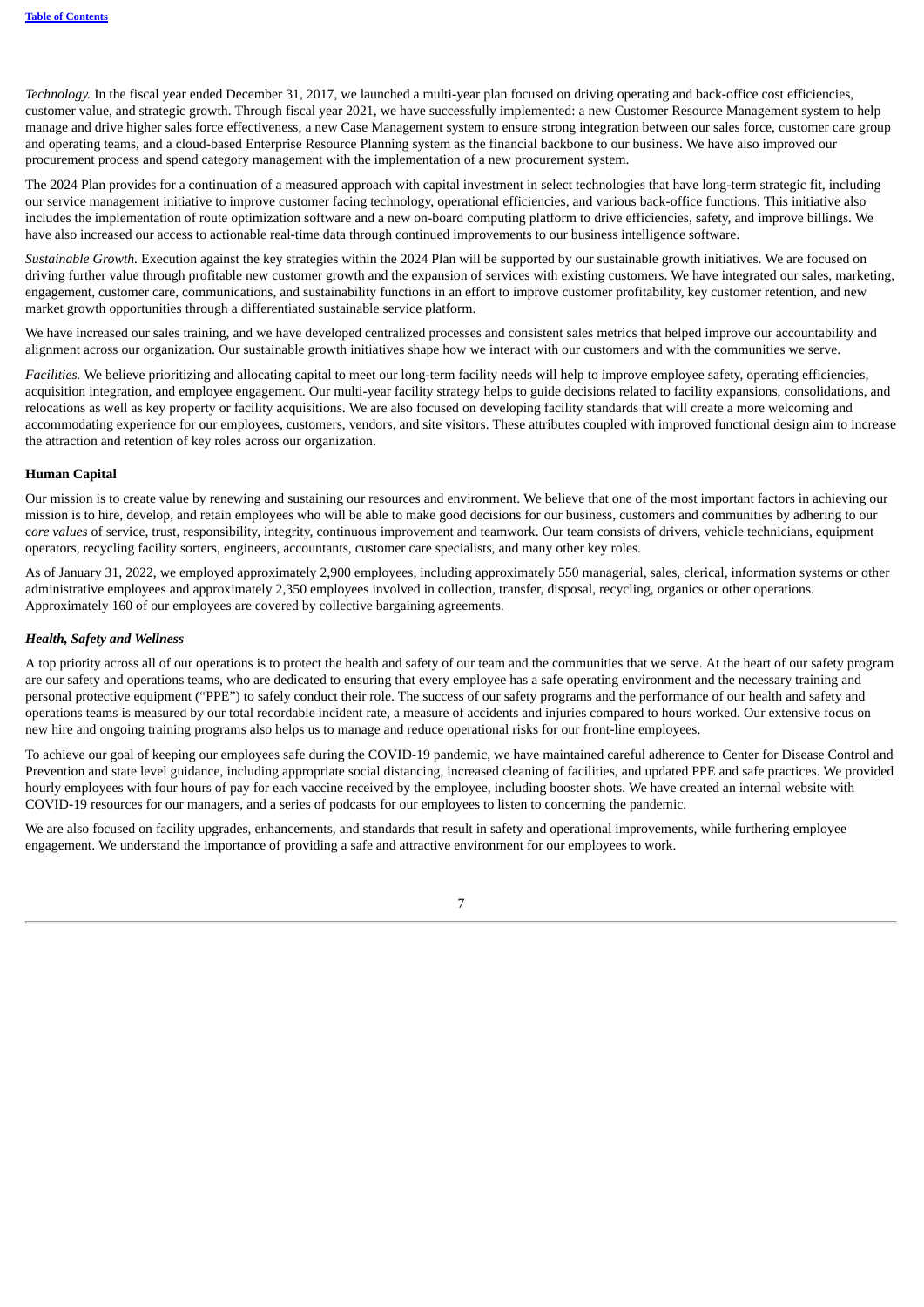#### *Compensation and Benefit Programs*

We strive to provide the necessary resources to support the physical and mental health of our employees and the overall well-being of their families and the communities that we serve. We achieve this through our benefit programs, caring attitude towards our employees, deep engagement in our communities, and adherence to our core values. We are committed to offering high quality benefits at affordable rates, competitive compensation based on role, experience and performance, and a career paths program to encourage our people to advance throughout their employment with us. We conduct market-based surveys to ensure that our employees continue to be paid competitively, and we perform annual reviews to provide feedback and support the growth and development of our team.

We offer our employees access to enhanced benefits such as a concierge surgery service, telemedicine options, access to a certified clinical pharmacist to support employees in managing their medications and healthcare budget, and online psychology appointments. We understand the importance of work-life balance for our team and offer eight weeks maternity leave as well as maintain a robust employee assistance program designed to provide support and guidance related to personal life challenges and events. Further, our Employee Life Navigator program is focused on employee retention, career development, and financial stability for at risk employees. Through comprehensive compensation and benefits, ongoing employee development, tuition reimbursement and a focus on health, safety and employee well-being, we wish to help our employees in all aspects of their lives so they can realize their value and do their best work.

#### *Diversity, Equity and Inclusion*

Our commitment to workplace diversity and equity and to fostering a culture of inclusion is rooted in our *core values* of service, trust, responsibility, integrity, continuous improvement and teamwork. Our vision is to draw on our *core values* to achieve diversity throughout our workforce, including our leadership, through the following initiatives:

- directing recruiting efforts to new talent pools, promoting diversity in our training and development programs, and encouraging diversity within our process for advancing our next cohort of leaders;
- launching a cultural awareness and competency training program for managers that emphasizes diversity, equity, and inclusion;
- incorporating diversity, equity, and inclusion practices as part of our ongoing efforts to upgrade our procurement system and practices; and
- establishing an internal diversity, equity, and inclusion team that will include broad representation from our workforce and will be led by a member of our executive management team.

#### *Employee Engagement, Training and Development*

We are committed to building people and cultivating engagement by investing in our career path program in order to provide a clear and measurable development pathway for career growth.

- *Apprenticeships:* We have developed an apprenticeship program for drivers and technicians, where we recruit new employees from diverse backgrounds and help them build the skills they need to thrive in our organization.
- *CDL Training:* We have developed a commercial driver's license ("CDL") training school and have partnered with several additional training schools across our operating footprint to help develop skilled drivers for our team. In fiscal year 2021, we supported 51 drivers in securing their CDL, which unlocked new opportunities for them within our company.
- *Operations Trainee Program:* Our operations trainee program develops individuals into frontline management roles. Through on-the-job training, participants learn the technical and leadership skills required to lead our operations. This program has become a strong pipeline for our operating managers across our company. We continue to expand our management development programs across the organization.
- *Diesel Mechanic Training:* Our continued collaboration with technical schools has produced several diesel technicians throughout our organization. We continue to enhance our training infrastructure and resources to attract, develop, and retain skilled diesel mechanics.

We have also increased our focus on core values training given the level of growth we have experienced through acquisitions. This training highlights our commitment to integrating new employees and ensuring that there is continuity in our message about culture within our organization.

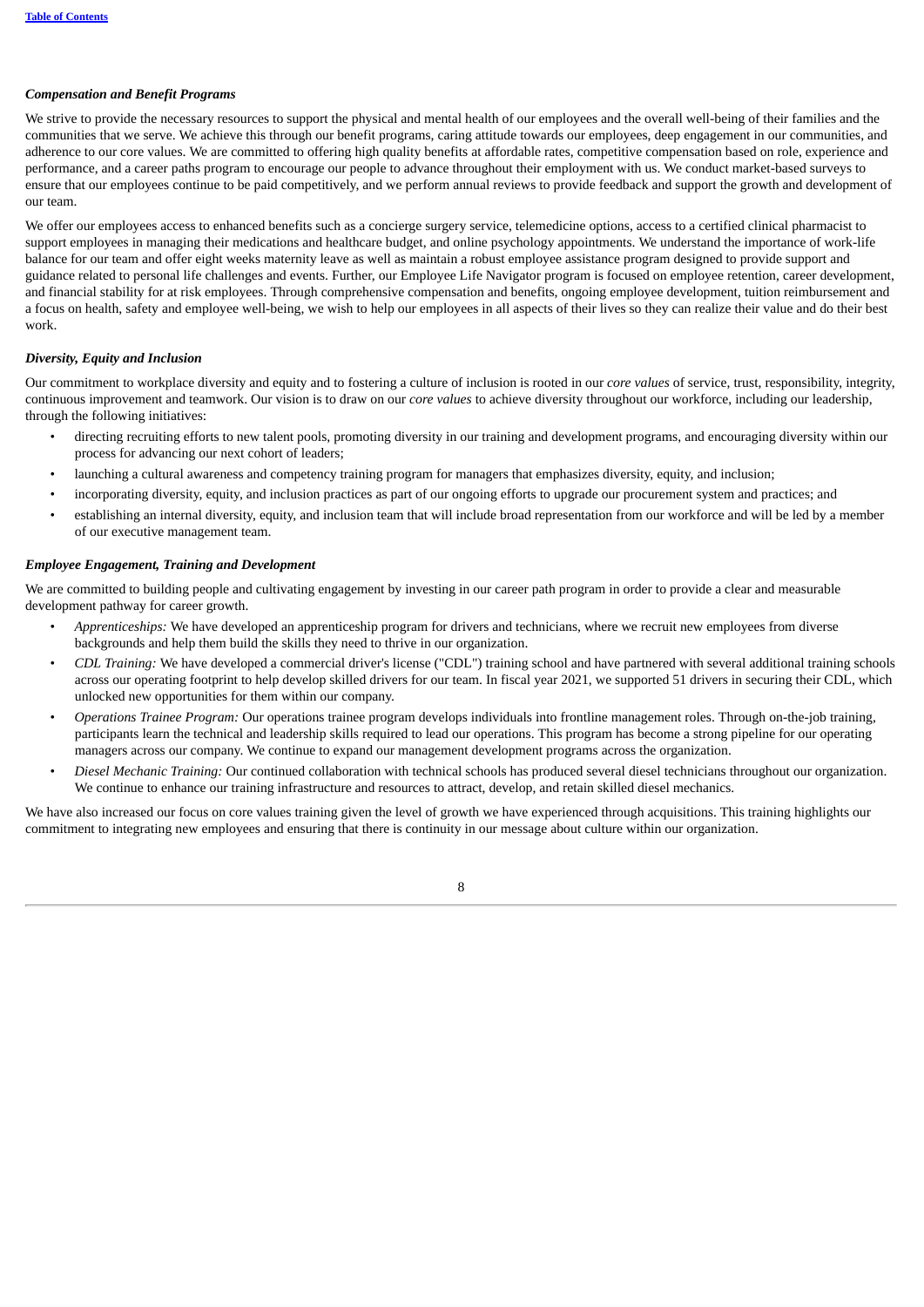## **Operational Overview**

We manage our solid waste operations, which are vertically integrated and include a full range of solid waste services, on a geographic basis through two regional operating segments, which we designate as the Eastern and Western regions. Within each geographic region, we organize our solid waste services around smaller areas that we refer to as "wastesheds." A wasteshed is an area that comprises the complete cycle of activities in the solid waste services process, from collection to transfer operations and recycling to disposal in landfills, some of which may be owned and/or operated by third parties. We typically operate several divisions within each wasteshed, each of which provides a particular service, such as collection, recycling, disposal or transfer. Each division operates interdependently with the other divisions within the wasteshed. Each wasteshed generally operates autonomously from adjoining wastesheds.

Our Eastern region consists of wastesheds located in Maine, northern, central and southeastern New Hampshire, central and eastern Massachusetts, and northeastern Connecticut. We began entering into these wastesheds beginning in 1996 and have expanded primarily through acquisitions and organic growth since. Our Western region includes wastesheds located in Vermont, southwestern New Hampshire, eastern, western and upstate New York, northwestern Massachusetts, and in Pennsylvania around our Subtitle D landfill located in Mount Jewett, Pennsylvania ("McKean Landfill"). We began entering into these wastesheds in 1997 and have expanded primarily through tuck-in acquisitions and organic growth. Our Western region collection operations include leadership or near leadership positions in Rochester, New York and Burlington, Vermont and nearly every secondary market outside of the larger metropolitan markets. We remain focused on increasing our vertical integration in our Western region through extension of our reach into new markets and managing new materials.

Effective January 1, 2021, we realigned the Resource Solutions operating segment, which includes our larger-scale recycling and commodity brokerage operations along with our organics services and large scale commercial and industrial services, from our historical lines-of-service of recycling, organics and customer solutions into two lines-of-service: processing and non-processing. We realigned the Resource Solutions operating segment to leverage our core competencies in materials processing, industrial recycling, organics and resource management service offerings to deliver a comprehensive solution for our larger commercial, municipal, institutional, and industrial customers that have more diverse waste and recycling needs.

The following table provides information about each reportable segment (as of January 31, 2022 except revenue information, which is for fiscal year 2021):

|                                               | Eastern<br>Region | Western<br>Region | Resource<br>Solutions |
|-----------------------------------------------|-------------------|-------------------|-----------------------|
| Revenues (in millions)                        | \$264.6           | \$389.5           | \$235.1               |
| Number of Properties:                         |                   |                   |                       |
| Solid waste collection facilities             | 20                | 30                |                       |
| <b>Transfer stations</b>                      | 29                | 36                |                       |
| Recycling and processing facilities           |                   | 6                 | 14                    |
| Subtitle D landfills                          |                   | b                 |                       |
| Construction and demolition ("C&D") landfills |                   |                   |                       |

For financial information concerning our reportable segments, refer to "Item 7. *Management's Discussion and Analysis of Results of Operations and Financial Condition*" and "Item 8. *Financial Statements and Supplementary Data*" of this Annual Report on Form 10-K.

## *Solid Waste Operations*

Solid waste operations within our Eastern and Western regions comprise a full range of non-hazardous solid waste services, including collections, transfer stations, and disposal facilities. Revenues in our Eastern and Western regions consist primarily of fees charged to customers for solid waste collection and disposal, landfill, landfill gas-to-energy, transfer and recycling services. We derive a substantial portion of our collection revenues from commercial, industrial and municipal services that are generally performed under service agreements or pursuant to contracts with municipalities. The majority of our residential collection services are performed on a subscription basis with individual households. Landfill and transfer customers are charged a tipping fee on a per ton basis for disposing of their solid waste at our disposal facilities and transfer stations. We also generate and sell electricity, renewable energy credits, and energy capacity payments at certain of our landfill facilities.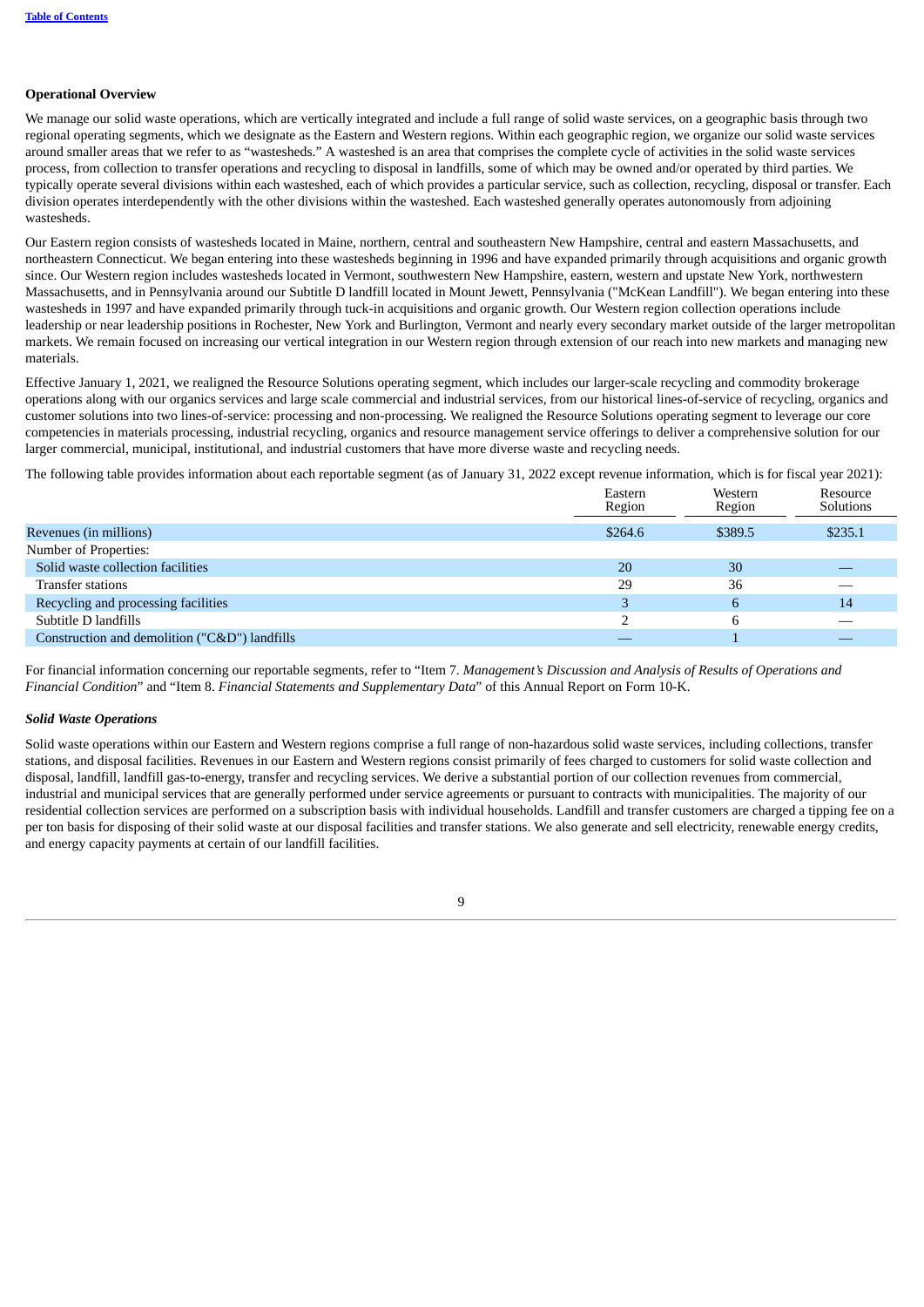*Collections.* A majority of our commercial and industrial collection services are performed under one-to-five year service agreements, with prices and fees determined by such factors as: collection frequency; type of equipment and containers furnished; type, volume and weight of solid waste collected; distance to the disposal or processing facility; and cost of disposal or processing. Our residential collection and disposal services are performed either on a subscription basis (with no underlying contract) with individuals, or through contracts with municipalities, homeowner associations, apartment building owners or mobile home park operators.

*Transfer Stations.* Our transfer stations receive, compact and transfer solid waste, collected primarily by our various residential and commercial collection operations, for transport to disposal facilities by larger vehicles. We believe that transfer stations benefit us by: (1) increasing the size of the wastesheds which have access to our landfills; (2) reducing costs by improving utilization of collection personnel and equipment; and (3) helping us build relationships with municipalities and other customers by providing a local physical presence and enhanced local service capabilities.

Landfills. We operate eight solid waste Subtitle D landfills and one landfill permitted to accept C&D materials. Revenues are received from municipalities and other customers in the form of tipping fees. The estimated capacity at our landfills is subject to change based on engineering factors, requirements of regulatory authorities, our ability to continue to operate our landfills in compliance with applicable regulations and our ability to successfully renew operating permits and obtain expansion permits at our sites.

The following table (in thousands) reflects the aggregate landfill capacity and airspace changes, in tons, for landfills we operated during fiscal years 2021, 2020 and 2019:

|                                         |                                                 | <b>Fiscal Year 2021</b>                                             |                                              |                                                        | <b>Fiscal Year 2020</b>                                                    |                                              | <b>Fiscal Year 2019</b>                                                           |                                                                     |                                       |  |
|-----------------------------------------|-------------------------------------------------|---------------------------------------------------------------------|----------------------------------------------|--------------------------------------------------------|----------------------------------------------------------------------------|----------------------------------------------|-----------------------------------------------------------------------------------|---------------------------------------------------------------------|---------------------------------------|--|
|                                         | Estimated<br>Remaining<br>Permitted<br>Capacity | Estimated<br><b>Additional</b><br>Permittable<br>Capacity<br>(1)(2) | <b>Estimated</b><br>Total<br><b>Capacity</b> | <b>Estimated</b><br>Remaining<br>Permitted<br>Capacity | <b>Estimated</b><br><b>Additional</b><br>Permittable<br>Capacity<br>(1)(2) | <b>Estimated</b><br>Total<br><b>Capacity</b> | <b>Estimated</b><br>Remaining<br>Permitted<br><b>Capacity</b><br>$\left(1\right)$ | <b>Estimated</b><br>Additional<br>Permittable<br>Capacity<br>(1)(2) | <b>Estimated</b><br>Total<br>Capacity |  |
| Balance, beginning of year              | 42,681                                          | 31,239                                                              | 73,920                                       | 44,434                                                 | 34,139                                                                     | 78,573                                       | 35,810                                                                            | 47,053                                                              | 82,863                                |  |
| New expansions pursued (3)              | 19,607                                          | 16,200                                                              | 35,807                                       |                                                        |                                                                            |                                              |                                                                                   | 648                                                                 | 648                                   |  |
| Permits granted (4)                     |                                                 |                                                                     |                                              | 993                                                    | (993)                                                                      | __                                           | 12,675                                                                            | (12, 675)                                                           |                                       |  |
| Airspace consumed                       | (3,675)                                         |                                                                     | (3, 675)                                     | (3,594)                                                |                                                                            | (3,594)                                      | (4,048)                                                                           |                                                                     | (4,048)                               |  |
| Changes in engineering<br>estimates (5) | 92                                              | (188)                                                               | (96)                                         | 848                                                    | (1,907)                                                                    | (1,059)                                      | (3)                                                                               | (887)                                                               | (890)                                 |  |
| Balance, end of year                    | 58,705                                          | 47,251                                                              | 105,956                                      | 42,681                                                 | 31,239                                                                     | 73,920                                       | 44,434                                                                            | 34,139                                                              | 78,573                                |  |

(1) We convert estimated remaining permitted capacity and estimated additional permittable capacity from cubic yards to tons generally by assuming a compaction factor derived from historical average compaction factors, with modification for future anticipated changes. In addition to a total capacity limit, certain permits place a daily and/or annual limit on capacity.

(2) Represents capacity which we have determined to be "permittable" in accordance with the following criteria: (i) we control the land on which the expansion is sought; (ii) all technical siting criteria have been met or a variance has been obtained or is reasonably expected to be obtained; (iii) we have not identified any legal or political impediments which we believe will not be resolved in our favor; (iv) we are actively working on obtaining any necessary permits and we expect that all required permits will be received; and (v) senior management has approved the project based on a review of the engineering design and determination that the financial return profile meets our investment criteria.

(3) The increase in capacity associated with new expansions pursued in fiscal year 2021 relates to the determination of additional permitted airspace at the McKean Landfill and the determination of additional permittable airspace at the Hyland Landfill, both in our Western region, and, in fiscal year 2019, relates to the determination of additional permittable airspace at the NCES Landfill in our Eastern region.

(4) The increase in remaining permitted airspace capacity in fiscal year 2020 was the result of a permit received at the NCES Landfill in our Eastern region and, in fiscal year 2019, was the result of permits received at the Waste USA Landfill and at the Hakes Landfill in our Western region.

(5) The variation in changes in airspace capacity associated with engineering estimates are primarily the result of changes in compaction at our landfills and estimated airspace changes associated with design changes at certain of our landfills.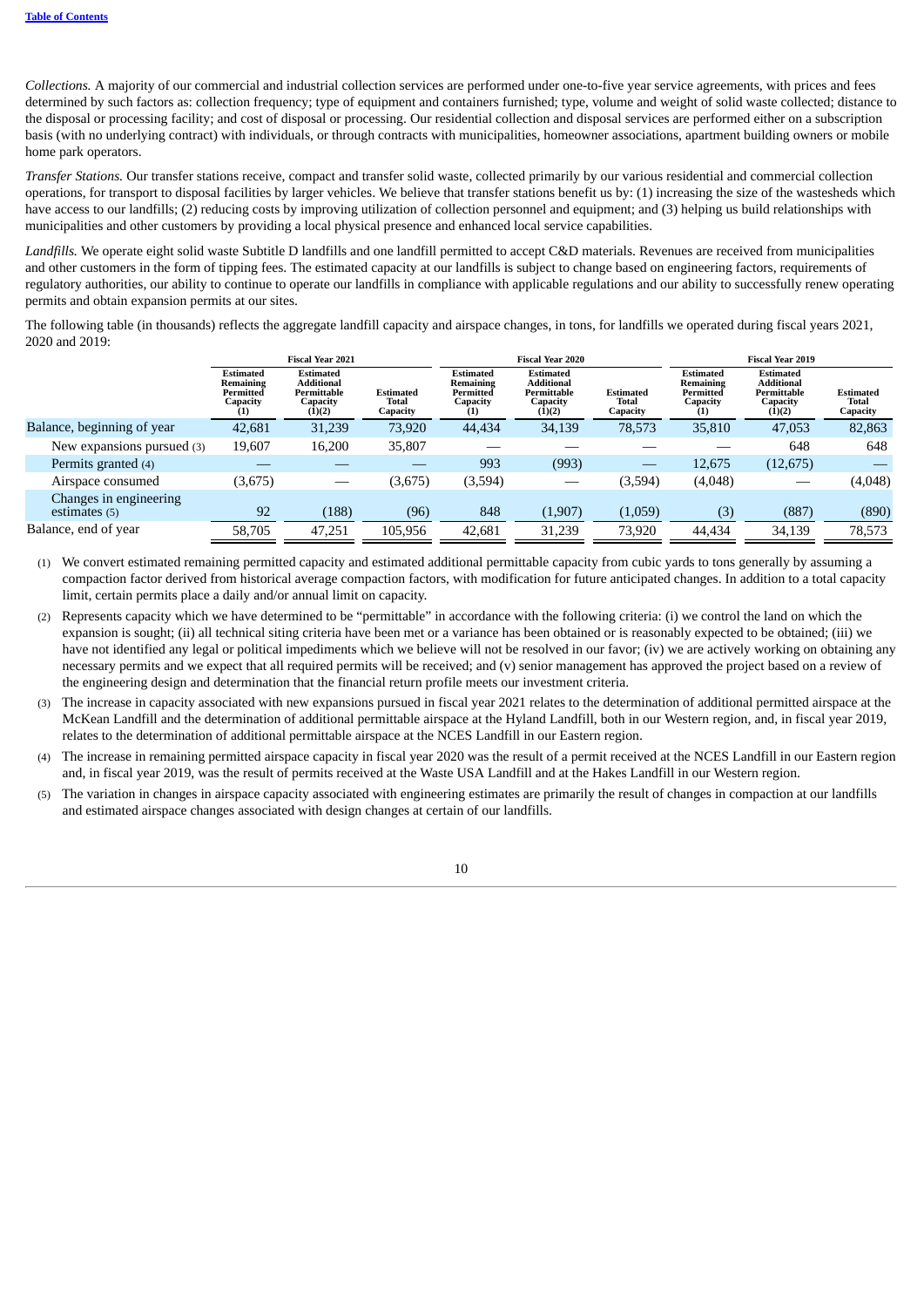Our Eastern region consists of the following landfills:

*NCES Landfill.* NCES Landfill is a Subtitle D landfill located in Bethlehem, New Hampshire that we purchased in 1994. NCES Landfill currently consists of approximately 52 acres of permitted or permittable landfill area, and is permitted to accept municipal solid waste, C&D material and certain pre-approved special wastes. In October 2020, we received approval for a permit modification for an additional 1.24 million cubic yards of capacity at the NCES Landfill. The permit modification included an annual permit limit of 0.23 million cubic yards per year. We are party to an agreement for the construction of a landfill renewable natural gas ("RNG") facility, which will be constructed, owned and operated by a third-party.

*Juniper Ridge Landfill.* Juniper Ridge Landfill is a Subtitle D landfill located in West Old Town, Maine. In 2004, we completed transactions with the State of Maine and Georgia-Pacific Corporation ("Georgia Pacific"), pursuant to which the State of Maine took ownership of Juniper Ridge Landfill, formerly owned by Georgia Pacific, and we became the operator under a 30-year operating and services agreement between us and the State of Maine. Juniper Ridge Landfill currently consists of approximately 179 acres of permitted or permittable landfill area, which is sufficient to permit the additional airspace required for the term of the 30-year operating and services agreement, and is permitted to accept the following waste originating from the State of Maine: C&D material, ash from municipal solid waste incinerators and fossil fuel boilers, front end processed residuals and bypass municipal solid waste from waste-to-energy facilities and certain pre-approved special waste. Outside of the limitations on municipal solid waste, there are no annual tonnage limitations at Juniper Ridge Landfill. We are party to an agreement for the construction of a landfill RNG facility plant at the Juniper Ridge Landfill, which will be constructed, owned and operated by a third-party.

## Our Western region consists of the following landfills:

*Waste USA Landfill.* Waste USA Landfill is a Subtitle D landfill located in Coventry, Vermont that we purchased in 1995, and is the only operating permitted Subtitle D landfill in the State of Vermont. Waste USA Landfill consists of approximately 144 acres of permitted or permittable landfill area and is permitted to accept up to 0.6 million tons of municipal solid waste, C&D material and certain pre-approved special waste annually. The Waste USA Landfill site houses a landfill gas-to-energy plant, which is owned and operated by a third-party, that has the capacity to generate 8.0 MW of energy.

*Clinton County Landfill.* Clinton County Landfill, which currently consists of approximately 197 acres of permitted or permittable landfill area, portions of which are leased from Clinton County, and other portions owned by us, is permitted to accept up to approximately 0.25 million tons of municipal solid waste, C&D material and certain pre-approved special waste annually. The Clinton County Landfill site houses a landfill gas-to-energy facility, which is owned by us and operated by a third party, that has the capacity to generate 6.4 MW of energy.

*Hyland Landfill.* Hyland Landfill is a Subtitle D landfill located in Angelica, New York that we own, and that began accepting waste in 1998. Hyland Landfill currently consists of approximately 180 acres of permitted or permittable landfill area and is permitted to accept up to 0.5 million tons of municipal solid waste, C&D material and certain pre-approved special waste annually. The Hyland Landfill site houses a landfill gas-to-energy facility, which is owned by us and operated by a third-party, that has the capacity to generate 4.8 MW of energy.

*Ontario County Landfill.* Ontario County Landfill is a Subtitle D landfill located in Seneca, New York. In 2003, we entered into a 25-year operation, management and lease agreement for the Ontario County Landfill with the Ontario County Board of Supervisors. Ontario County Landfill currently consists of approximately 171 acres of permitted or permittable landfill area and is permitted to accept up to 0.9 million tons of municipal solid waste, C&D material and certain pre-approved special waste annually and is strategically situated to accept long haul volume from both the eastern and downstate New York markets. In January 2016, we received an expansion permit at the Ontario County Landfill, which is sufficient to permit the additional airspace required for the remaining term of the 25-year operation, management and lease agreement. The Ontario County Landfill site houses a Zero-Sort material recovery facility ("MRF"), which is operated by us, and a landfill gas-to-energy facility, which is owned and operated by a third-party, that has the capacity to generate 11.2 MW of energy.

*Hakes Landfill.* Hakes Landfill is a C&D landfill located in Campbell, New York that we purchased in 1998. Hakes Landfill currently consists of approximately 78 acres of permitted landfill area and is permitted to accept up to 0.5 million tons of C&D material annually.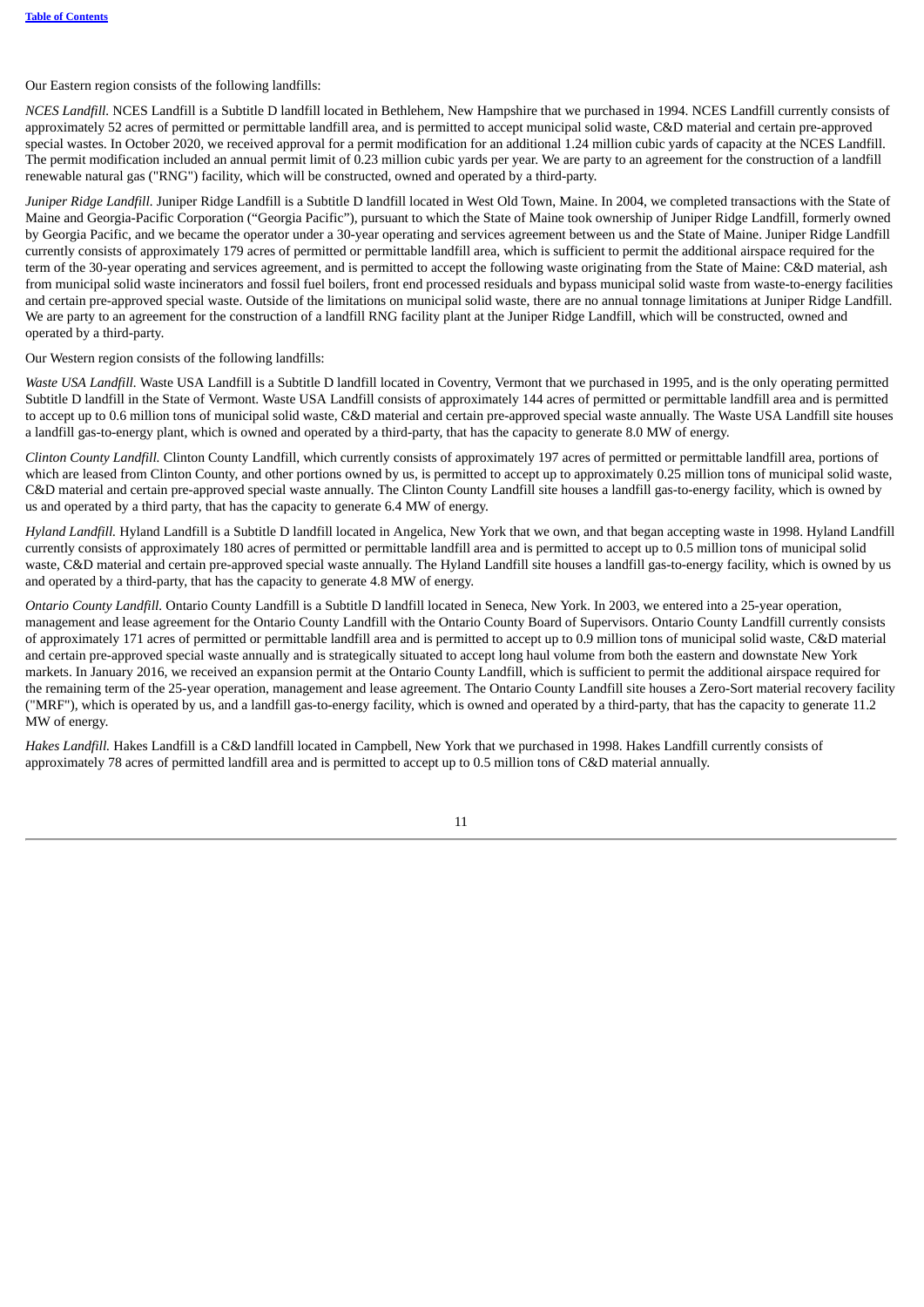*Chemung County Landfill.* Chemung County Landfill is a Subtitle D landfill located in Chemung, New York. In 2005, we entered into a 25-year operation, management and lease agreement for Chemung County Landfill and certain other facilities with Chemung County. Chemung County Landfill currently consists of approximately 113 acres of permitted or permittable landfill area strategically situated to accept long haul volume from both eastern and downstate New York markets and is permitted to accept up to 0.4 million tons of municipal solid waste and certain pre-approved special waste annually and 20.5 thousand tons of C&D material annually. In the fiscal year ended December 31, 2016, we received an expansion permit at Chemung County Landfill, which is sufficient to permit the additional airspace required for the remaining term of the 25-year operation, management and lease agreement. In fiscal year 2019, we exercised an option to extend the remaining term of the operation, management and lease agreement for up to five years through 2035.

*McKean Landfill.* McKean Landfill is a Subtitle D landfill located in Mount Jewett, Pennsylvania that we purchased in 2011. McKean Landfill currently consists of approximately 256 acres of permitted or permittable landfill area and is permitted to accept up to approximately 1.5 million tons of municipal solid waste, C&D material and certain pre-approved special waste annually. We are in the process of pursuing the development of rail infrastructure to expand the market reach for the landfill to rail capable transfer facilities.

Our closed landfills consist of the following landfills:

In fiscal year 2017, we initiated a plan to cease operations of the Town of Southbridge, Massachusetts landfill ("Southbridge Landfill") and decided to not proceed with expansion efforts and to close Southbridge Landfill once the remaining capacity had been exhausted, which occurred in fiscal year 2018. Closure operations, which began in November 2018 when Southbridge Landfill reached its final capacity, are ongoing.

In addition to Southbridge Landfill, we own and/or manage five unlined landfills and three lined landfills that are not currently in operation. We are closing, in the case of Southbridge Landfill, or have closed and capped all of these landfills according to applicable environmental regulatory standards.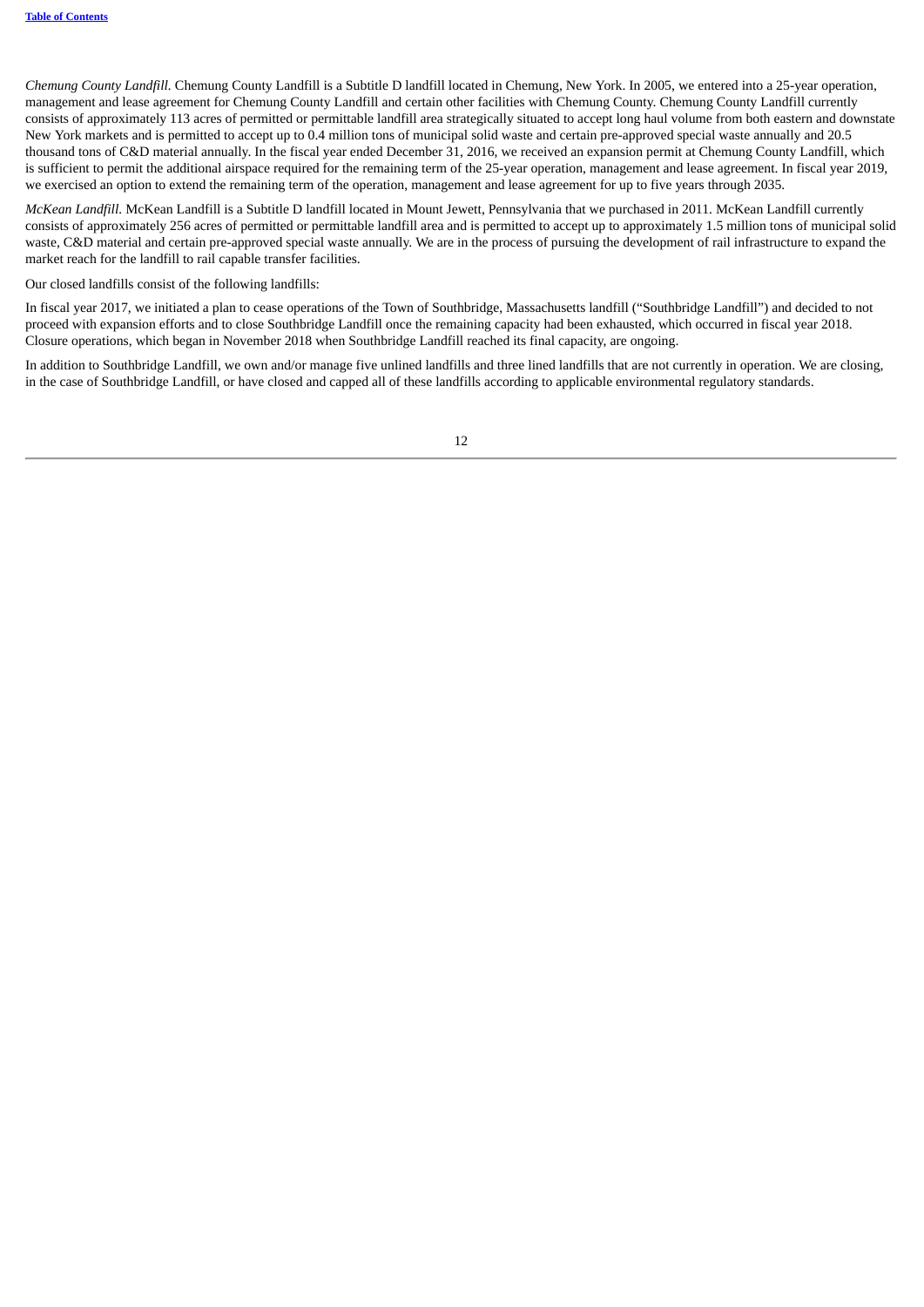#### *Resource Solutions*

Our Resource Solutions operating segment was formed to leverage our core competencies in materials processing, industrial recycling, organics and resource management service offerings in order to generate additional value from the waste stream for larger commercial, municipal, institutional and industrial customers with more diverse needs. Resource solutions services are comprised of processing and non-processing services. We also work to develop and/or partner with firms that have developed innovative approaches to deriving incremental value from the organic portion of the waste stream.

*Processing.* Processing services consist of the receipt of recycled, sludge or other organic materials at one of our materials recovery, processing or disposal facilities, where it is then sorted, mixed and/or processed, and then disposed of or sold. Revenues from processing services are derived from municipalities and customers in the form of processing fees, tipping fees, and commodity sales, primarily comprised of newspaper, corrugated containers, plastics, ferrous and aluminum, and organic materials such as our earthlife® soils products including fertilizers, composts and mulches.

We are one of the largest processors and marketers of recycled materials in the northeastern United States with facilities located in Vermont, New York, Maine, Connecticut, and Massachusetts, including our seven large-scale, high volume MRFs, one of which is located in New York, two of which are located in Vermont, two of which are located in Massachusetts, one of which is located in Connecticut, and one of which is located in Maine. Three of the seven MRFs are leased, three are owned, and one is operated by us under a contract with a municipal third-party. Our MRFs receive, sort, bale and sell recyclable materials originating from the municipal solid waste stream, including newsprint, cardboard, office paper, glass, plastic, steel or aluminum containers and bottles. We also operate smaller MRFs, which generally process recyclables collected from our various residential and commercial collection operations.

A substantial portion of the recyclable materials provided is delivered pursuant to multiple significant long-term anchor contracts. The terms of the recycling contracts vary, but all of the contracts provide that the municipality or a third-party delivers the recycled materials to our facility. These contracts may include a minimum volume guarantee by the municipality. We also have service agreements with individual towns and cities and commercial customers, including small solid waste companies and major competitors, which do not have processing capacity within a specific geographic region. Under the recycling contracts, we charge the municipality a fee for each ton of material delivered to us. Some contracts contain revenue sharing arrangements under which the municipality receives a specified percentage of our revenues from the sale of the recovered materials if certain economic thresholds are met. In fiscal year 2021, we processed and/or marketed over 0.6 million tons of recyclable materials, including tons marketed through our non-processing commodity brokerage division and our baling facilities located throughout our footprint, including just under 0.5 million tons per year of recycled materials delivered by municipalities and commercial customers under long-term anchor contracts.

The pricing for recyclable materials can fluctuate based upon market conditions. We have actively worked to reduce our risk exposure to commodity pricing volatility over the last five years through our efforts to shift customers to a processing fee model and other risk management programs. We effectively manage commodity pricing volatility through our long-term revenue sharing (or processing fee) contracts with customers. Under such contracts, we obtain a guaranteed minimum price for recyclable materials through the receipt of a tipping or processing fee when commodity prices fall below agreed upon thresholds. Conversely, when prices for recyclable materials rise above agreed upon thresholds, we provide the counterparty with a portion of the related revenues above such threshold. Also, we mitigate the impact from commodity price fluctuations through the use of a floating SRA Fee charged to collection customers to reduce recycling commodity risk. Further, we work to manage commodity pricing risk through commodity sales contracts with large domestic companies that use the recyclable materials in their manufacturing process, such as paper, packaging and consumer goods companies.

At times, we also hedge against fluctuations in the commodity prices of recycled paper and corrugated containers in order to mitigate the variability in cash flows and earnings generated from the sales of recycled materials at floating prices. As of December 31, 2021, no such commodity hedges were in place. The global recycling market has experienced negative commodity pricing pressure resulting from China's National Sword program in fiscal year 2017. Markets continued to decline through fiscal year 2019 and early fiscal year 2020, leveling off at historical lows compared to prior years. Throughout the remainder of fiscal year 2020 markets moderately rebounded and in fiscal year 2021 commodity markets continued to increase through September 2021 until commodity markets began to level off and slightly decline in the quarter ended December 31, 2021.

See also Part II. Item 7A, "*Quantitative and Qualitative Disclosure About Market Risk*" of this Annual Report on Form 10-K for further discussion over commodity price volatility.

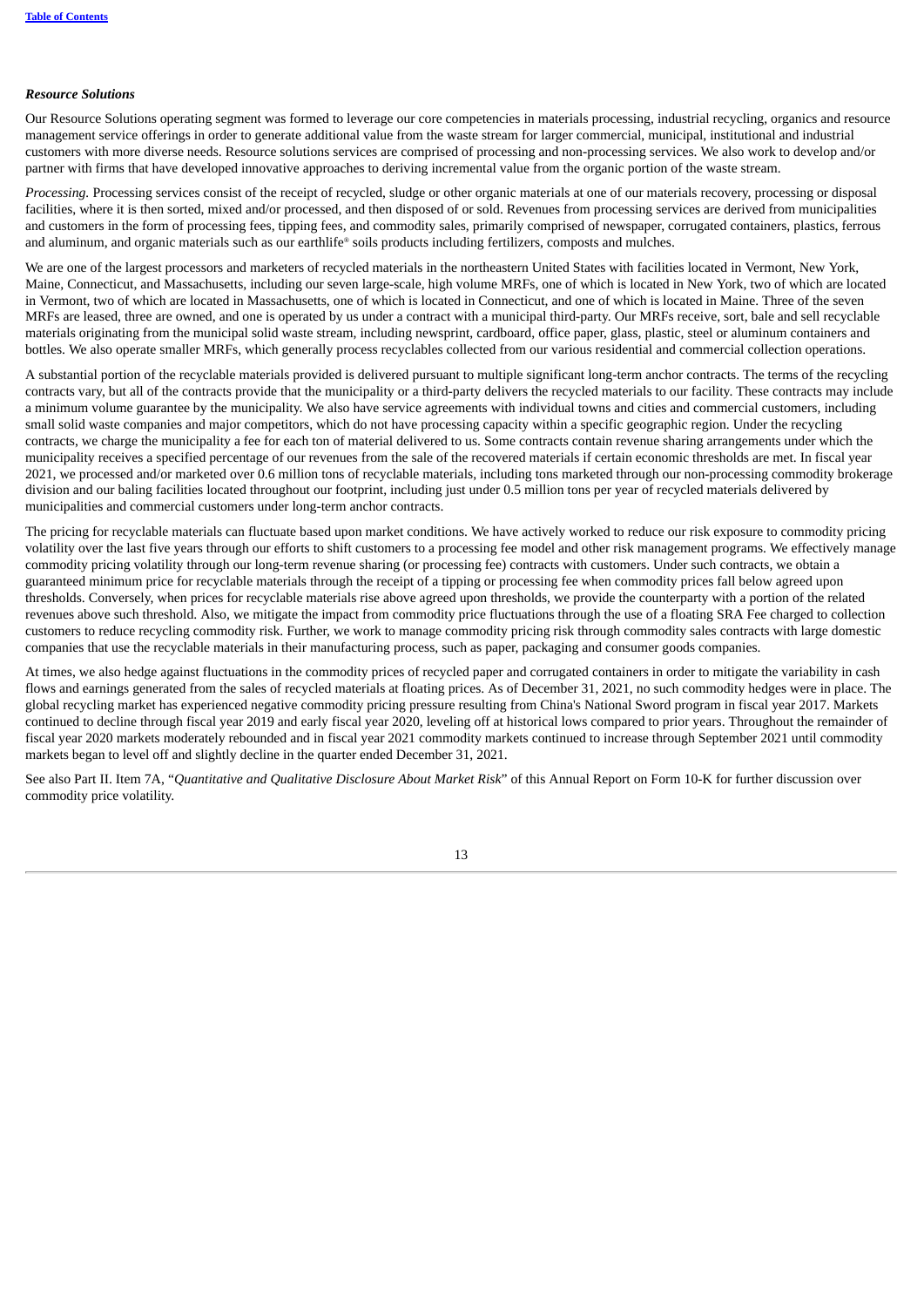*Non-processing.* Non-processing services consist of brokerage services and overall resource management services, which provide a wide range of environmental services and zero waste solutions to large and complex organizations, as well as traditional collection, disposal and recycling services provided to large account multi-site customers. In brokerage arrangements, we act as an agent that facilitates the sale of recyclable and organic materials between an inbound customer and an outbound customer. Revenues from the brokerage of recycled materials are recognized on a net basis at the time of shipment. In general, these fees are variable in nature. In overall resource management services, we work with larger scale commercial or industrial organizations (including multi-location customers, colleges and universities, municipalities, and industrial customers) to develop customized solid waste and recycling solutions. The focus of this business is to help these large-scale organizations achieve their economic and environmental objectives related to waste and residual management. We strive to differentiate our services from our competitors by providing customized and comprehensive resource solutions, which enables us to win new business, including traditional solid waste collection and disposal customers.

## **Competition**

The solid waste services industry is highly competitive and requires substantial labor and capital resources. Our business strategy generally focuses on operating in secondary or tertiary markets where we have a leading market share. However, in the larger urban markets where we operate, we typically compete against one or more of the large national solid waste companies, including Waste Management, Inc., Republic Services, Inc. and Waste Connections, Inc., any of which may be able to achieve greater economies of scale than we can. We also compete with a number of regional and local companies that offer competitive prices and quality service. We compete primarily on the basis of the quality, breadth and price of our services. This includes the realignment of our Resource Solutions operating segment to leverage our core competencies in materials processing, industrial recycling, organics, and resource management service offerings to deliver a comprehensive solution for our larger commercial, institutional and industrial customers that have more diverse waste and recycling needs. In addition, we compete with operators of alternative disposal facilities, including incinerators; with certain municipalities, counties and districts that operate their own solid waste collection and disposal facilities; and with rail-serviced transfer stations that use rail transport to move waste to disposal sites outside of northeastern markets. Public sector facilities may have certain advantages over us due to the availability of user fees, charges or tax revenues.

From time to time, competitors may reduce the price of their services in an effort to expand market share or to win a competitively bid municipal contract. These practices may also lead to reduced pricing for our services or the loss of business. In addition, competition exists within the industry for potential acquisition candidates.

#### **Marketing and Sales**

We have aligned our marketing and sales strategies with other customer-facing teams—Customer Care, Business Development, Sales Operations, Marketing, Community Engagement, and Sustainability—in an effort to better serve our customers while delivering on several key strategic initiatives for sustainable growth. Through this focus, we are discovering new opportunities to serve customers, grow community trust, ignite passion in our people, build shareholder support, and improve our impact on society.

Our focus remains providing significant value "beyond the curb" to our customers and communities that we serve. As a part of our resource management services, we serve customers with multiple locations and are focused on growing our share of business with municipal, institutional, commercial and industrial customers. We leverage broader service offerings of the Resource Solutions operating segment to provide customers with a full set of solutions to augment our regional and divisional service capabilities.

While we continue to provide traditional waste and recycling services managed locally, our differentiated sustainable resource management allows us to meet our customers' unique needs and delivers value beyond smaller competitors in local markets. We value and embrace the uniqueness of our local communities above the homogeneity of corporate process, while encouraging and supporting our local managers to engage with local government, non-profits, and business organizations.

Deep community engagement, supported by modern corporate brand governance and strategy gives us the flexibility needed to serve today's customers and support thriving communities. A combination of corporate social responsibility efforts, strong brand placements, and marketing tactics are designed to unify and humanize our company while retaining existing customers and attracting new ones.

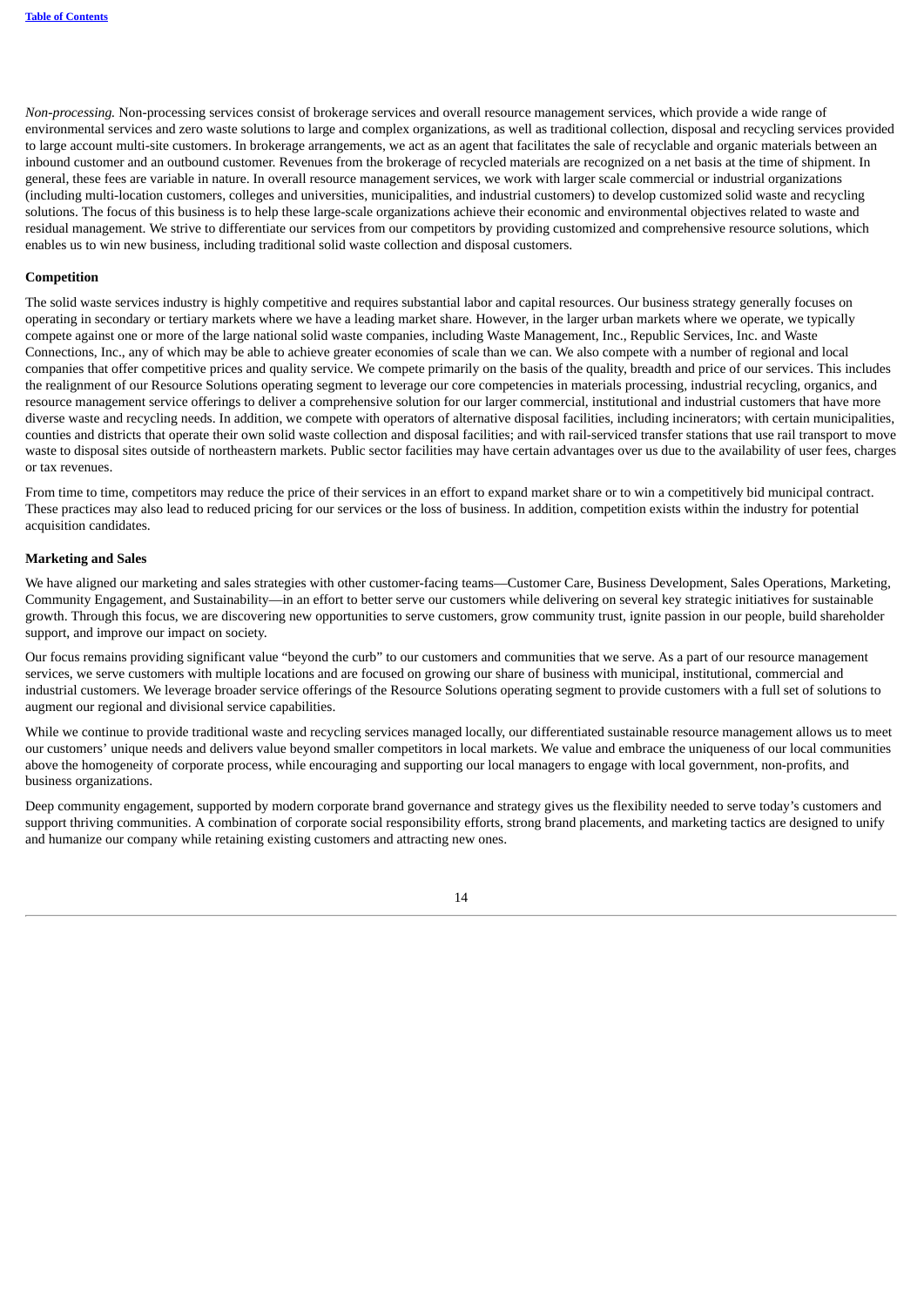## **Risk Management, Insurance and Performance or Surety Bonds**

We actively maintain environmental and other risk management programs that we believe are appropriate for our business. Our environmental risk management program includes evaluating existing facilities, as well as potential acquisitions, for compliance with environmental law requirements. Operating practices at all of our operations are intended to reduce the possibility of environmental contamination, enforcement actions and litigation. We also maintain a worker safety program, which focuses on safe practices in the workplace.

We carry a range of insurance intended to protect our assets and operations, including a commercial general liability policy and a property damage policy. A partially or completely uninsured claim against us (including liabilities associated with cleanup or remediation at our facilities), if successful and of sufficient magnitude, could have a material adverse effect on our business, financial condition and results of operations. Due primarily to market factors beyond our control, the insurance market is increasingly restrictive, potentially limiting our ability to obtain adequate coverage at reasonable prices, if at all. Any future difficulty in obtaining insurance could also impair our ability to secure future contracts, which may be conditioned upon the availability of adequate insurance coverage. See Item 1A, "*Risk Factors*" of this Annual Report on Form 10-K for further disclosure.

We self-insure for automobile and workers' compensation coverage with reinsurance coverage limiting our maximum exposure. Our maximum exposure in fiscal year 2021 under the workers' compensation plan was \$1.25 million per individual event. Our maximum exposure in fiscal year 2021 under the automobile plan was \$3.65 million per individual event.

Municipal solid waste collection contracts and landfill closure and post-closure obligations may require performance or surety bonds, letters of credit or other means of financial assurance to secure contractual performance. While we have not experienced difficulty in obtaining these financial instruments, if we are unable to obtain these financial instruments in sufficient amounts or at acceptable rates, we could be precluded from entering into additional municipal contracts or obtaining or retaining landfill operating permits.

We hold a 19.9% ownership interest in Evergreen National Indemnity Company ("Evergreen"), a surety company which provides surety bonds to secure our contractual obligations for certain municipal solid waste collection contracts and landfill closure and post-closure obligations. Our ownership interest in Evergreen is pledged to Evergreen as security for our obligations under the bonds they provide on our behalf.

## **Customers**

We provide our collection services to commercial, institutional, industrial and residential customers. A majority of our commercial and industrial collection services are performed under one-to-five year service agreements, and fees are determined by such factors as: professional or management services required; collection frequency; type of equipment and containers furnished; the type, volume and weight of the solid waste, recyclables or organics collected; the distance to the disposal or processing facility; and the cost of disposal or processing. Our residential collection and disposal services are performed either on a subscription basis (with no underlying contract) with individuals, or through contracts with municipalities, homeowners' associations, apartment owners or mobile home park operators. We provide recycling services to municipalities, commercial haulers and commercial waste generators within the geographic proximity of the processing facilities.

We also provide brokerage services and overall resource management services providing a wide range of environmental services and zero waste solutions to large and complex organizations, as well as traditional collection, disposal and recycling services provided to large account multi-site customers.

#### **Seasonality and Severe Weather**

Our transfer and disposal revenues historically have been higher in the late spring, summer and early fall months. This seasonality reflects lower volumes of waste in the late fall, winter and early spring months because the volume of waste relating to C&D activities decreases substantially during the winter months in the northeastern United States.

Because certain of our operating and fixed costs remain constant throughout the fiscal year, operating income is therefore impacted by a similar seasonality. Our operations can be adversely affected by periods of inclement or severe weather, which could increase our operating costs associated with the collection and disposal of waste, delay the collection and disposal of waste, reduce the volume of waste delivered to our disposal sites, increase the volume of waste collected under our existing contracts (without corresponding compensation), decrease the throughput and operating efficiency of our materials recycling facilities, or delay construction or expansion of our landfill sites and other facilities. Our operations can also be favorably affected by severe weather, which could increase the volume of waste in situations where we are able to charge for our additional services provided.

Our processing line-of-business experiences increased volumes of fiber in November and December due to increased retail activity during the holiday season.

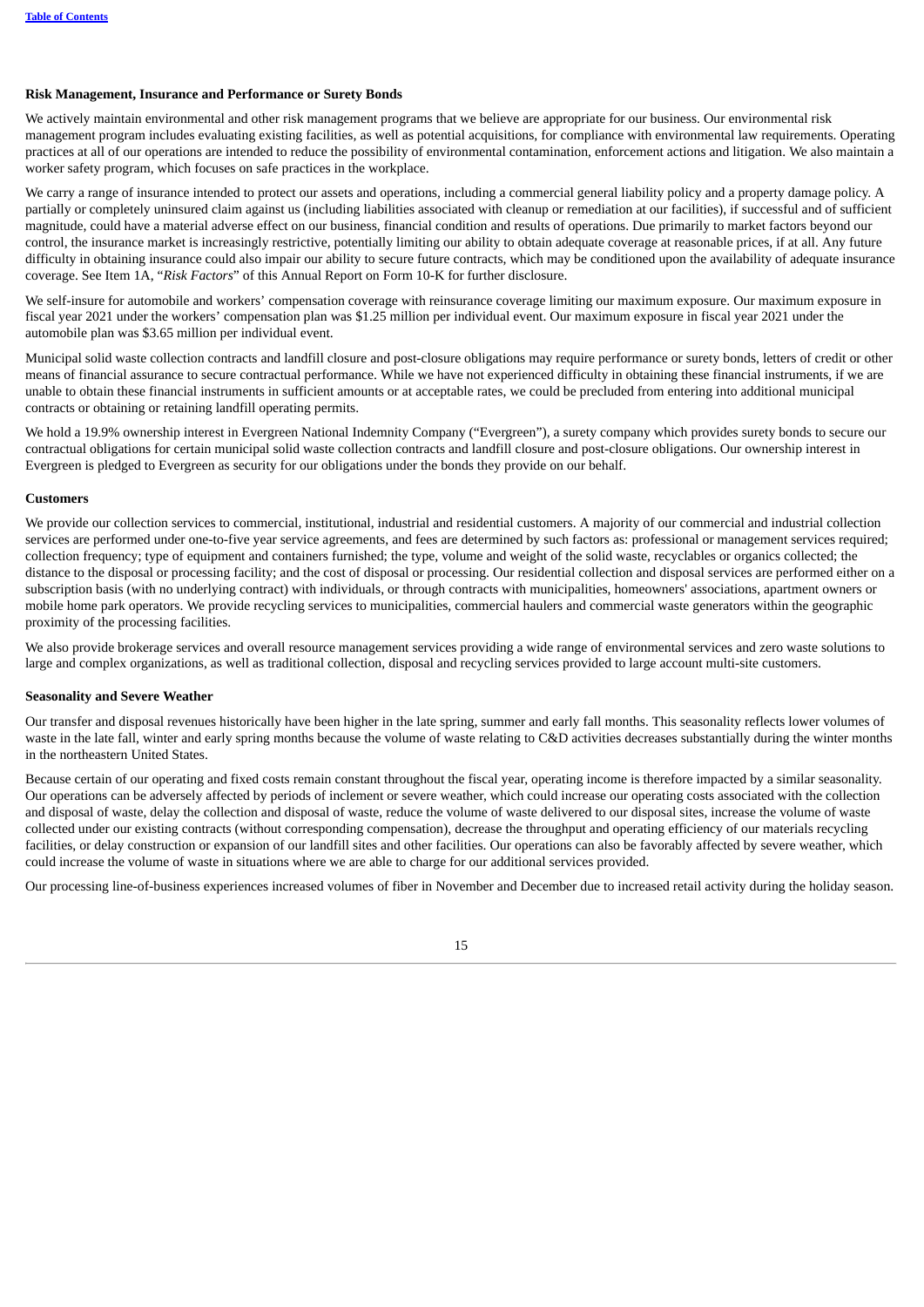#### **Regulation**

#### *Introduction*

We are subject to extensive federal, state and local laws and regulations. The laws and regulations affecting us are administered by the United States Environmental Protection Agency ("EPA") and other federal, state and local environmental, zoning, financial, health and safety agencies. Failure to comply with such requirements could result in substantial costs, including civil and criminal fines and penalties. Except as described in this Annual Report on Form 10-K, we believe that we are currently in substantial compliance with applicable federal, state and local environmental laws, permits, orders and regulations. Other than as disclosed herein, we do not currently anticipate any material costs to bring our existing operations into environmental compliance, although there can be no assurance in this regard for the future. We expect that our operations in the solid waste services industry will be subject to continued and increased regulation, legislation and enforcement oversight. We attempt to anticipate future legal and regulatory requirements and to keep our operations in compliance with those requirements.

In order to transport, process, or dispose of solid waste, it is necessary for us to possess and comply with one or more permits from federal, state and/or local agencies. We must renew these permits periodically, and the permits may be modified or revoked by the issuing agency under certain circumstances.

The principal federal statutes and regulations applicable to our operations are as follows:

## *The Resource Conservation and Recovery Act of 1976, as amended ("RCRA")*

The RCRA regulates the generation, treatment, storage, handling, transportation and disposal of solid waste and requires states to develop programs to ensure the safe disposal of solid waste. The RCRA divides waste into two categories, hazardous and non-hazardous. Wastes are generally classified as hazardous if they either (a) are specifically included on a list of hazardous wastes, or (b) exhibit certain characteristics defined as hazardous and are not specifically designated as non-hazardous. Wastes classified as hazardous waste are subject to more extensive regulation than wastes classified as non-hazardous, and businesses that deal with hazardous waste are subject to regulatory obligations in addition to those imposed on businesses that deal with non-hazardous waste.

Among the wastes that are specifically designated as non-hazardous are household waste and "special" waste, including items such as petroleum contaminated soils, asbestos, foundry sand, shredder fluff and most non-hazardous industrial waste products.

The EPA regulations issued under Subtitle C of the RCRA impose a comprehensive "cradle to grave" system for tracking the generation, transportation, treatment, storage and disposal of hazardous wastes. Subtitle C regulations impose obligations on generators, transporters and disposers of hazardous wastes, and require permits that are costly to obtain and maintain for sites where those businesses treat, store or dispose of such material. Subtitle C requirements include detailed operating, inspection, training and emergency preparedness and response standards, as well as requirements for manifesting, record keeping and reporting, corrective action, facility closure, post-closure and financial responsibility. Most states have promulgated regulations modeled on some or all of the Subtitle C provisions issued by the EPA, and in many instances the EPA has delegated to those states the principal role in regulating businesses which are subject to those requirements. Some state regulations impose obligations different from and in addition to those the EPA imposes under Subtitle C.

Leachate generated at our landfills and transfer stations is tested on a regular basis, and generally is not regulated as a hazardous waste under federal law. However, there is no guarantee that leachate generated from our facilities in the future will not be classified as hazardous waste.

In October 1991, the EPA adopted the Subtitle D regulations under RCRA governing solid waste landfills. The Subtitle D regulations, which generally became effective in October 1993, include siting restrictions, facility design standards, operating criteria, closure and post-closure requirements, financial assurance requirements, groundwater monitoring requirements, groundwater remediation standards and corrective action requirements. In addition, the Subtitle D regulations require that new landfill sites meet more stringent liner design criteria (typically, composite soil and synthetic liners or two or more synthetic liners) intended to keep leachate out of groundwater and have extensive collection systems to carry away leachate for treatment prior to disposal. Regulations generally require us to install groundwater monitoring wells at virtually all landfills we operate, to monitor groundwater quality and, indirectly, the effectiveness of the leachate collection systems. The Subtitle D regulations also require facility owners or operators to control emissions of landfill gas (including methane) generated at landfills exceeding certain regulatory thresholds. State landfill regulations must meet those requirements or the EPA will impose such requirements upon landfill owners and operators in that state.

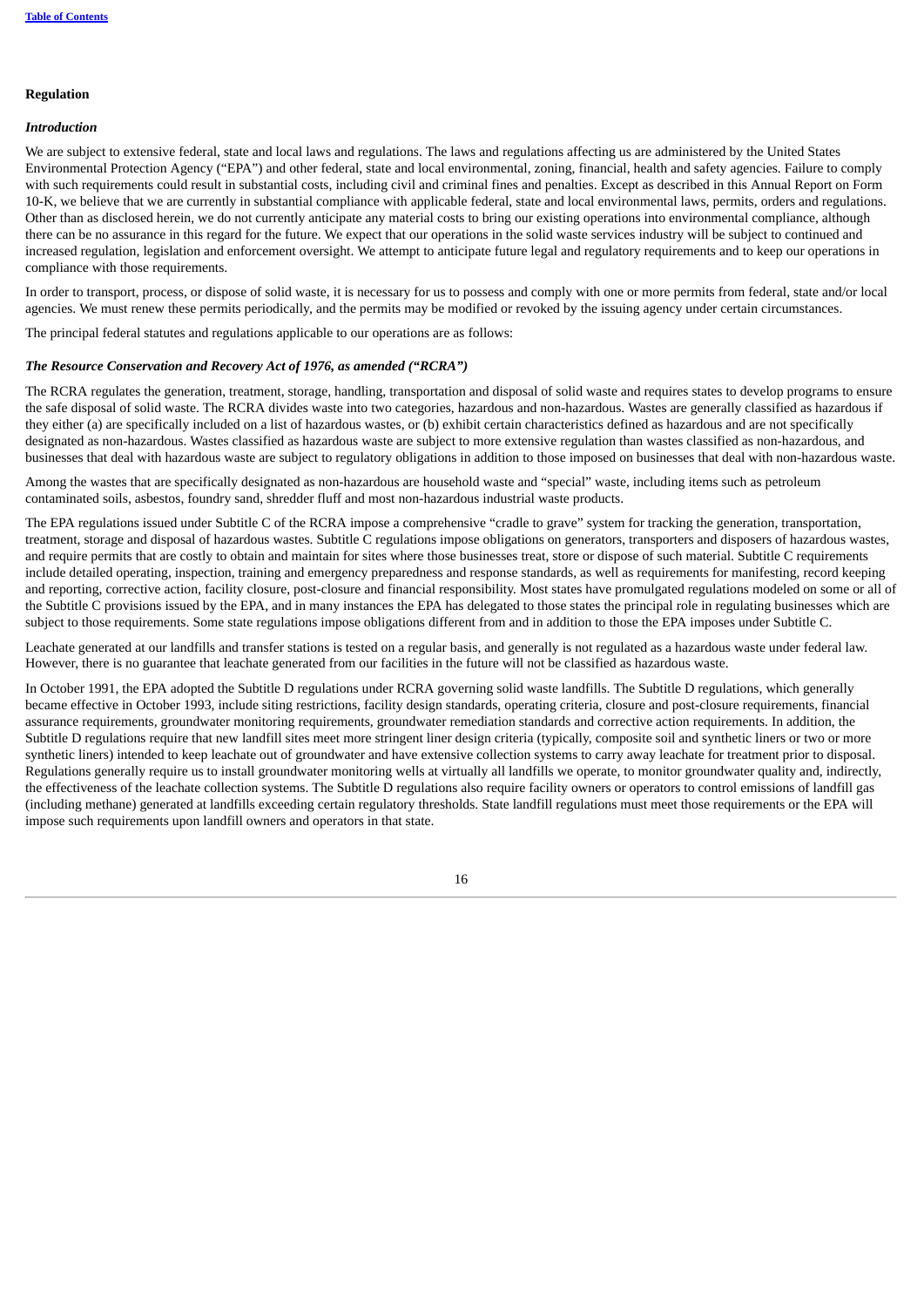## *The Federal Water Pollution Control Act of 1972, as amended ("Clean Water Act")*

The Clean Water Act regulates the discharge of pollutants into "navigable waters" or "waters of the United States" from a variety of sources, including solid waste disposal sites and transfer stations, processing facilities and waste-to-energy facilities (collectively, "solid waste management facilities"). If pollutants from our solid waste management facilities are discharged into streams, rivers or other surface waters, or if there is a functional equivalent of a direct discharge into navigable waters, the Clean Water Act would require us to apply for and obtain a discharge permit, conduct sampling and monitoring and, under certain circumstances, reduce the quantity of pollutants in such discharge. A permit also may be required if run-off or leachate from our solid waste management facilities is discharged to an offsite treatment facility. Almost all solid waste management facilities must comply with the EPA's storm water regulations, which govern the discharge of regulated storm water to surface waters.

Under federal regulation, facilities that have above ground and/or below ground petroleum storage capacities over certain thresholds may be subject to regulations and/or permitting under the Clean Water Act. Many of our facilities have petroleum storage and are required to have a spill, prevention, control and countermeasures plan to prevent petroleum release to waters of the United States due to a spill, rupture or leak.

Several states in which we operate have been delegated the authority to implement the Clean Water Act requirements and in some cases the regulations are more stringent than the federal regulations. We believe we are in compliance with the Clean Water Act regulations; however future changes to the law or regulations could have a material impact on our business.

## *The Comprehensive Environmental Response, Compensation, and Liability Act of 1980, as amended ("CERCLA")*

CERCLA established a regulatory and remedial program intended to provide for the investigation and remediation of facilities where, or from which, a release of any hazardous substance into the environment has occurred or is threatened. CERCLA has been interpreted to impose retroactive, strict, and under certain circumstances, joint and severable, liability for the costs to investigate and clean up facilities on current owners and operators of the site, former owners and operators of the site at the time of the disposal of the hazardous substances, as well as the generators and certain transporters of the hazardous substances. CERCLA imposes liability for the costs of evaluating and addressing damage to natural resources. The costs of CERCLA investigation and cleanup can be substantial. Liability under CERCLA does not depend upon the existence or disposal of "hazardous waste" as defined by RCRA, but can be based on the presence of any of approximately 800 "hazardous substances" listed by the EPA, many of which can be found in household waste. The definition of "hazardous substances" in CERCLA incorporates substances designated as hazardous or toxic under the Federal Clean Water Act, Clean Air Act and Toxic Substances Control Act ("TSCA"). If we were found to be a responsible party for a CERCLA cleanup, under certain circumstances, the enforcing agency could pursue us or any other responsible party, for all investigative and remedial costs, even if others also were liable. CERCLA also authorizes the EPA to impose a lien in favor of the United States upon all real property subject to, or affected by, a remedial action for all costs for which the property owner is liable. CERCLA provides a responsible party with the right to bring a contribution action against other responsible parties for their allocable share of investigative and remedial costs. Our ability to obtain reimbursement for amounts we pay in excess of our allocable share of such costs would be limited by our ability to identify and locate other responsible parties and to prove the extent of their responsibility and by the financial resources of such other parties.

# *The Clean Air Act of 1970, as amended ("Clean Air Act")*

The Clean Air Act, generally through state implementation of federal requirements, regulates emissions of air pollutants from certain landfills based upon the date the landfill was constructed, the total capacity of the landfill and the annual volume of emissions. The EPA has promulgated new source performance standards regulating air emissions of certain regulated pollutants (non-methane organic compounds) from municipal solid waste landfills. Landfills located in areas where ambient levels of regulated pollutants exceed certain thresholds may be subject to more extensive air pollution controls and emission limitations. In addition, the EPA has issued standards regulating the disposal of asbestos-containing materials under the Clean Air Act.

The EPA is also focusing on the emissions of greenhouse gases ("GHG"), including carbon dioxide and methane. In December 2009, the EPA issued its "endangerment finding" that carbon dioxide poses a threat to human health and welfare, providing the basis for the EPA to regulate GHG emissions. In December 2009 the EPA's "Mandatory Reporting of Greenhouse Gases" rule went into effect, requiring facilities that emit twenty-five thousand metric tons or more per year of GHG emissions to submit annual reports to the EPA.

In May 2010, the EPA issued the so-called "GHG Tailoring Rule", which described how certain sources that emit GHG would be subject to heightened Clean Air Act Prevention of Significant Deterioration ("PSD") / Title V regulation. In June 2014, the U.S. Supreme Court issued a decision partially invalidating the GHG Tailoring Rule and in 2015, the D.C. Circuit directed the EPA to consider further revisions to its regulations. In August 2016, the EPA proposed revisions to PSD and Title V regulations to clarify when sources would require permits based on GHG thresholds. We do not know whether or when the EPA will finalize regulations, or what obligations such regulations will impose on our operations.

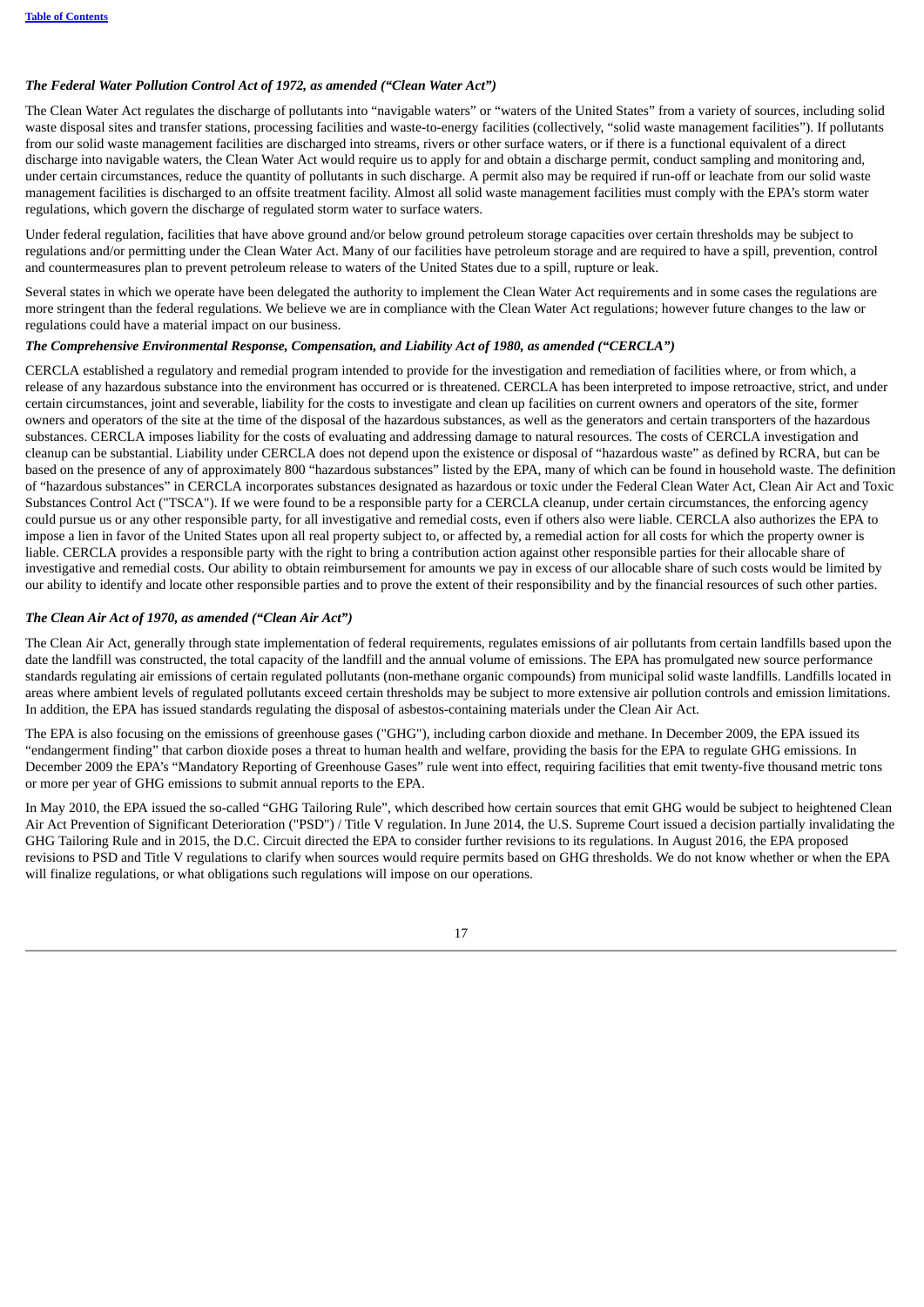The adoption of other laws and regulations, which may include the imposition of fees or taxes, could adversely affect our collection and disposal operations. Additionally, certain of the states in which we operate are implementing air pollution control regulations, including regional cap and trade systems, relating to GHG that may be more stringent than regulations the EPA may promulgate. Several states have passed Climate Protection or Global Warming Acts intended to achieve statewide goals in reduction of GHG emissions. Changing environmental regulations could require us to take any number of actions, including purchasing emission allowances, developing mitigation strategies, or installing additional pollution control technology, and could make some operations less profitable, which could adversely affect our results of operations.

Congress has considered various options, including a cap and trade system, which could impose a limit on and establish a pricing mechanism for GHG emissions and emission allowances. There also is pressure for the United States to join international efforts to control GHG emissions.

The Clean Air Act regulates emissions of air pollutants from our processing facilities. The EPA has enacted standards that apply to those emissions. It is possible that the EPA, or a state where we operate, will enact additional or different emission standards in the future.

All of the federal statutes described above authorize lawsuits by private citizens to enforce certain provisions of the statutes. In addition to a penalty award to the United States, some of those statutes authorize an award of attorney's fees to private parties successfully advancing such an action.

#### *The Occupational Safety and Health Act of 1970, as amended ("OSHA")*

OSHA establishes employer responsibilities and authorizes the Occupational Safety and Health Administration to promulgate and enforce occupational health and safety standards, including the obligation to maintain a workplace free of recognized hazards likely to cause death or serious injury, to comply with adopted worker protection standards, to maintain certain records, to provide workers with required disclosures and to implement certain health and safety training programs. A variety of those promulgated standards may apply to our operations, including those standards concerning notices of hazards, safety in excavation and demolition work, the handling of asbestos and asbestos-containing materials, and worker training and emergency response programs.

# *The Public Utility Regulatory Policies Act of 1978, As Amended ("PURPA")*

PURPA exempts qualifying facilities from most federal and state laws governing the financial organization and rate regulation of electric utilities, and generally requires electric utilities to purchase electricity generated by qualifying facilities at a price equal to the utility's full "avoided cost". Our landfill gasto-energy facilities are self-certified as "qualifying facilities".

## *State and Local Regulations*

Each state in which we now operate or may operate in the future has laws and regulations governing (1) water and air pollution, and the generation, storage, treatment, handling, processing, transportation, incineration and disposal of solid waste and hazardous waste; (2) in most cases, the siting, design, operation, maintenance, closure and post-closure maintenance of solid waste management facilities; and (3) in some cases, vehicle emissions limits or fuel types, which impact our collection operations. Such standards typically are as stringent as, and may be more stringent and broader in scope than, federal regulations. Most of the federal statutes noted above authorize states to enact and enforce laws with standards that are more protective of the environment than the federal analog. In addition, many states have adopted statutes comparable to, and in some cases more stringent than, CERCLA. Those statutes impose requirements for investigation and remediation of contaminated sites and liability for costs and damages associated with such sites, and some authorize the state to impose liens to secure costs expended addressing contamination on property owned by responsible parties. Some of those liens may take priority over previously filed instruments. Some states have enacted statutes that impose liability for substances in addition to the "hazardous substances" listed by EPA under CERCLA.

Many municipalities in which we currently operate or may operate in the future also have ordinances, laws and regulations affecting our operations. These include zoning and health measures that limit solid waste management activities to specified sites or conduct, flow control provisions that direct the delivery of solid wastes to specific facilities or to facilities in specific areas, laws that grant the right to establish franchises for collection services and then put out for bid the right to provide collection services, and bans or other restrictions on the movement of solid wastes into a municipality.

Some states have enacted laws that allow agencies with jurisdiction over waste management facilities to deny or revoke permits based on the applicant's or permit holder's compliance status. Some states also consider the compliance history of the corporate parent, subsidiaries and affiliates of the applicant or permit holder.

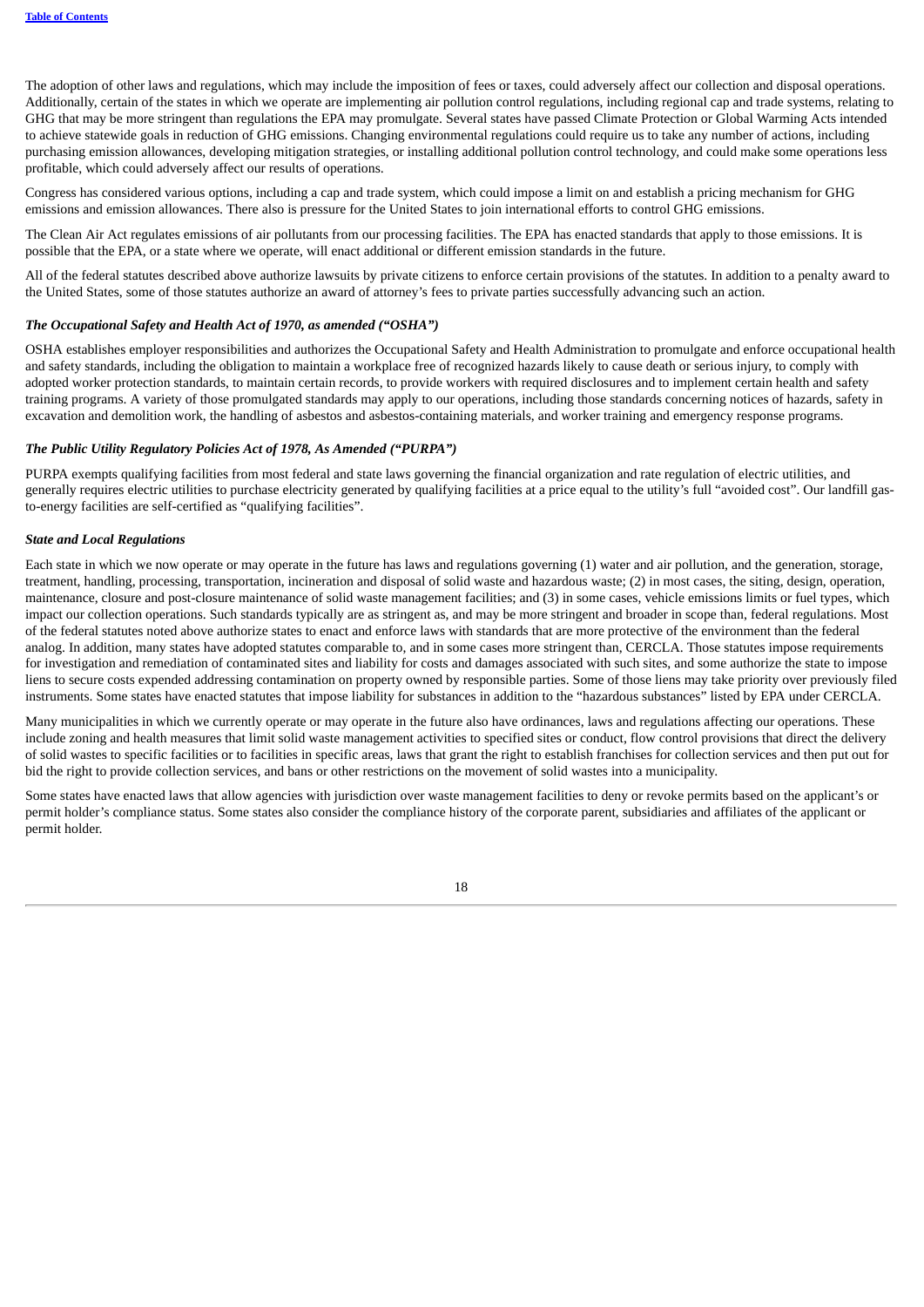Certain permits and approvals issued under state or local law may limit the types of waste that may be accepted at a solid waste management facility or the quantity of waste that may be accepted at a solid waste management facility during a specific time period. In addition, certain permits and approvals, as well as certain state and local regulations, may limit a solid waste management facility to accepting waste that originates from specified geographic areas or seek to restrict the importation of out-of-state waste or otherwise discriminate against out-of-state waste. Generally, restrictions on importing out-of-state waste have not withstood judicial challenge. However, from time to time federal legislation is proposed which would allow individual states to prohibit the disposal of out-of-state waste or to limit the amount of out-of-state waste that could be imported for disposal and would require states, under certain circumstances, to reduce the amounts of waste exported to other states. Although such legislation has not been passed by Congress, if similar legislation is enacted, states in which we operate solid waste management facilities could limit or prohibit the importation of out-of-state waste. Such actions could materially and adversely affect the business, financial condition and results of operations of any of our solid waste management facilities within those states that receive a significant portion of waste originating from out-of-state.

Certain states and localities may restrict the export of waste from their jurisdiction, or require that a specified amount of waste be disposed of at facilities within their jurisdiction. In 1994, the U.S. Supreme Court rejected as unconstitutional and therefore invalid, a local ordinance that sought to limit waste going out of the locality by imposing a requirement that the waste be delivered to a particular privately-owned facility. However, in 2007, the U.S. Supreme Court upheld a U.S. District Court ruling that the flow control regulations in Oneida and Herkimer counties in New York requiring trash haulers to use publiclyowned transfer stations are constitutional, and therefore valid. Additionally, certain state and local jurisdictions continue to seek to enforce such restrictions. Some proposed federal legislation would allow states and localities to impose flow restrictions. Those restrictions could reduce the volume of waste going to solid waste management facilities in certain areas, which may materially adversely affect our ability to operate our facilities and/or affect the prices we can charge for certain services. Those restrictions also may result in higher disposal costs for our collection operations. Flow control restrictions could have a material adverse effect on our business, financial condition and results of operations.

There has been an increasing trend at the state and local levels to mandate or encourage both waste reduction at the source and waste recycling, and to prohibit or restrict the disposal in landfills of certain types of solid wastes, including yard wastes and leaves, certain construction or architectural wastes, food wastes, beverage containers, newspapers, household appliances and electronics such as computers, and batteries. Regulations reducing the volume and types of wastes available for transport to and disposal in landfills could affect our ability to operate our landfill facilities. Vermont, for example, enacted Act 148, containing among other things, a phased waste ban for recyclables, organics and leaf/yard waste. The law became effective July 1, 2012, with phased deadlines for compliance beginning 2014 through 2020. Vermont also passed a law requiring recycling of architectural waste from construction or demolition of a commercial project. The law became effective in January 2015.

In September 2020, the Massachusetts Department of Environmental Protection proposed amendments to the state's waste ban regulations to add mattresses and textiles as materials banned from disposal, and to lower the threshold of the existing commercial organics material waste ban. According to the Massachusetts Department of Environmental Protection, these changes require amendments to the regulations, which will have an effective date of November 1, 2022.

New York State revised its regulations governing solid waste management, 6 NYCRR Part 360, effective in November 2017. The revised regulations, among other things, include requirements to conduct landfill liner integrity testing and install radiation detectors at certain facilities. New York has also enacted the Food Donation and Food Scraps Recycling Law, which requires certain generators to separate and donate or recycle food scraps starting in January 2022.

Although there is no federal law governing extended producer responsibility ("EPR") regulations; many states have implemented or are contemplating EPR regulations for certain products. EPR regulations are intended to place responsibility for ultimate management or end-of-useful-life handling of the products they create. In addition to financial responsibility, an EPR program may include responsibility for local take-back or recycling programs. For example, several states in which we operate have EPR regulations for electronic waste. In 2021, the Maine Legislature passed EPR legislation for packaging, and rulemaking will commence in 2022. If broad EPR laws or regulations continue to be adopted, and are managed under a manufacturer implemented program, it could have an impact on our business.

The EPA and environmental agencies within individual states in which we operate also consider and promulgate changes to water quality standards, action levels, remediation goals, and other federal or state regulatory standards for individual compounds or classes of compounds. These changes can also include the development of new or more stringent standards for "Emerging Contaminants", including per- and polyfluoroalkyl substances, pharmaceutical compounds, and a variety of synthetic chemical compounds used in manufacturing and industrial processes. In December 2016, EPA also designated ten chemical substances for risk evaluations under TSCA, and in December 2019, EPA designated an additional 20 chemical substances for risk evaluation, based on the requirements of the June 2016 Frank R. Lautenberg Chemical Safety for the 21<sup>st</sup> Century Act. Changes in regulatory standards for existing or emerging contaminants can result in higher levels of cost and effort associated with the performance of environmental investigations and ongoing compliance at our facilities.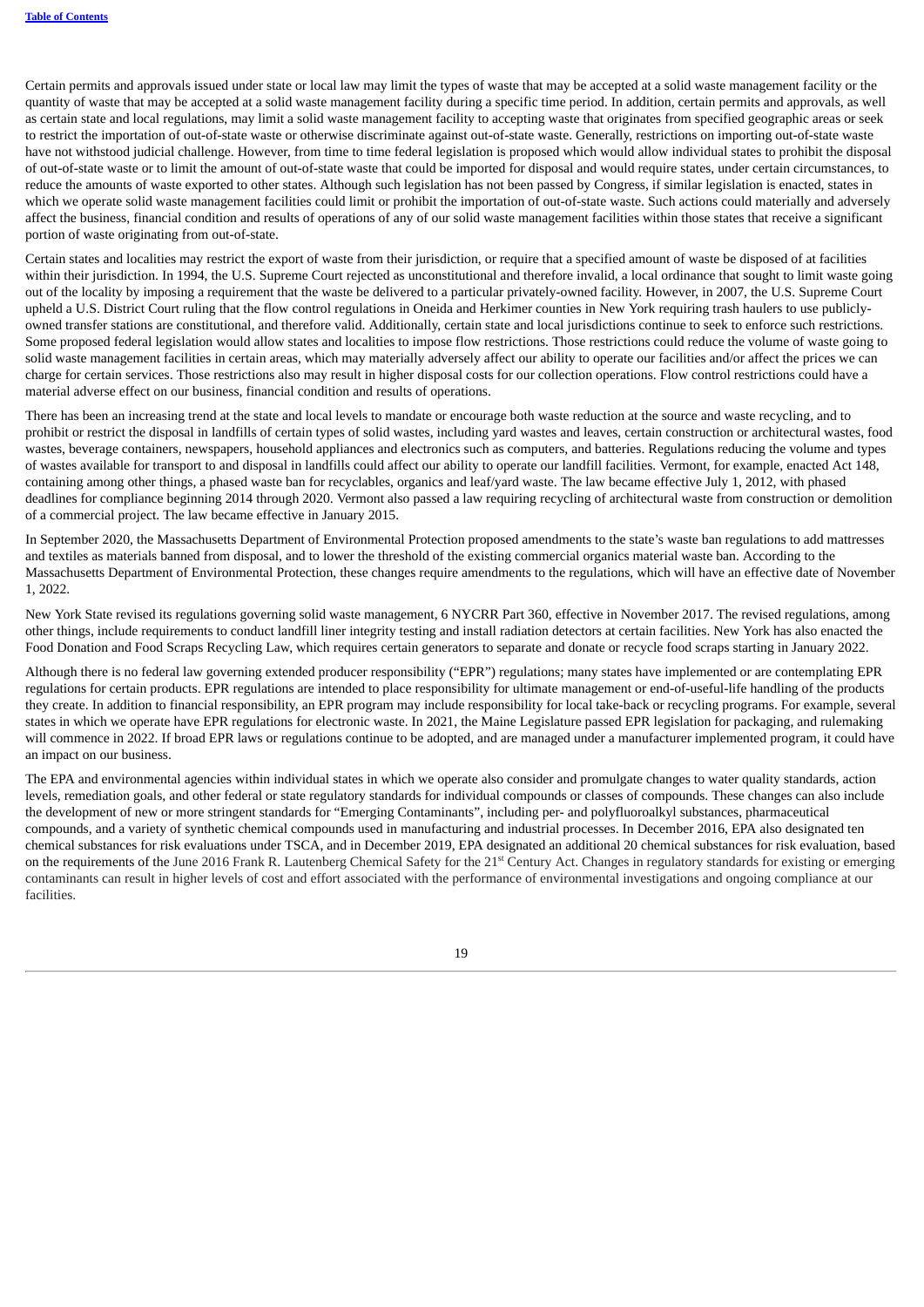## **Information about our Executive Officers**

Our executive officers and their respective ages are as follows:

| Name                    | Age | <b>Position</b>                                                           |
|-------------------------|-----|---------------------------------------------------------------------------|
| John W. Casella         | 71  | Chairman of the Board of Directors, Chief Executive Officer and Secretary |
| Edwin D. Johnson        | 65  | President and Chief Operating Officer                                     |
| Edmond "Ned" R. Coletta | 46  | Senior Vice President and Chief Financial Officer                         |
| Christopher B. Heald    | 57  | Vice President and Chief Accounting Officer                               |
| Shelley E. Sayward      | 47  | Senior Vice President and General Counsel                                 |

*John W. Casella* has served as Chairman of our Board of Directors since July 2001 and as our Chief Executive Officer since 1993. Mr. Casella also served as our President from 1993 to July 2001 and as Chairman of our Board of Directors from 1993 to December 1999. In addition, Mr. Casella has served as Chairman of the Board of Directors of Casella Waste Management, Inc., a wholly owned subsidiary of ours, since 1977. Mr. Casella is also an executive officer and director of Casella Construction, Inc., a company owned by Mr. Casella and his brother Douglas R. Casella, also a member of our Board of Directors, which specializes in general contracting, soil excavation and heavy equipment work, and which performs landfill-construction and related services for us. Mr. Casella has been a member of numerous industry-related and community service-related state and local boards and commissions, including the National Recycling Coalition, Board of Directors of the Associated Industries of Vermont, the Association of Vermont Recyclers, the Vermont State Chamber of Commerce, the Rutland Industrial Development Corporation, and the Rutland Regional Medical Center. Mr. Casella has also served on various state task forces, serving in an advisory capacity to the Governors of Vermont and New Hampshire on solid waste issues. Mr. Casella holds an Associate of Science degree in Business Management from Bryant & Stratton College and a Bachelor of Science degree in Business Education from Castleton University.

*Edwin D. Johnson* has served as our President and Chief Operating Officer since December 2012. From July 2010 until December 2012, Mr. Johnson served as our Senior Vice President & Chief Financial Officer. From March 2007 until he joined us in 2010, Mr. Johnson served as the Executive Vice President and Chief Financial Officer and Chief Accounting Officer of Waste Services, Inc. Mr. Johnson has over 35 years of experience as a senior executive, including over two decades in the waste industry. During his career, Mr. Johnson also served on the board of directors of Attwoods, plc, Able Telcom and the College of St Joseph. Mr. Johnson received his MBA from Florida International University, his Bachelor of Science degree in Accounting and Administration from Washington & Lee University and is a Certified Public Accountant in Florida.

*Edmond "Ned" R. Coletta* has served as our Senior Vice President, Chief Financial Officer and Treasurer since December 2012. Mr. Coletta joined us in December 2004 and has served most recently as our Vice President of Finance and Investor Relations from January 2011 to December 2012. Prior to that Mr. Coletta served as our Director of Finance and Investor Relations from August 2005 to January 2011. From 2002 until he joined us, Mr. Coletta served as the Chief Financial Officer and was a member of the Board of Directors of Avedro, Inc. (FKA ThermalVision, Inc.), an early-stage medical device company that he co-founded. From 1997 to 2001, he served as a research and development engineer for Lockheed Martin Michoud Space Systems. Mr. Coletta holds an MBA from the Tuck School of Business at Dartmouth College and a Bachelor of Science degree from Brown University in Materials Science Engineering.

*Christopher B. Heald* has served as our Vice President of Finance and Chief Accounting Officer since January 2013. Mr. Heald joined us in September 2001 and has served in positions of increasing responsibility, including as our Director of Financial Reporting and Analysis from July 2010 to January 2013 and as our Accounting Manager from August 2002 to July 2010. Mr. Heald is a Certified Public Accountant and holds a Bachelor of Science degree in Business Administration from the University of Vermont. Effective March 31, 2022, Mr. Heald will retire from his position as Vice President of Finance, Chief Accounting Officer, and transition into the role of Finance Advisor, effective as of April 1, 2022.

<span id="page-19-0"></span>*Shelley E. Sayward* has served as our Senior Vice President and General Counsel since January 2021, and prior to that in various roles in our legal department since November 2006. She was previously our Vice President and Assistant General Counsel from September 2014 until January 2021 and was our Associate General Counsel from September 2008 to September 2014. Prior to joining us, Ms. Sayward held sales and marketing roles with GlaxoSmithKline and Abbott Laboratories, as well as a sales and managerial position with First American Financial Corporation. Ms. Sayward holds a Bachelor of Arts degree from Middlebury College, completed a four-year law clerkship program, and is licensed to practice law in the State of Vermont.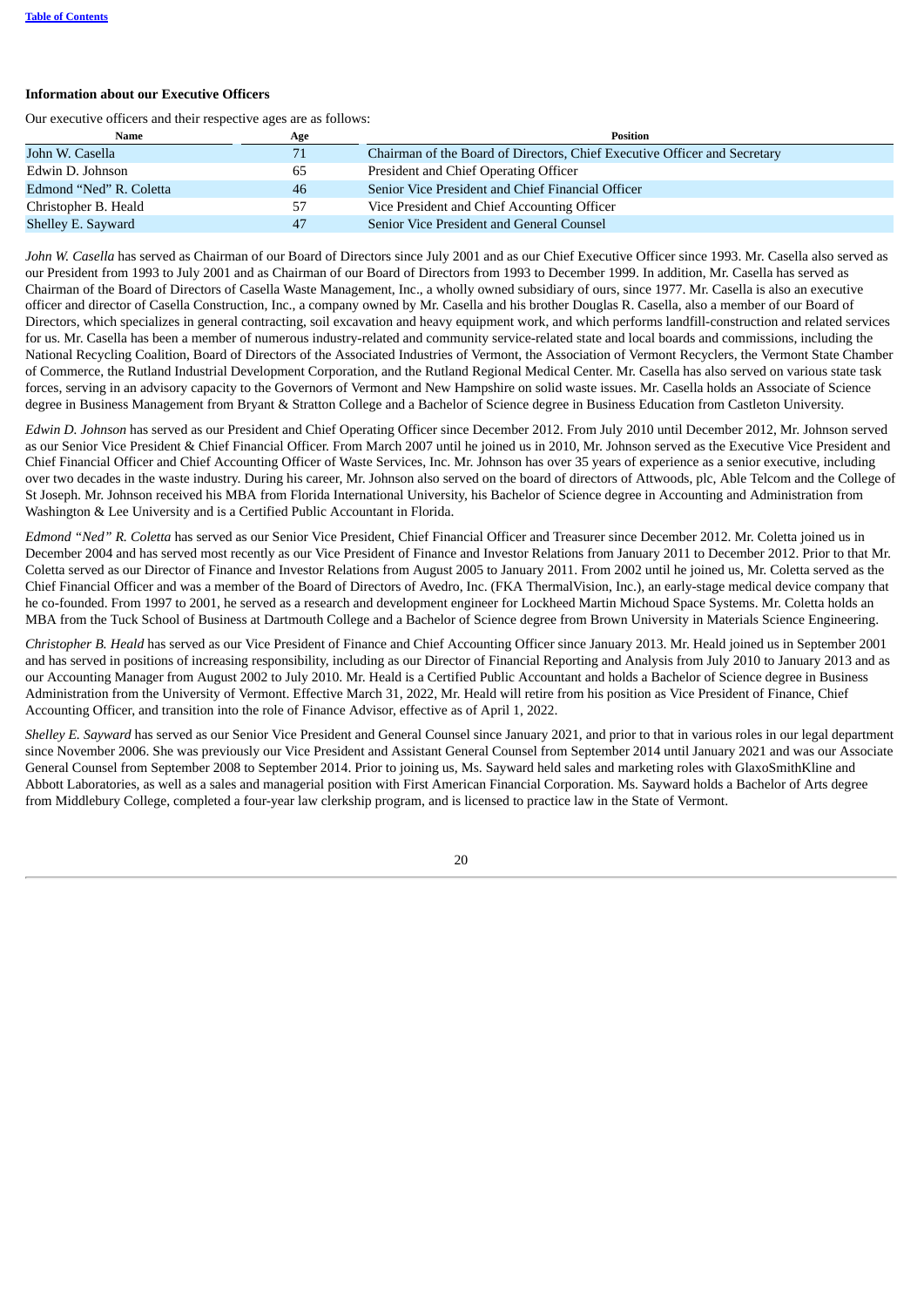# **ITEM 1A. RISK FACTORS**

The following material factors, among others, could cause actual results to differ materially from those indicated by forward-looking statements made in this Annual Report on Form 10-K and presented elsewhere by management from time to time. The risks and uncertainties described below are those that we have identified as material, but are not the only risks and uncertainties facing us. Our business is also subject to general risks and uncertainties that affect many other companies, including overall economic and industry conditions, especially in the northeastern United States, where our operations and customers are principally located, changes in laws or accounting rules or other disruptions of expected economic or business conditions. Additional risks and uncertainties not currently known to us or that we currently believe are not material also may impair our business's results of operations and financial condition.

We have in place an Enterprise Risk Management process that involves systematic risk identification and mitigation covering the categories of strategic, financial, operational, and compliance risk. The goal of enterprise risk management is not to eliminate all risk, but rather to identify and assess risks; assign, mitigate and monitor risks; and report the status of our risks to the Board of Directors and its committees.

#### *Risks Related to Our Business and Industry*

## We are subject to general macroeconomic risks in the waste industry, including, but not limited to, the effects of the COVID-19 pandemic, fuel prices, labor supply, and inflation, any of which risks, if realized, may adversely affect our financial performance and results of operations.

To varying degrees, our business is sensitive to changes in macroeconomic conditions that impact our operating costs and financial performance including, but not limited to, the COVID-19 pandemic discussed in the following risk factor, inflation, fuel prices, and labor supply. Inflationary increases in costs, including, but not limited to, current inflationary pressures associated with fuel, labor and certain capital items, as our business is capital intensive, can have a material adverse effect on our business and operating results.

The price and supply of fuel is unpredictable and fluctuates based on events beyond our control, including among others, geopolitical developments, supply and demand for oil and gas, actions by the Organization of the Petroleum Exporting Countries and other oil and gas producers, war and unrest in oil producing countries and regional production patterns. Because fuel is needed to run our fleet of trucks, price escalations for fuel increase our operating expenses. In fiscal year 2021, we used approximately 8.8 million gallons of diesel fuel in our solid waste operations. Although we have an energy and environmental fee program, which includes an energy component that floats on a monthly basis based on diesel fuel prices, contractual restrictions and competitive conditions may impact our opportunity to pass this fee on to our customers in all circumstances.

The hiring of drivers and mechanics is necessary to service our customers. We face competition in the hiring of drivers and mechanics and may face labor shortages at these positions. This competition may come from other waste management companies, but it also comes from other employers who hire drivers and maintain fleets, such as companies that provide courier delivery services, including United Parcel Service, Inc. and FedEx Corporation, as well as from a tightening labor market. As a result, certain positions currently experience, have historically experienced, and may experience in the future, high turnover rates or labor shortages, which can lead to increased recruiting, training and retention costs. If we are unable to hire and retain sufficient numbers of drivers to service our collection and disposal routes and mechanics to maintain our trucks, our financial condition and operating results could be materially impacted.

Inflationary pressures have affected, and may continue to affect, our operating margins. Consistent with industry practice, most of our contracts provide for a pass-through of certain costs to our customers, including increases in landfill tipping fees and in some cases fuel costs, intended to mitigate the impact of inflation on our operating results. However, competitive factors may require us to absorb at least a portion of these cost increases. Additionally, management's estimates associated with inflation have had, and will continue to have, an impact on our accounting for landfill and environmental remediation liabilities.

# The COVID-19 pandemic has adversely affected, and may continue to adversely affect, our business, outlook, liquidity and results of operations, and we *have experienced and may continue to experience reductions in demand for certain of our services.*

The COVID-19 pandemic has caused, and may continue to cause, economic disruption across our geographic footprint. As an essential service provider we have continued our operations throughout the COVID-19 pandemic. However, as a result of the COVID-19 pandemic we have experienced increased costs of doing business, including, but not limited to, higher costs associated with providing a safe working environment for our employees (such as increased costs associated with the protection of our employees, including costs for additional safety equipment, hygiene products, testing supplies and enhanced facility cleaning), employee impacts from illness, supporting a remote administrative workforce, community response measures, the inability of customers to continue to pay for services, and temporary facility closures of our customers. We also experienced decreased demand for our services, as revenues declined, primarily in fiscal year 2020, as some of our commercial collection

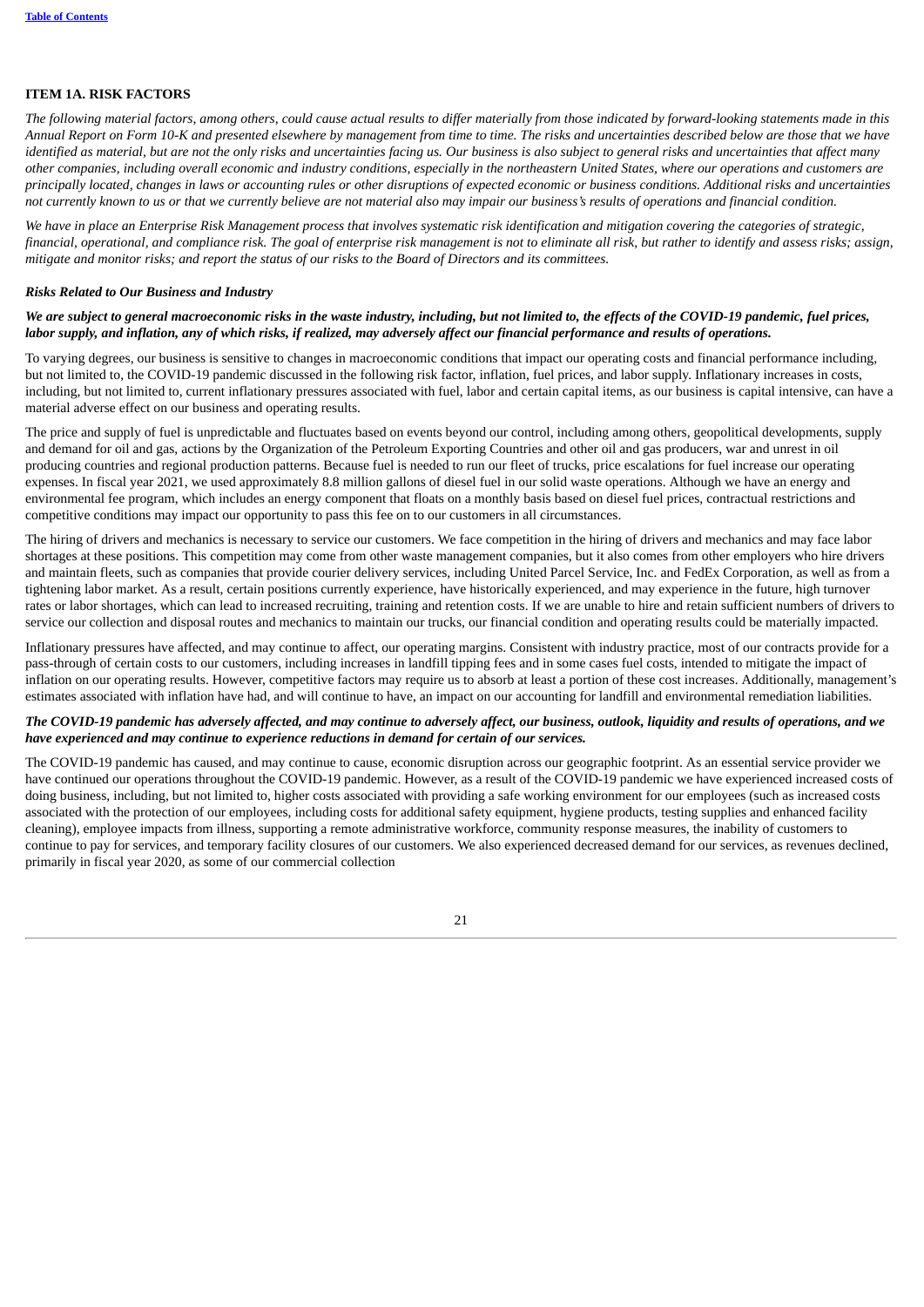customers requested service level decreases, construction activity decreased and volumes into our landfills declined on lower economic activity. Demand for services has since improved in fiscal year 2021 as local economies have reopened, as allowed by State Governments, and our collection and disposal volumes, as well as overall operations, have been less impacted by the effects of the COVID-19 pandemic. Furthermore, residual macroeconomic effects associated with the pandemic have negatively impacted the global supply chain, labor markets and distribution networks leading to heightened inflation across labor, select services and goods, and capital investments.

Due to the uncertain and evolving nature of economic conditions, we are unable to determine or predict the full extent of any possible continuing impact that the COVID-19 pandemic will have on our business going forward. The extent of the effects of the COVID-19 pandemic on our business, results of operations, liquidity, and cash resources will ultimately depend on future developments that are highly uncertain and cannot be predicted with accuracy. These include, but are not limited to, the extent of continuing spread of COVID-19 across our geographic footprint, the administration rates and effectiveness of vaccines, the severity and containment of certain COVID-19 variants; and the pace and extent to which the States in which we operate continue to facilitate a return to normal economic and operations conditions. The COVID-19 pandemic may also materially adversely affect our operating and financial results in a manner that is not currently known to us or that we do not currently consider to present significant risks to our operations. To the extent the COVID-19 pandemic adversely affects our business and financial results, it may also have the effect of heightening many other risks described in this section, any of which

could materially and adversely affect our business, results of operations and financial condition.

## We face substantial competition in the solid waste services industry, and if we cannot successfully compete in the marketplace, our business, financial *condition and results of operations may be materially adversely affected.*

The solid waste services industry is highly competitive, has undergone a period of consolidation and requires substantial labor and capital resources. The markets in which we compete are served by, or are adjacent to markets served by, one or more of the large national or super regional solid waste companies, as well as numerous regional and local solid waste companies. Intense competition exists not only to provide services to customers, but also to acquire other businesses within each market. Some of our competitors have significantly greater financial and other resources than we do. From time to time, competitors may reduce the price of their services in an effort to expand market share or to win a competitively bid contract. These practices may require us to reduce the pricing of our services and may result in a loss of business or revenues.

As is generally the case in our industry, municipal contracts are typically subject to periodic competitive bidding. We may not be the successful bidder to obtain or retain these contracts. If we are unable to compete with larger and better capitalized companies or replace municipal contracts lost through the competitive bidding process with comparable contracts or other revenue sources within a reasonable time period, our revenues would decrease and our operating results could be materially adversely affected.

In our solid waste disposal markets, we also compete with operators of alternative disposal and recycling facilities and with counties, municipalities and solid waste districts that maintain their own solid waste collection, recycling and disposal operations. We are also increasingly competing with companies which seek to use parts of the waste stream as feedstock for renewable energy supplies. Public entities may have financial advantages because of their ability to charge user fees or similar charges, impose taxes and apply resulting revenues, access tax-exempt financing, transport waste to disposal sites outside of the northeastern markets, and, in some cases, utilize government subsidies.

In addition, we may be impacted by the development and commercialization of disruptive technologies that may materially change how waste management services are provided. If we are unable to gain access to these technologies or to compete effectively against them, our financial results may suffer.

# Our growth strategy focuses on complementing or expanding our business through the acquisition of companies or assets, or the development of new operations. However, we may be unable to complete these transactions and, if executed, these transactions may not improve our business or may pose *significant risks and could have a negative effect on our operations.*

Our growth strategy includes engaging in acquisitions or developing operations or assets with the goal of complementing or expanding our business. We have made, and we may make in the future, acquisitions to densify existing operations, expand service areas and grow services for our customers. These acquisitions may include "tuck-in" acquisitions within our existing markets, acquisitions of assets that are adjacent to or outside of our existing markets, or larger, more strategic acquisitions. In addition, from time to time we may acquire businesses that are complementary to our core business strategy. We may not be able to identify suitable acquisition candidates, and if we identify suitable acquisition candidates, we may be unable to successfully negotiate the acquisition at a price or on terms and conditions acceptable to us. Furthermore, we may be unable to obtain the necessary regulatory approvals to complete potential acquisitions.

Our ability to achieve the benefits from acquired businesses, including cost savings and operating efficiencies, depends in part on our ability to successfully integrate the operations of such acquired businesses with our operations. The integration of acquired businesses and other assets may require significant management time and resources that would otherwise be available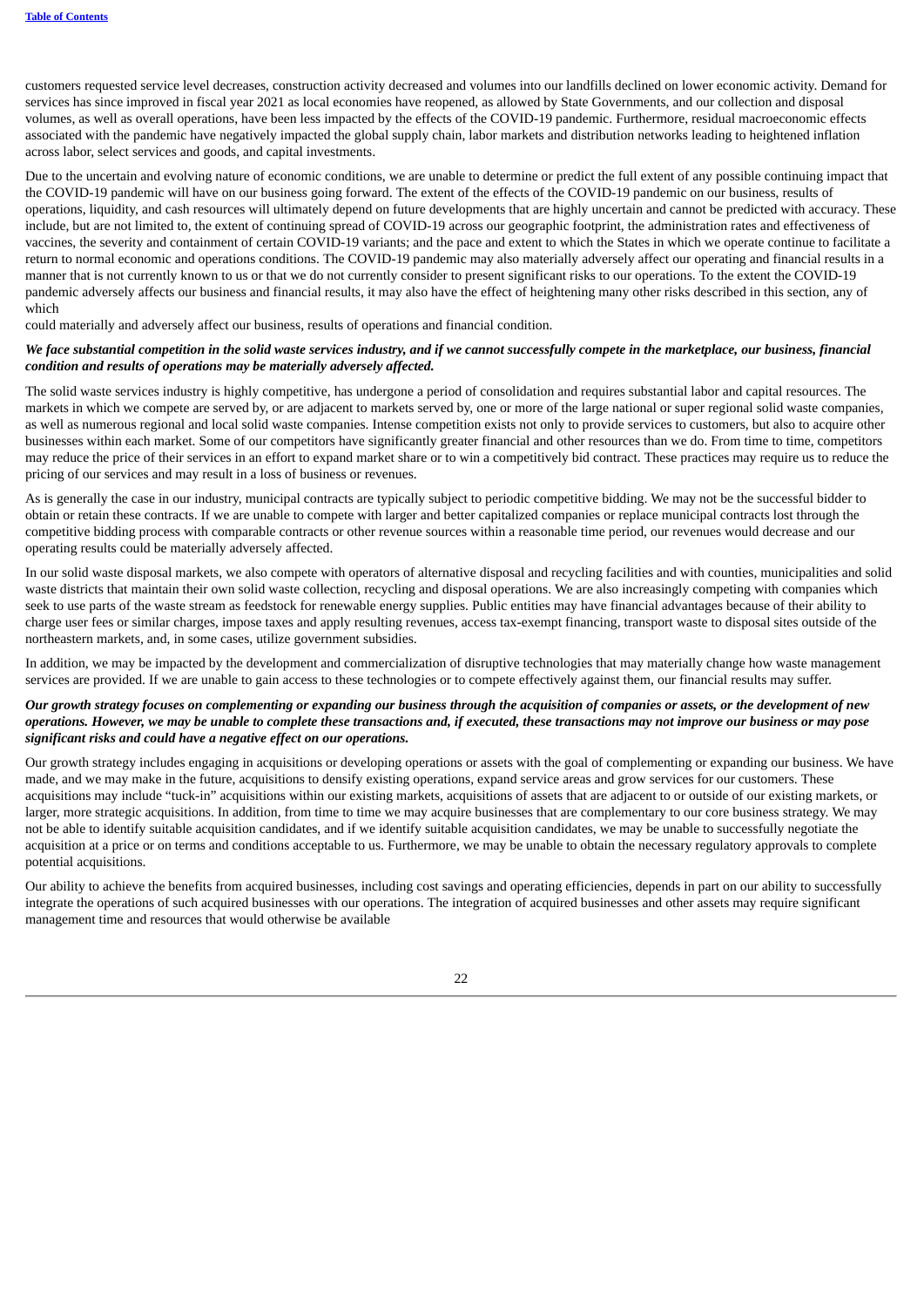for the ongoing management of our existing operations. Any operations, properties or facilities that we acquire may be subject to unknown liabilities, such as undisclosed environmental contamination, or other environmental liability, including off-site disposal liability for which we would have no recourse, or only limited recourse, to the former owners of such operations or properties. As a result, if claims for liabilities were asserted against us based upon ownership of an acquired property, we might be required to pay significant sums to settle it, which could adversely affect our financial results and cash flows. For information regarding our business acquisitions, see Note 5, *Business Combinations* to our consolidated financial statements included under Item 8, "*Financial Statements and Supplementary Data*" of this Annual Report on Form 10-K.

# The waste industry is subject to extensive government regulations, including environmental laws and regulations, and we incur substantial costs to comply with such laws and regulations. Failure to comply with environmental or other laws and regulations, as well as enforcement actions and litigation arising from an actual or perceived breach of such laws and regulations, could subject us to fines, penalties, and judgments, and impose limits on our *ability to operate and expand.*

We are subject to potential liability and restrictions under environmental laws and regulations, including potential liability and restrictions arising from or relating to the transportation, handling, recycling, generation, treatment, storage and disposal of wastes, the presence, release, discharge or emission of pollutants, and the investigation, remediation and monitoring of impacts to soil, surface water, groundwater and other environmental media including natural resources, as a result of the actual or alleged presence, release, discharge or emission of hazardous substances, pollutants or contaminants on, at, under or migrating from our properties, or in connection with our operations. The waste management industry has been and will continue to be subject to regulation, including permitting and related financial assurance requirements, as well as attempts to further regulate the industry, including efforts to regulate and limit the emission of greenhouse gases to ameliorate the effect of climate change. Our solid waste operations are subject to a wide range of federal, state and, in some cases, local environmental, odor and noise and land use restrictions. If we are not able to comply with the requirements that apply to a particular facility or if we operate in violation of the terms and conditions of, or without the necessary approvals or permits, we could be subject to administrative or civil, and possibly criminal, fines and penalties, and we may be required to spend substantial capital to bring an operation into compliance, to temporarily or permanently discontinue activities, and/or take corrective actions, possibly including removal of landfilled materials. Those costs or actions could be significant to us and affect our results of operations, cash flows, and available capital. Environmental and land use laws and regulations also affect our ability to expand and, in the case of our solid waste operations, may dictate those geographic areas from which we must, or, from which we may not, accept solid waste. Those laws and regulations may limit the overall size and daily solid waste volume that may be accepted by a solid waste operation. If we are not able to expand or otherwise operate one or more of our facilities because of limits imposed under such laws, we may be required to increase our utilization of disposal facilities owned by third-parties, which could reduce our revenues and/or operating margins.

We have historically grown through acquisitions, may make additional acquisitions in the future, and we have tried and will continue to try to evaluate and limit environmental risks and liabilities presented by businesses to be acquired prior to the acquisition. It is possible that some liabilities may prove to be more difficult or costly to address than we anticipate. It is also possible that government officials responsible for enforcing environmental laws and regulations may believe an issue is more serious than we expect, or that we will fail to identify or fully appreciate an existing liability before we become responsible for addressing it. Some of the legal sanctions to which we could become subject could cause the suspension or revocation of a permit, prevent us from, or delay us in, obtaining or renewing permits to operate or expand our facilities, or harm our reputation.

In addition to the costs of complying with environmental laws and regulations, we incur costs in connection with environmental proceedings and litigation brought against us by government agencies and private parties. We are, and may be in the future, a defendant in lawsuits brought by parties alleging environmental damage, including natural resource damage, personal injury, and/or property damage or impairment, or seeking to impose civil penalties, injunctive relief or overturn or prevent the issuance of an operating permit or authorization, all of which may result in us incurring significant liabilities.

The conduct of our businesses is also subject to various other laws and regulations administered by federal, state and local governmental agencies, including tax laws, employment laws and competition laws, among others. New laws, regulations or governmental policy and their related interpretations, or changes in any of the foregoing, including taxes or other limitations on our services, may alter the environment in which we do business and, therefore, may impact our results or increase our costs or liabilities.

In certain jurisdictions, we are subject to compliance with specific obligations under competition laws due to our competitive position in those jurisdictions. Failure to comply with these requirements or other laws or regulations could subject us to enforcement actions or financial penalties which could have a material adverse effect on our business.

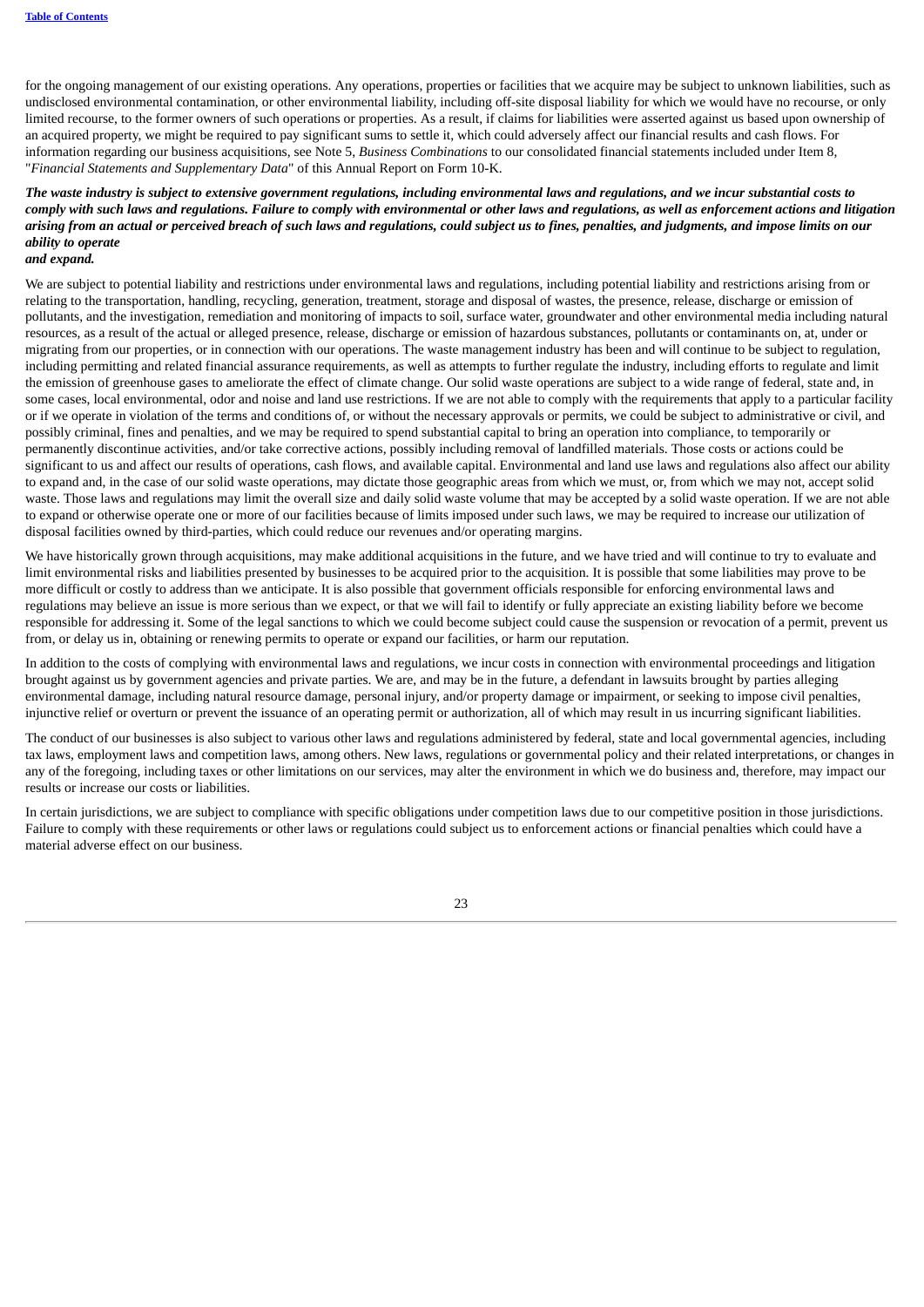For information about legal proceedings and outstanding claims against us and our subsidiaries, and environmental remediation matters, including the recognition of accretion expense in other accrued liabilities and other long-term liabilities, see Note 12, *Commitments and Contingencies* to our consolidated financial statements included under Item 8, "*Financial Statements and Supplementary Data*" of this Annual Report on Form 10-K.

# We may be unable to obtain or maintain required permits or to expand existing permitted capacity of our landfills, which could decrease our revenue and *increase our costs.*

We are required to obtain government permits to operate our facilities, including all of our landfills. There is no guarantee that we will be able to obtain the requisite permits and, even if we could, that any permit (and any existing permits we currently hold) will be renewed or modified as needed to fit our business needs. Localities where we operate generally seek to regulate some or all landfill and transfer station operations, including siting and expansion of operations. The laws and regulations adopted by municipalities in which our landfills and transfer stations are located may limit or prohibit the expansion of a landfill or transfer station, as well as the amount of solid waste that we can accept at the landfill or transfer station on a daily, quarterly or annual basis, and any effort to acquire or expand landfills and transfer stations, which typically involves a significant amount of time and expense. In addition, state laws applicable to certain of our landfills require that the state determine whether acceptance of waste at the landfill not generated within the state provides a substantial public benefit. We may not be successful in obtaining new landfill or transfer station sites, including a landfill under development by us in Dalton, New Hampshire, or expanding the permitted capacity of any of our current landfills and transfer stations. If we are unable to develop additional disposal and transfer station capacity, our ability to achieve economies of scale from the internalization of our waste stream will be limited. If we fail to receive new landfill permits or renew existing permits, we may incur landfill asset impairment and other charges associated with accelerated closure. See Note 12, *Commitments and Contingencies* to our consolidated financial statements included under Item 8, "*Financial Statements and Supplementary Data*" of this Annual Report on Form 10-K for disclosure about legal matters impacting our permitting efforts.

# Fluctuations in commodity prices and diminished markets for recyclable materials that we sell to customers may adversely affect our results of operations *and cash flows.*

Our processing business involves the purchase and sale of recyclable materials, some of which are priced on a commodity basis. Our results of operations and cash flows may be adversely affected by falling purchase or resale prices or market requirements for recyclable materials. The resale and purchase prices of, and market demand for, recyclable materials are subject to changes in economic conditions and numerous other factors beyond our control, which may result in decreased demand of recyclable materials and lower commodity prices. The commodity markets continue to see ongoing variable pricing, although domestic demand for mixed paper in the Northeast started to increase in fiscal year 2021 with a few end user manufacturing mills expanding production lines. Significant price fluctuations may adversely affect our results of operations and cash flows in the form of higher operating costs or lower revenues. Although we have restructured many of our recycling contracts to require the respective municipalities to absorb some of the impact of declining commodity prices, these restructured contracts have had the impact of significantly increasing the costs to municipalities for continuing to offer recycling services to their customers. In the event that the costs of such services become excessive, such municipalities could discontinue their recycling programs altogether, which could materially affect our financial results. See Item 7A, "*Quantitative and Qualitative Disclosure About Market Risk*" for further discussion over the impacts of commodity prices on our operations.

## We are upgrading our technology infrastructure and there can be no assurance that our efforts will be completed on the projected timetable or that our *investment will result in the expected gains.*

Upgrades to our technology infrastructure are ongoing and include a limited pilot of a new service management system, on-board computers, dynamic route optimization, procurement optimization, and other systems that we believe will improve our internal processes and the productivity of our employees. These upgrades are complex and there can be no assurance that they will result in expected productivity gains and operating cost reductions on our anticipated timeline, if at all. In addition, if we are not able to maintain the security of our data, confidential information about us or our customers or suppliers could be inadvertently disclosed, subjecting us to possible expenses and other liabilities as well as adversely impacting customer and other third-party relationships. If we are unable to benefit from new technologies, we may be at a competitive disadvantage to other companies in the waste management industry, in which case our operating results could suffer.

# Cybersecurity incidents could negatively impact our business and our relationships with customers, adversely affecting our financial results and exposing *us to litigation risk.*

We use computer technology, including computer and information networks, in substantially all aspects of our business operations. We also use mobile devices, social networking and other online activities to connect with our customers and our employees to be able to process transactions and provide information that we feel is necessary to manage our business. Such uses give rise to cybersecurity risks, including security breach, espionage, system disruption, theft and inadvertent release of information. Our business involves the storage and transmission of numerous classes of sensitive and/or confidential information and intellectual property, including customers' personal information, private information about employees, and

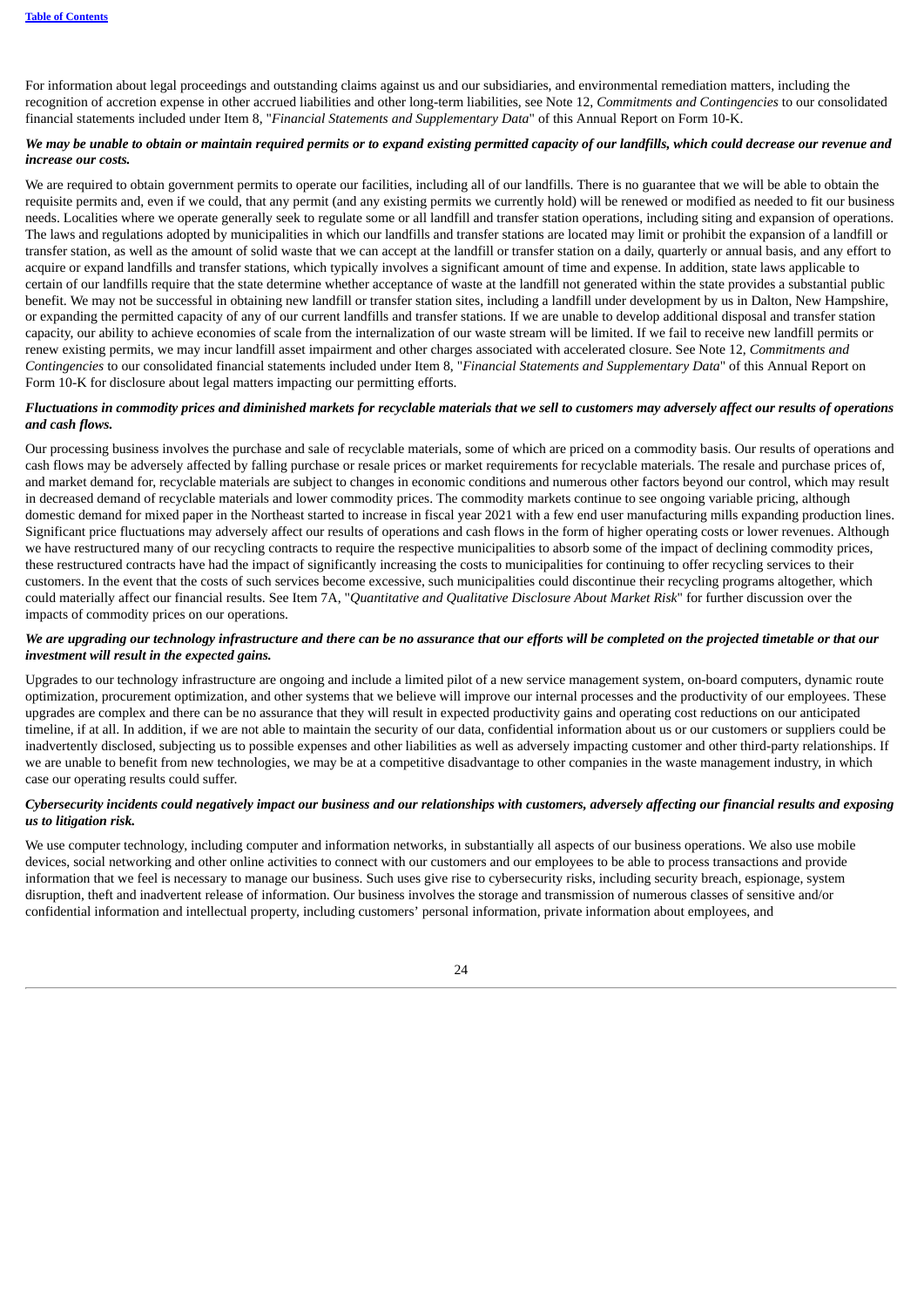financial and strategic information about us and our business partners. We also rely on a Payment Card Industry compliant third party to protect our customers' credit card information. Further, as we pursue our strategy to grow through acquisitions and to pursue new initiatives that improve our operations and cost structure, we are also expanding and improving our information technologies, resulting in a larger technological presence and corresponding exposure to cybersecurity risk. If we fail to assess and identify cyber security risks associated with acquisitions and new initiatives, we may become increasingly vulnerable to such risks. Additionally, while we have implemented and continue to implement measures to prevent security breaches and cyber incidents, our preventive or detection measures and incident response efforts may not be entirely effective, especially as cyber security attacks continue to evolve and become more sophisticated, often are not recognized until launched against a target and may be difficult to detect for a long time. We are also exposed to cybersecurity risk with respect to data and other information that may be shared with third parties in connection with our business operations, if such third parties become subject to security breaches or other releases of information.

If company, personal or otherwise protected information is improperly accessed, tampered with or distributed, we may face significant financial exposure, including incurring significant costs to remediate possible injury to the affected parties. We may also be subject to sanctions and civil or criminal penalties if we are found to be in violation of the privacy or security rules under laws protecting confidential information. If our established network of security controls, policy enforcement mechanisms, educational awareness programs and monitoring systems that we use to address these threats to technology fail, the theft, destruction, loss, misappropriation, or release of sensitive and/or confidential information or intellectual property, or interference with our information technology systems or the technology systems of third parties on which we rely, could result in business disruption, negative publicity, brand damage, violation of privacy laws, loss of customers, potential litigation and liability and competitive disadvantage. While we have purchased insurance coverage for cybersecurity risks, there can be no assurance that any such coverage would be adequate to cover potential liability.

## *Our business is geographically concentrated and is therefore subject to regional economic downturns.*

Our operations and customers are concentrated principally in New England, New York, Connecticut and Pennsylvania. Therefore, our business, financial condition and results of operations are susceptible to regional economic downturns and other regional factors, including state regulations and budget constraints and severe weather conditions. In addition, as we seek to expand in our existing markets, opportunities for growth within this region will become more limited and the geographic concentration of our business will increase.

# Our results of operations and financial condition may be negatively affected if we inadequately accrue for final capping, closure and post-closure costs or *by the timing of these costs for our waste disposal facilities.*

We have material financial obligations relating to final capping, closure and post-closure costs of our existing owned or operated landfills and will have material financial obligations with respect to any disposal facilities that we may own or operate in the future. Once the permitted capacity of a particular landfill is reached and additional capacity is not authorized, or a determination is made to cease operations at a landfill due to other considerations, the landfill must be closed and capped, and we must begin post-closure maintenance. We establish accruals for the estimated costs associated with such final capping, closure and post-closure obligations over the anticipated useful life of each landfill on a per ton basis. We have provided and expect that we will in the future provide accruals for financial obligations relating to final capping, closure and post-closure costs of our owned or operated landfills, generally for a term of 30 years after closure of a landfill. Our financial obligations for final capping, closure or post-closure costs could exceed the amounts accrued or amounts otherwise receivable pursuant to trust funds established for this purpose. Such a circumstance could result in significant unanticipated charges that would have an adverse effect on our business.

In addition, the timing of any such final capping, closure or post-closure costs, which exceed established accruals, may further negatively affect our business. Since we will be unable to control the timing and amounts of such costs, we may be forced to delay investments or planned improvements in other parts of our business or we may be unable to meet applicable financial assurance requirements. Any of the foregoing would negatively affect our business and results of operations.

For information regarding our final capping, closure and post-closure obligations, see Note 10, *Final Capping, Closure and Post-Closure Costs* to our consolidated financial statements included under Item 8, "*Financial Statements and Supplementary Data*" of this Annual Report on Form 10-K.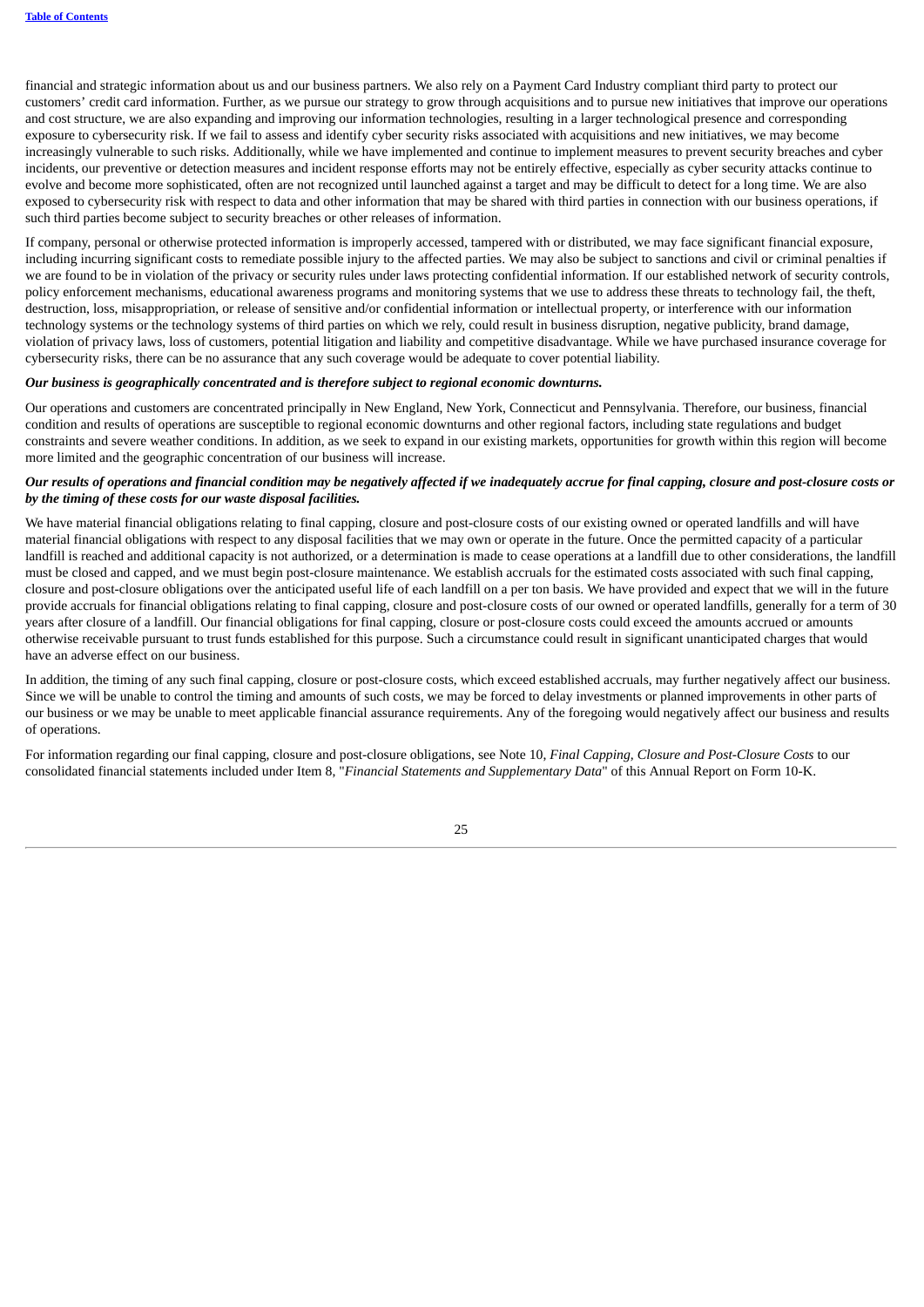## *Our insurance coverage and self-insurance reserves may be inadequate to cover all significant risk exposures.*

The provision of environmental services, including the operation of landfills, a substantial fleet of trucks and other waste-related assets, involves risks. These risks include, among others, the risk of truck accidents, equipment defects, malfunctions and failures, improper use of dangerous equipment, the release of hazardous substances, fire and explosion, any of which could result in environmental liability, personal injury, loss of life, business interruption or property damage or destruction. We carry a range of insurance policies intended to protect our assets and operations, including general liability insurance, property damage and environmental risk insurance. While we endeavor to purchase insurance coverage appropriate to our risk assessment, and seek to minimize our exposure to these risks through maintenance, training and compliance programs, we are unable to predict with certainty the frequency, nature or magnitude of claims for direct or consequential damages, and as a result our insurance program may not fully cover us for losses we may incur. In addition, as a result of a number of catastrophic weather and other events in the United States, insurance companies have incurred substantial losses and accordingly in many cases they have substantially reduced the nature and amount of insurance coverage available to the market, have broadened exclusions, and/or have substantially increased the cost of such coverage. It is likely that the tight insurance markets will continue into the foreseeable future. A partially or completely uninsured claim against us (including liabilities associated with cleanup or remediation at our facilities), if successful and of sufficient magnitude, could have a material adverse effect on our business, financial condition and results of operations. Any future difficulty in obtaining insurance could also impair our ability to secure future contracts, which may be conditioned upon the availability of adequate insurance coverage. In addition, claims associated with risks we have retained under our self-insurance programs may exceed our recorded reserves which could negatively impact future earnings. See Note 3, *Summary of Significant Accounting Policies* to our consolidated financial statements included under Item 8, "*Financial Statements and Supplementary Data*" of this Annual Report on Form 10-K for disclosure about our self-insurance liabilities and related costs.

## We could be precluded from entering into contracts or obtaining or maintaining permits or certain contracts if we are unable to obtain third-party *financial assurance to secure our contractual obligations.*

Public solid waste collection, recycling and disposal contracts, and obligations associated with landfill closure and post-closure typically require performance or surety bonds, letters of credit or other means of financial assurance to secure our contractual performance. We currently obtain performance and surety bonds from Evergreen National Indemnity Company, in which we hold a 19.9% equity interest. If we are unable to obtain the necessary financial assurance in sufficient amounts or at acceptable rates, we could be precluded from entering into additional municipal contracts or from obtaining or retaining landfill management contracts or operating permits.

## We may be required to write-off or impair capitalized costs or intangible assets in the future or we may incur restructuring costs or other charges, each of *which could harm our earnings.*

In accordance with generally accepted accounting principles in the United States, we capitalize certain expenditures and advances relating to our acquisitions, landfills, cost method investments and development projects. In addition, we have considerable unamortized assets. From time to time in future periods, we may be required to incur a charge against earnings in an amount equal to any unamortized capitalized expenditures and advances, net of any portion thereof that we estimate will be recoverable, through sale or otherwise, relating to: (1) any operation or other asset that is being sold, permanently shut down or impaired or has not generated or is not expected to generate sufficient cash flow; (2) any landfill or development project, or growth oriented investment that is not expected to be successfully completed or generate a sufficient return on investment; and (3) any goodwill or other intangible assets that are determined to be impaired.

In response to such charges and costs and other market factors, we may be required to implement restructuring plans in an effort to reduce the size and cost of our operations and to better match our resources with our market opportunities. As a result of such actions, we would expect to incur restructuring expenses and accounting charges which may be material. Several factors could cause a restructuring to adversely affect our business, financial condition and results of operations, including potential disruption of our operations, the development of our landfill capacity and recycling technologies and other aspects of our business. Employee morale and productivity could also suffer and result in unintended employee attrition. Any restructuring would require substantial management time and attention and may divert management from other important work. Moreover, we could encounter delays in executing any restructuring plans, which could cause further disruption and additional unanticipated expense.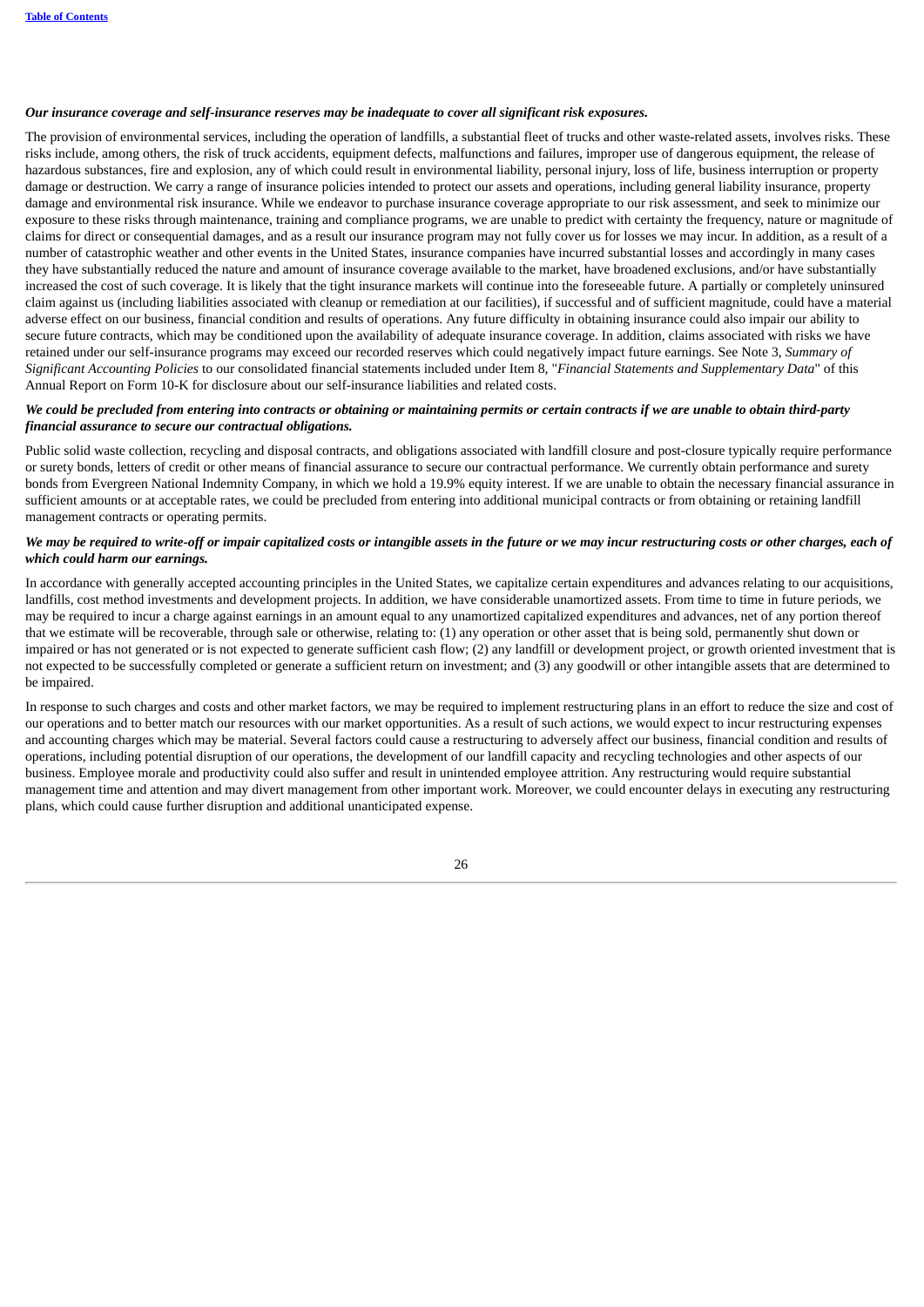## Our revenues and our operating income experience seasonal fluctuations, which could adversely affect our operational results in certain quarters and *cause our results to fluctuate.*

Our transfer and disposal revenues have historically been higher in the late spring, summer and early fall months, which when combined with operating and other fixed costs that remain constant throughout the fiscal year, results in seasonal fluctuations in our operating performance. This seasonality reflects the lower volume of solid waste during the late fall, winter and early spring months primarily because the volume of waste relating to C&D activities decreases substantially during the winter months in the northeastern United States where we are geographically located.

## Adverse weather conditions, including those brought about by climate change, may limit our operations and increase the costs of collection and disposal.

Our collection and landfill operations could be adversely impacted by extended periods of inclement weather, or by increased severity of weather, including as a result of climate change. Adverse weather could increase our operating costs associated with the collection and disposal of waste, delay the collection and disposal of waste, reduce the volume of waste delivered to our disposal sites, increase the volume of waste collected under our existing contracts (without corresponding compensation), decrease the throughput and operating efficiency of our materials recycling facilities, or delay construction or expansion of our landfill sites and other facilities.

## Efforts by labor unions to organize our employees could divert management attention and increase our operating expenses.

Certain groups of our employees have chosen to be represented by unions, and we have negotiated collective bargaining agreements with these groups. The negotiation of collective bargaining agreements could divert management attention and result in increased operating expenses and lower net income (or increased net loss). If we are unable to negotiate acceptable collective bargaining agreements, we may be subject to union-initiated work stoppages, including strikes. Depending on the type and duration of any labor disruptions, our revenues could decrease and our operating expenses could increase, which could adversely affect our financial condition, results of operations and cash flows. As of January 31, 2022, approximately 6% of our employees were represented by unions.

# Our enterprise risk management process may not be effective in mitigating the risks to which we are subject, or in reducing the potential for losses in *connection with such risks.*

Our enterprise risk management framework is designed to minimize or mitigate the risks to which we are subject, as well as any losses stemming from such risks. Although we seek to identify, measure, monitor, report, and control our exposure to such risks, and employ a broad and diversified set of risk monitoring and mitigation techniques in the process, those techniques are inherently limited in their ability to anticipate the existence or development of risks that are currently unknown and unanticipated. The ineffectiveness of our enterprise risk management framework in mitigating the impact of known risks or the emergence of previously unknown or unanticipated risks may result in our incurring losses in the future that could adversely impact our financial condition and results of operations.

# We may be adversely affected by market responses to our environmental, social and governance ("ESG") practices and may not be effective in mitigating the risks associated with ESG expectations and emerging ESG regulations, or in reducing the potential for losses in connection with such risks.

We are subject to risks related to our ESG activities and disclosures that may adversely affect our market outlook, brand and reputation, and financial performance, which may impact our ability to achieve our long-term business objectives. Our ESG practices are designed to bring our actions and impacts into alignment with broader societal goals and environmental limits. Although we have developed a framework and perform a global reporting initiative to identify, measure, monitor, report, and control our ESG practices and related exposure to ESG expectations and regulations, we may not achieve our sustainability goals and commitments, or we may improperly report on our progress toward achieving our sustainability goals and commitments, which could result in negative publicity that could affect our brand and reputation, and accordingly, adversely impact our financial condition and results of operations.

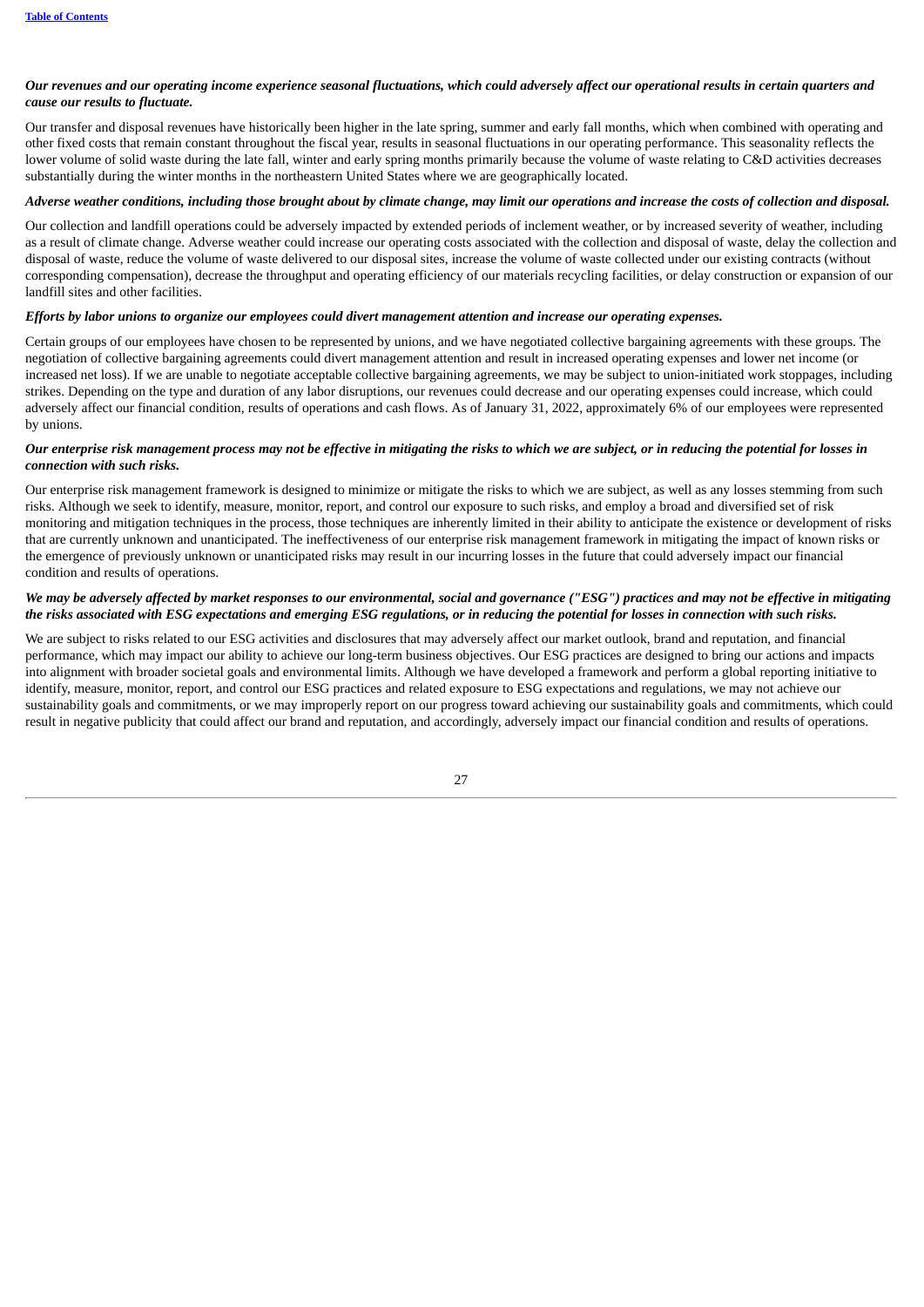#### *Risks Related to Our Indebtedness*

# We have substantial debt and have the ability to incur additional debt. The principal and interest payment obligations of such debt may restrict our future *operations.*

As of December 31, 2021, we had approximately \$562.6 million of outstanding principal indebtedness (excluding approximately \$28.1 million of outstanding letters of credit issued under our amended and restated credit agreement term loan A facility and revolving line of credit facility ("Revolving Credit Facility" and, together with the term loan A facility, the "Credit Facility"). This amount of indebtedness and our debt service requirements may limit our financial flexibility to access additional capital and make capital expenditures and other investments in our business, to withstand economic downturns and interest rate increases, to plan for or react to changes in our business and our industry, and to comply with the financial and other covenants included in the Credit Facility. Additionally, if we do not comply with financial and other covenants, we may be required to take actions such as reducing or delaying capital expenditures, selling assets, restructuring or refinancing all or part of our existing Credit Facility or seeking additional equity capital. Our ability to satisfy our obligations and to reduce our total debt depends on our future operating performance and on economic, financial, competitive and other factors, many of which are beyond our control. As of December 31, 2021, we had \$271.9 million of unused commitments remain under the Revolving Credit Facility, subject to customary borrowing conditions, and approximately \$33.8 million in cash and cash equivalents available for any future payment obligations.

An event of default under any of our debt agreements could permit some of our lenders, including the lenders under the Credit Facility, to declare all amounts borrowed from them to be immediately due and payable, together with accrued and unpaid interest, or, in the case of the Credit Facility, terminate the commitment to make further credit extensions thereunder, which could, in turn, trigger cross-defaults under other debt obligations. If we were unable to repay debt to our lenders, or were otherwise in default under any provision governing our outstanding debt obligations, our secured lenders could proceed against us and against the collateral securing that debt.

### *Risks Related to Our Common Stock*

# Holders of our Class A common stock are entitled to one vote per share, and holders of our Class B common stock are entitled to ten votes per share. The lower voting power of the Class A common stock may negatively affect the attractiveness of our Class A common stock to investors and, as a result, its *market value.*

We have two classes of common stock: Class A common stock, which is entitled to one vote per share, and Class B common stock, all of which are beneficially owned by John W. Casella, our Chairman and Chief Executive Officer, and his brother, Douglas R. Casella, a member of our Board of Directors, and which is entitled to ten votes per share. Except for the election of one of our directors and in certain limited circumstances required by applicable law, holders of Class A common stock and Class B common stock vote together as a single class on all matters to be voted on by our stockholders. As of January 31, 2022, an aggregate of 988,200 shares of our Class B common stock, representing 9,882,000 votes, were outstanding. Based on the number of shares of common stock outstanding as of January 31, 2022, the shares of our Class A common stock and Class B common stock beneficially owned by John W. Casella and Douglas R. Casella represented approximately 16.8% of the aggregate voting power of our stockholders. Consequently, John W. Casella and Douglas R. Casella are able to substantially influence all matters for stockholder consideration and constitute, and are expected to continue to constitute, a significant portion of the shares entitled to vote on all matters requiring approval by our stockholders. The difference in the voting power of our Class A common stock and Class B common stock could diminish the market value of our Class A common stock if investors attribute value to the superior voting rights of our Class B common stock and the power those rights confer.

#### <span id="page-27-0"></span>**ITEM 1B. UNRESOLVED STAFF COMMENTS**

<span id="page-27-1"></span>None.

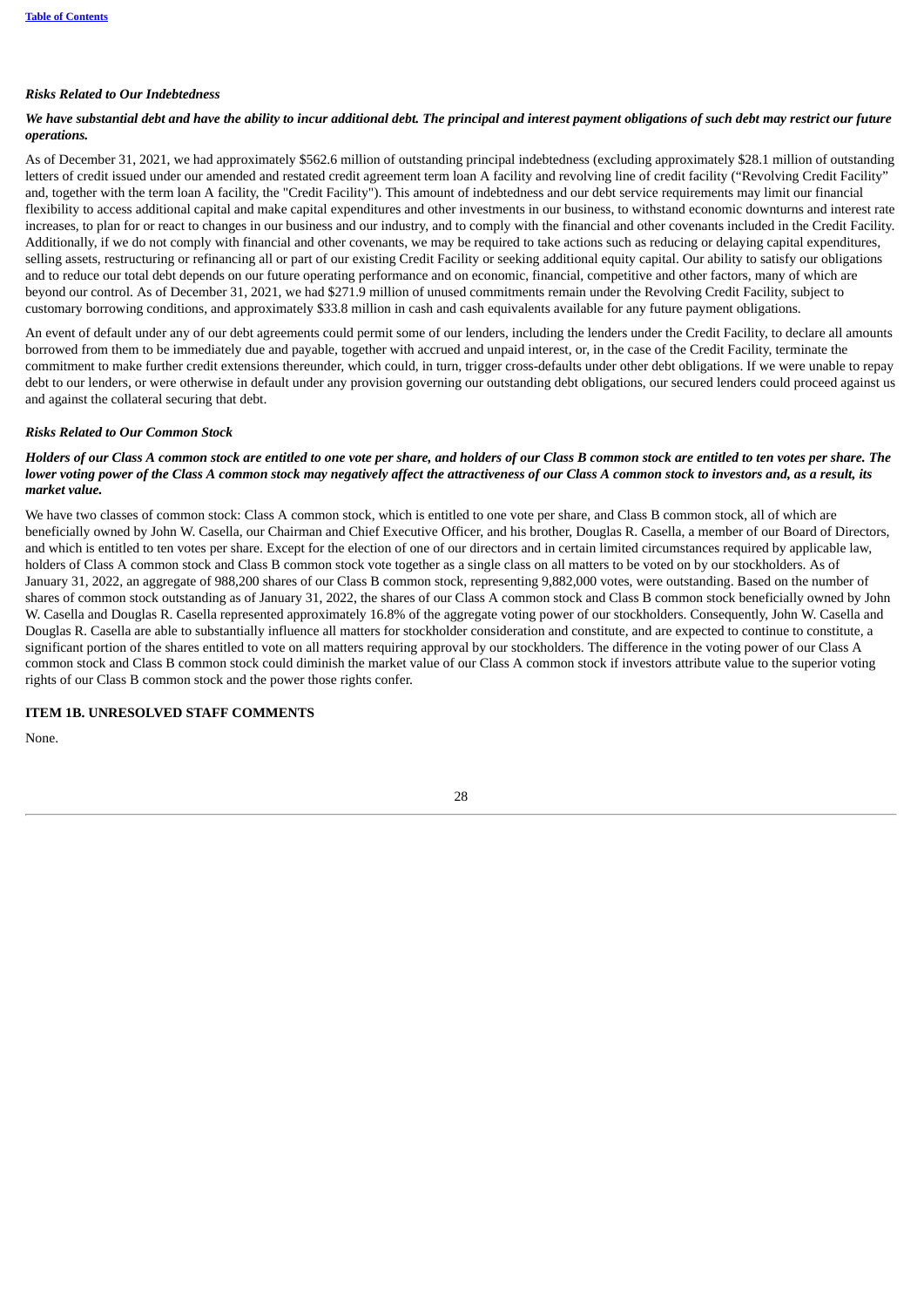# **ITEM 2. PROPERTIES**

Our headquarters is located at 25 Greens Hill Lane, Rutland, Vermont 05701, where we currently lease approximately 12,000 square feet of office space.

Our principal property and equipment consists of land, landfills, buildings, machinery and equipment, rolling stock and containers. At January 31, 2022, we operated eight subtitle D landfills, four of which we own and four of which we lease; one landfill permitted to accept C&D materials that we own; 65 transfer stations, 35 of which we own, ten of which we lease and 20 of which we operate under a contract; 50 solid waste collection facilities, 29 of which we own, 20 of which we lease and one of which we operate under a contract; 23 recycling processing facilities, 13 of which we own, seven of which we lease and three of which we operate under a contract; three landfill gas-to-energy facilities that we own; and 26 corporate office and other administrative facilities, six of which we own and 20 of which we lease (See Item 1, "*Business*" of this Annual Report on Form 10-K for property information by operating segment and location). We believe that our property and equipment are adequately maintained and sufficient for our current operations.

# <span id="page-28-0"></span>**ITEM 3. LEGAL PROCEEDINGS**

The information required by this Item is provided in Note 12, *Commitments and Contingencies* to our consolidated financial statements included in Item 8, "*Financial Statements and Supplementary Data*" of this Annual Report on Form 10-K.

# <span id="page-28-1"></span>**ITEM 4. MINE SAFETY DISCLOSURES**

<span id="page-28-2"></span>Not applicable.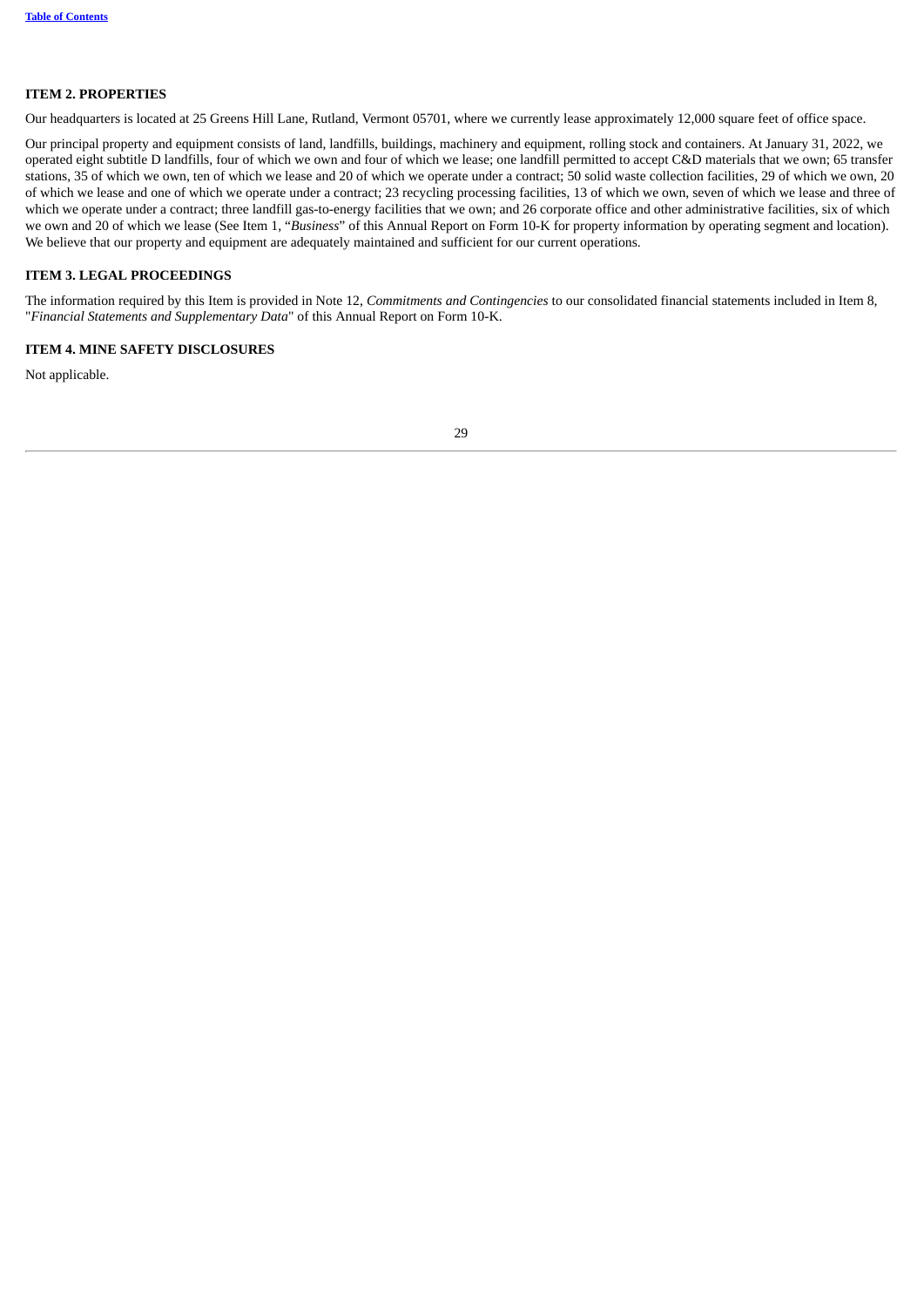#### **PART II**

# <span id="page-29-0"></span>**ITEM 5. MARKET FOR REGISTRANT'S COMMON EQUITY, RELATED STOCKHOLDER MATTERS AND ISSUER PURCHASES OF EQUITY SECURITIES**

Our Class A common stock trades on the Nasdaq Global Select Market ("Nasdaq Stock Market") under the symbol CWST. There is no established trading market for our Class B common stock. As of January 31, 2022, there were approximately 500 holders of record of our Class A common stock and two holders of record of our Class B common stock.

For purposes of calculating the aggregate market value of the shares of common stock held by non-affiliates, as shown on the cover page of this Annual Report on Form 10-K, we have assumed that all the outstanding shares of Class A common stock were held by non-affiliates except for the shares beneficially held by directors and executive officers and funds represented by them.

## **Dividends**

No dividends have ever been declared or paid on our common stock and we do not anticipate paying any cash dividends on our common stock in the foreseeable future.

The information required by Item 201(d) of Regulation S-K is included in Part III of this Annual Report on Form 10-K.

#### **Stock Performance Graph**

The following performance graph and related information shall not be deemed "soliciting material" or "filed" with the Securities and Exchange Commission, nor shall such information be incorporated by reference into any future filing under the Securities Act of 1933 or the Securities Exchange Act of 1934, each as amended, except to the extent that we specifically incorporate it by reference into such filing.

The stock performance graph below compares the percentage change in cumulative stockholder return on our Class A common stock for the period from December 31, 2016 through December 31, 2021, with the cumulative total return on the Russell 2000 Index and our Industry Peer Groups ("2020 Peer Group" and "2021 Peer Group"). The stock performance graph assumes the investment on December 31, 2016 of \$100.00 in our Class A common stock at the closing price on such date, in the Russell 2000 Index, the 2021 Peer Group and the 2020 Peer Group, and that dividends are reinvested. No dividends have been declared or paid on our Class A common stock.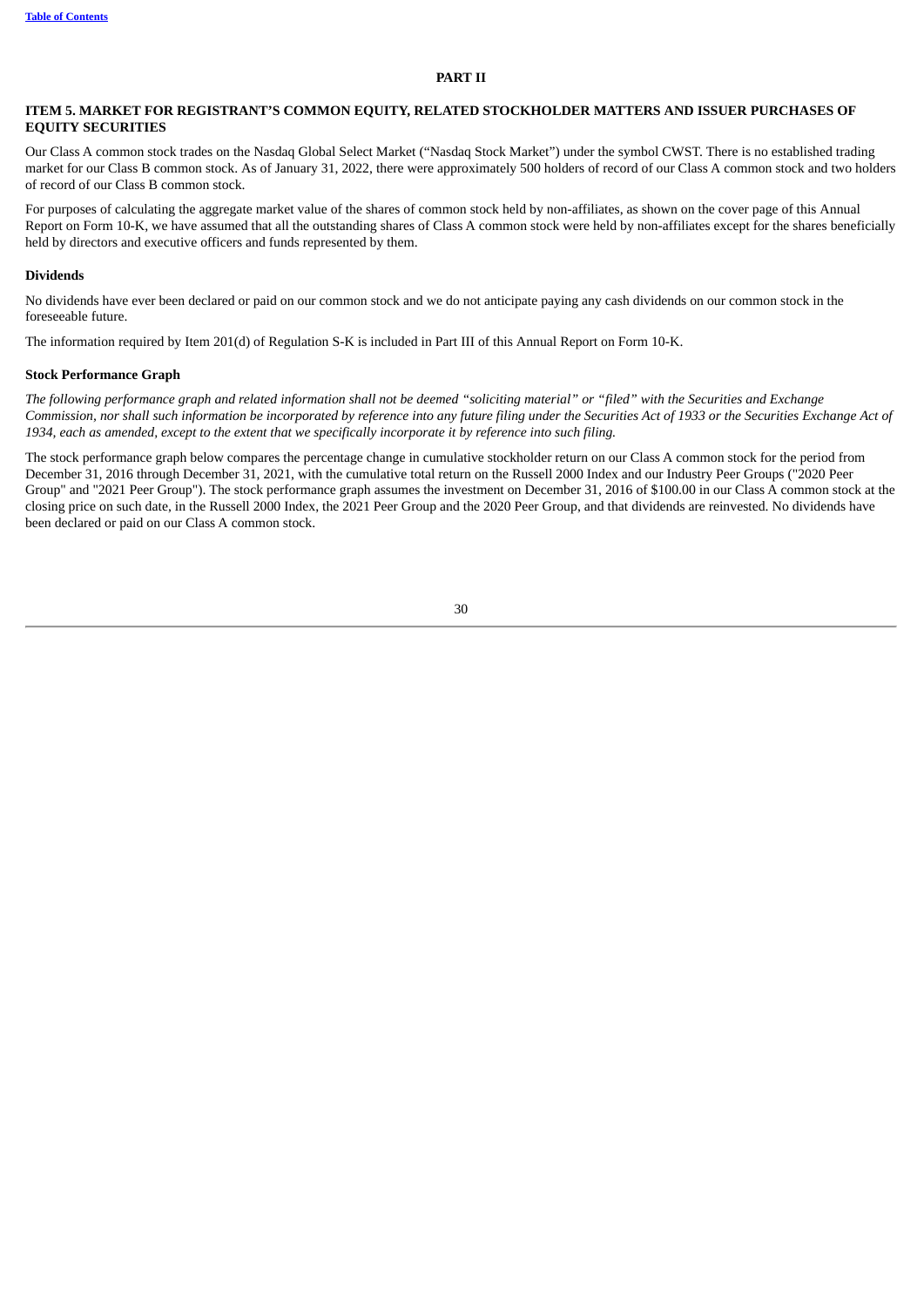

\*\$100 invested on 12/31/16 in stock or index, including reinvestment of dividends. Fiscal year ending December 31.

Copyright@ 2022 Russell Investment Group. All rights reserved.

|                             | December 31.<br>2016 |        | December 31.<br>2017 |           | December 31,<br>2018 |        | December 31,<br>2019 |        | December 31,<br>2020 |        | December 31,<br>2021 |        |
|-----------------------------|----------------------|--------|----------------------|-----------|----------------------|--------|----------------------|--------|----------------------|--------|----------------------|--------|
| Casella Waste Systems, Inc. |                      | 100.00 |                      | 185.50    |                      | 229.57 |                      | 370.91 |                      | 499.19 |                      | 688.32 |
| <b>Russell 2000</b>         |                      | 100.00 |                      | 114.65 \$ |                      | 102.02 |                      | 128.06 |                      | 153.62 |                      | 176.39 |
| 2020 Peer Group $(1)$       |                      | 100.00 |                      | 126.02    |                      | 134.05 |                      | 171.10 |                      | 186.06 |                      | 264.93 |
| 2021 Peer Group (2)         |                      | 100.00 |                      | 126.37    |                      | 34.42  |                      | 171.57 |                      | 182.62 |                      | 259.70 |

(1) The 2020 Peer Group is comprised of Waste Connections Inc., Covanta Holding Corp., Waste Management, Inc. and Republic Services, Inc.

(2) The 2021 Peer Group is comprised of GFL Environmental, Inc., Waste Connections Inc., Waste Management, Inc. and Republic Services, Inc. In fiscal year 2021, Covanta Holding Corp., which had been included in the historical Peer Group in the prior year, was acquired and the stock for Covanta Holding Corp., ceased trading. We replaced Covanta Holding Corp. with GFL Environmental, Inc. in our new Peer Group.

## <span id="page-30-1"></span><span id="page-30-0"></span>**ITEM 6. [RESERVED]**

# **ITEM 7. MANAGEMENT'S DISCUSSION AND ANALYSIS OF FINANCIAL CONDITION AND RESULTS OF OPERATIONS**

The following discussion of our financial condition and results of operations should be read in conjunction with the consolidated financial statements and notes thereto, and other financial information, included elsewhere in this Annual Report on Form 10-K. This discussion contains forward-looking statements and involves numerous risks and uncertainties. Our actual results may differ materially from those contained in any forward-looking statements.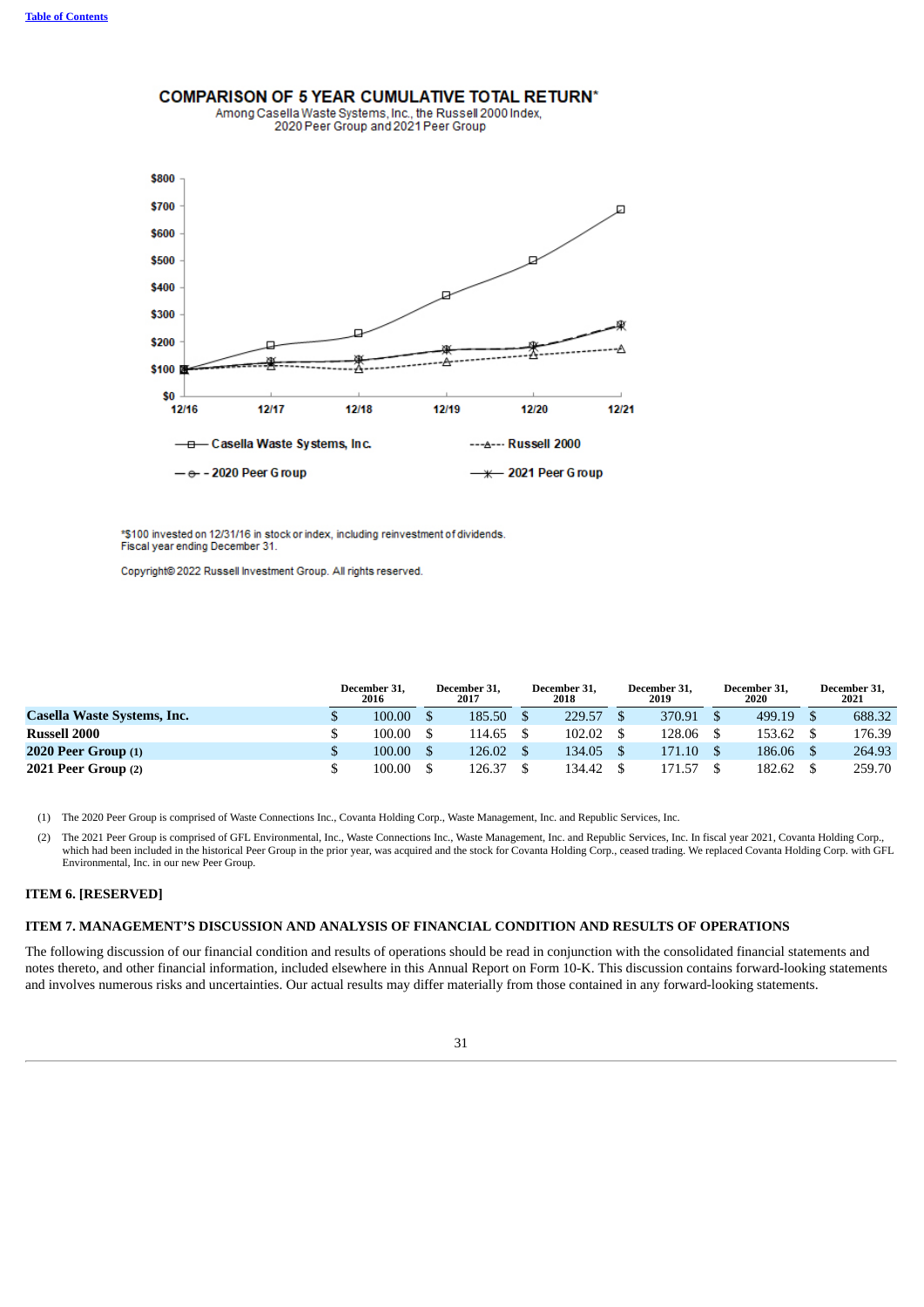Discussion and analysis of the fiscal year ended December 31, 2020 ("fiscal year 2020") compared to the fiscal year ended December 31, 2019 is included under the heading Item 7, "*Management's Discussion and Analysis of Financial Condition and Results of Operations*" in our Annual Report on Form 10-K for the fiscal year ended December 31, 2020 as filed with the Securities and Exchange Commission on February 19, 2021.

## **Company Overview**

Casella Waste Systems, Inc., a Delaware corporation, and its wholly-owned subsidiaries (collectively, "we", "us" or "our"), is a regional, vertically integrated solid waste services company. We provide resource management expertise and services to residential, commercial, municipal, institutional and industrial customers, primarily in the areas of solid waste collection and disposal, transfer, recycling and organics services. We provide integrated solid waste services in seven states: Vermont, New Hampshire, New York, Massachusetts, Connecticut, Maine and Pennsylvania, with our headquarters located in Rutland, Vermont. We manage our solid waste operations on a geographic basis through two regional operating segments, the Eastern and Western regions, each of which provides a full range of solid waste services. We manage our resource-renewal operations through the Resource Solutions operating segment. Effective January 1, 2021, we realigned the Resource Solutions operating segment, which includes our larger-scale recycling and commodity brokerage operations along with our organics services and large scale commercial and industrial services, from our historical lines-of-service of recycling, organics and customer solutions into two lines-of-service: processing and non-processing. We realigned the Resource Solutions operating segment to leverage our core competencies in materials processing, industrial recycling, organics and resource management service offerings to deliver a comprehensive solution for our larger commercial, municipal, institutional and industrial customers that have more diverse waste and recycling needs. Processing services consist of the receipt of recycled, sludge or other organic materials at one of our materials recovery, processing or disposal facilities, where it is then sorted, mixed and/or processed, and then disposed of or sold. Non-processing services consist of brokerage services and overall resource management services, which provide a wide range of environmental services and zero waste solutions to large and complex organizations, as well as traditional collection, disposal and recycling services provided to large account multi-site customers.

As of January 31, 2022, we owned and/or operated 50 solid waste collection operations, 65 transfer stations, 23 recycling facilities, eight Subtitle D landfills, three landfill gas-to-energy facilities and one landfill permitted to accept construction and demolition ("C&D") materials.

## **Acquisitions and Divestitures**

## *Acquisitions*

We have a business development team that identifies acquisition candidates, categorizes the opportunity by strategic fit and perceived level of financial accretion, establishes contact with the appropriate representative of the acquisition candidate and gathers further information on the acquisition candidate.

We have made in the past, and we may make in the future, acquisitions to densify existing operations, expand service areas, and grow services for our customers. These acquisitions may include "tuck-in" acquisitions within our existing markets, assets that are adjacent to or outside of our existing markets, or larger, more strategic acquisitions. In addition, from time to time, we may acquire businesses that are complementary to our core business strategy. We face competition for acquisition targets, particularly the larger and more meaningful targets, but we believe that our strong relationships and reputation in New England, New York and Connecticut help to offset this factor.

In fiscal year 2021, we acquired ten businesses: a residential, commercial and roll-off collection business in eastern Connecticut that operates a rail-served C&D processing and waste transfer facility, a waste transfer station, a single-stream recycling facility, and several other recycling operations whose assets and liabilities are allocated between our Eastern region and Resource Solutions operating segments; a solid-waste collection business that operates a waste transfer station, a septic and portable toilet business, and two tuck-in solid-waste collection businesses in our Eastern region; and a solid-waste transfer station business, a waste composting and food-scrap hauling business, a solid-waste collection business that operates a waste transfer station, and two tuck-in solidwaste collection businesses in our Western region for total consideration of \$171.7 million, including \$166.5 million in cash and \$5.2 million in holdbacks to sellers and contingent consideration.

In fiscal year 2020, we acquired ten businesses: seven tuck-in solid waste collection businesses and a solid waste collection business in our Western region, a transportation business in our Eastern region, and one recycling operation in our Resource Solutions operating segment for total consideration of \$33.5 million, including \$29.0 million in cash and \$4.5 million in holdbacks to sellers.

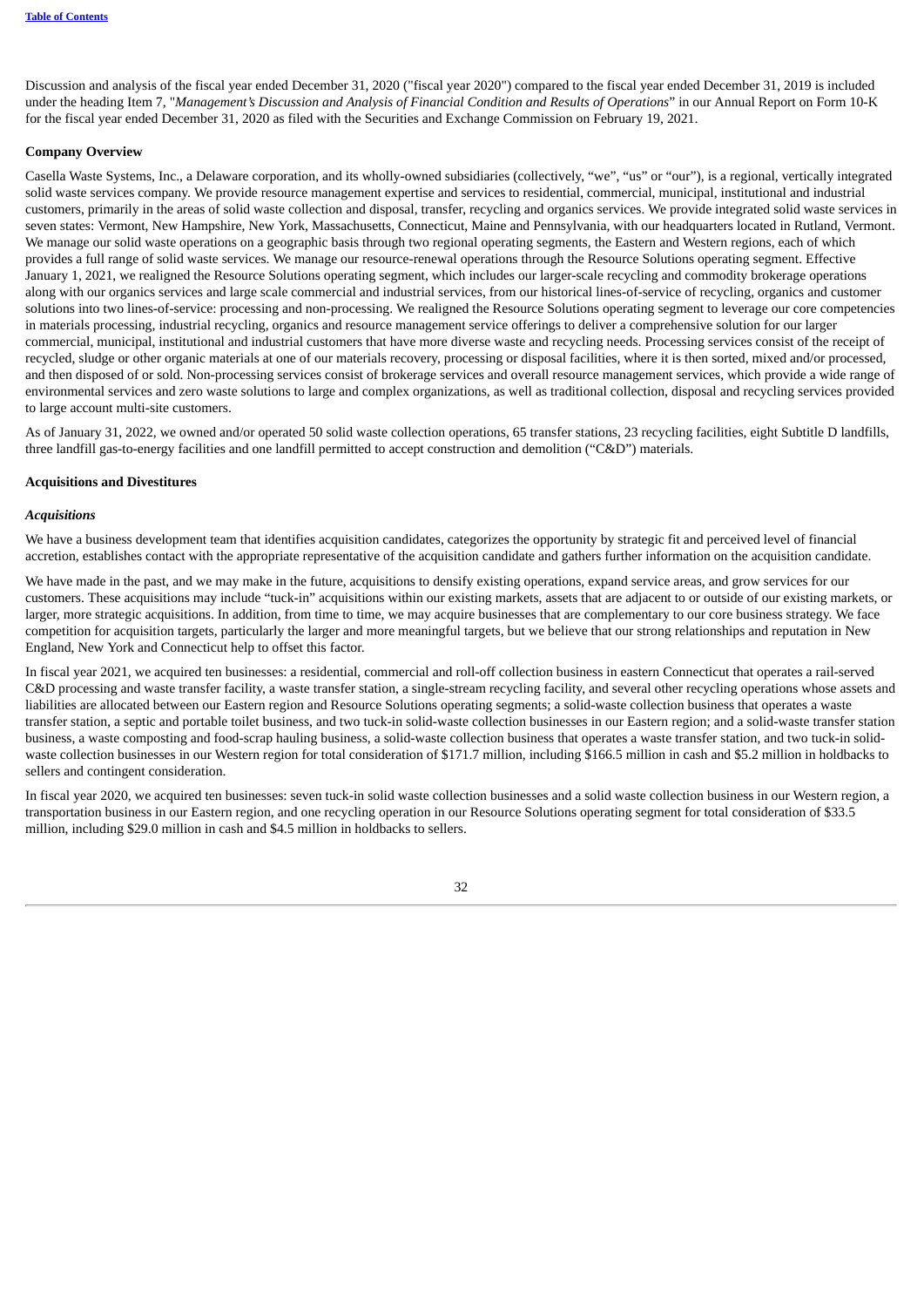#### *Divestitures*

From time to time, we may sell or divest certain investments or other components of our business. These divestitures may be undertaken for a number of reasons, including: to generate proceeds to pay down debt; as a result of a determination that the specified asset will provide inadequate returns to us or that the asset no longer serves a strategic purpose in connection with our business; or as a result of a determination that the asset may be more valuable to a thirdparty. We will continue to look to divest certain activities and investments that no longer enhance or complement our core business if the right opportunity presents itself.

## **Results of Operations**

#### *Revenues*

We manage our solid waste operations, which include a full range of solid waste services, on a geographic basis through two regional operating segments, which we designate as the Eastern and Western regions. Revenues in our Eastern and Western regions consist primarily of fees charged to customers for solid waste collection and disposal, including landfill, transfer and transportation, landfill gas-to-energy, and processing services. We derive a substantial portion of our collection revenues from commercial, industrial and municipal services that are generally performed under service agreements or pursuant to contracts with municipalities. The majority of our residential collection services are performed on a subscription basis with individual households. Landfill and transfer customers are charged a tipping fee on a per ton basis for disposing of their solid waste at our disposal facilities and transfer stations. We also generate and sell electricity at certain of our landfill facilities. We manage our resource-renewal operations through the Resource Solutions operating segment, which includes processing and non-processing services. Revenues from processing services are derived from municipalities and customers in the form of processing fees, tipping fees, and commodity sales, primarily comprised of newspaper, corrugated containers, plastics, ferrous and aluminum, and organic materials such as our earthlife® soils products including fertilizers, composts and mulches. Revenues from non-processing services are derived from brokerage services and overall resource management services providing a wide range of environmental services and zero waste solutions to large and complex organizations, as well as traditional collection, disposal and recycling services provided to large account multi-site customers.

The table below shows revenue attributable to services provided (in millions) for the following periods:

|                               | <b>Fiscal Year Ended December 31,</b> |   |       |      |        |  |
|-------------------------------|---------------------------------------|---|-------|------|--------|--|
|                               | 2021                                  |   |       |      | Change |  |
| Collection                    | 442.7                                 | S | 391.4 | - \$ | 51.3   |  |
| Disposal                      | 197.0                                 |   | 175.5 |      | 21.5   |  |
| Power                         | 5.1                                   |   | 4.1   |      | 1.0    |  |
| Processing                    | 9.3                                   |   | 7.3   |      | 2.0    |  |
| Solid waste operations        | 654.1                                 |   | 578.3 |      | 75.8   |  |
| Processing                    | 93.3                                  |   | 62.5  |      | 30.8   |  |
| Non-processing                | 141.8                                 |   | 133.8 |      | 8.0    |  |
| Resource Solutions operations | 235.1                                 |   | 196.3 |      | 38.8   |  |
| Total revenues                | 889.2                                 |   | 774.6 |      | 114.6  |  |
|                               |                                       |   |       |      |        |  |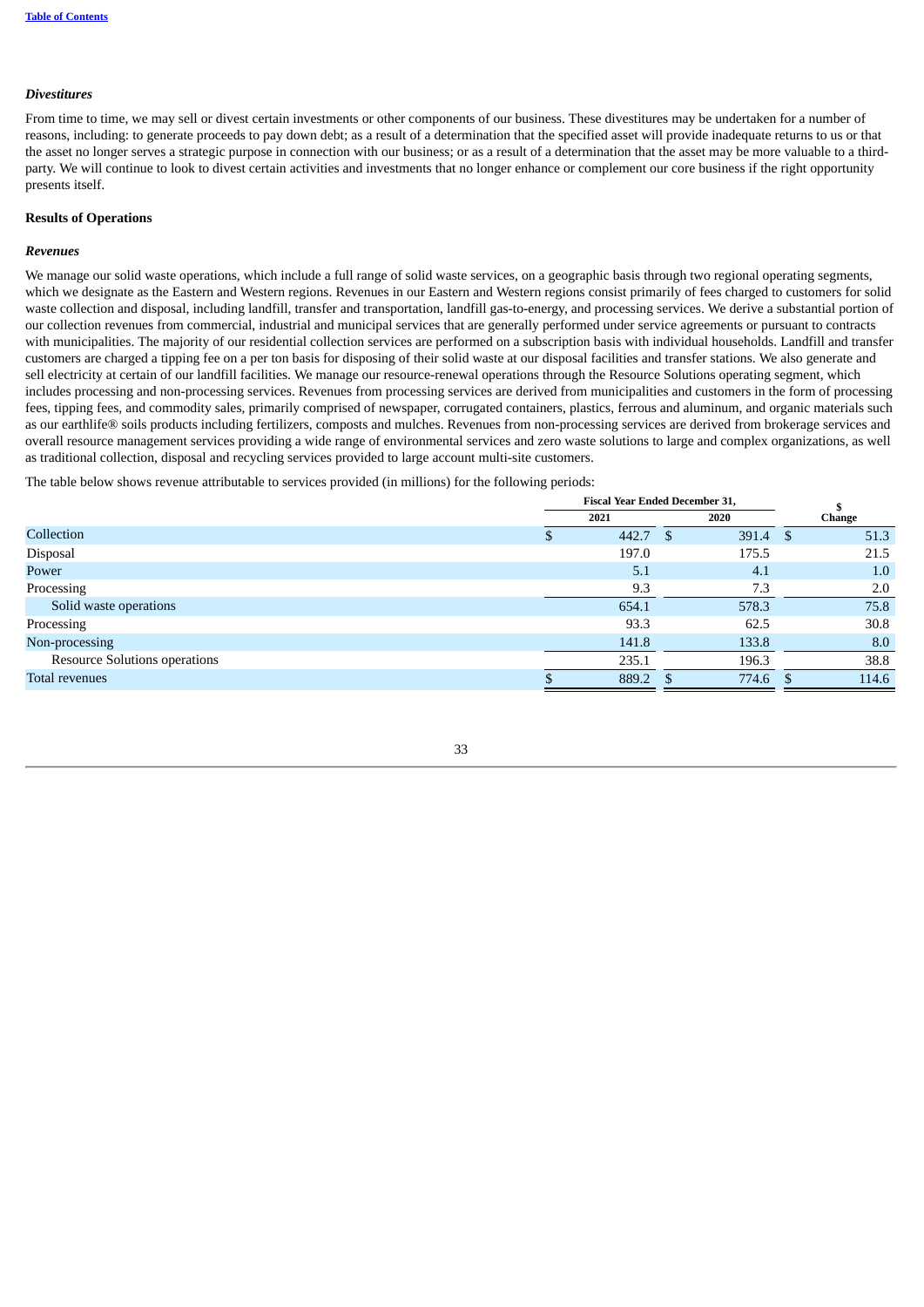## *Solid waste revenues*

A summary of the period-to-period change in solid waste revenues (dollars in millions and as percentage growth of solid waste revenues) follows:

| <b>Period-to-Period Change For</b><br>Fiscal Year 2021 vs Fiscal Year 2020 |        |          |  |  |
|----------------------------------------------------------------------------|--------|----------|--|--|
|                                                                            | Amount | % Growth |  |  |
|                                                                            | 22.8   | 3.9%     |  |  |
|                                                                            | 12.9   | $2.2\%$  |  |  |
|                                                                            | (2.0)  | (0.3)%   |  |  |
|                                                                            | 2.0    | $0.3\%$  |  |  |
|                                                                            | 40.2   | 7.0 %    |  |  |
|                                                                            | (0.1)  | $-$ %    |  |  |
|                                                                            | 75.8   | 13.1 %   |  |  |
|                                                                            |        |          |  |  |

# *Price.*

The price change component in fiscal year 2021 solid waste revenues growth from the prior year is a result of the following:

- \$16.8 million from favorable collection pricing; and
- \$6.0 million from favorable disposal pricing associated with our landfills and transfer stations.

## *Volume.*

The volume change component in fiscal year 2021 solid waste revenues growth from the prior year is a result of the following:

- \$7.4 million from higher disposal volumes (of which \$4.1 million relates to higher transfer station volumes and \$3.1 million relates to higher thirdparty landfill volumes as a result of increased activity and an increased demand for services due to economic recovery from the prior year, which was negatively impacted by the COVID-19 pandemic, and \$0.2 million relates to higher transportation volumes);
- \$4.8 million from higher collection volumes as a result of increased activity, new customer growth and an increased demand for services due to economic recovery from the prior year, which was negatively impacted by the COVID-19 pandemic; and
- \$0.7 million from higher processing volumes.

## *Surcharges and other fees.*

The surcharges and other fees change component in fiscal year 2021 solid waste revenues growth from the prior year is associated with the sustainability recycling adjustment fee ("SRA Fee") and the energy component of the energy and environmental fee. The SRA Fee floats on a monthly basis conversely with recycled commodity prices, which were higher as compared to the prior year periods, resulting in lower SRA Fee revenues. This was partially offset by the impact of the energy component of the energy and environmental fee, which floats on a monthly basis in conjunction with diesel fuel prices, which were higher as compared to the prior year, resulting in higher energy fee revenues.

## *Commodity price and volume.*

The commodity price and volume change component in fiscal year 2021 solid waste revenues growth from the prior year is a result of the following:

- \$1.9 million from favorable commodity and energy pricing; and
- \$0.1 million due primarily to higher commodity processing volumes.

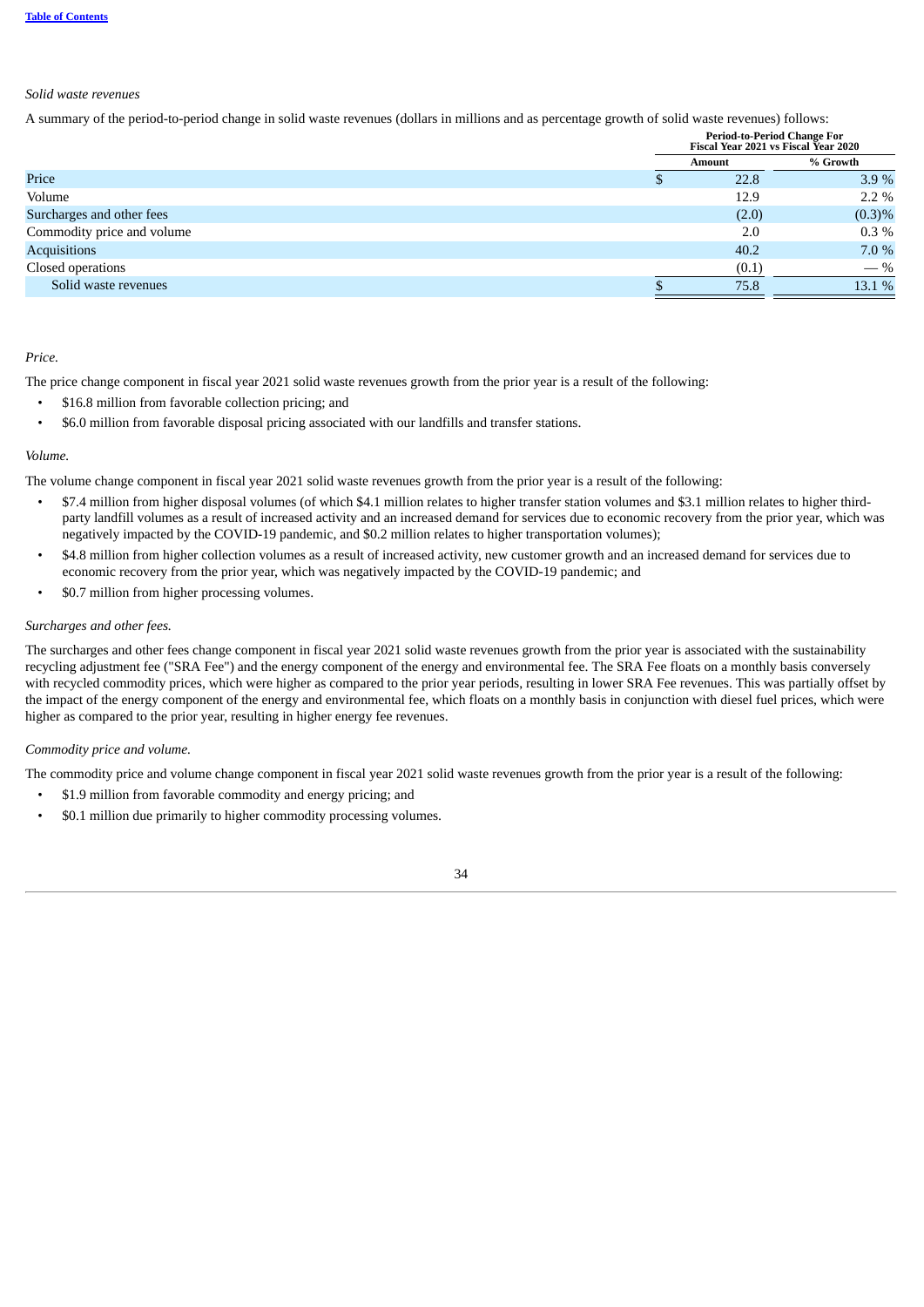#### *Acquisitions.*

The acquisitions change component in fiscal year 2021 solid waste revenues growth is a result of increased acquisition activity in line with our growth strategy, including the following:

- the timing and acquisition of ten businesses in fiscal year 2021: a residential, commercial and roll-off collection business in eastern Connecticut that operates a rail-served C&D processing and waste transfer facility, a waste transfer station, a single-stream recycling facility, and several other recycling operations whose assets and liabilities are allocated between our Eastern region and Resource Solutions operating segments; a solid-waste collection business that operates a waste transfer station, a septic and portable toilet business, and two tuck-in solid-waste collection businesses in our Eastern region; and a solid-waste transfer station business, a waste composting and food-scrap hauling business, a solid-waste collection business that operates a waste transfer station, and two tuck-in solid-waste collection businesses in our Western region; and
- the timing and acquisition of ten businesses in fiscal year 2020: seven tuck-in solid waste collection businesses and a solid waste collection business in our Western region, a transportation business in our Eastern region, and one recycling operation in our Resource Solutions operating segment.

#### *Resource Solutions revenues*

The change component in fiscal year 2021 resource solutions revenues growth of \$38.8 million from the prior year period is the result of the following:

- \$17.0 million from the favorable impact of commodity pricing in the marketplace (not including the negative impact of lower intercompany tipping fees that were reduced due to higher commodity pricing);
- \$9.6 million from acquisition activity;
- \$8.0 million from higher non-processing revenues due to higher volumes; and
- \$4.2 million from higher processing volumes driven by higher recycling commodity volumes and other processing volumes.

## *Operating Expenses*

A summary of our cost of operations, general and administration and depreciation and amortization expenses is as follows (dollars in millions and as a percentage of total revenues):

|                               | <b>Fiscal Years Ended December 31.</b> |             |       |              |      |  |
|-------------------------------|----------------------------------------|-------------|-------|--------------|------|--|
|                               | 2021                                   |             | 2020  | Change       |      |  |
|                               |                                        |             |       |              |      |  |
| Cost of operations            | 582.4                                  | 65.5 $%$ \$ | 515.6 | 66.6 % \$    | 66.8 |  |
| General and administration    | 118.8                                  | $13.4\%$ \$ | 102.4 | $13.2 \%$ \$ | 16.4 |  |
| Depreciation and amortization | 103.6                                  | $11.6\%$ \$ | 90.8  | $11.7\%$ \$  | 12.8 |  |

## *Cost of Operations*

Cost of operations includes labor costs, tipping fees paid to third-party disposal facilities, fuel costs, maintenance and repair costs of vehicles and equipment, workers' compensation and vehicle insurance costs, the cost of purchasing materials to be recycled, third-party transportation costs, district and state taxes, host community fees and royalties. Cost of operations also includes accretion expense related to final capping, closure and post-closure obligations, leachate treatment and disposal costs and depletion of landfill operating lease obligations.

An explanation of the period-to-period change in cost of operations is as follows:

Third-party direct costs in fiscal year 2021 increased \$22.7 million from the prior year, while decreasing approximately (80) basis points as a percentage of revenues, due to the following:

- higher third-party disposal costs associated with increased solid waste volumes on organic growth and acquisition activity; and
- higher hauling and third-party transportation costs associated with increased solid waste volumes on organic growth and acquisition activity; higher non-processing and higher commodity and other processing volumes in our Resource Solutions operating segment.

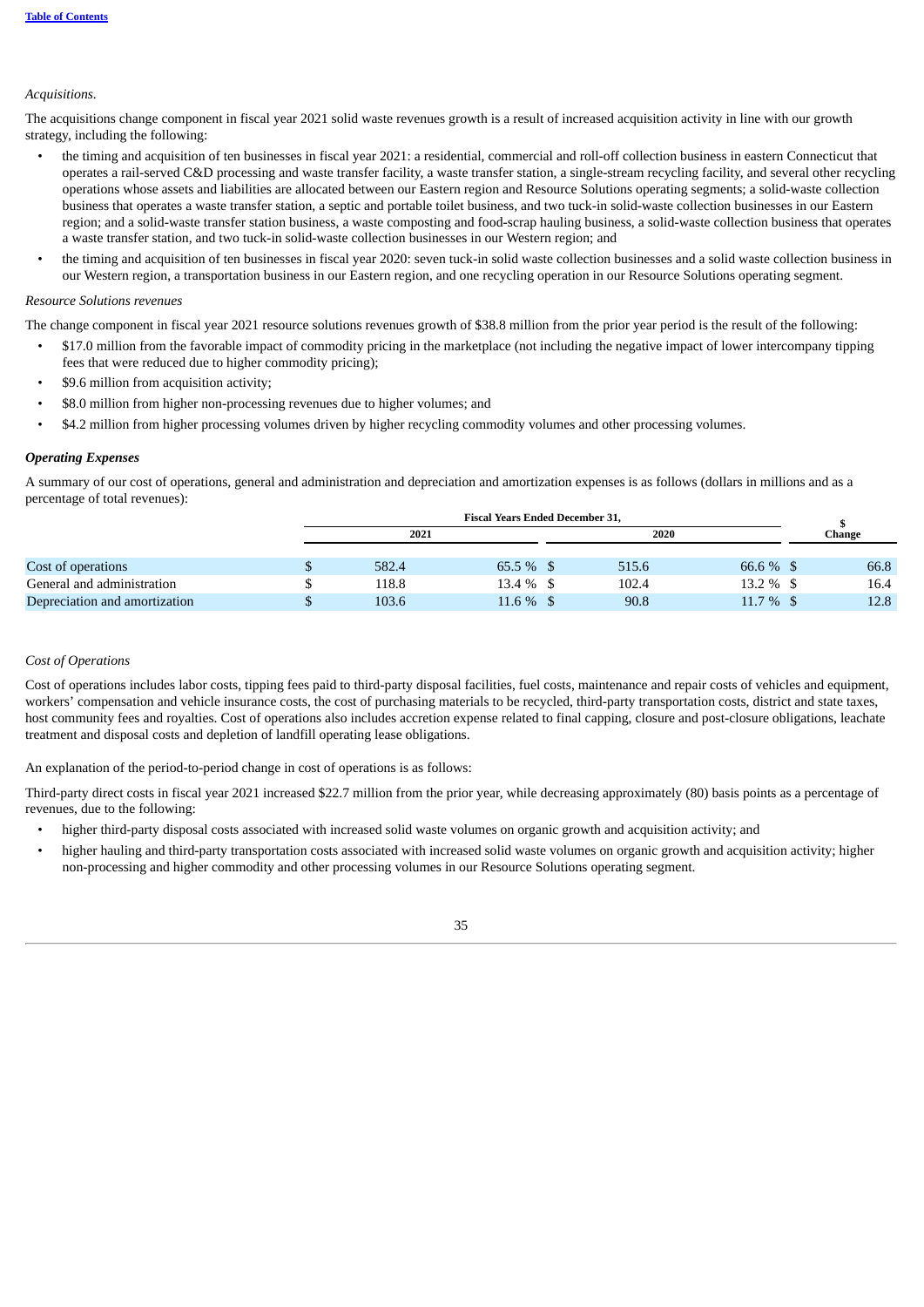Maintenance and repair costs in fiscal year 2021 increased \$17.7 million from the prior year, while increasing approximately 10 basis points as a percentage of revenues, due primarily to: higher overall fleet maintenance costs and higher facility maintenance costs in our Resource Solutions operating segment, and to a lesser extent the Eastern and Western regions, acquisition activity and an increased demand for services.

Direct labor costs in fiscal year 2021 increased \$17.1 million from the prior year, while increasing approximately 20 basis points as a percentage of revenues, due primarily to: higher labor and benefit costs on wage inflation in our markets and increased overtime on higher solid waste volumes associated with an increased demand for services and acquisition activity; higher health insurance costs; and higher workers compensation costs on claim activity.

Fuel costs in fiscal year 2021 increased \$5.5 million from the prior year, while increasing approximately 30 basis points as a percentage of revenues, due to higher volumes driven by acquisition activity, along with higher fuel prices.

Direct operational costs in fiscal year 2021 increased \$3.7 million from the prior year, while decreasing approximately (90) basis points as a percentage of revenues, due primarily to: higher landfill operating costs, including higher leachate costs and higher host community and royalty fees, and higher variable operating costs on increased activity; partially offset by lower equipment operating lease expense.

#### *General and Administration*

General and administration expenses include management, clerical and administrative compensation and overhead, professional services and costs associated with marketing, sales force and community relations efforts.

The period-to-period change in general and administration expense can be primarily attributed to: increased overhead costs associated with wage inflation, human resources costs to attract, train and retain employees, and business growth; and higher equity compensation costs and accrued incentive compensation on improved performance.

## *Depreciation and Amortization*

Depreciation and amortization expense includes: (i) depreciation of property and equipment (including assets recorded for finance leases) on a straight-line basis over the estimated useful lives of the assets; (ii) amortization of landfill costs (including those costs incurred and all estimated future costs for landfill development and construction, along with asset retirement costs arising from closure and post-closure obligations) on a units-of-consumption method as landfill airspace is consumed over the total estimated remaining capacity of a site, which includes both permitted capacity and unpermitted expansion capacity that meets certain criteria for amortization purposes, and amortization of landfill asset retirement costs arising from final capping obligations on a units-of-consumption method as airspace is consumed over the estimated capacity associated with each final capping event; and (iii) amortization of intangible assets with a definite life, using either an economic benefit provided approach or on a straight-line basis over the definitive terms of the related agreements.

A summary of the components of depreciation and amortization expense (dollars in millions and as a percentage of total revenues) follows:

|                               | <b>Fiscal Year Ended December 31.</b> |       |            |  |      |            |  |        |
|-------------------------------|---------------------------------------|-------|------------|--|------|------------|--|--------|
|                               |                                       |       | 2021       |  |      | 2020       |  | Change |
| Depreciation expense          |                                       | 62.3  | $7.0\%$ \$ |  | 54.4 | $7.0\%$ \$ |  | 7.9    |
| Landfill amortization expense |                                       | 30.3  | 3.4%       |  | 27.5 | $3.6\%$    |  | 2.8    |
| Other amortization expense    |                                       | 11.0  | $1.2\%$    |  | 8.9  | 1.1 %      |  | 2.1    |
|                               |                                       | 103.6 | 11.6 %     |  | 90.8 | 11.7 %     |  | 12.8   |

The period-to-period change in depreciation and other amortization expense can be primarily attributed to increased investments in our fleet and acquisition activity. Landfill amortization expense increased primarily due to higher third-party and overall landfill volumes and changes to cost estimates and other assumptions from prior year periods.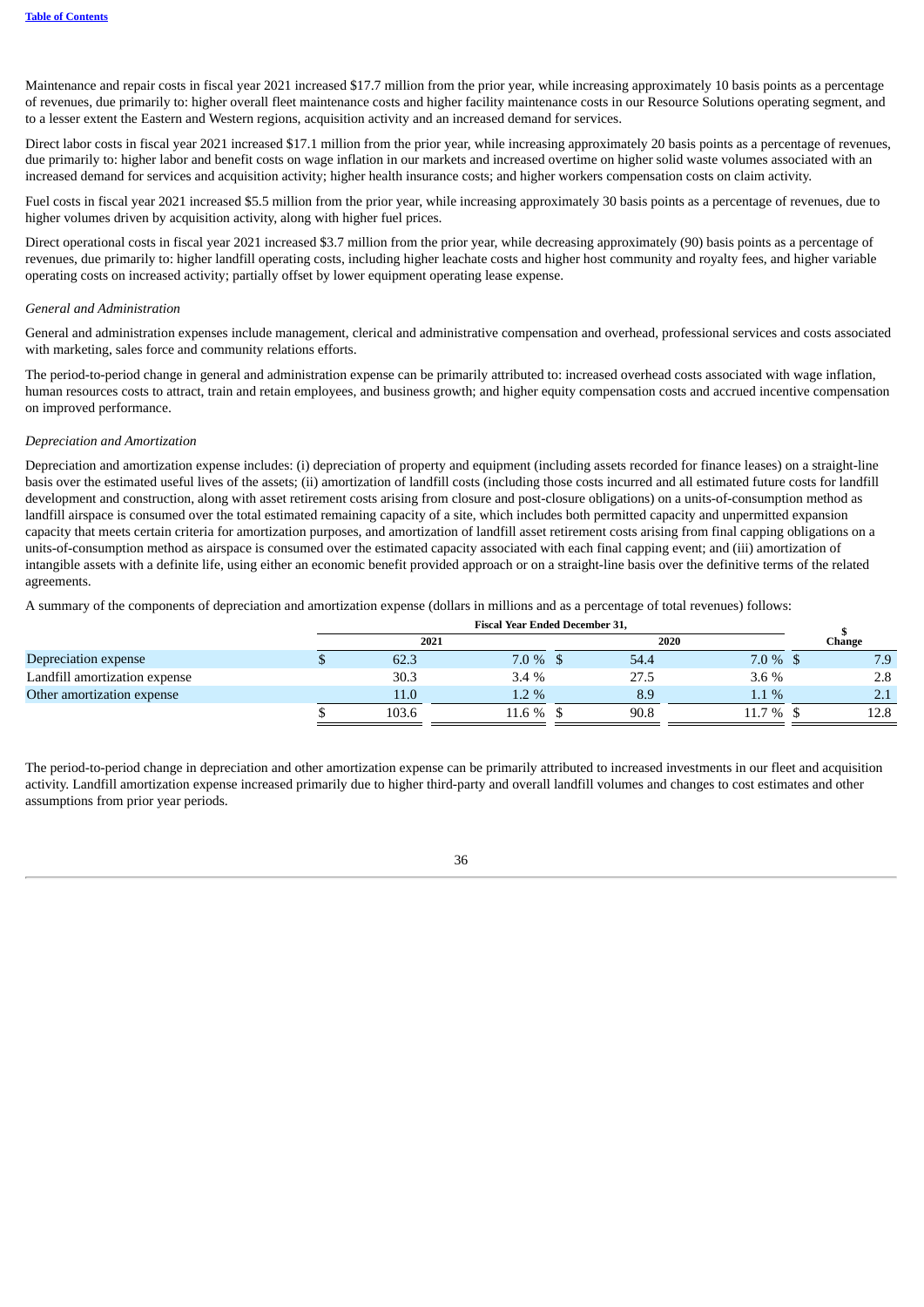## *Expense from Acquisition Activities and Other Items*

In the fiscal years 2021 and 2020, we recorded charges of \$5.3 million and \$1.9 million, respectively, comprised primarily of legal, consulting and other similar costs associated with the acquisition and integration of acquired businesses or select development projects. See Note 5, *Business Combinations,* to our consolidated financial statements included under Item 8, "*Financial Statements and Supplementary Data*" of this Annual Report on Form 10-K for disclosure regarding acquisition activity.

## *Environmental Remediation Charge*

In the fiscal year 2021, we recorded an environmental remediation charge of \$0.9 million associated with a settlement agreement to conduct restoration of a stream bed on lands adjoining our North Country Environmental Services landfill located in Bethlehem, New Hampshire. See Note 12, *Commitments and Contingencies,* to our consolidated financial statements included under Item 8, "*Financial Statements and Supplementary Data*" of this Annual Report on Form 10-K for further disclosure regarding the matter.

## *Southbridge Landfill Closure Charge, Net*

In the fiscal year ended December 31, 2017, we initiated the plan to cease operations of our landfill located in Southbridge, Massachusetts ("Southbridge Landfill") and later closed it in November 2018 when Southbridge Landfill reached its final capacity*.* Accordingly, in fiscal years 2021 and 2020, we recorded charges associated with the closure of our Southbridge Landfill (in millions) as follows:

|                                              | <b>Fiscal Year Ended</b><br>December 31, |  |       |
|----------------------------------------------|------------------------------------------|--|-------|
|                                              | 2021                                     |  | 2020  |
| Legal and transaction costs (1)              | 0.9                                      |  | 2.3   |
| Contract settlement charge (2)               | 0.6                                      |  |       |
| Landfill closure project (credit) charge (3) | (1.0)                                    |  | 0.5   |
| Legal settlement charge (4)                  |                                          |  | 2.0   |
| Environmental remediation charge (5)         |                                          |  | (0.2) |
| Southbridge Landfill closure charge, net     | 0.5                                      |  | 4.6   |

- (1) We incurred legal costs as well as other transaction costs associated with various matters as part of the Southbridge Landfill closure.
- (2) We updated the cost estimates associated with a contract settlement charge associated with the Southbridge Landfill closure and the remaining future obligations due to the Town of Southbridge under the landfill operating agreement with the Town of Southbridge.
- (3) We recorded a landfill closure project (credit) charge associated with revised costs under the closure plan at Southbridge Landfill.
- (4) We established reserves and made payments associated with legal settlements associated with claims against us as part of the Southbridge Landfill closure.
- (5) We recorded an environmental remediation reversal associated with the completion of environmental remediation at the Southbridge Landfill.

See Note 12, *Commitments and Contingencies* to our consolidated financial statements included under Item 8, "*Financial Statements and Supplementary Data*" of this Annual Report on Form 10-K for further disclosure regarding the environmental remediation charge associated with the Southbridge Landfill closure.

## *Other expenses*

## *Interest Expense, net*

Our interest expense, net decreased \$(1.1) million in fiscal year 2021 due primarily to lower average interest rates on our debt associated with changes in London Inter-Bank Offered Rate ("LIBOR").

## *Provision (Benefit) for Income Taxes*

Our provision (benefit) for income taxes was \$16.9 million in fiscal year 2021 and \$(52.8) million in fiscal year 2020. The provision for income taxes in fiscal year 2021 includes \$1.8 million of current income taxes and \$15.1 million of deferred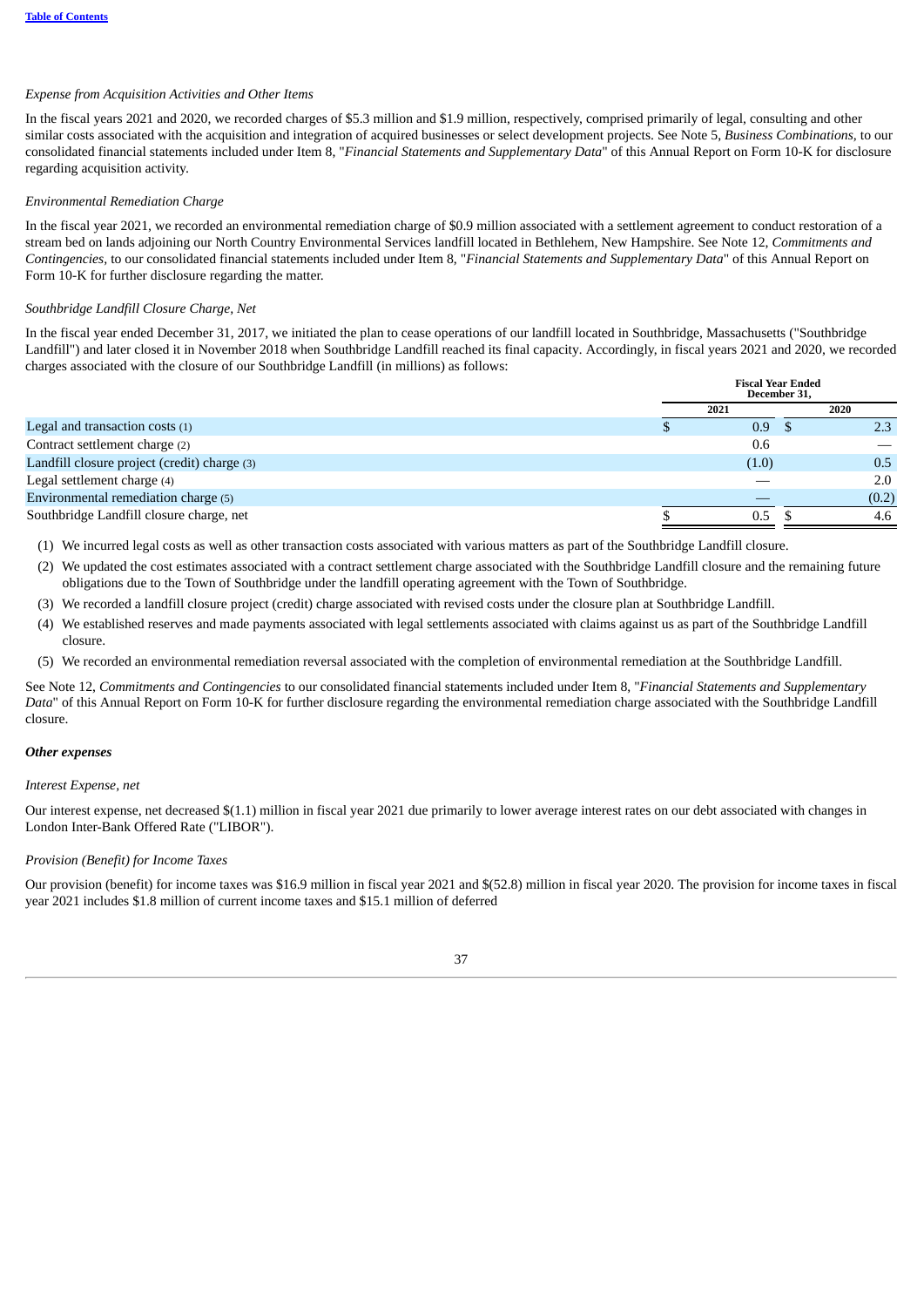income taxes. For fiscal year 2020, the benefit for income taxes includes \$(0.5) million of current income taxes and \$(52.3) million of deferred income taxes. The effective rate for the fiscal year 2021 is 29% and is computed based on the statutory rate of 21% adjusted primarily for state taxes and nondeductible officer compensation.

The significant increase in the year-to-date deferred tax provision between the periods relates primarily to the \$61.3 million tax benefit recognized in fiscal year 2020 for the release of our valuation allowance. On a periodic basis, we reassess the valuation allowance on our deferred income tax assets, weighing positive and negative evidence to assess the recoverability of the deferred tax assets. In the quarter ended December 31, 2020, we assessed the valuation allowance and considered positive evidence, including significant cumulative consolidated income over the three years ended December 31, 2020, revenue growth and expectations of future profitability, and negative evidence, including the impact of a negative change in the economic climate, significant risks and uncertainties in the business and restrictions on tax loss utilization in certain state jurisdictions. After assessing both the positive evidence and the negative evidence, we determined it was more likely than not that the majority of our deferred tax assets would be realized in the future and released the valuation allowance on the majority of our net operating loss carryforwards and other deferred tax assets as of December 31, 2020, resulting in a benefit from income taxes of \$61.3 million. Following reassessment in fiscal year 2021, our judgement with regard to the realizability of our deferred tax assets remains consistent. We continue to maintain a valuation allowance related to deferred tax assets that would generate capital losses when realized and deferred tax assets related to certain state jurisdictions.

On March 27, 2020, the Coronavirus Aid, Relief, and Economic Security Act (the "CARES Act") was enacted which, among other things, allowed the carryback of remaining minimum tax credit carryforwards to tax year 2018. Prior to the CARES Act, the minimum tax credit carryforwards were fully refundable through tax year 2021, if not otherwise used to offset tax liabilities. A current income tax benefit of \$(1.0) million, offset by a \$1.0 million deferred tax provision, was recognized in the three months ended March 31, 2020 for the remaining minimum tax credit carried back to tax year 2018.

On December 22, 2017, the Tax Cuts and Jobs Act (the "TCJ Act") was enacted. The TCJ Act significantly changed U.S. corporate income tax laws by, among other things, changing carryforward rules for net operating losses. Our \$52.4 million in federal net operating loss carryforwards generated as of the end of tax year 2017 continue to be carried forward for 20 years and are expected to be available to fully offset taxable income earned in tax year 2022 and future tax years. Federal net operating losses generated after tax year 2017, totaling \$46.5 million carried forward to tax year 2022, will be carried forward indefinitely, but generally may only offset up to 80% of taxable income earned in a tax year. In addition, the TCJ Act added limitations on the deductibility of interest expense that become more restrictive beginning in tax year 2022 and potentially could limit the deductibility of some of our interest expense. Any interest expense limited may be carried forward indefinitely and utilized in later years subject to the limitation.

## **Segment Reporting**

We report selected information about our reportable operating segments in a manner consistent with that used for internal management reporting. We classify our solid waste operations on a geographic basis through regional operating segments, our Western and Eastern regions. Revenues associated with our solid waste operations are derived mainly from solid waste collection and disposal, landfill, landfill gas-to-energy, transfer and recycling services in the northeastern United States. Effective January 1, 2021, we realigned the Resource Solutions operating segment, which includes our larger-scale recycling and commodity brokerage operations along with our organics services and large scale commercial and industrial services, from our historical lines-of-service of recycling, organics and customer solutions into two lines-of-service: processing and non-processing. We realigned the Resource Solutions operating segment to leverage our core competencies in materials processing, industrial recycling, organics and resource management service offerings to deliver a comprehensive solution for our larger commercial, municipal, institutional and industrial customers that have more diverse waste and recycling needs. Revenues from processing services are derived from municipalities and customers in the form of processing fees, tipping fees, commodity sales, and organic material sales. Revenues from non-processing services are derived from brokerage services and overall resource management services providing a wide range of environmental services and zero waste solutions to large and complex organizations, as well as traditional collection, disposal and recycling services provided to large account multi-site customers.Legal, tax, information technology, human resources, certain finance and accounting and other administrative functions are included in our Corporate Entities segment, which is not a reportable operating segment. Corporate Entities results reflect those costs not allocated to our reportable operating segments.

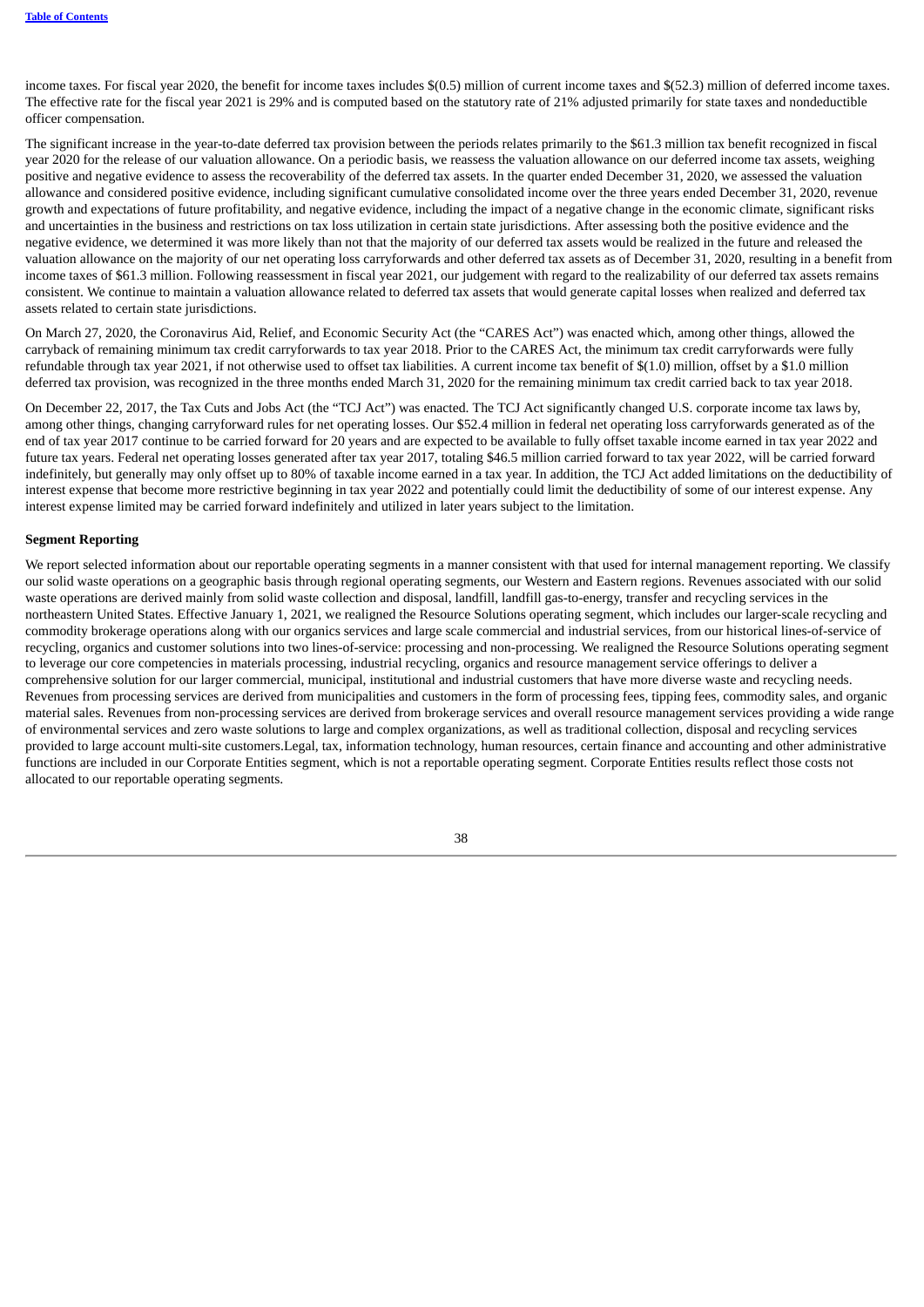A summary of revenues by operating segment (in millions) follows:

|                           | <b>Fiscal Year Ended December 31,</b> |       |  |       |  |        |
|---------------------------|---------------------------------------|-------|--|-------|--|--------|
|                           |                                       | 2021  |  | 2020  |  | Change |
| Eastern                   |                                       | 264.6 |  | 220.3 |  | 44.3   |
| Western                   |                                       | 389.5 |  | 358.0 |  | 31.5   |
| <b>Resource Solutions</b> |                                       | 235.1 |  | 196.3 |  | 38.8   |
| Total                     |                                       | 889.2 |  | 774.6 |  | 114.6  |
|                           |                                       |       |  |       |  |        |

## *Eastern Region*

The following table provides details associated with the period-to-period change in revenues (dollars in millions and as percentage growth of solid waste revenues) attributable to services provided:

|                            | <b>Period-to-Period Change For</b><br>Fiscal Year 2021 vs Fiscal Year 2020 |          |           |  |
|----------------------------|----------------------------------------------------------------------------|----------|-----------|--|
|                            |                                                                            | % Growth |           |  |
| Price                      |                                                                            | 9.0      | 4.1 %     |  |
| Volume                     |                                                                            | 10.0     | 4.6 $%$   |  |
| Surcharges and other fees  |                                                                            | (0.9)    | $(0.4)\%$ |  |
| Commodity price and volume |                                                                            | 0.2      | $0.1\%$   |  |
| <b>Acquisitions</b>        |                                                                            | 26.1     | 11.8 %    |  |
| Closed operations          |                                                                            | (0.1)    | (0.1)%    |  |
| Solid waste revenues       |                                                                            | 44.3     | 20.1 %    |  |

## *Price.*

The price change component in fiscal year 2021 solid waste revenues growth from the prior year is a result of the following:

- \$6.2 million from favorable collection pricing; and
- \$2.8 million from favorable disposal pricing related to transfer stations and landfills.

## *Volume.*

The volume change component in fiscal year 2021 solid waste revenues growth from the prior year is a result of the following:

- \$6.2 million from higher disposal volumes related to transfer stations and landfills as a result of increased activity and an increased demand for services due to economic recovery from the prior year, which was negatively impacted by the COVID-19 pandemic; and
- \$3.0 million from higher collection volumes as a result of increased activity, new customer growth and an increased demand for services due to economic recovery from the prior year, which was negatively impacted by the COVID-19 pandemic; and
- \$0.8 million from higher processing volumes.

## *Surcharges and other fees.*

The surcharges and other fees change component in fiscal year 2021 solid waste revenues growth from the prior year is associated with the SRA Fee and the energy component of the energy and environmental fee. The SRA Fee floats on a monthly basis conversely with recycled commodity prices, which were higher as compared to the prior year periods, resulting in lower SRA Fee revenues. This was partially offset by the impact of the energy component of the energy and environmental fee, which floats on a monthly basis in conjunction with diesel fuel prices, which were higher as compared to the prior year, resulting in higher energy fee revenues.

## *Acquisitions.*

The acquisitions change component in fiscal year 2021 solid waste revenues growth is a result of increased acquisition activity in line with our growth strategy, including the following:

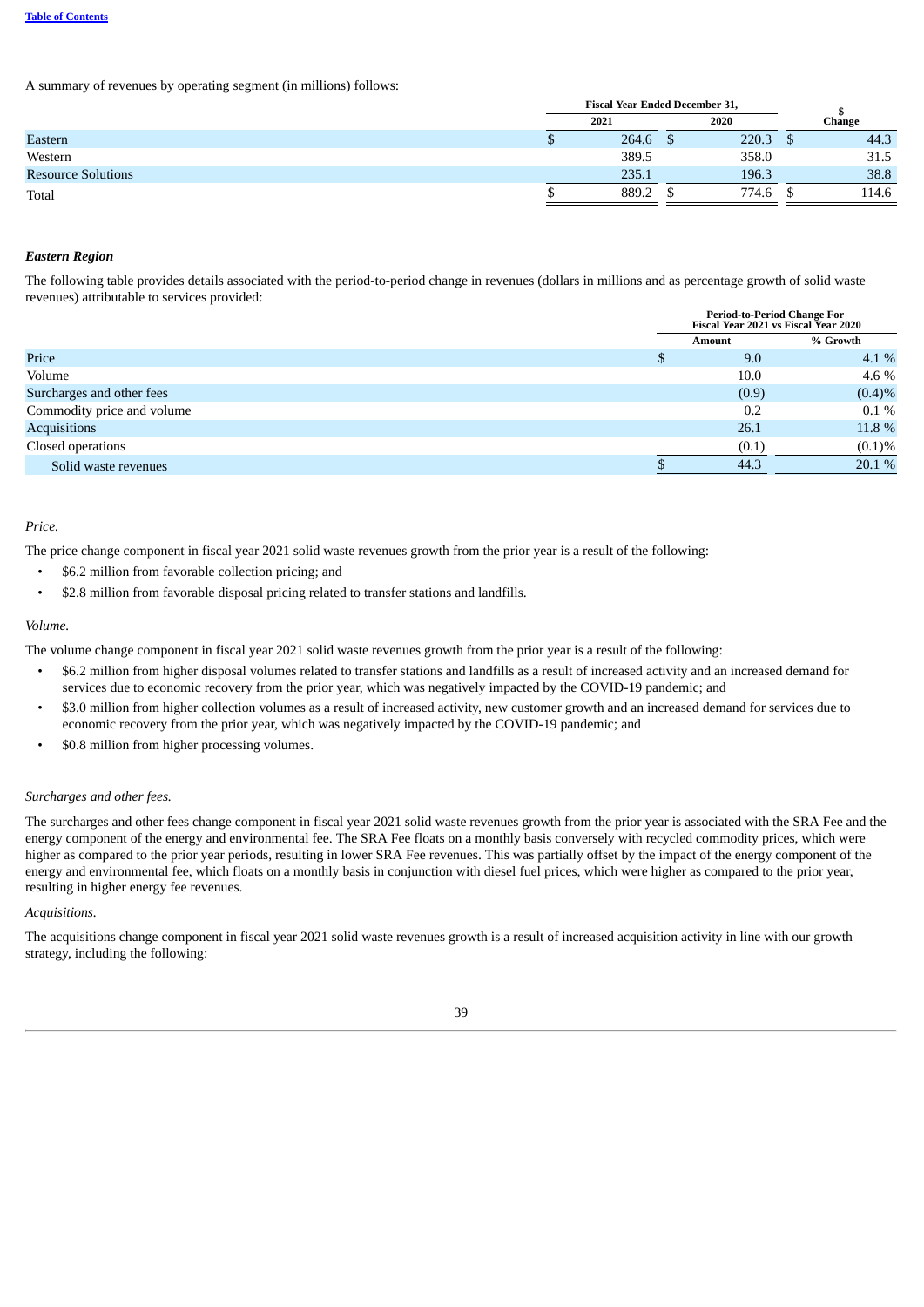- the timing and acquisition of a residential, commercial and roll-off collection business in eastern Connecticut that operates a rail-served C&D processing and waste transfer facility and a waste transfer station whose assets and liabilities are partially allocated to our Eastern region; a solid-waste collection business that operates a waste transfer station; a septic and portable toilet business; and two tuck-in solid-waste collection business; and
- the timing and acquisition of a transportation business in the prior year.

## *Western Region*

The following table provides details associated with the period-to-period change in revenues (dollars in millions and as percentage growth of solid waste revenues) attributable to services provided: **Period-to-Period Change For**

|                            | -Period-to-Period Unange For<br>Fiscal Year 2021 vs Fiscal Year 2020 |          |  |  |
|----------------------------|----------------------------------------------------------------------|----------|--|--|
|                            | Amount                                                               | % Growth |  |  |
| Price                      | 13.7                                                                 | $3.8\%$  |  |  |
| Volume                     | 3.0                                                                  | $0.8 \%$ |  |  |
| Surcharges and other fees  | (1.1)                                                                | (0.3)%   |  |  |
| Commodity price and volume | 1.8                                                                  | $0.5\%$  |  |  |
| <b>Acquisitions</b>        | 14.1                                                                 | 4.0 %    |  |  |
| Solid waste revenues       | 31.5                                                                 | 8.8%     |  |  |

#### *Price.*

The price change component in fiscal year 2021 solid waste revenues growth from the prior year is a result of the following:

- \$10.5 million from favorable collection pricing; and
- \$3.2 million from favorable disposal pricing related to landfills and transfer stations.

### *Volume.*

The volume change component in fiscal year 2021 solid waste revenues growth from the prior year is a result of the following:

- \$1.8 million from higher collection volumes as a result of increased activity, new customer acquisition and an increased demand for services due to economic recovery from the prior year, which was negatively impacted by the COVID-19 pandemic; and
- \$1.2 million from higher disposal volumes related mainly to transfer stations and, to a lesser extent transportation, due to an increased demand for services due to economic recovery from the prior year, which was negatively impacted by the COVID-19 pandemic.

## *Surcharges and other fees.*

The surcharges and other fees change component in fiscal year 2021 solid waste revenues growth from the prior year is associated with the SRA Fee and the energy component of the energy and environmental fee. The SRA Fee floats on a monthly basis conversely with recycled commodity prices, which were higher as compared to the prior year periods, resulting in lower SRA Fee revenues. This was partially offset by the impact of the energy component of the energy and environmental fee, which floats on a monthly basis in conjunction with diesel fuel prices, which were higher as compared to the prior year, resulting in higher energy fee revenues.

#### *Commodity price and volume.*

The commodity price and volume change component in fiscal year 2021 solid waste revenues growth from the prior year is the result of favorable energy and commodity pricing and higher commodity processing volumes.

#### *Acquisitions.*

The acquisitions change component in fiscal year 2021 solid waste revenues solid waste growth is a result of increased acquisition activity in line with our growth strategy, including the following:

• the timing and acquisition of a solid-waste transfer station business, a waste composting and food-scrap hauling business, a solid-waste collection business that operates a waste transfer station, and two tuck-in solid-waste collection businesses; and

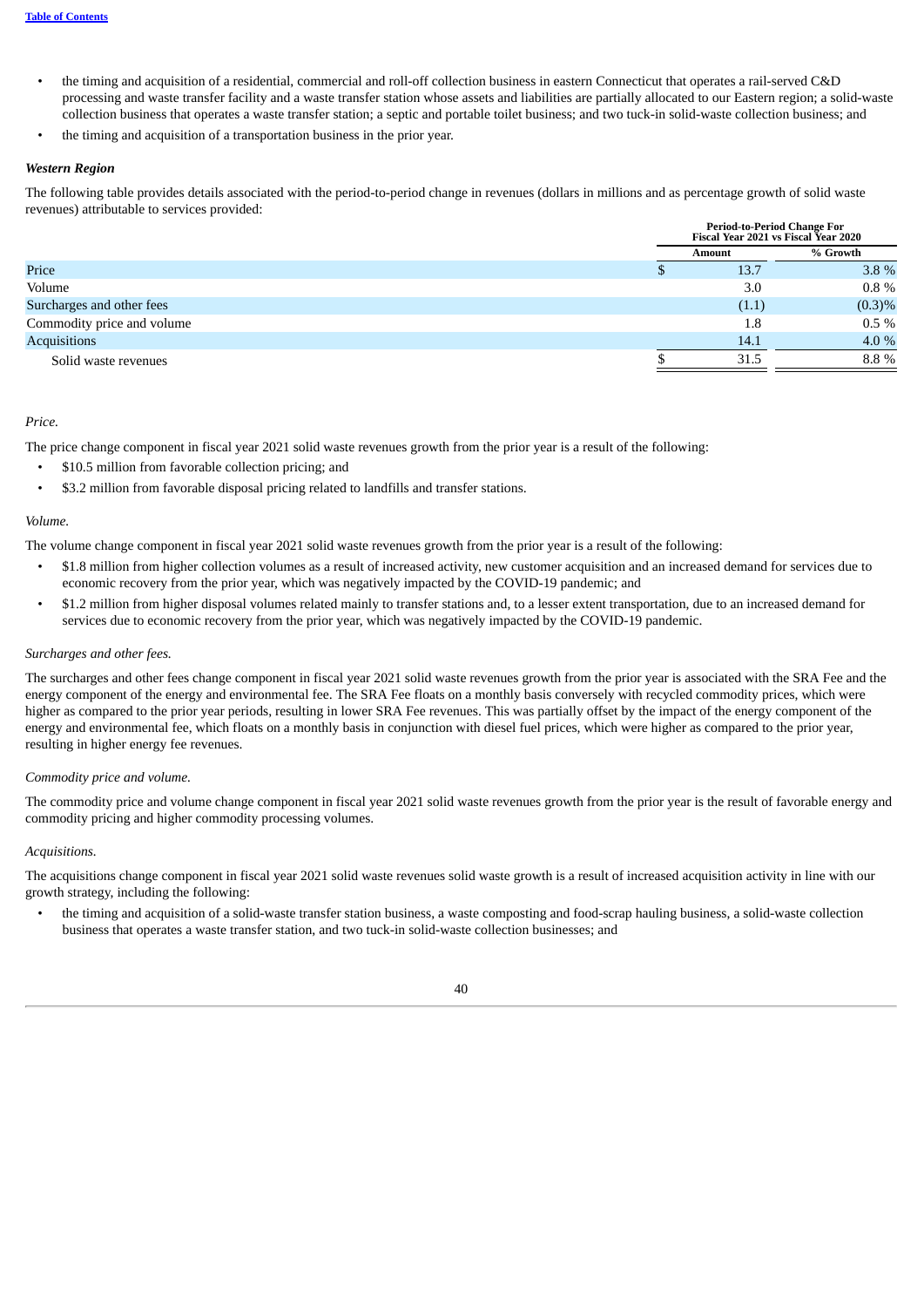• the timing and acquisition of seven tuck-in solid waste collection businesses and a solid waste collection business in our Western region in the prior year.

# *Operating Income (Loss)*

A summary of operating income (loss) by operating segments (in millions) follows:

|                           | December 31, |       |  |       |  |        |
|---------------------------|--------------|-------|--|-------|--|--------|
|                           |              | 2021  |  | 2020  |  | Change |
| Eastern                   |              | 12.9  |  | 11.6  |  | 1.3    |
| Western                   |              | 49.0  |  | 42.7  |  | 6.3    |
| <b>Resource Solutions</b> |              | 17.6  |  | 7.4   |  | 10.2   |
| <b>Corporate Entities</b> |              | (1.8) |  | (2.4) |  | 0.6    |
| <b>Total</b>              |              | 77.7  |  | 59.3  |  | 18.4   |

## *Eastern Region*

Eastern region operating income increased \$1.3 million in fiscal year 2021 from the prior year. Excluding the impact of the Southbridge Landfill closure charge, environmental remediation charge and the expense from acquisition activities, our operating performance in fiscal year 2021 improved as a result of revenue growth, inclusive of inter-company revenues, more than offsetting the following cost impacts discussed below.

*Cost of operations*: Cost of operations increased \$41.9 million in fiscal year 2021 from the prior year due to:

- higher disposal, hauling and transportation costs associated with increased solid waste volumes on acquisition activity as well as organic growth associated with increased demand for services due to increased activity associated with the economic recovery;
- higher direct labor costs due to wage inflation in our markets, increased overtime on business growth, higher health insurance costs and higher workers compensation costs on claims activity;
- higher direct operational costs due to increased landfill operating costs on volume growth, partially offset by lower equipment operating lease expense;
- higher fleet and facility maintenance costs, including operational support costs, on increased demand and acquisition activity; and
- higher fuel costs on higher volumes and higher fuel prices.

*General and administration*: General and administration expense increased \$6.7 million in fiscal year 2021 due to increased overhead costs associated with wage inflation, human resources costs to attract, train and retain employees and business growth, and higher equity compensation costs and accrued incentive compensation on improved performance.

*Depreciation and amortization*: Depreciation and amortization expense increased \$7.9 million in fiscal year 2021 due to increased investments in our fleet and acquisition activity, and higher landfill amortization expense primarily on higher landfill volumes and changes to cost estimates and other assumptions from prior year periods.

## *Western Region*

Western region operating income increased \$6.3 million in fiscal year 2021 from the prior year. Excluding the impact of expense from acquisition activities, our operating performance in fiscal year 2021 improved as a result of revenue growth, inclusive of inter-company revenues, more than offsetting the following cost impacts discussed below.

*Cost of operations*: Cost of operations increased \$29.2 million in fiscal year 2021 from the prior year as a result of the following:

- higher disposal, hauling and transportation costs associated with increased solid waste volumes on acquisition activity as well as organic growth associated with increased demand for services due to increased activity associated with the economic recovery;
- higher direct labor costs due to wage inflation in our markets, increased overtime on business growth, higher health insurance costs and higher workers compensation costs on claims activity;
- higher fleet and facility maintenance costs, including operational support costs, on increased demand and acquisition activity;

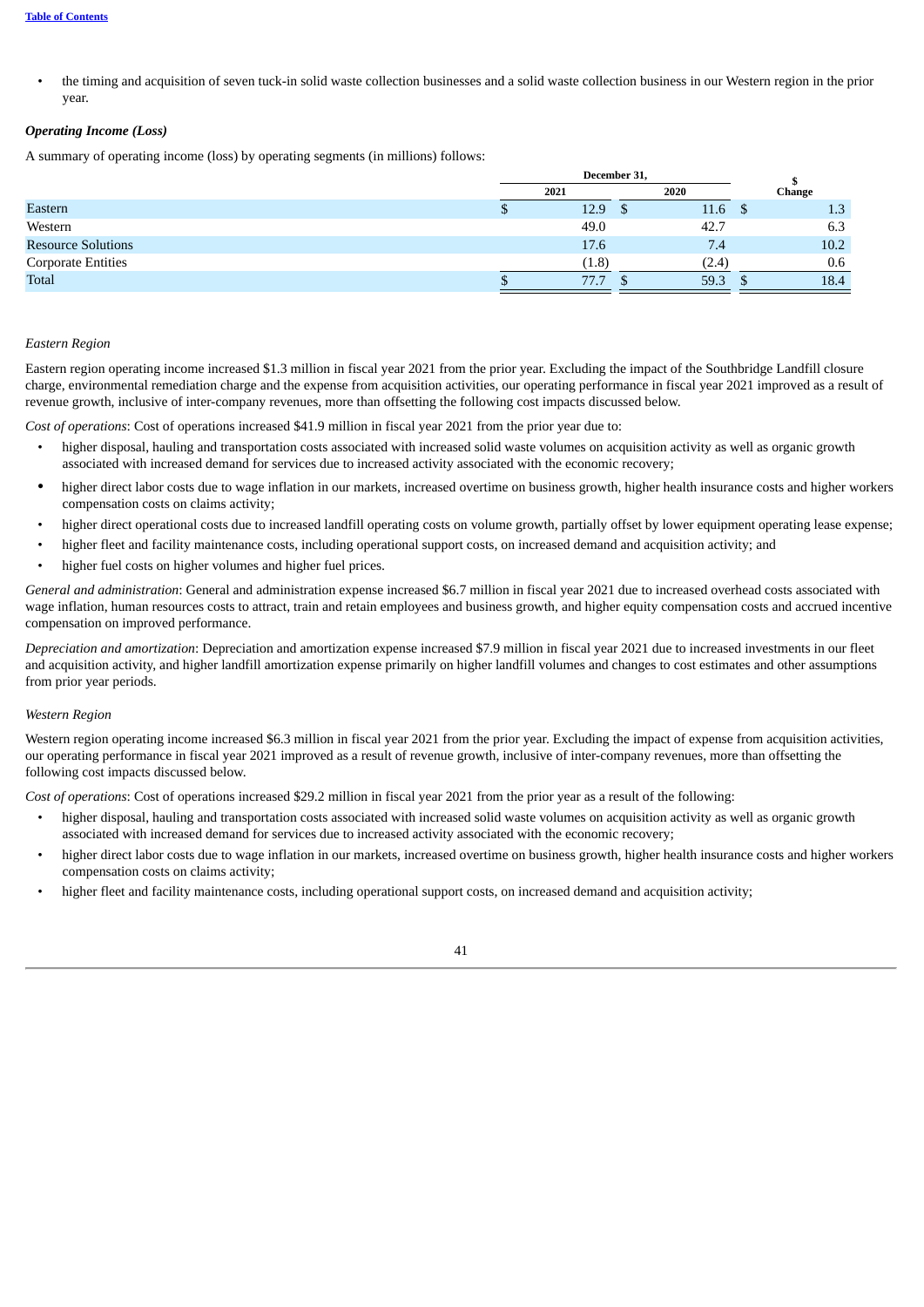- higher direct operational costs due to increased landfill operating costs, including host community and royalty fees, partially offset by lower equipment operating lease expense; and
- higher fuel costs on higher volumes and higher fuel prices.

*General and administration*: General and administration expense increased \$8.2 million in fiscal year 2021 due to increased overhead costs associated with wage inflation, human resources costs to attract, train and retain employees and business growth, and higher equity compensation costs and accrued incentive compensation on improved performance.

*Depreciation and amortization*: Depreciation and amortization expense increased \$4.6 million in fiscal year 2021 due to higher depreciation expense associated with increased investments in our fleet and acquisition activity, and higher landfill amortization expense on higher landfill volumes at certain of our landfills and changes to cost estimates and other assumptions from prior year periods.

#### *Resource Solutions*

Operating income increased \$10.2 million in fiscal year 2021 driven by revenue growth, inclusive of inter-company revenues, more than offsetting the following cost changes:

*Cost of operations:* Cost of operations increased \$17.3 million in fiscal year 2021 due to: increased hauling, disposal and transportation costs associated with acquisition activity, higher commodity and other processing volumes, higher non-processing volumes associated with our brokerage operations with high pass through of direct costs; and higher facility operation support costs; partially offset by lower third-party disposal costs on the internalization of more nonprocessing volumes.

*General and administration:* General and administration increased \$1.5 million due to higher accrued incentive compensation costs on improved performance and higher labor, benefit and other service costs on business growth.

### **Liquidity and Capital Resources**

### *Recent Events*

On December 22, 2021, we entered into an amended and restated credit agreement ("Amended and Restated Credit Agreement") which provides for a \$350.0 million aggregate principal amount term loan A facility ("Term Loan Facility") and a \$300.0 million revolving line of credit facility, with a \$75.0 million sublimit for letters of credit ("Revolving Credit Facility" and, together with the Term Loan Facility, the "Credit Facility"). We have \$271.9 million of undrawn capacity from our Revolving Credit Facility") and \$33.8 million of cash and cash equivalents as of December 31, 2021 to help meet our short-term and longterm liquidity needs.

42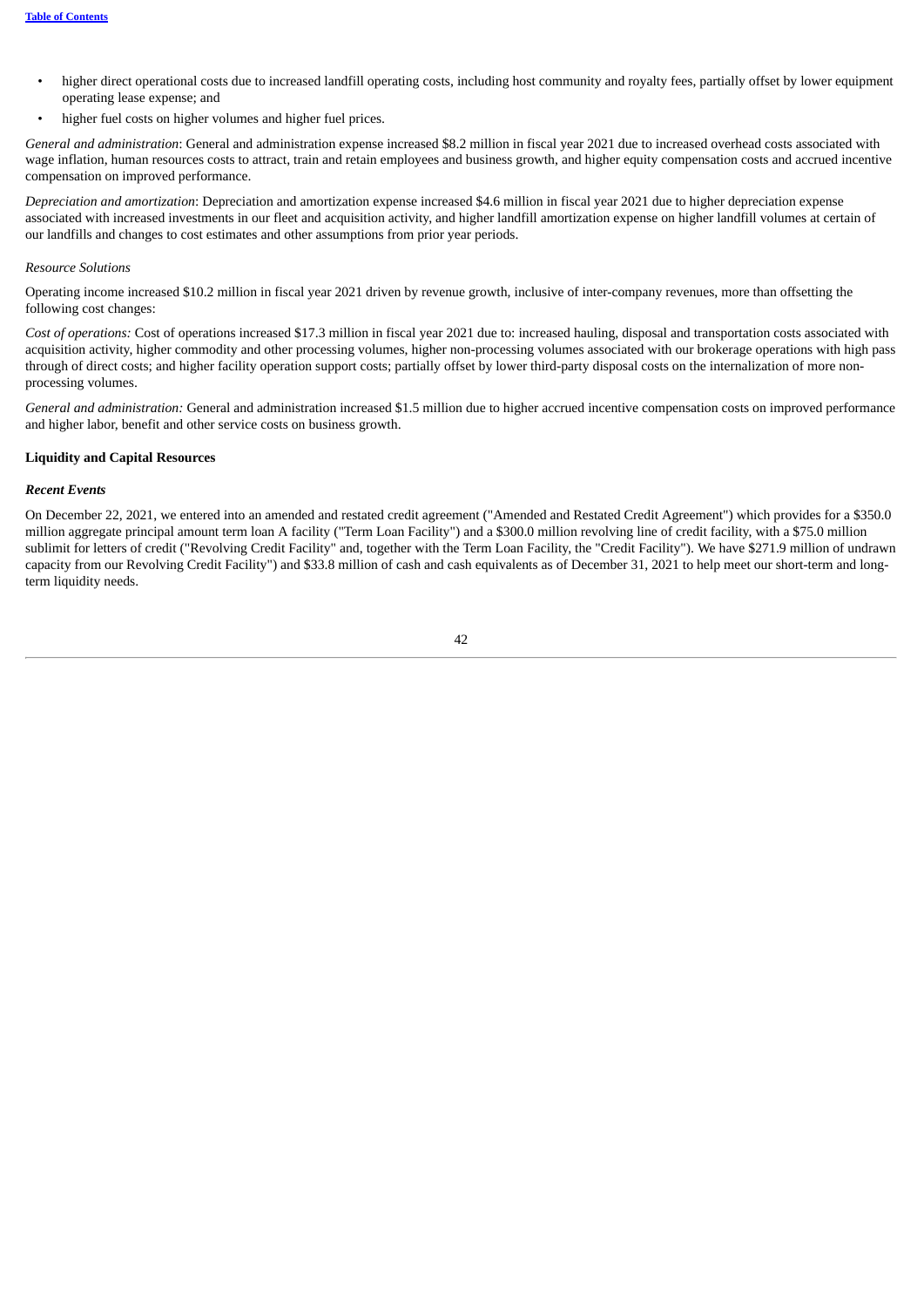A summary of cash and cash equivalents, restricted assets and debt balances, excluding any debt issuance costs, (in millions) follows:

|                                                      | December 31, |       |      |       |
|------------------------------------------------------|--------------|-------|------|-------|
|                                                      |              | 2021  |      | 2020  |
| Cash and cash equivalents                            |              | 33.8  |      | 154.3 |
| Restricted assets:                                   |              |       |      |       |
| Restricted investments securities - landfill closure |              | 2.1   |      | 1.8   |
| Debt:                                                |              |       |      |       |
| Current portion                                      |              | 9.9   | - \$ | 9.2   |
| Non-current portion                                  |              | 552.7 |      | 539.2 |
| Total debt                                           |              | 562.6 |      | 548.4 |
|                                                      |              |       |      |       |

## *Summary of Cash Flow Activity*

A summary of cash flows (in millions) follows:

| <b>Fiscal Year Ended</b><br>December 31, |  |       |              |
|------------------------------------------|--|-------|--------------|
|                                          |  | 2020  | Change       |
| 182.7                                    |  | 139.9 | 42.8         |
| (293.2)                                  |  |       | (153.2)      |
| (10.1)                                   |  | 151.0 | (161.1)      |
|                                          |  |       | $(140.0)$ \$ |

*Cash flows from operating activities.*

A summary of operating cash flows (in millions) follows:

|                                                                                   | <b>Fiscal Year Ended</b><br>December 31, |  |        |
|-----------------------------------------------------------------------------------|------------------------------------------|--|--------|
|                                                                                   | 2021                                     |  | 2020   |
| Net income                                                                        | 41.1                                     |  | 91.1   |
| Adjustments to reconcile net income to net cash provided by operating activities: |                                          |  |        |
| Depreciation and amortization                                                     | 103.6                                    |  | 90.8   |
| Interest accretion on landfill and environmental remediation liabilities          | 7.3                                      |  | 7.1    |
| Amortization of debt issuance costs on long-term debt                             | 2.3                                      |  | 2.2    |
| Stock-based compensation                                                          | 11.6                                     |  | 8.2    |
| Operating lease right-of-use assets expense                                       | 13.8                                     |  | 16.3   |
| Loss on sale of property and equipment                                            | 0.2                                      |  | 0.9    |
| Southbridge Landfill non-cash closure (credit) charge, net                        | (0.4)                                    |  | 0.3    |
| Non-cash expense from acquisition activities and other items                      | 0.3                                      |  | 0.6    |
| Environmental remediation charge                                                  | 0.9                                      |  |        |
| Deferred income taxes                                                             | 15.1                                     |  | (52.3) |
|                                                                                   | 195.8                                    |  | 165.2  |
| Changes in assets and liabilities, net                                            | (13.1)                                   |  | (25.3) |
| Net cash provided by operating activities                                         | 182.7                                    |  | 139.9  |

Net cash provided by operating activities increased \$42.8 million in fiscal year 2021 as compared to fiscal year 2020. This was the result of improved operational performance combined with the favorable cash flow impact associated with the changes in our assets and liabilities, net of effects of acquisitions and divestitures. For discussion of our improved operational performance in fiscal year 2021 as compared to fiscal year 2020, see *Results of Operations* included in this Item 7, "*Management's Discussion and Analysis of Financial Condition and Results of Operations.*" The favorable cash flow impact associated with the changes in our assets and liabilities, net of effects of acquisitions and divestitures, which are affected by both cost changes and the timing of payments, in fiscal year 2021 as compared to fiscal year 2020 was due primarily to the following:

• a \$29.1 million favorable impact to operating cash flows associated with the change in accounts payable based on increased activity, primarily on acquisitions, differences in the timing of payments and a slightly higher days payable outstanding; partially offset by

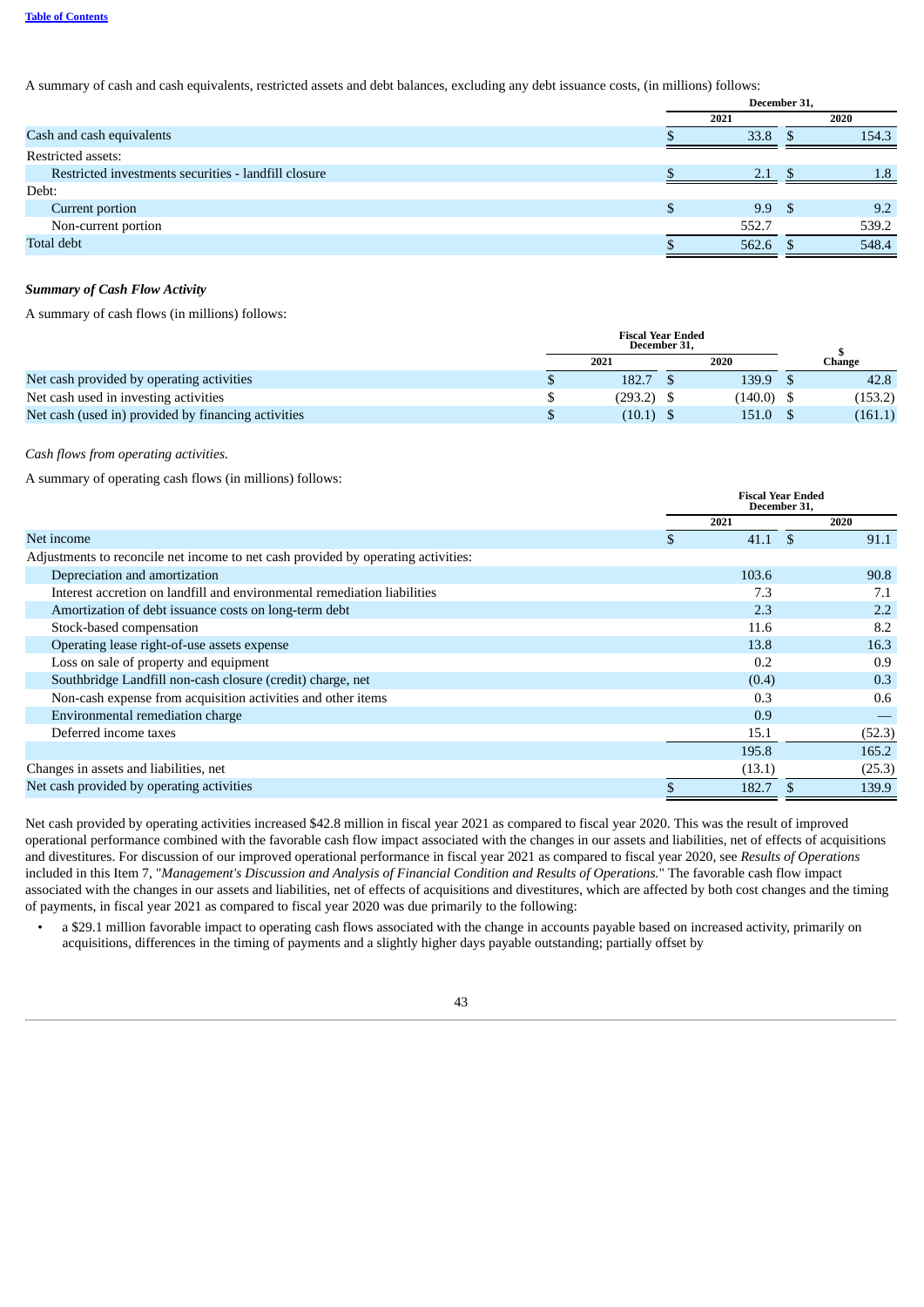- a \$(13.2) million unfavorable impact to operating cash flows associated with the change in accounts receivable; and
- a \$(5.1) million unfavorable impact to operating cash flows associated with the change in prepaid expenses, inventories and other assets.

### *Cash flows from investing activities*.

A summary of investing cash flows (in millions) follows:

|                                              | <b>Fiscal Year Ended</b><br>December 31, |         |
|----------------------------------------------|------------------------------------------|---------|
|                                              | 2021                                     | 2020    |
| Acquisitions, net of cash acquired           | $(170.7)$ \$                             | (32.5)  |
| Additions to property, plant and equipment   | (123.3)                                  | (108.0) |
| Proceeds from sale of property and equipment | 0.8                                      | 0.5     |
| Net cash used in investing activities        | (293.2)                                  | (140.0) |
|                                              |                                          |         |

A summary of the most significant items affecting the change in our investing cash flows follows:

*Acquisitions, net of cash acquired*. In fiscal year 2021, we acquired ten businesses for total consideration of \$171.7 million, including \$166.5 million in cash and \$1.3 million in cash held in escrow accounts as holdbacks to sellers, and paid \$2.9 million in holdback payments on businesses previously acquired, as compared to fiscal year 2020, during which we acquired ten businesses for total consideration of \$33.5 million, including \$29.0 million in cash, and paid \$3.5 million in holdback payments on businesses previously acquired.

*Capital expenditures*. Capital expenditures were \$15.3 million higher in fiscal year 2021 as compared to fiscal year 2020 primarily due to timing differences and the following items:

- \$9.1 million in higher growth capital expenditures related primarily to investments to support business growth;
- \$8.8 million in higher replacement capital expenditures as additional capital spend on vehicles, machinery, equipment and containers more than offset lower capital spend on landfill development; and
- \$2.8 million in higher capital expenditures from phase VI construction and development costs related to long-term infrastructure at the Subtitle D landfill in Coventry, Vermont ("Waste USA Landfill") to facilitate future landfill airspace construction, which will significantly enhance the economic useful life of the Waste USA Landfill once construction is finished; partially offset by
- \$(5.5) million in lower capital expenditures associated with the integration of newly acquired operations, which includes planned capital expenditures following an acquisition, as well as non-routine development investments that are expected to provide long-term returns.

**Fiscal Year Ended**

*Cash flows from financing activities*.

A summary of financing cash flows (in millions) follows:

|                                                           |      | riscai rear Ended<br>December 31. |  |         |
|-----------------------------------------------------------|------|-----------------------------------|--|---------|
|                                                           | 2021 |                                   |  | 2020    |
| Proceeds from debt borrowings                             |      | 3.7                               |  | 157.0   |
| Principal payments on debt                                |      | (10.3)                            |  | (149.4) |
| Payments of debt issuance costs                           |      | (3.7)                             |  | (1.5)   |
| Proceeds from the exercise of share-based awards          |      | 0.2                               |  | 0.1     |
| Proceeds from the public offering of Class A Common Stock |      |                                   |  | 144.8   |
| Net cash (used in) provided by financing activities       |      | (10.1)                            |  | 151.0   |
|                                                           |      |                                   |  |         |

A summary of the most significant items affecting the change in our financing cash flows follows:

*Debt activity*. Net cash associated with debt activity decreased \$(14.2) million in fiscal year 2021 compared to fiscal year 2020. The decrease in financing cash flows is related to our strong cash position in fiscal year 2021, combined with the issuance of New York State Environmental Facilities Corporation Solid Waste Disposal Revenue Bonds Series 2020 ("New York Bonds 2020") and the pay down of our revolving credit facility in fiscal year 2020.

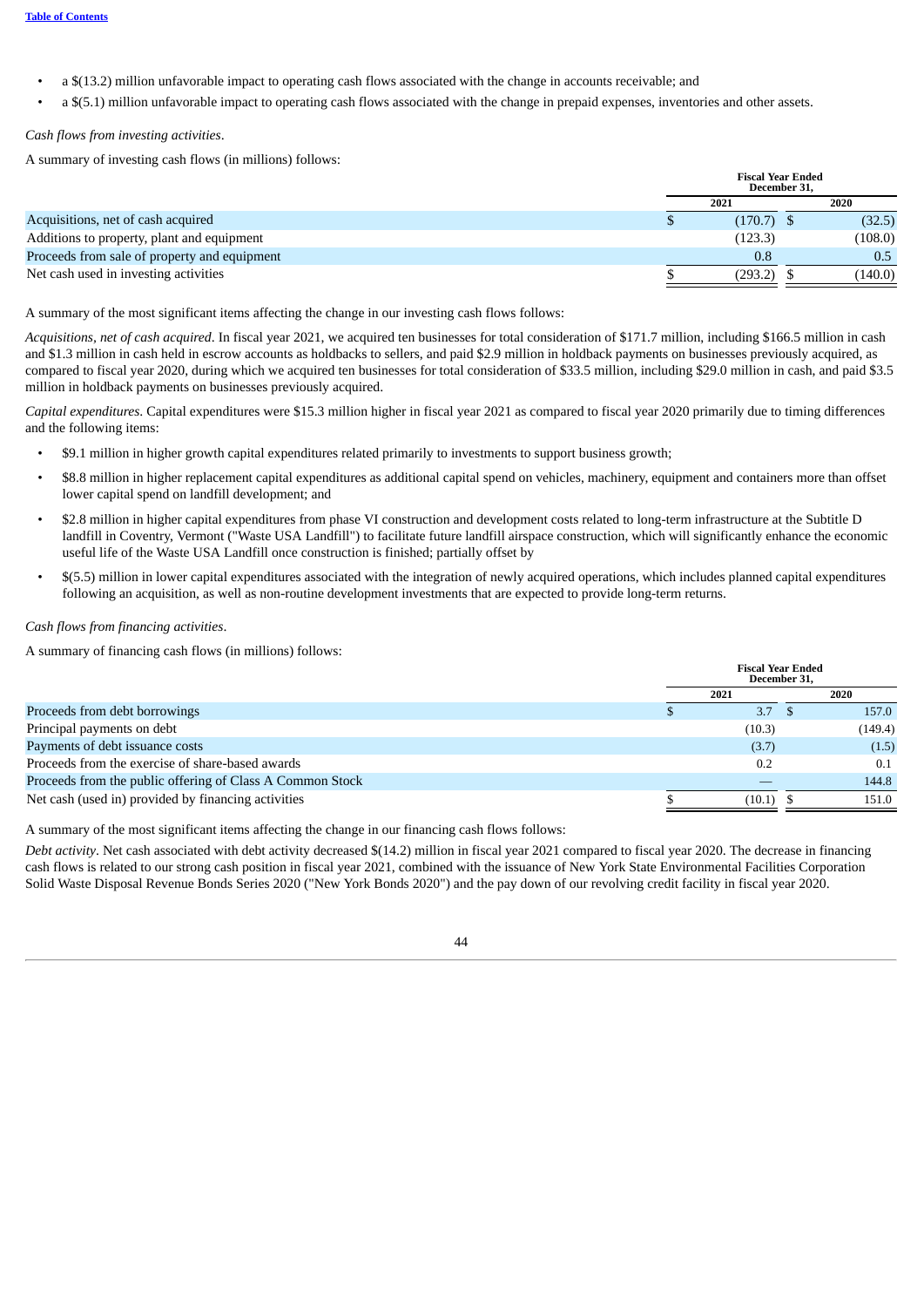*Payments of debt issuance costs.* We paid \$3.7 million of debt issuance costs in fiscal year 2021 related to the refinancing of our credit facility as compared to \$1.5 million in fiscal year 2020 related to the issuance of \$40.0 million aggregate principal amount of New York Bonds 2020.

*Proceeds from the public offering of Class A Common Stock.* In fiscal year 2020, we completed a public offering of 2.7 million shares of our Class A common stock at a public offering price of \$56.00 per share. The offering resulted in net proceeds to us of \$144.8 million, after deducting underwriting discounts, commissions and offering expenses. The net proceeds from the offering were used for general corporate purposes, including acquisitions or development of new operations or assets with the goal of complementing or expanding our business, and for working capital and capital expenditures.

## *Outstanding Long-Term Debt*

### *Credit Facility*

On December 22, 2021, we entered into an Amended and Restated Credit Agreement, which provides for a \$350.0 million aggregate principal amount Term Loan Facility and a \$300.0 million Revolving Credit Facility, with a \$75.0 million sublimit for letters of credit. The previous credit agreement included \$347.4 million aggregate principal amount of outstanding term loan and a revolving line of credit facility that had not been borrowed against at the time of the amendment. The incremental proceeds from this transaction were used to pay related transaction expenses. We have the right to request, at our discretion, an increase in the amount of loans under the Credit Facility by an aggregate amount of \$125.0 million, subject to the terms and conditions set forth in the Amended and Restated Credit Agreement.

The Credit Facility has a 5-year term that matures in December 2026 and bears interest at a rate of LIBOR plus 1.375% per annum, which will be reduced to a rate of LIBOR plus as low as 1.125% upon us reaching a consolidated net leverage ratio of less than 2.25x. The Credit Facility contains customary benchmark replacement provisions pursuant to which, upon certain triggering events, the LIBOR benchmark used to calculate the LIBOR rate will be replaced with a secured overnight financing rate, as adjusted, on the terms and conditions in the Credit Facility. The Credit Facility is guaranteed jointly and severally, fully and unconditionally by all of our significant wholly-owned subsidiaries and secured by substantially all of our assets. As of December 31, 2021, further advances were available under the Credit Facility in the amount of \$271.9 million. The available amount is net of outstanding irrevocable letters of credit totaling \$28.1 million, at which date no amount had been drawn.

The Amended and Restated Credit Agreement requires us to maintain a minimum interest coverage ratio and a maximum consolidated net leverage ratio, to be measured at the end of each fiscal quarter. As of December 31, 2021, we were in compliance with all financial covenants contained in the Amended and Restated Credit Agreement as follows (in millions):

| <b>Credit Facility Covenant</b>             | <b>Fiscal Year Ended December</b><br>31, 2021 | <b>Covenant Requirements at</b><br><b>December 31, 2021</b> |
|---------------------------------------------|-----------------------------------------------|-------------------------------------------------------------|
| Maximum consolidated net leverage ratio (1) | 2.35                                          | 4.00                                                        |
| Minimum interest coverage ratio             | 11.43                                         | 3.00                                                        |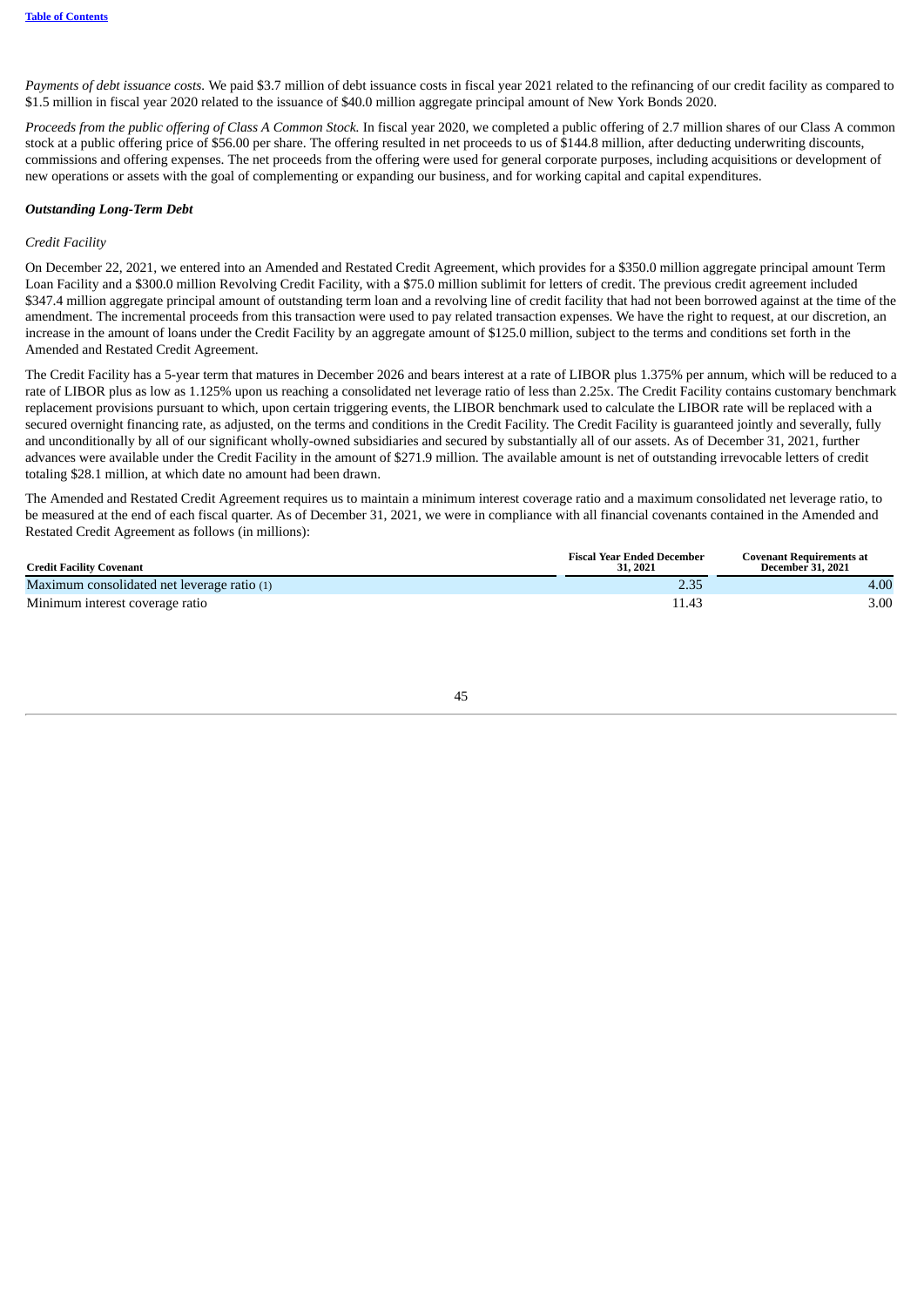The maximum consolidated net leverage ratio is calculated as consolidated funded debt, net of unencumbered cash and cash equivalents in excess of \$2.0 million and up to \$100.0 million (calculated at \$530.8 million as of December 31, 2021, or \$562.6 million of consolidated funded debt less \$31.8 million of cash and cash equivalents in excess of \$2.0 million and up to \$100.0 million as of December 31, 2021), divided by consolidated EBITDA. Consolidated EBITDA is based on operating results for the twelve months preceding the measurement date of December 31, 2021. Consolidated funded debt, net of unencumbered cash and cash equivalents in excess of \$2.0 million and up to \$100.0 million, and consolidated EBITDA as defined by the Amended and Restated Credit Agreement ("Consolidated EBITDA") are non-GAAP financial measures that should not be considered an alternative to any measure of financial performance calculated and presented in accordance with generally accepted accounting principles in the United States. A reconciliation of net cash provided by operating activities to Consolidated EBITDA is as follows (in millions):

|                                                                                    | <b>Twelve Months Ended December</b><br>31, 2021 |
|------------------------------------------------------------------------------------|-------------------------------------------------|
| Net cash provided by operating activities                                          | \$<br>182.7                                     |
| Changes in assets and liabilities, net of effects of acquisitions and divestitures | 13.1                                            |
| Loss on sale of property and equipment                                             | (0.2)                                           |
| Non-cash expense from acquisition activities and other items                       | (0.3)                                           |
| Environmental remediation charge                                                   | (0.9)                                           |
| Stock based compensation                                                           | (11.6)                                          |
| Operating lease right-of-use assets expense                                        | (5.6)                                           |
| Southbridge Landfill non-cash closure charge, net                                  | 0.4                                             |
| Interest expense, less amortization of debt issuance costs                         | 18.9                                            |
| Provision for income taxes, net of deferred income taxes                           | 1.9                                             |
| Adjustments as allowed by the Credit Agreement                                     | 27.4                                            |
| Consolidated EBITDA                                                                | \$<br>225.8                                     |

In addition to the financial covenants, the Amended and Restated Credit Agreement also contains a number of important customary affirmative and negative covenants which restrict, among other things, our ability to sell assets, incur additional debt, create liens, make investments, and pay dividends. We do not believe that these restrictions impact our ability to meet future liquidity needs. As of December 31, 2021, we were in compliance with all covenants contained in the Amended and Restated Credit Agreement.

An event of default under any of our debt agreements could permit some of our lenders, including the lenders under the Credit Facility, to declare all amounts borrowed from them to be immediately due and payable, together with accrued and unpaid interest, or, in the case of the Credit Facility, terminate the commitment to make further credit extensions thereunder, which could, in turn, trigger cross-defaults under other debt obligations. If we were unable to repay debt to our lenders, or were otherwise in default under any provision governing our outstanding debt obligations, our secured lenders could proceed against us and against the collateral securing that debt.

Based on the seasonality of our business, operating results in the late fall, winter and early spring months are generally lower than the remainder of our fiscal year. Given the cash flow impact that this seasonality, the capital intensive nature of our business and the timing of debt payments has on our business, we typically incur higher debt borrowings in order to meet our liquidity needs during these times. Consequently, our availability and performance against our financial covenants tighten during these times as well.

## *Tax-Exempt Financings and Other Debt*

As of December 31, 2021, we had outstanding \$162.0 aggregate principal amount of tax exempt bonds, \$45.7 million aggregate principal amount of finance leases and \$4.8 million aggregate principal amount of notes payable. See Note 11, *Debt* to our consolidated financial statements included under Item 8, "*Financial Statements and Supplementary Data*" of this Annual Report on Form 10-K for disclosure about debt.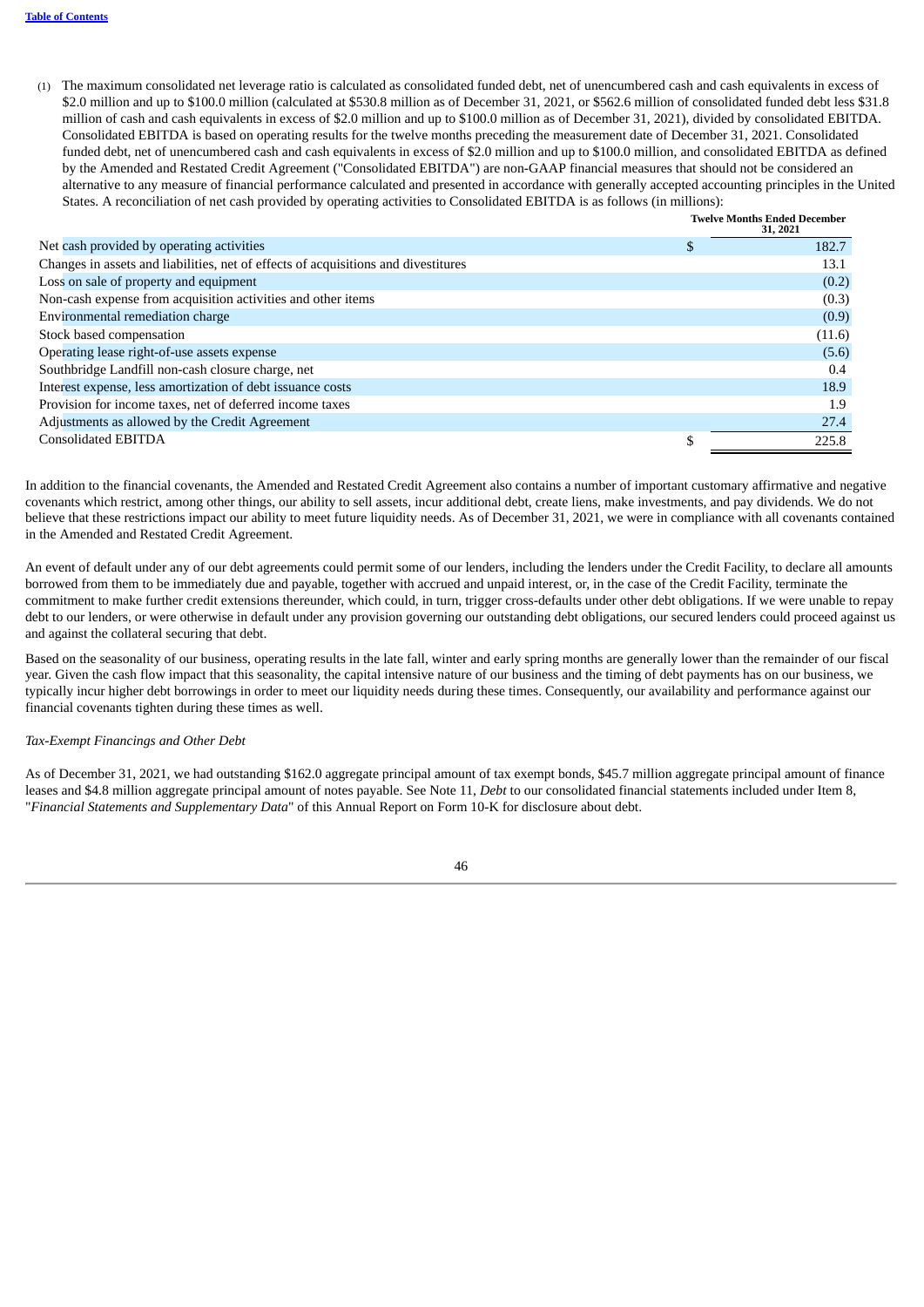## **Contractual Obligations**

The following table sets forth a summary of our significant contractual cash obligations (in thousands) as of December 31, 2021. These obligations are reflected in our balance sheet and include obligations with scheduled maturities, as well as significant obligations pertaining to accrued environmental remediation liabilities and final capping, closure and post-closure asset retirement obligations at our landfills. Accordingly, this table is not meant to represent a forecast of our total cash expenditures for any of the periods presented.

|                                         | Less than<br>one vear |     | $1 - 3$ years |               | $3 - 5$ years | More than 5<br>years | Total     |
|-----------------------------------------|-----------------------|-----|---------------|---------------|---------------|----------------------|-----------|
| <b>Debt</b>                             | 9,901                 | - S | 19,485        | <sup>\$</sup> | 386,976       | 146,208              | 562,570   |
| Interest obligations (1)                | 13,261                |     | 25,547        |               | 22,725        | 64,045               | 125,578   |
| Non-cancellable operating leases        | 4.573                 |     | 4,307         |               | 1.427         | 5.444                | 15,751    |
| Landfill operating lease contracts      | 5.495                 |     | 10,990        |               | 13,830        | 35.476               | 65,791    |
| Pension plan contributions              | 147                   |     | 294           |               | 294           | 1,436                | 2,171     |
| Environmental remediation               | 354                   |     | 1.436         |               | 626           | 4.308                | 6.724     |
| Final capping, closure and post-closure | 5.449                 |     | 11,710        |               | 21,948        | 210,753              | 249,860   |
| Total contractual cash obligations (2)  | 39,180                |     | 73.769        |               | 447.826       | 467,670              | 1,028,445 |

- (1) Based on debt balances as of December 31, 2021. Interest obligations related to variable rate debt were calculated using variable rates in effect at December 31, 2021.
- (2) Contractual cash obligations do not include accounts payable or accrued liabilities, which will be paid in the fiscal year ending December 31, 2022.

We have no contractual obligations related to unrecognized tax benefits at December 31, 2021. For further description regarding contractual obligations, see Note 8, Leases, Note 10, Final Capping, Closure and Post-Closure Costs, Note 12, Commitments and Contingencies and Note 16, Income Taxes, to our consolidated financial statements included in Item 8, "*Financial Statements and Supplementary Data*" of this Annual Report on Form 10-K.

#### **Inflation**

Inflationary increases in costs, including current inflationary pressures associated primarily with fuel, labor and certain capital item, have affected, and may continue to affect, our operating margins. We believe that inflation generally has not had a significant impact on our operating results. Consistent with industry practice, most of our contracts provide for a pass-through of certain costs to our customers, including increases in landfill tipping fees and in some cases fuel costs, intended to mitigate the impact of inflation on our operating results. We have also implemented a number of operating efficiency programs that seek to improve productivity and reduce our service costs, and a fuel surcharge, which is designed to recover escalating fuel price fluctuations above an annually reset floor. Based on these implementations, we believe we should be able to sufficiently offset most cost increases resulting from inflation. However, competitive factors may require us to absorb at least a portion of these cost increases. Additionally, management's estimates associated with inflation have had, and will continue to have, an impact on our accounting for landfill and environmental remediation liabilities.

## **Regional Economic Conditions**

Our business is primarily located in the northeastern United States. Therefore, our business, financial condition and results of operations are susceptible to downturns in the general economy in this geographic region and other factors affecting the region, such as state regulations and severe weather conditions. We are unable to forecast or determine the timing and/or the future impact of a sustained economic slowdown.

## **Critical Accounting Estimates and Assumptions**

Our consolidated financial statements have been prepared in accordance with generally accepted accounting principles in the United States ("GAAP") and necessarily include certain estimates and judgments made by management. On an on-going basis, management evaluates its estimates and judgments which are based on historical experience and on various other factors that are believed to be reasonable under the circumstances. The results of their evaluation form the basis for making judgments about the carrying values of assets and liabilities. However, even under optimal circumstances, estimates routinely require adjustments based on changing assumptions and circumstances, or new or better information becoming available. Accordingly, actual results may differ from these estimates under different assumptions and circumstances.

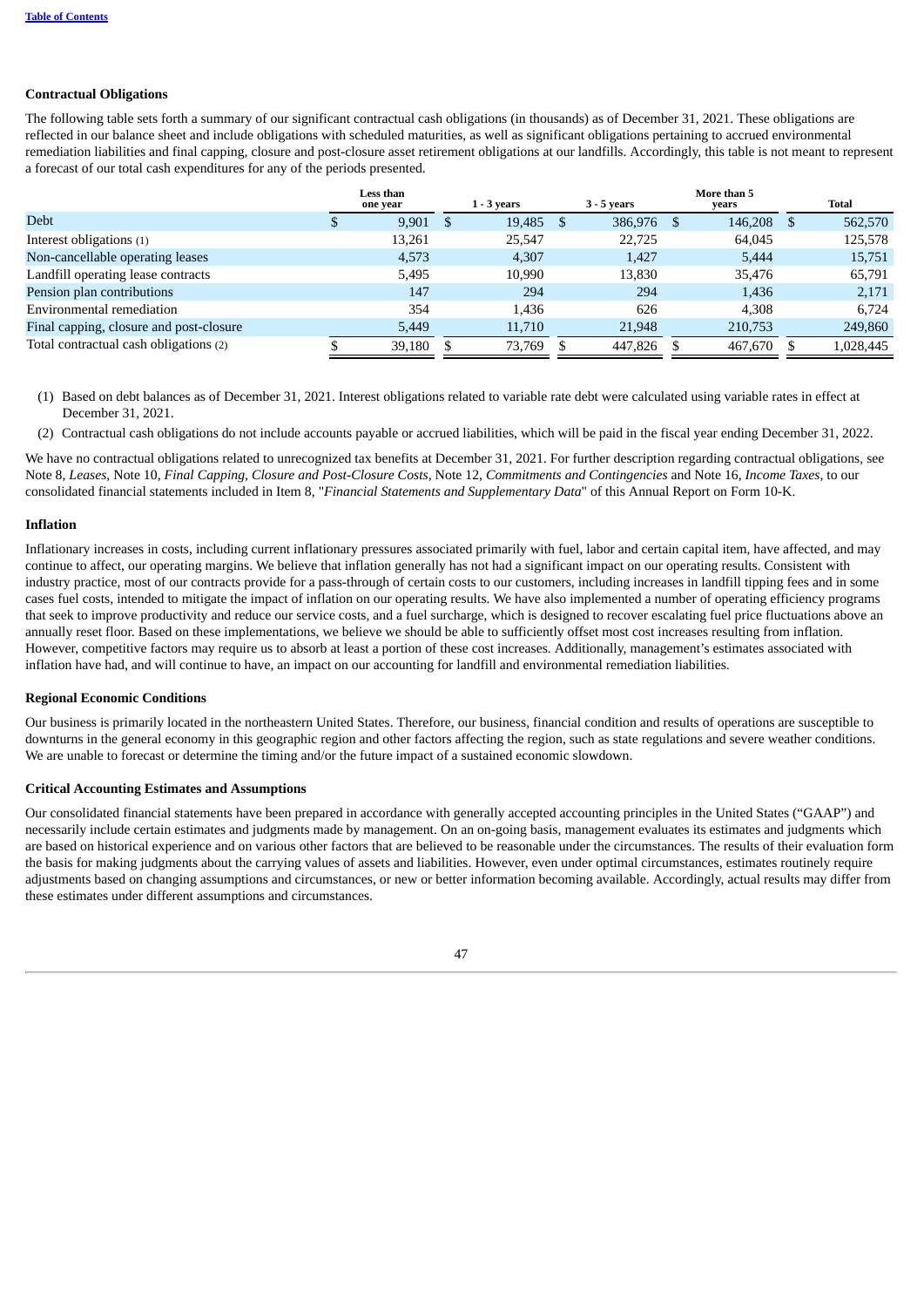The following is a list of accounting policies that we believe are the most critical in understanding our consolidated financial position, results of operations and cash flows and that may require management to make subjective or complex judgments about matters that are inherently uncertain. Our significant accounting policies are more fully discussed in Note 3, *Summary of Significant Accounting Policies* of our consolidated financial statements included in Item 8, "*Financial Statements and Supplementary Data*" of this Annual Report on Form 10-K.

## *Landfill Accounting*

*Landfill Development Costs.* We estimate the total cost to develop each of our landfill sites to its remaining permitted and expansion capacity (see landfill development costs discussed within the "*Property, Plant and Equipment*" accounting policy more fully discussed in Note 3, *Summary of Significant Accounting Policies* of our consolidated financial statements included in Item 8, "*Financial Statements and Supplementary Data*" of this Annual Report on Form 10-K). The projection of these landfill costs is dependent, in part, on future events. The remaining amortizable basis of each landfill includes costs to develop a site to its remaining permitted and expansion capacity and includes amounts previously expended and capitalized, net of accumulated airspace amortization, and projections of future purchase and development costs including capitalized interest. The interest capitalization rate is based on our weighted average interest rate incurred on borrowings outstanding during the period.

Under life-cycle accounting, all costs related to acquisition and construction of landfill sites are capitalized and charged to expense based on tonnage placed into each site. Landfill permitting, acquisition and preparation costs are amortized on the units-of-consumption method as landfill airspace is consumed. In determining the amortization rate for each of our landfills, preparation costs include the total estimated costs to complete construction of the landfills' permitted and expansion capacity. The average amortization rate per ton for our landfills during fiscal year 2021 and 2020 was \$7.03 and \$7.06, respectively.

*Final Capping, Closure and Post-Closure Costs.* The cost estimates for final capping, closure and post-closure activities at landfills for which we have responsibility are estimated based on our interpretations of current requirements and proposed or anticipated regulatory changes. We also estimate additional costs based on the amount a third-party would charge us to perform such activities even when we expect to perform these activities internally. We estimate the airspace to be consumed related to each final capping event and the timing of construction related to each final capping event and of closure and post-closure activities. Because landfill final capping, closure and post-closure obligations are measured at estimated fair value using present value techniques, changes in the estimated timing of construction of future landfill final capping and closure and post-closure activities would have an effect on these liabilities, related assets and results of operations.

Final capping activities include the installation of liners, drainage, compacted soil layers and topsoil over areas of a landfill where total airspace has been consumed and waste is no longer being received. Final capping activities occur throughout the life of the landfill. Our engineering personnel estimate the cost for each final capping event based on the acreage to be capped, along with the final capping materials and activities required. The estimates also consider when these costs would actually be paid and factor in inflation and discount rates. The engineers then quantify the landfill capacity associated with each final capping event and the costs for each event are amortized over that capacity as waste is received at the landfill.

Closure and post-closure costs represent future estimated costs related to monitoring and maintenance of a solid waste landfill after a landfill facility ceases to accept waste and closes. We estimate, based on input from our engineers, accountants, lawyers, managers and others, our future cost requirements for closure and post-closure monitoring and maintenance based on our interpretation of the technical standards of the Subtitle D regulations and the air emissions standards under the Clean Air Act of 1970, as amended, as they are being applied on a state-by-state basis. Closure and post-closure accruals for the cost of monitoring and maintenance include site inspection, groundwater monitoring, leachate management, methane gas control and recovery, and operation and maintenance costs to be incurred for a period which is generally for a term of 30 years after final closure of a landfill. In determining estimated future closure and post-closure costs, we consider costs associated with permitted and permittable airspace. See Note 10, *Final Capping, Closure and Post-Closure Costs* to our consolidated financial statements included under Item 8, "*Financial Statements and Supplementary Data*" of this Annual Report on Form 10-K for further disclosure about final capping, closure and post-closure asset retirement costs, including revisions in estimates.

*Remaining Permitted Airspace.* Our engineers, in consultation with third-party engineering consultants and surveyors, are responsible for determining remaining permitted airspace at our landfills. The remaining permitted airspace is determined by an annual survey, which is then used to compare the existing landfill topography to the expected final landfill topography.

*Expansion Airspace.* We currently include unpermitted expansion airspace in our estimate of remaining permitted and expansion airspace in certain circumstances. To be considered expansion airspace all of the following criteria must be met:

- we control the land on which the expansion is sought;
- all technical siting criteria have been met or a variance has been obtained or is reasonably expected to be obtained;
- we have not identified any legal or political impediments which we believe will not be resolved in our favor;
- we are actively working on obtaining any necessary permits and we expect that all required permits will be received; and

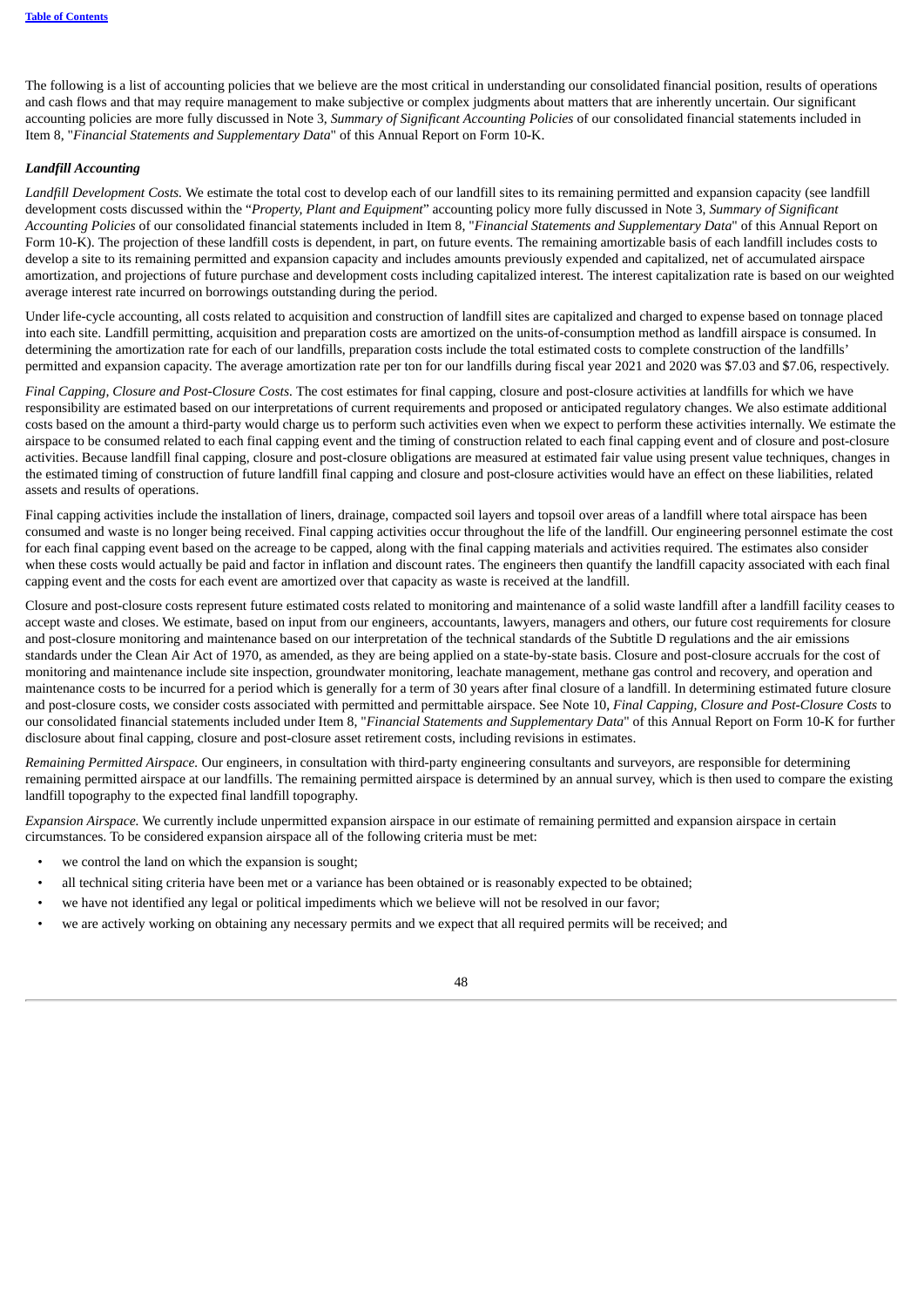• senior management has approved the project based on a review of the engineering design and determination that the financial return profile meets our investment criteria.

For unpermitted airspace to be included in our estimate of remaining permitted and expansion airspace, the expansion effort must meet all of the criteria listed above. These criteria are evaluated annually by our engineers, accountants, lawyers, managers and others to identify potential obstacles to obtaining the permits. Once the remaining permitted and expansion airspace is determined in cubic yards, an airspace utilization factor ("AUF") is established to calculate the remaining permitted and expansion capacity in tons. The AUF is established using a process that considers the measured density obtained from annual surveys. When we include the expansion airspace in our calculation of remaining permitted and expansion airspace, we include the projected costs for development, as well as the projected asset retirement costs related to final capping, closure and post-closure of the expansion airspace in the amortization basis of the landfill. See Part I. Item 1, "*Business*" of this Annual Report on Form 10-K for more disclosure about permitted and permittable capacity at our landfills.

After determining the costs and the remaining permitted and expansion capacity at each of our landfills, we determine the per ton rates that will be expensed as waste is received and deposited at each of our landfills by dividing the costs by the corresponding number of tons. We calculate per ton amortization rates for assets associated with each final capping event, for assets related to closure and post-closure activities, and for all other costs capitalized or to be capitalized in the future for each landfill. These rates per ton are updated annually, or more frequently, as significant facts change.

It is possible that actual results, including the amount of costs incurred, the timing of final capping, closure and post-closure activities, our airspace utilization or the success of our expansion efforts could ultimately turn out to be significantly different from our estimates and assumptions. To the extent that such estimates or related assumptions prove to be significantly different than actual results, lower profitability may be experienced due to higher amortization rates, higher final capping, closure or post-closure rates, or higher expenses. Higher profitability may result if the opposite occurs. Most significantly, if it is determined that the expansion capacity should no longer be considered in calculating the recoverability of the landfill asset, we may be required to recognize an asset impairment. If it is determined that the likelihood of receiving an expansion permit has become remote, the capitalized costs related to the expansion effort are expensed immediately.

## *Environmental Remediation Liabilities*

We have recorded environmental remediation liabilities representing our estimate of the most likely outcome of the matters for which we have determined that a liability is probable. These liabilities include potentially responsible party investigations, settlements, certain legal and consultant fees, as well as costs directly associated with site investigation and clean up, such as materials and incremental internal costs directly related to the remedy. We provide for expenses associated with environmental remediation obligations when such amounts are probable and can be reasonably estimated. We estimate costs required to remediate sites where it is probable that a liability has been incurred based on site-specific facts and circumstances. Estimates of the cost for the likely remedy are developed using third-party environmental engineers or other service providers. Where we believe that both the amount of a particular environmental remediation liability and timing of payments are reliably determinable, we inflate the cost in current dollars until the expected time of payment and discount the cost to present value. See Note 12, *Commitments and Contingencies* to our consolidated financial statements included under Item 8, "*Financial Statements and Supplementary Data*" of this Annual Report on Form 10-K for further disclosure about environmental remediation liabilities, including revisions in estimates.

## *Accounts Receivable, Net of Allowance for Credit Losses*

Accounts receivable represent receivables from customers for collection, transfer, recycling, disposal and other services. Our accounts receivable are recorded when billed or when related revenue is earned, if earlier, and represent claims against third-parties that will be settled in cash. The carrying value of our accounts receivable, net of allowance for credit losses represents its estimated net realizable value. Estimates are used in determining our allowance for credit losses based on, among other things, our historical loss trends, the age of outstanding accounts receivable, and current and expected economic conditions. Additions charged to expense in fiscal year 2021 consider the current economic conditions and the potential impact to our customers' ability to pay for services that we have provided. Our reserve is evaluated and revised on a monthly basis. Past due accounts receivable are written off when deemed to be uncollectible. See Note 6, *Accounts Receivable, Net of Allowance for Credit Losses* to our consolidated financial statements under Item 8, "*Financial Statements and Supplementary Data*" of this Annual Report on Form 10-K for further disclosure about changes to the allowance for credit losses.

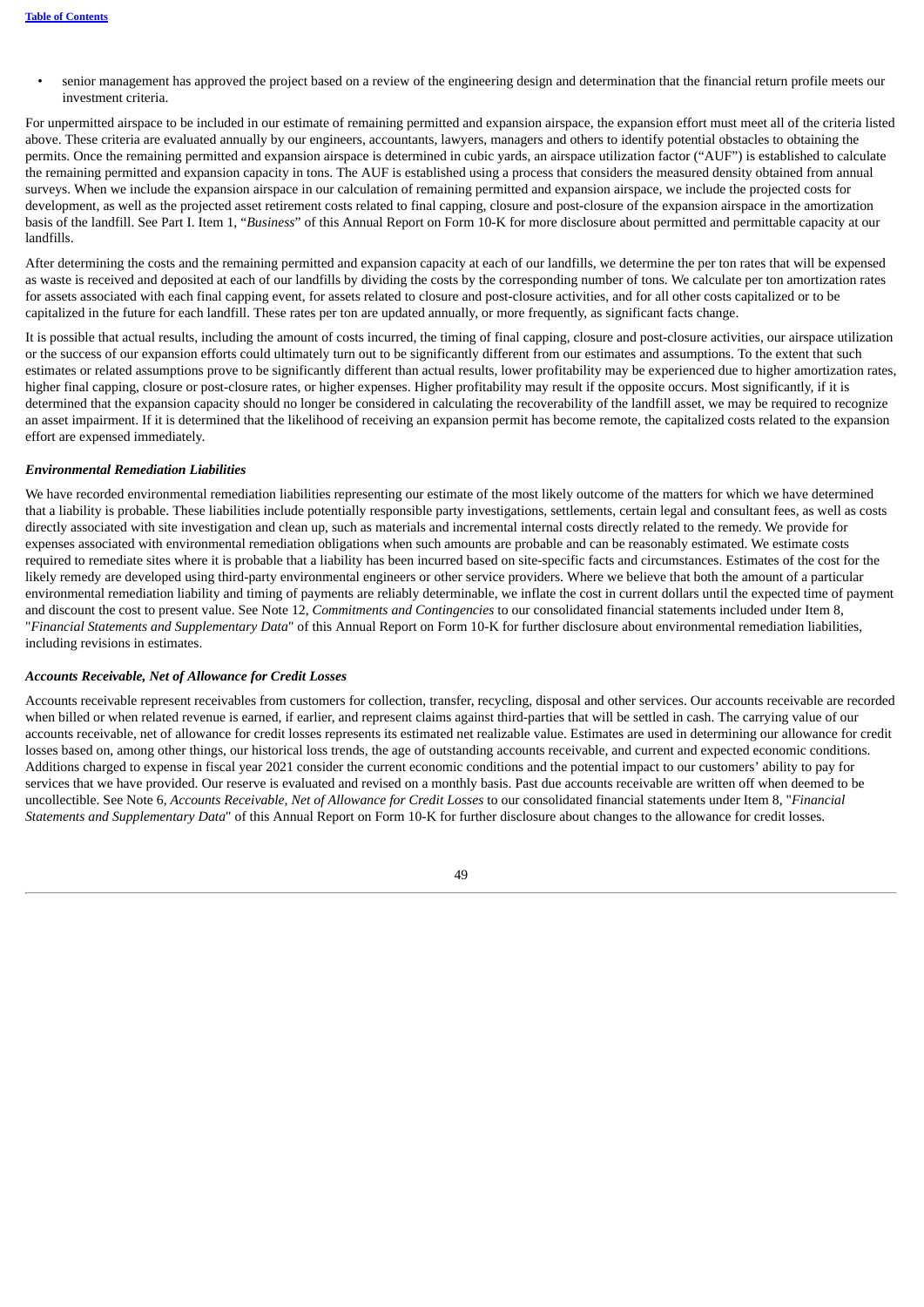## *Goodwill and Other Intangibles*

In testing for goodwill impairment, we estimate the fair value of each reporting unit, which we have determined to be our geographic operating segments and our Resource Solutions operating segment, and compare the fair value with the carrying value of the net assets of each reporting unit. If the fair value is less than its carrying value, then we would recognize an impairment charge for the amount by which the carrying amount exceeds the reporting unit's fair value, noting that the amount is not to exceed the total amount of goodwill allocated to that reporting unit.

To determine the fair value of each of our reporting units as a whole we use discounted cash flow analyses, which require significant assumptions and estimates about the future operations of each reporting unit. Significant judgments inherent in this analysis include the determination of appropriate discount rates, the amount and timing of expected future cash flows and growth rates. The cash flows employed in our discounted cash flow analyses are based on financial forecasts developed internally by management. Our discount rate assumptions are based on an assessment of our risk adjusted discount rate, applicable for each reporting unit. In assessing the reasonableness of our determined fair values of our reporting units, we evaluate our results against our current market capitalization.

We elected to perform a quantitative analysis as part of our annual goodwill impairment test for fiscal year 2021. As of October 1, 2021, our Eastern, Western, and Resource Solutions reporting units indicated that the fair value of each reporting unit exceeded its carrying amount, including goodwill. Furthermore, in each case the fair value of our Eastern, Western, and Resource Solutions reporting units exceeded its carrying value by in excess of 180.0%. We incurred no impairment of goodwill as a result of our annual goodwill impairment tests in fiscal years 2021 or 2020. However, there can be no assurance that goodwill will not be impaired at any time in the future.

Intangible assets consist primarily of covenants not-to-compete and customer relationships. Intangible assets are recorded at fair value and are amortized based on the economic benefit provided or using the straight-line method over their estimated useful lives. Covenants not-to-compete and customer relationships are typically amortized over a term of no more than 10 years. See Note 5, *Business Combinations and Contingencies* and Note 9, *Goodwill and Intangible Assets* to our consolidated financial statements included under Item 8, "*Financial Statements and Supplementary Data*" of this Annual Report on Form 10-K for further disclosure.

## *Recovery of Long-Lived Assets*

We continually assess whether events or changes in circumstances have occurred that may warrant revision of the estimated useful lives of our long-lived assets (other than goodwill) or whether the remaining balances of those assets should be evaluated for possible impairment. Long-lived assets include, for example, capitalized landfill costs, other property and equipment, identifiable intangible assets, and operating lease right-of-use assets. Events or changes in circumstances that may indicate that an asset may be impaired include the following:

- a significant decrease in the market price of an asset or asset group;
- a significant adverse change in the extent or manner in which an asset or asset group is being used or in its physical condition;
- a significant adverse change in legal factors or in the business climate that could affect the value of an asset or asset group, including an adverse action or assessment by a regulator;
- an accumulation of costs significantly in excess of the amount originally expected for the acquisition or construction of a long-lived asset;
- a current period operating or cash flow loss combined with a history of operating or cash flow losses or a projection or forecast that demonstrates continuing losses associated with the use of a long-lived asset or asset group;
- a current expectation that, more likely than not, a long-lived asset or asset group will be sold or otherwise disposed of significantly before the end of its previously estimated useful life; or
- an impairment of goodwill at a reporting unit.

There are certain indicators listed above that require significant judgment and understanding of the waste industry when applied to landfill development or expansion. For example, a regulator may initially deny a landfill expansion permit application although the expansion permit is ultimately granted. In addition, management may periodically divert waste from one landfill to another to conserve remaining permitted landfill airspace. Therefore, certain events could occur in the ordinary course of business and not necessarily be considered indicators of impairment due to the unique nature of the waste industry.

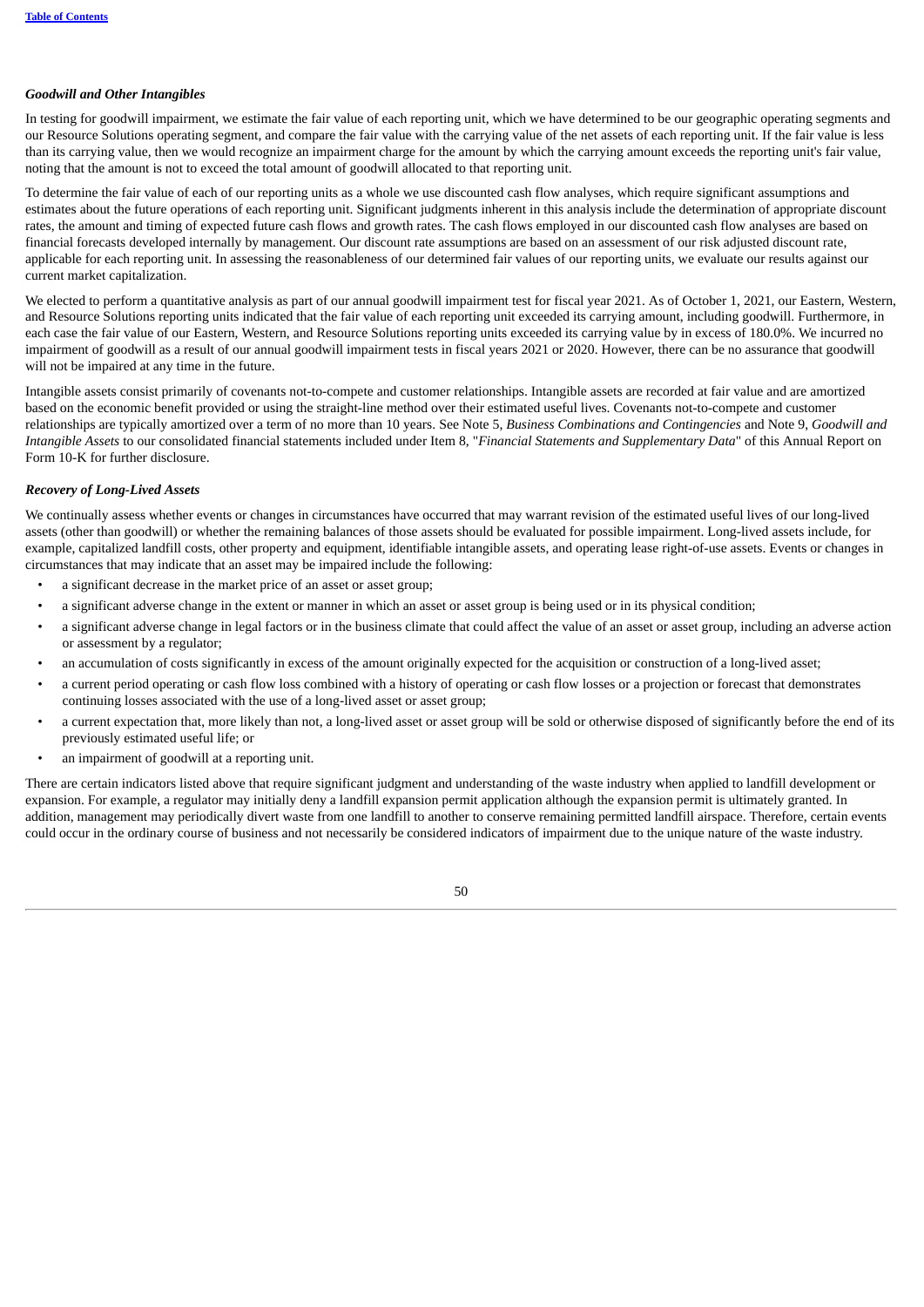If an impairment indicator occurs, we perform a test of recoverability by comparing the carrying value of the asset or asset group to its undiscounted expected future cash flows. We group our long-lived assets for this purpose at the lowest level for which identifiable cash flows are primarily independent of the cash flows of other assets or asset groups. If the carrying values are in excess of undiscounted expected future cash flows, we measure any impairment by comparing the fair value of the asset or asset group to its carrying value.

To determine fair value, we use discounted cash flow analyses and estimates about the future cash flows of the asset or asset group. This analysis includes a determination of an appropriate discount rate, the amount and timing of expected future cash flows and growth rates. The cash flows employed in our discounted cash flow analyses are typically based on financial forecasts developed internally by management. The discount rate used is commensurate with the risks involved. We may also rely on third-party valuations and or information available regarding the market value for similar assets.

If the fair value of an asset or asset group is determined to be less than the carrying amount of the asset or asset group, impairment in the amount of the difference is recorded in the period that the impairment occurs. Estimating future cash flows requires significant judgment and projections may vary from the cash flows eventually realized. We incurred no impairment of long-lived assets in fiscal years 2021 or 2020. However, there can be no assurance that longlived assets will not be impaired at any time in the future.

#### *Self-Insurance Liabilities and Related Costs*

We are self-insured for vehicles and workers' compensation with reinsurance coverage limiting our maximum exposure. Our maximum exposure in fiscal year 2021 under the workers' compensation plan was \$1.25 million per individual event. Our maximum exposure in fiscal year 2021 under the automobile plan was \$3.65 million per individual event. The liability for unpaid claims and associated expenses, including incurred but not reported losses, is determined by management with the assistance of a third-party actuary and reflected in our consolidated balance sheet as an accrued liability. We use a third-party to track and evaluate actual claims experience for consistency with the data used in the annual actuarial valuation. The actuarial-determined liability is calculated based on historical data, which considers both the frequency and settlement amount of claims. Our estimated accruals for these liabilities could be significantly different than our ultimate obligations if variables such as the frequency or severity of future events differ significantly from our assumptions. Our self-insurance reserves totaled \$19.8 million and \$16.9 million as of December 31, 2021 and December 31, 2020, respectively. Our estimated accruals for these liabilities could be significantly different than our ultimate obligations if variables such as the frequency or severity of future events differ significantly from our assumptions.

## *Income Taxes*

We use estimates to determine our provision for income taxes and related assets and liabilities and any valuation allowance recorded against our net deferred tax assets. Valuation allowances have been established for the possibility that tax benefits may not be realized for certain deferred tax assets. Deferred income taxes are recognized based on the expected future tax consequences of differences between the financial statement basis and the tax basis of assets and liabilities, calculated using currently enacted tax rates. We record net deferred tax assets to the extent we believe these assets will more likely than not be realized. In making this determination, we consider all available positive and negative evidence, including scheduled reversals of deferred tax liabilities, projected future taxable income, tax planning strategies and recent financial operations. In the event we determine that we would be able to realize our deferred income tax assets in the future in excess of their net recorded amount, we will make an adjustment to the valuation allowance which would reduce the provision for income taxes.

We account for income tax uncertainties according to guidance on the recognition, de-recognition and measurement of potential tax benefits associated with tax positions. We recognize interest and penalties relating to income tax matters as a component of income tax expense.

See Note 16, *Income Taxes* to our consolidated financial statements included under Item 8, "*Financial Statements and Supplementary Data*" of this Annual Report on Form 10-K for further disclosure, including the effect of the valuation allowance release.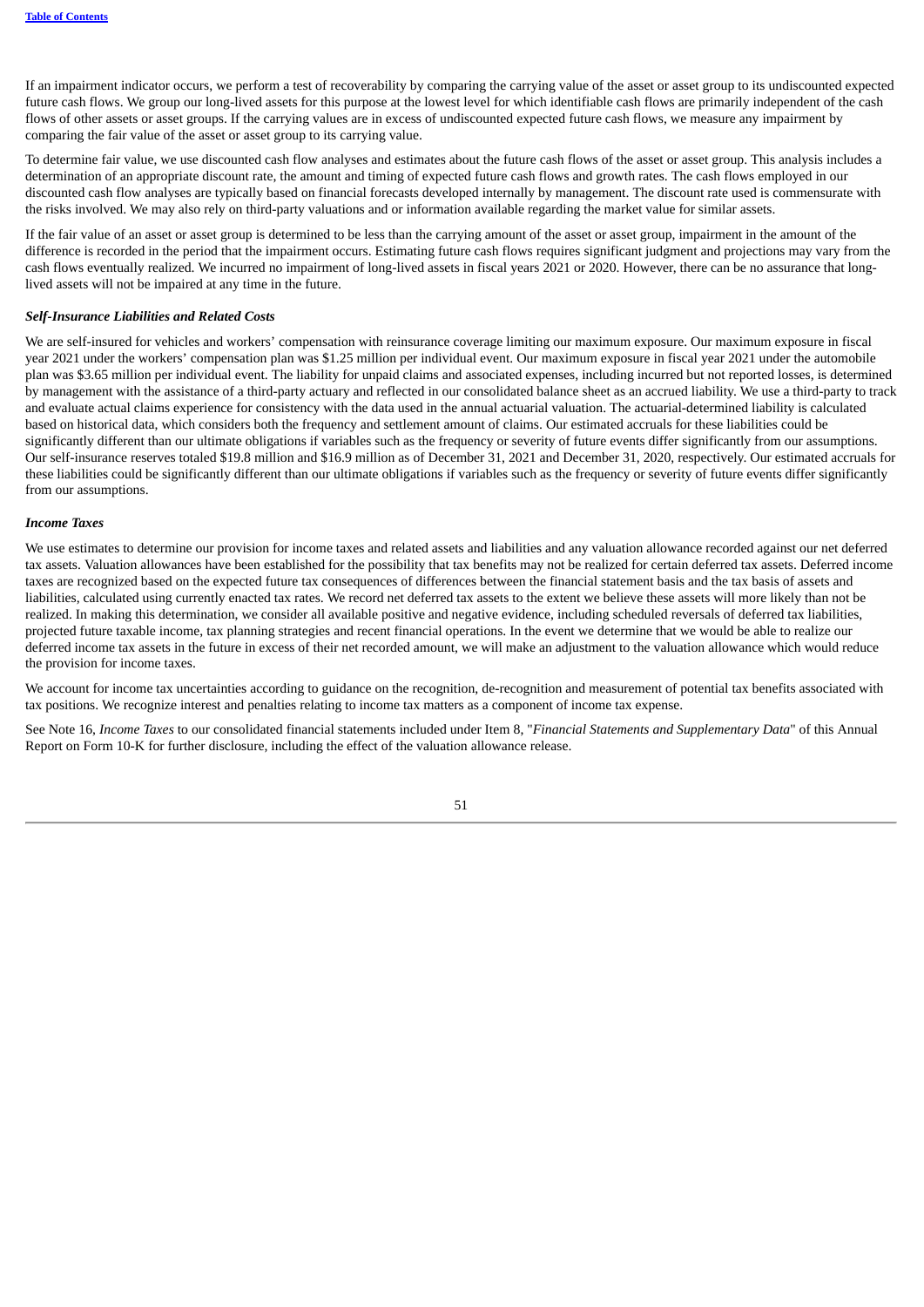### *Contingent Liabilities*

We are subject to various legal proceedings, claims and regulatory matters, the outcomes of which are subject to significant uncertainty. We determine whether to disclose or accrue for loss contingencies based on an assessment of whether the risk of loss is remote, reasonably possible or probable, and whether it can be reasonably estimated. We analyze our litigation and regulatory matters based on available information to assess the potential liabilities. Management's assessment is developed based on an analysis of possible outcomes under various strategies. We accrue for loss contingencies when such amounts are probable and reasonably estimable. If a contingent liability is only reasonably possible, we will disclose the potential range of the loss, if estimable. We record losses related to contingencies in cost of operations or general and administration expenses, depending on the nature of the underlying transaction leading to the loss contingency. See Note 12, *Commitments and Contingencies* for disclosure about loss contingencies, as applicable. Contingent liabilities accounted for under purchase accounting are recorded at their fair values. These fair values may be different from the values we would have otherwise recorded, had the contingent liability not been assumed as part of an acquisition of a business. See Note 5, *Business Combinations* and Note 14, *Fair Value of Financial Instruments* to our consolidated financial statements included under Item 8, "*Financial Statement and Supplementary Data*" of this Annual Report on Form 10-K for disclosure about contingent consideration accounted for under purchase accounting.

### *Stock-Based Compensation*

All share-based compensation cost is measured at the grant date, based on the estimated fair value of the award, and is recognized as expense-in general and administration expense over the employee's requisite service period. For purposes of calculating stock-based compensation expense, forfeitures are accounted for as they occur. Our equity awards granted generally consist of stock options, including market-based performance stock options, restricted stock, restricted stock units and performance stock units, including market-based performance stock units.

The fair value of each stock option grant is estimated using a Black-Scholes option-pricing model. The fair value of restricted stock, restricted stock unit and performance stock unit grants is at a price equal to the fair market value of our Class A common stock at the date of grant. The fair value of market-based performance stock unit grants is valued using a Monte Carlo pricing model. See Note 13, *Stockholders' Equity* to our consolidated financial statements included under Item 8, "*Financial Statements and Supplementary Data*" of this Annual Report on Form 10-K for further disclosure.

## **New Accounting Standards**

For a description of the new accounting standards that may affect us, see Note 2, *Accounting Changes* to our consolidated financial statements included in Item 8, "*Financial Statements and Supplementary Data*" of this Annual Report on Form 10-K.

## **ITEM 7A. QUANTITATIVE AND QUALITATIVE DISCLOSURE ABOUT MARKET RISK**

In the normal course of business we are exposed to market risks, including changes in interest rates and certain commodity prices. We have a variety of strategies to mitigate these market risks, including at times using derivative instruments to hedge some portion of these risks.

#### **Interest Rate Volatility**

Our strategy to reduce exposure to interest rate risk involves entering into interest rate derivative agreements to hedge against adverse movements in interest rates related to the variable rate portion of our long-term debt. We have designated these derivative instruments as highly effective cash flow hedges, and therefore the change in fair value is recorded in our stockholders' equity as a component of accumulated other comprehensive loss and included in interest expense at the same time as interest expense is affected by the hedged transactions. Differences paid or received over the life of the agreements are recorded as additions to or reductions of interest expense on the underlying debt and included in cash flows from operating activities.

As of December 31, 2021 and December 31, 2020, our active interest rate derivative agreements had a total notional amount of \$195.0 million and \$190.0 million, respectively. According to the terms of the agreements, we receive interest based on the 1-month LIBOR index, in some instances restricted by a 0.0% floor, and pay interest at a weighted average rate of approximately 2.51%. The agreements mature between February 2022 and December 2026.

Additionally, we have forward starting interest rate derivative agreements that replace active agreements with a total notional amount of \$85.0 million that mature between February 2027 and May 2028. We will receive interest based on the 1-month LIBOR index, restricted by a 0.0% floor, and will pay interest at a weighted average rate of approximately 1.55%.

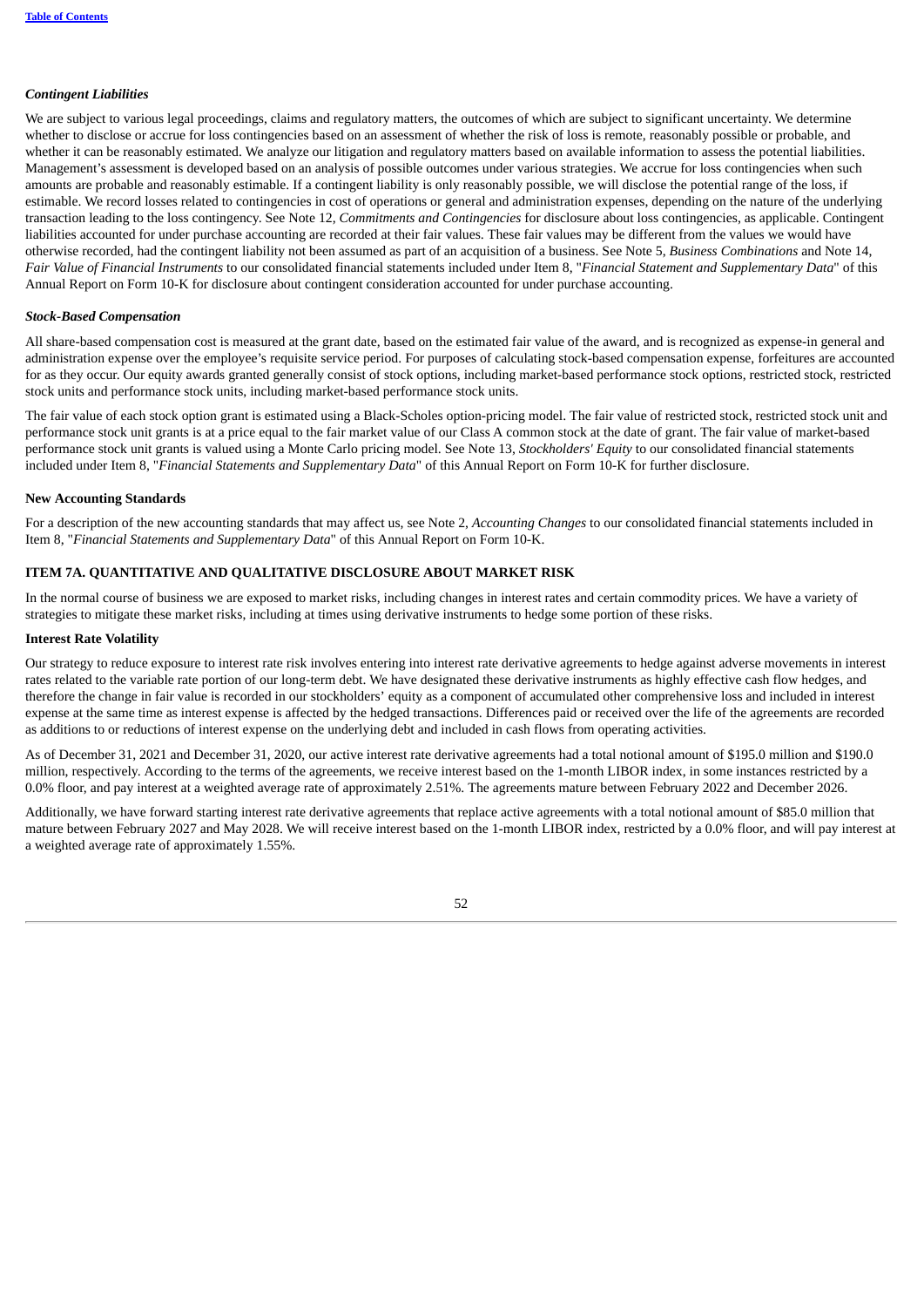We have designated these derivative instruments as highly effective cash flow hedges, and therefore the change in fair value is recorded in our stockholders' equity as a component of accumulated other comprehensive loss and included in interest expense at the same time as interest expense is affected by the hedged transactions. Differences paid or received over the life of the agreements are recorded as additions to or reductions of interest expense on the underlying debt and included in cash flows from operating activities.

As of December 31, 2021, we have \$212.6 million of fixed rate debt as of December 31, 2021 in addition to the \$195.0 million fixed through our interest rate derivative agreements. We had interest rate risk relating to approximately \$155.0 million of long-term debt as of December 31, 2021. The weighted average interest rate on the variable rate portion of long-term debt was approximately 1.5% at December 31, 2021. Should the average interest rate on the variable rate portion of long-term debt change by 100 basis points, we estimate that our annual interest expense would change by up to approximately \$1.6 million.

### **Commodity Price Volatility**

Through our recycling operation, we market a variety of materials, including fibers such as old corrugated cardboard and old newsprint, plastics, glass, ferrous and aluminum metals. We may use a number of strategies to mitigate impacts from commodity price fluctuations including: (1) charging collection customers a floating SRA Fee to reduce recycling commodity risks; (2) in-bound material recovery facilities ("MRF") customers receiving a revenue share or indexed materials purchases in higher commodity price markets, or charging these same customers a processing cost or tipping fee per ton in lower commodity price markets; (3) selling recycling commodities to out-bound MRF customers through floor price or fixed price agreements; or (4) entering into fixed price contracts or hedges that mitigate the variability in cash flows generated from the sales of recycled paper at floating prices. Although we have introduced these risk mitigation programs to help offset volatility in commodity prices and to offset higher labor or capital costs to meet more stringent contamination standards, we cannot provide assurance that we can use these programs with our customers in all circumstances or that they will mitigate these risks in an evolving recycling environment. We do not use financial instruments for trading purposes and are not a party to any leveraged derivatives. As of December 31, 2021, we were not party to any commodity hedging agreements.

Should commodity prices change by \$10 per ton, we estimate that our annual operating income margin would change by approximately \$1.3 million annually. Our sensitivity to changes in commodity prices is complex because each customer contract is unique relative to revenue sharing, tipping or processing fees and other arrangements. The above operating income impact may not be indicative of future operating results and actual results may vary materially.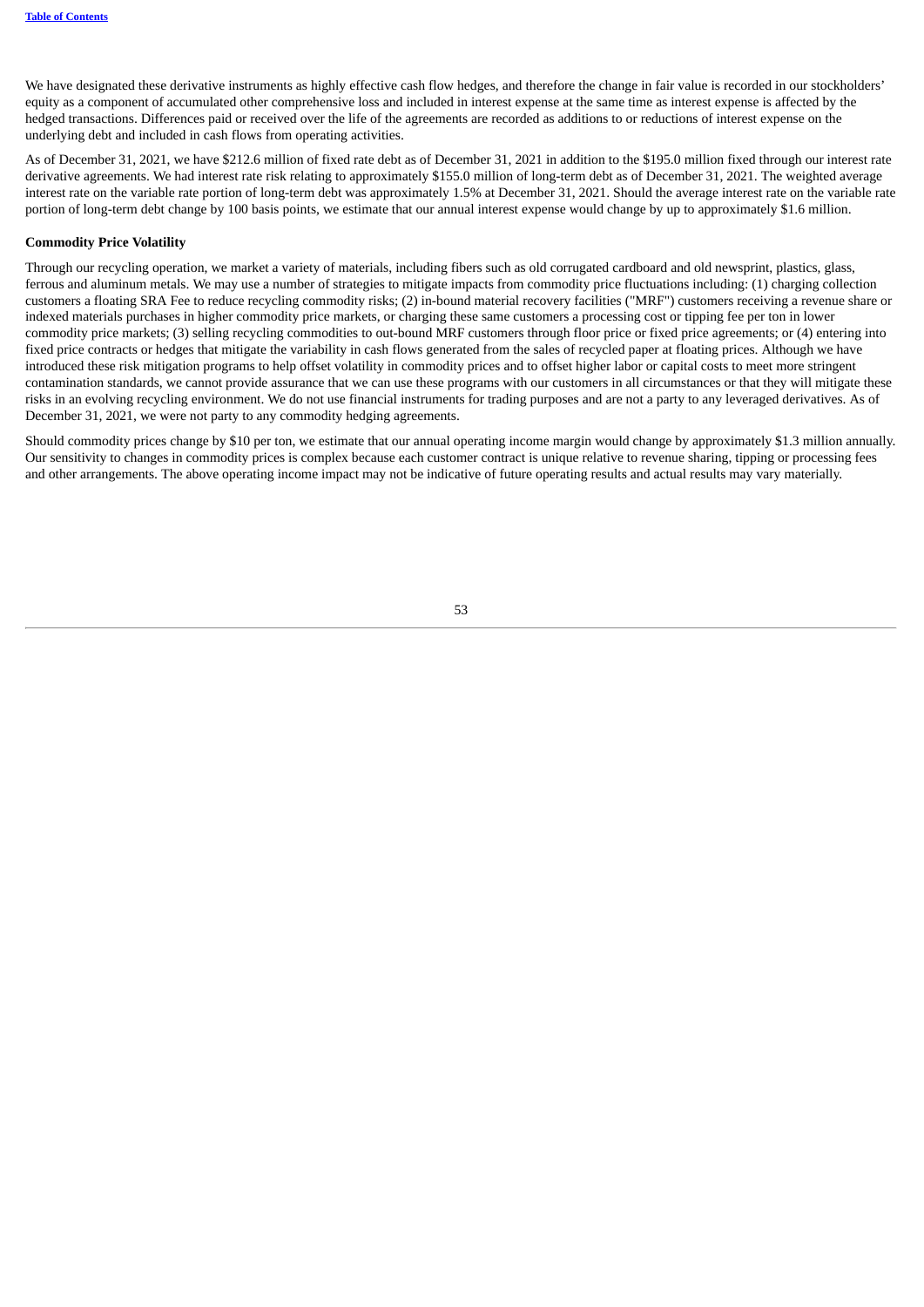## **ITEM 8. FINANCIAL STATEMENTS AND SUPPLEMENTARY DATA**

Report of Independent Registered Public Accounting Firm (PCAOB ID: 49)<br>
Consolidated Balance Sheets as of December 31, 2021 and December 31, 2020.<br>
Consolidated Statements of Operations for the Fiscal Years Ended December Consolidated Balance Sheets as of December 31, 2021 and December 31, 2020. Consolidated Statements of Operations for the Fiscal Years Ended December 31, 2021, 2020 and 2019. Consolidated Statements of Comprehensive Income for the Fiscal Years Ended December 31, 2021, 2020 and 2019. Consolidated Statement of Stockholders' Equity (Deficit) for the Fiscal Years Ended December 31, 2021, 2020 and 2019. Consolidated Statements of Cash Flows for the Fiscal Years Ended December 31, 2021, 2020 and 2019. Notes to Consolidated Financial Statements. [63](#page-61-0)

## <span id="page-53-0"></span>**Report of Independent Registered Public Accounting Firm**

To the Stockholders and the Board of Directors of Casella Waste Systems, Inc.

## **Opinions on the Financial Statements and Internal Control Over Financial Reporting**

We have audited the accompanying consolidated balance sheets of Casella Waste Systems, Inc. and subsidiaries (the Company) as of December 31, 2021 and 2020, and the related consolidated statements of operations, comprehensive income, stockholders' equity (deficit) and cash flows for each of the three years in the period ended December 31, 2021, and the related notes (collectively, the financial statements). We also have audited the Company's internal control over financial reporting as of December 31, 2021, based on criteria established in Internal Control — Integrated Framework issued by the Committee of Sponsoring Organizations of the Treadway Commission in 2013.

In our opinion, the financial statements referred to above present fairly, in all material respects, the financial position of the Company as of December 31, 2021 and 2020, and the results of their operations and their cash flows for each of the years in the three-year period ended December 31, 2021, in conformity with accounting principles generally accepted in the United States of America. Also in our opinion, the Company maintained, in all material respects, effective internal control over financial reporting as of December 31, 2021, based on criteria established in Internal Control — Integrated Framework issued by the Committee of Sponsoring Organizations of the Treadway Commission in 2013.

As discussed in Management's Report on Internal Control Over Financial Reporting, management has excluded: Mark Wright Construction (Mark Wright); Willimantic Waste Paper Co., Inc. (Willimantic); Guard Contracting Corp., 3755 River Road LLC and Triad Recycling and Energy Corp., (collectively Triad); Union Transfer, LLC and 1700 Union Road, LLC (collectively Union); and Stateline Waste Management, LLC (Stateline), because they were acquired by the Company in purchase business combinations during the third and fourth quarters of 2021 and have not yet been fully incorporated into the Company's internal controls over financial reporting. We have also excluded Mark Wright, Willimantic, Triad, Union, and Stateline from our report of internal controls over financial reporting. Collectively, Mark Wright, Willimantic, Triad, Union, and Stateline represent total assets and revenues of approximately 14% and 4%, respectively, of the related consolidated financial statement amounts as of and for the year ended December 31, 2021.

#### **Basis for Opinions**

The Company's management is responsible for these financial statements, for maintaining effective internal control over financial reporting, and for its assessment of the effectiveness of internal control over financial reporting, included in the accompanying Management's Report on Internal Control Over Financial Reporting. Our responsibility is to express an opinion on the Company's financial statements and an opinion on the Company's internal control over financial reporting based on our audits. We are a public accounting firm registered with the Public Company Accounting Oversight Board (United States) (PCAOB) and are required to be independent with respect to the Company in accordance with U.S. federal securities laws and the applicable rules and regulations of the Securities and Exchange Commission and the PCAOB.

We conducted our audits in accordance with the standards of the PCAOB. Those standards require that we plan and perform the audits to obtain reasonable assurance about whether the financial statements are free of material misstatement, whether due to error or fraud, and whether effective internal control over financial reporting was maintained in all material respects.

Our audits of the financial statements included performing procedures to assess the risks of material misstatement of the financial statements, whether due to error or fraud, and performing procedures that respond to those risks. Such procedures included examining, on a test basis, evidence regarding the amounts and disclosures in the financial statements. Our audits also included evaluating the accounting principles used and significant estimates made by management, as well as evaluating the overall presentation of the financial statements. Our audit of internal control over financial reporting included obtaining an understanding of internal control over financial reporting, assessing the risk that a material weakness exists, and testing and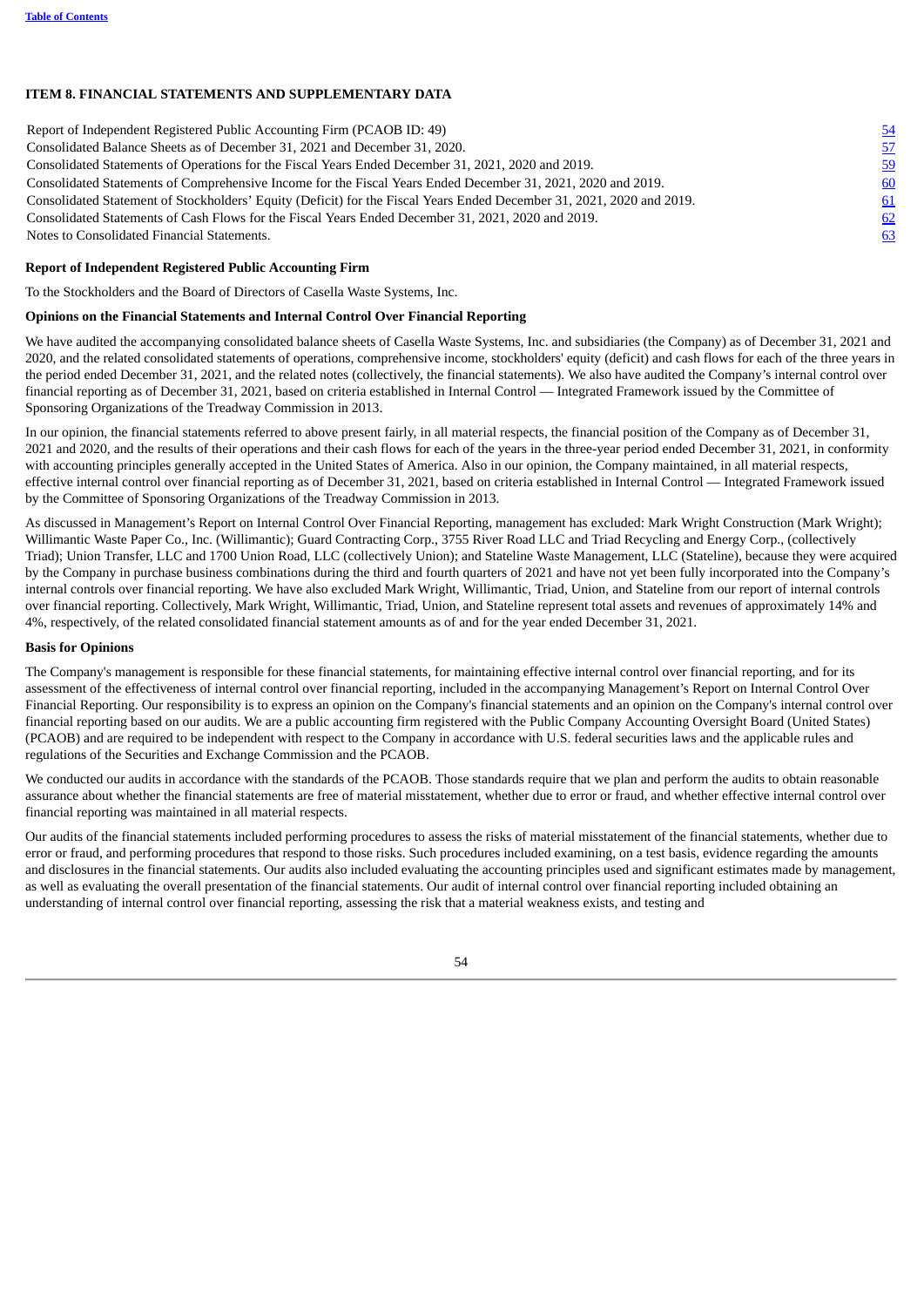evaluating the design and operating effectiveness of internal control based on the assessed risk. Our audits also included performing such other procedures as we considered necessary in the circumstances. We believe that our audits provide a reasonable basis for our opinions.

# **Definition and Limitations of Internal Control Over Financial Reporting**

A company's internal control over financial reporting is a process designed to provide reasonable assurance regarding the reliability of financial reporting and the preparation of financial statements for external purposes in accordance with generally accepted accounting principles. A company's internal control over financial reporting includes those policies and procedures that (1) pertain to the maintenance of records that, in reasonable detail, accurately and fairly reflect the transactions and dispositions of the assets of the company; (2) provide reasonable assurance that transactions are recorded as necessary to permit preparation of financial statements in accordance with generally accepted accounting principles, and that receipts and expenditures of the company are being made only in accordance with authorizations of management and directors of the company; and (3) provide reasonable assurance regarding prevention or timely detection of unauthorized acquisition, use or disposition of the company's assets that could have a material effect on the financial statements.

Because of its inherent limitations, internal control over financial reporting may not prevent or detect misstatements. Also, projections of any evaluation of effectiveness to future periods are subject to the risk that controls may become inadequate because of changes in conditions, or that the degree of compliance with the policies or procedures may deteriorate.

## **Critical Audit Matters**

The critical audit matters communicated below are matters arising from the current period audit of the consolidated financial statements that were communicated or required to be communicated to the audit committee and that: (1) relate to accounts or disclosures that are material to the consolidated financial statements and (2) involved our especially challenging, subjective or complex judgments. The communication of critical audit matters does not alter in any way our opinion on the consolidated financial statements, taken as a whole, and we are not, by communicating the critical audit matters below, providing separate opinions on the critical audit matters or on the accounts or disclosures to which they relate.

## **Landfill Accounting**

As described in Note 3 of the consolidated financial statements, the Company capitalizes landfill acquisition and development costs and charges those costs to expense on a units-of-consumption method as landfill airspace is consumed. In addition, the Company accrues an asset retirement obligation for estimated capping, closure and post-closure costs related to its landfills. As described in Note 7 of the consolidated financial statements, as of December 31, 2021, the Company's landfill assets totaled \$677.0 million, and the associated amortization expense for the year ended December 31, 2021 was \$30.3 million. As described in Note 10 of the consolidated financial statements, as of December 31, 2021, the Company estimated its accrued capping, closure and post-closure costs at \$86.9 million. The landfill asset amortization and accrued capping, closure and post-closure costs are based on estimates of future cash flows, which require significant assumptions and estimates about the future operations and retirement of each landfill. Management estimates the costs and timing of expected future cash flows based on various assumptions at each individual landfill including:

- The future landfill development costs, as well as costs associated with the final capping, closure and post closure activities.
- Remaining permitted and unpermitted expansion airspace, which is estimated by Company engineers, in consultation with third-party engineers and surveyors, who utilize annual aerial surveys.
- Compaction factors, or airspace utilization factors (AUF), which are estimated using a process that considers the measured density obtained from annual aerial surveys.
- Inflation rates and the credit adjusted risk-free rate

We identified the Company's landfill asset amortization expense and accrued capping, closure and post-closure costs as a critical audit matter because of the significant assumptions and judgments made by management. Auditing management's assumptions and judgements involved a high degree of auditor judgment and increased audit effort due to the impact these assumptions have on the amounts recorded by the Company.

Our audit procedures related to landfill asset amortization expense and accrued capping, closure and post-closure costs included the following, among others:

- We obtained an understanding of the relevant controls related to landfill asset amortization expense and accrued capping, closure and post-closure costs and tested such controls for design and operating effectiveness, including those over the determination of the appropriate credit adjusted riskfree and inflation rates, compaction factors, the amount and timing of expected future cash flows, and permitted and unpermitted airspace.
- We tested internal and external data used by management in the future cost estimates for both the calculation of landfill asset amortization expense rates and capping, closure and post-closure activities, by evaluating the reasons for

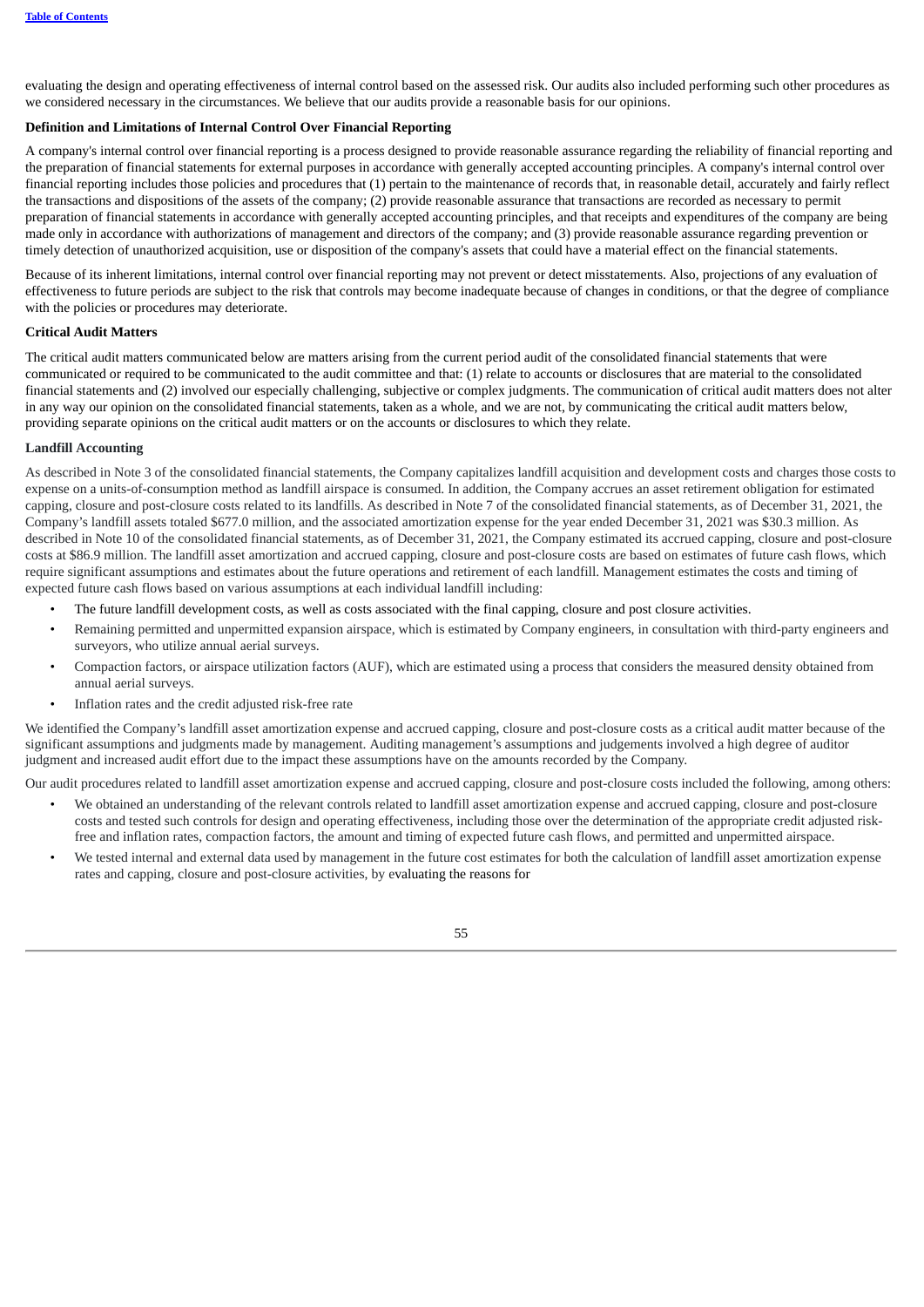significant changes in assumptions from historical trends and determined whether the change from the historical trend was appropriate and identified in the proper period.

- We confirmed the landfill topography drawings and results of aerial surveys directly with the third-party engineers. We agreed relevant data outputs from the topography drawings, such as permitted and unpermitted expansion airspace, to the relevant data inputs in management's estimates of future cash flows.
- We compared remaining permitted airspace to issued permits and evaluated management's determination of unpermitted expansion airspace through a comparison of airspace and annual aerial surveys.
- We compared the results of the compaction factors calculated by aerial surveys to the factors utilized by management in the estimates of future cash flows.
- We assessed the appropriateness of the methodology used by management in developing the inflation rate, and we tested the completeness and accuracy of the underlying data utilized by management.
- We evaluated the appropriateness of the methodology used by management in developing the credit adjusted risk-free rate and tested it by comparing the Company's credit adjusted risk-free rate to an independent data source.
- We assessed the qualifications, reputation, and objectivity of management's third-party engineering specialists.

## **Valuation of Certain Intangible Assets and Favorable Leasehold Interest in Business Combinations**

As described in Note 5 of the consolidated financial statements, the Company completed the acquisition of ten businesses during the year ended December 31, 2021, for total consideration of \$171.7 million. The Company accounted for these transactions under the acquisition method of accounting for business combinations. Accordingly, the purchase price was allocated, on a preliminary basis, to the assets acquired and liabilities assumed primarily based on their respective fair values, including identified intangible assets of \$46.4 million and \$38.0 million of operating and financing lease right-of-use assets, which were recorded based upon the measurement principles in the lease accounting guidance with fair value adjustments for favorable terms. Of the identified intangible assets acquired, the most significant included customer relationship intangible assets of \$36.2 million and a trade name intangible asset of \$8.4 million. The Company also recorded a favorable leasehold interest of \$26.6 million at fair value as part of the operating and financing lease right-of-use assets. The Company estimated the fair value of these assets using both income and market approaches, which required management to make significant estimates and assumptions.

We identified the valuation of certain customer relationship intangible assets, the trade name intangible asset, and the favorable leasehold interest as a critical audit matter because of the significant estimates and assumptions management used in the fair value determination. Auditing management's forecasts of future revenue and expenses, as well as the selection of the attrition, royalty, and discount rates, and the determination of market rents, required a high degree of auditor judgment and an increased audit effort, including the use of our valuation specialists, due to the impact these assumptions have on the estimates of fair value.

Our audit procedures that pertained to certain customer relationship intangible assets, the trade name intangible asset, and the favorable leasehold interest included the following, among others:

- We obtained an understanding of the relevant controls related to the valuation of the intangible assets and favorable leasehold interest and tested such controls for design and operating effectiveness. This included management's controls over forecasts of future revenue and expenses, the selection of the attrition rates, royalty rates, discount rates, and the determination of market rents.
- We read the purchase and sale agreements to understand and evaluate the terms of the acquisitions.
- We evaluated the reasonableness of management's forecasts of future revenue and expenses and the selection of attrition rates by comparing the projections to historical results or industry benchmarks and tested the underlying data for accuracy and completeness.
	- We utilized our valuation specialists to assist in the following procedures, among others:
		- Evaluating the appropriateness of the valuation models and methods used by management and testing their mathematical accuracy.
		- Comparing the source information underlying the determination of the discount rates and the royalty rate to publicly available market data and verifying the accuracy of the calculations.
		- Testing the market rents used by management by independently obtaining market data to validate the appropriateness of the rents selected by management.

<span id="page-55-0"></span>/s/ RSM US LLP We have served as the Company's auditor since 2010. Boston, Massachusetts February 18, 2022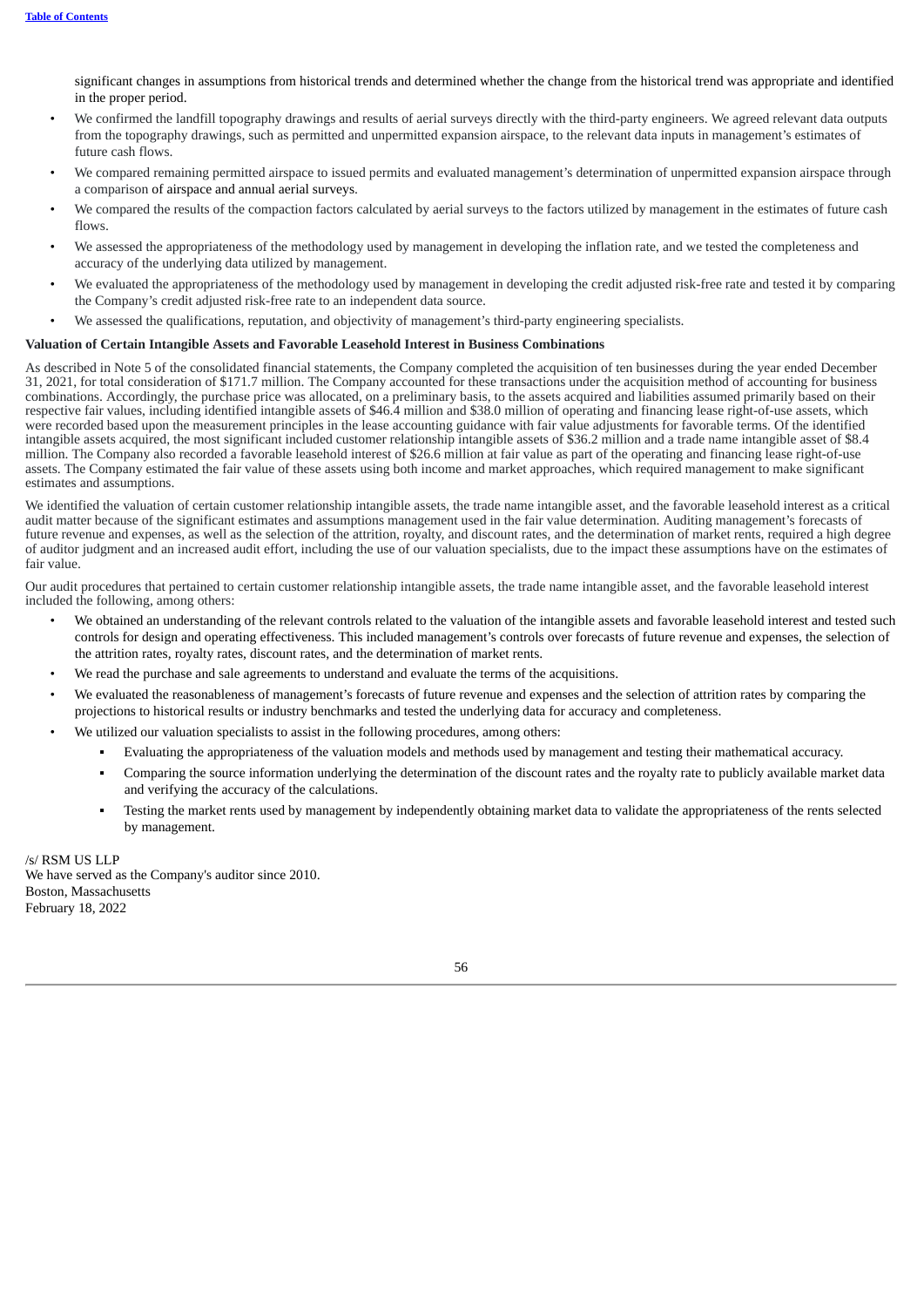# **CASELLA WASTE SYSTEMS, INC. AND SUBSIDIARIES CONSOLIDATED BALANCE SHEETS (in thousands)**

|                                                                                                             |                | December 31,<br>2021 |   | December 31,<br>2020 |
|-------------------------------------------------------------------------------------------------------------|----------------|----------------------|---|----------------------|
| <b>ASSETS</b>                                                                                               |                |                      |   |                      |
| <b>CURRENT ASSETS:</b>                                                                                      |                |                      |   |                      |
| Cash and cash equivalents                                                                                   | $\mathfrak{S}$ | 33,809 \$            |   | 154,342              |
| Accounts receivable, net of allowance for credit losses of \$3,276 and \$2,333, respectively                |                | 86,979               |   | 74,198               |
| Refundable income taxes                                                                                     |                |                      |   | 229                  |
| Prepaid expenses                                                                                            |                | 12,766               |   | 9,289                |
| Inventory                                                                                                   |                | 9,729                |   | 7,868                |
| Other current assets                                                                                        |                | 3,196                |   | 1,328                |
| Total current assets                                                                                        |                | 146,479              |   | 247,254              |
| Property, plant and equipment, net of accumulated depreciation and amortization of \$973,094 and \$900,882, |                |                      |   |                      |
| respectively                                                                                                |                | 644,604              |   | 510,512              |
| Operating lease right-of-use assets                                                                         |                | 93,799               |   | 95,310               |
| Goodwill                                                                                                    |                | 232,860              |   | 194,901              |
| Intangible assets, net                                                                                      |                | 93,723               |   | 58,324               |
| Restricted assets                                                                                           |                | 2,122                |   | 1,848                |
| Cost method investments                                                                                     |                | 11,264               |   | 11,264               |
| Deferred income taxes                                                                                       |                | 43,957               |   | 61,163               |
| Other non-current assets                                                                                    |                | 14,772               |   | 13,322               |
| Total assets                                                                                                | \$             | 1,283,580            | Ъ | 1,193,898            |

The accompanying notes are an integral part of these consolidated financial statements.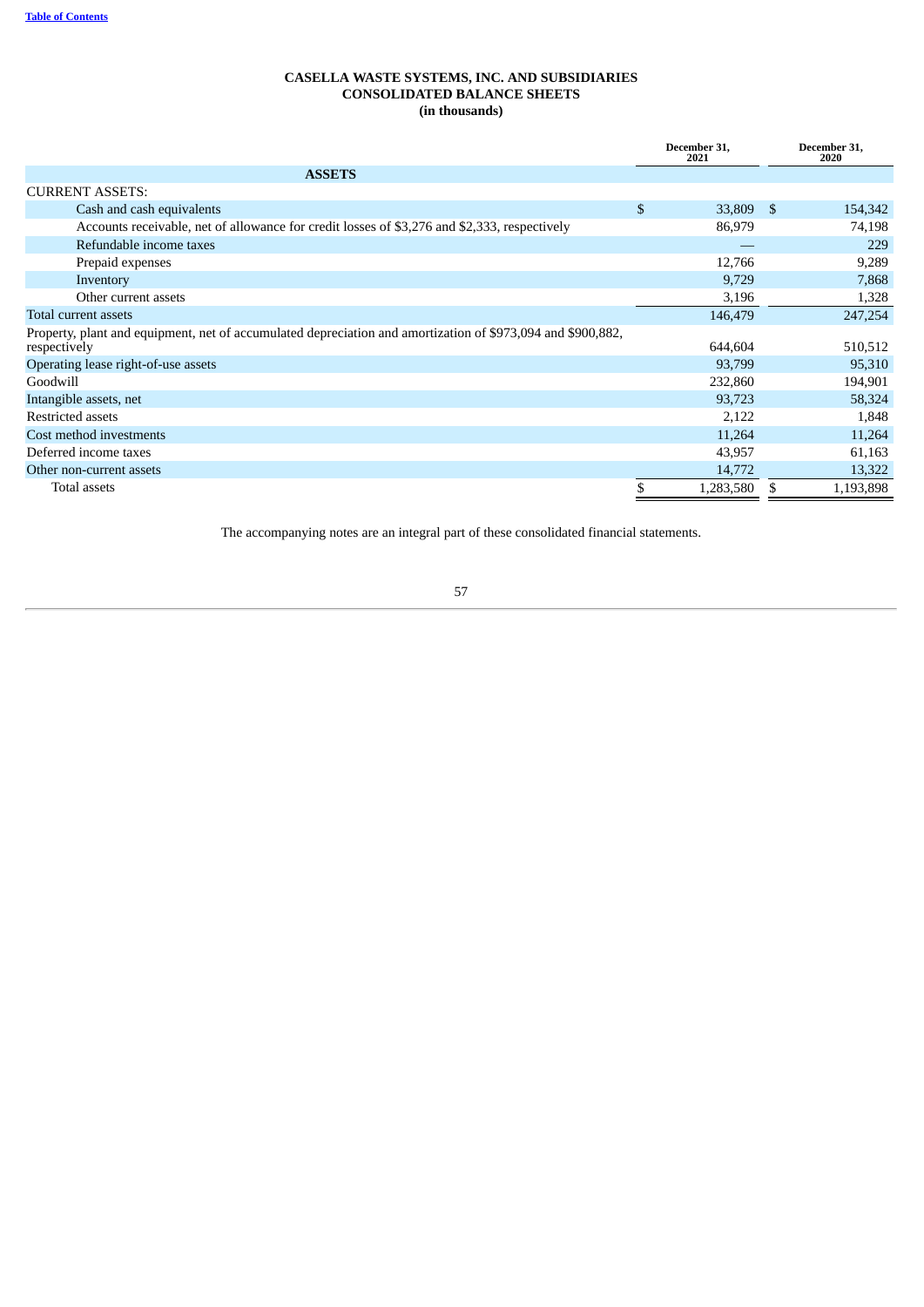# **CASELLA WASTE SYSTEMS, INC. AND SUBSIDIARIES CONSOLIDATED BALANCE SHEETS (Continued) (in thousands, except for share and per share data)**

|                                                                                                                                                           | December 31.<br>2021 |                | December 31.<br>2020 |
|-----------------------------------------------------------------------------------------------------------------------------------------------------------|----------------------|----------------|----------------------|
| <b>LIABILITIES AND STOCKHOLDERS' EQUITY</b>                                                                                                               |                      |                |                      |
| <b>CURRENT LIABILITIES:</b>                                                                                                                               |                      |                |                      |
| Current maturities of debt                                                                                                                                | \$<br>9.901          | $\mathfrak{S}$ | 9,240                |
| Current operating lease liabilities                                                                                                                       | 7,307                |                | 8,547                |
| Accounts payable                                                                                                                                          | 63,086               |                | 49,198               |
| Accrued payroll and related expenses                                                                                                                      | 22,210               |                | 17,282               |
| Accrued interest                                                                                                                                          | 2,042                |                | 2,126                |
| <b>Contract liabilities</b>                                                                                                                               | 3,404                |                | 2,685                |
| Current accrued capping, closure and post-closure costs                                                                                                   | 7,915                |                | 10,268               |
| Other accrued liabilities                                                                                                                                 | 36,328               |                | 31,862               |
| Total current liabilities                                                                                                                                 | 152,193              |                | 131,208              |
| Debt, less current portion                                                                                                                                | 542,503              |                | 530,411              |
| Operating lease liabilities, less current portion                                                                                                         | 56,375               |                | 60,979               |
| Accrued capping, closure and post-closure costs, less current portion                                                                                     | 78,999               |                | 72,265               |
| Deferred income taxes                                                                                                                                     | 868                  |                | 912                  |
| Other long-term liabilities                                                                                                                               | 30,185               |                | 35,981               |
| <b>COMMITMENTS AND CONTINGENCIES</b>                                                                                                                      |                      |                |                      |
| STOCKHOLDERS' EQUITY:                                                                                                                                     |                      |                |                      |
| Class A common stock, \$0.01 par value per share; 100,000,000 shares authorized; 50,423,000 and<br>50,101,000 shares issued and outstanding, respectively | 504                  |                | 501                  |
| Class B common stock, \$0.01 par value per share; 1,000,000 shares authorized; 988,000 shares<br>issued and outstanding; 10 votes per share               | 10                   |                | 10                   |
| Additional paid-in capital                                                                                                                                | 652.045              |                | 639,247              |
| Accumulated deficit                                                                                                                                       | (224,999)            |                | (266,099)            |
| Accumulated other comprehensive loss, net of tax                                                                                                          | (5, 103)             |                | (11, 517)            |
| Total stockholders' equity                                                                                                                                | 422,457              |                | 362,142              |
| Total liabilities and stockholders' equity                                                                                                                | \$<br>1,283,580      | \$             | 1,193,898            |

<span id="page-57-0"></span>The accompanying notes are an integral part of these consolidated financial statements.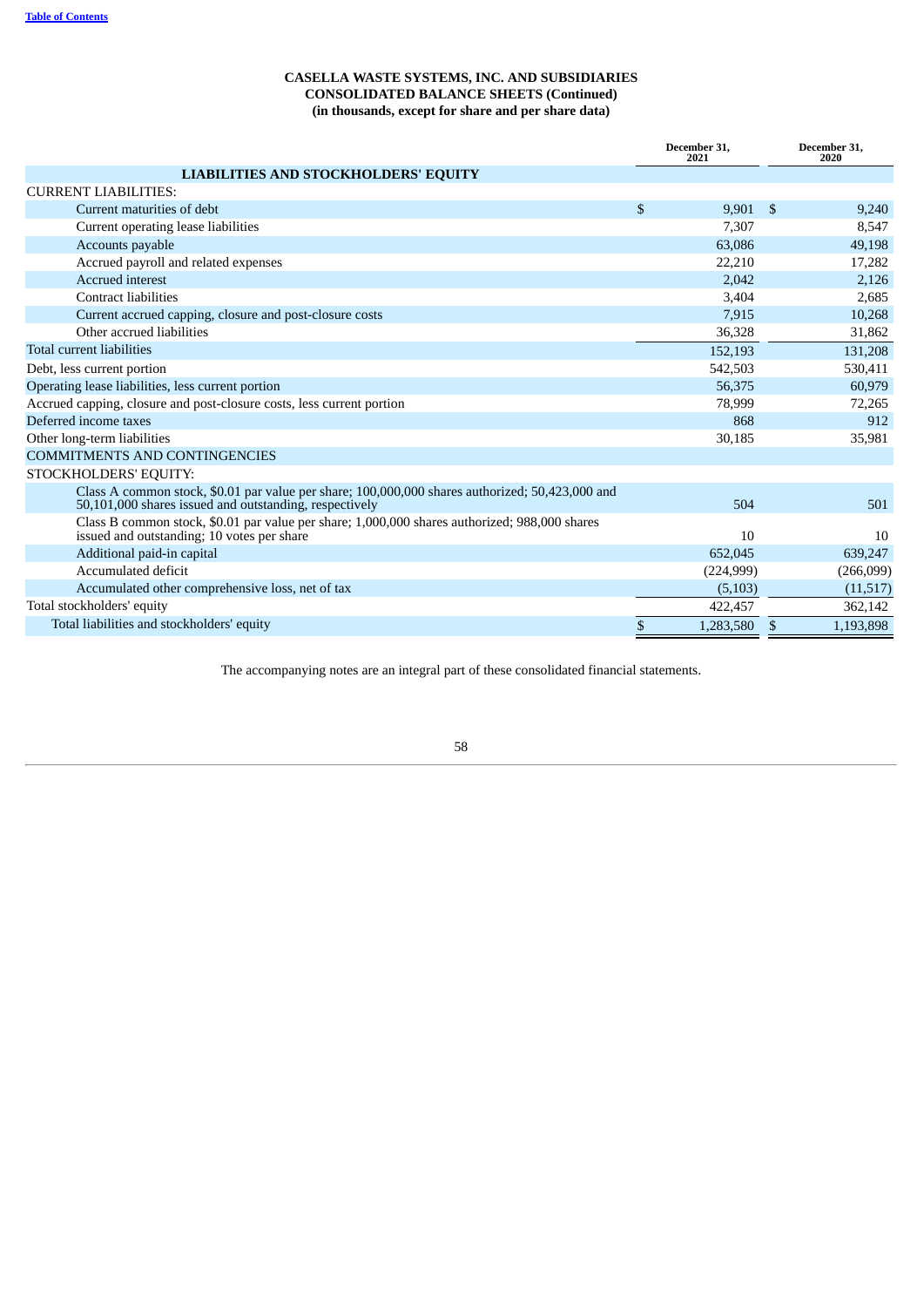## **CASELLA WASTE SYSTEMS, INC. AND SUBSIDIARIES CONSOLIDATED STATEMENTS OF OPERATIONS (in thousands)**

|                                                                 | <b>Fiscal Year Ended</b><br>December 31, |         |                            |    |         |
|-----------------------------------------------------------------|------------------------------------------|---------|----------------------------|----|---------|
|                                                                 |                                          | 2021    | 2020                       |    | 2019    |
| Revenues                                                        | \$                                       | 889,211 | $\mathbf{s}$<br>774,584 \$ |    | 743,290 |
| Operating expenses:                                             |                                          |         |                            |    |         |
| Cost of operations                                              |                                          | 582,403 | 515,646                    |    | 508,656 |
| General and administration                                      |                                          | 118.834 | 102,410                    |    | 92,782  |
| Depreciation and amortization                                   |                                          | 103,590 | 90,782                     |    | 79,790  |
| Expense from acquisition activities                             |                                          | 5,304   | 1,862                      |    | 2,687   |
| Southbridge Landfill closure charge, net                        |                                          | 496     | 4,587                      |    | 2,709   |
| Environmental remediation charge                                |                                          | 924     |                            |    |         |
| Withdrawal costs - multiemployer pension plan                   |                                          |         |                            |    | 3,591   |
|                                                                 |                                          | 811,551 | 715,287                    |    | 690,215 |
| Operating income                                                |                                          | 77,660  | 59,297                     |    | 53,075  |
| Other expense (income):                                         |                                          |         |                            |    |         |
| Interest income                                                 |                                          | (302)   | (303)                      |    | (367)   |
| Interest expense                                                |                                          | 21,229  | 22,371                     |    | 25,102  |
| Other income                                                    |                                          | (1,313) | (1,073)                    |    | (1,439) |
| Other expense, net                                              |                                          | 19,614  | 20,995                     |    | 23,296  |
| Income before income taxes                                      |                                          | 58,046  | 38,302                     |    | 29,779  |
| Provision (benefit) for income taxes                            |                                          | 16,946  | (52, 804)                  |    | (1,874) |
| Net income                                                      | \$                                       | 41,100  | 91,106<br>\$               | S  | 31,653  |
| Basic earnings per share attributable to common stockholders:   |                                          |         |                            |    |         |
| Weighted average common shares outstanding                      |                                          | 51,312  | 48,793                     |    | 47,226  |
| Basic earnings per common share                                 | \$                                       | 0.80    | 1.87<br>\$                 | \$ | 0.67    |
| Diluted earnings per share attributable to common stockholders: |                                          |         |                            |    |         |
| Weighted average common shares outstanding                      |                                          | 51,515  | 49,045                     |    | 47,966  |
| Diluted earnings per common share                               | \$                                       | 0.80    | 1.86<br>\$                 | \$ | 0.66    |

<span id="page-58-0"></span>The accompanying notes are an integral part of these consolidated financial statements.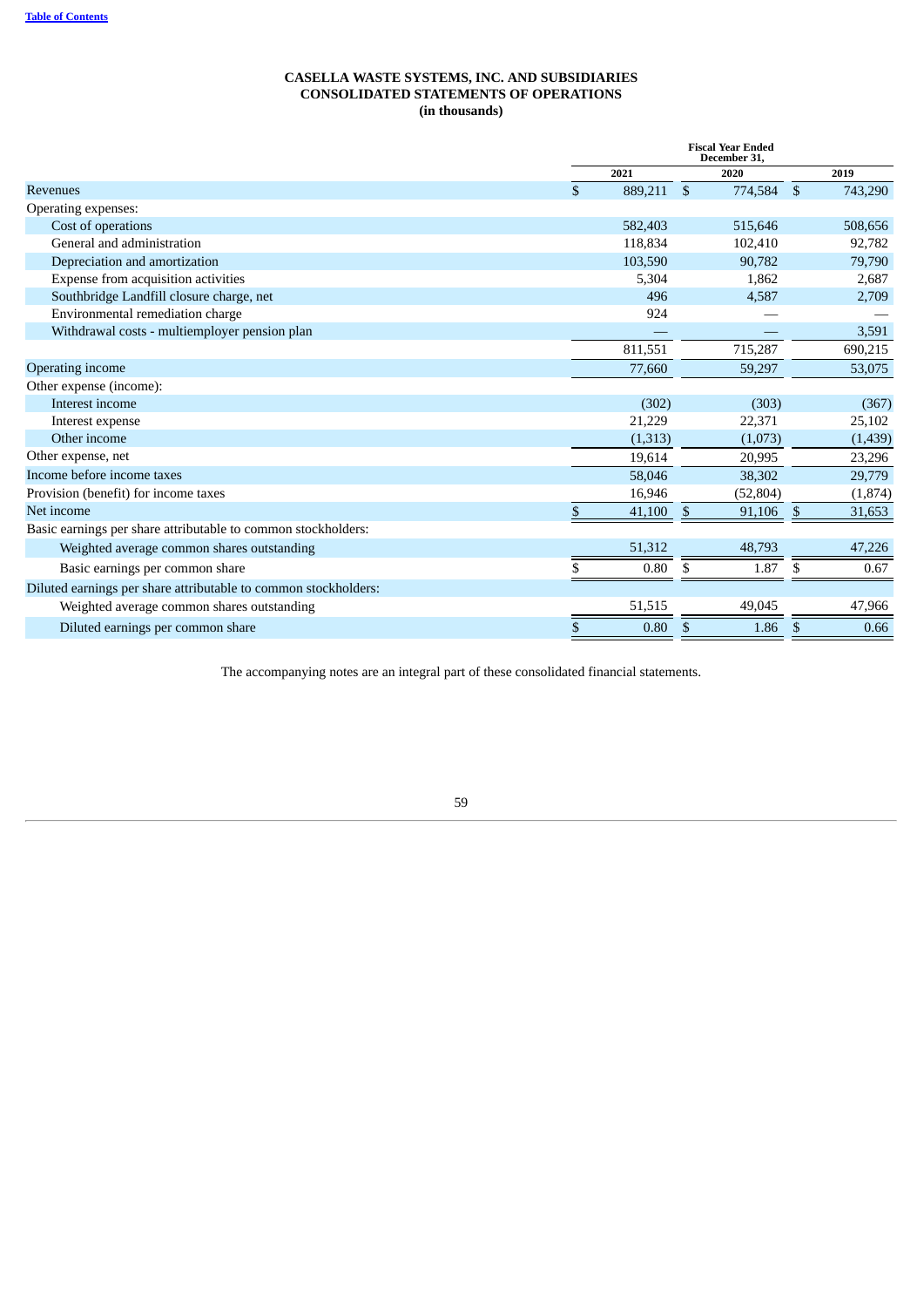## **CASELLA WASTE SYSTEMS, INC. AND SUBSIDIARIES CONSOLIDATED STATEMENTS OF COMPREHENSIVE INCOME (in thousands)**

|                                                                                       | <b>Fiscal Year Ended</b><br>December 31. |         |          |  |   |         |
|---------------------------------------------------------------------------------------|------------------------------------------|---------|----------|--|---|---------|
|                                                                                       |                                          | 2021    | 2020     |  |   | 2019    |
| Net income                                                                            |                                          | 41,100  | 91,106   |  | Ъ | 31,653  |
| Other comprehensive income (loss), before tax:                                        |                                          |         |          |  |   |         |
| Hedging activity:                                                                     |                                          |         |          |  |   |         |
| Interest rate swap settlements                                                        |                                          | (4,743) | (3,644)  |  |   | (498)   |
| Interest rate swap amounts reclassified into interest expense                         |                                          | 4,763   | 3,679    |  |   | 115     |
| Unrealized gain (loss) resulting from changes in fair value of derivative instruments |                                          | 8,480   | (7,540)  |  |   | (4,350) |
| Other comprehensive income (loss)                                                     |                                          | 8,500   | (7,505)  |  |   | (4,733) |
| Tax effect related to items of other comprehensive income (loss)                      |                                          | 2,086   | (2,029)  |  |   |         |
| Other comprehensive income (loss), net of tax                                         |                                          | 6.414   | (5, 476) |  |   | (4,733) |
| Comprehensive income                                                                  |                                          | 47.514  | 85,630   |  |   | 26,920  |

<span id="page-59-0"></span>The accompanying notes are an integral part of these consolidated financial statements.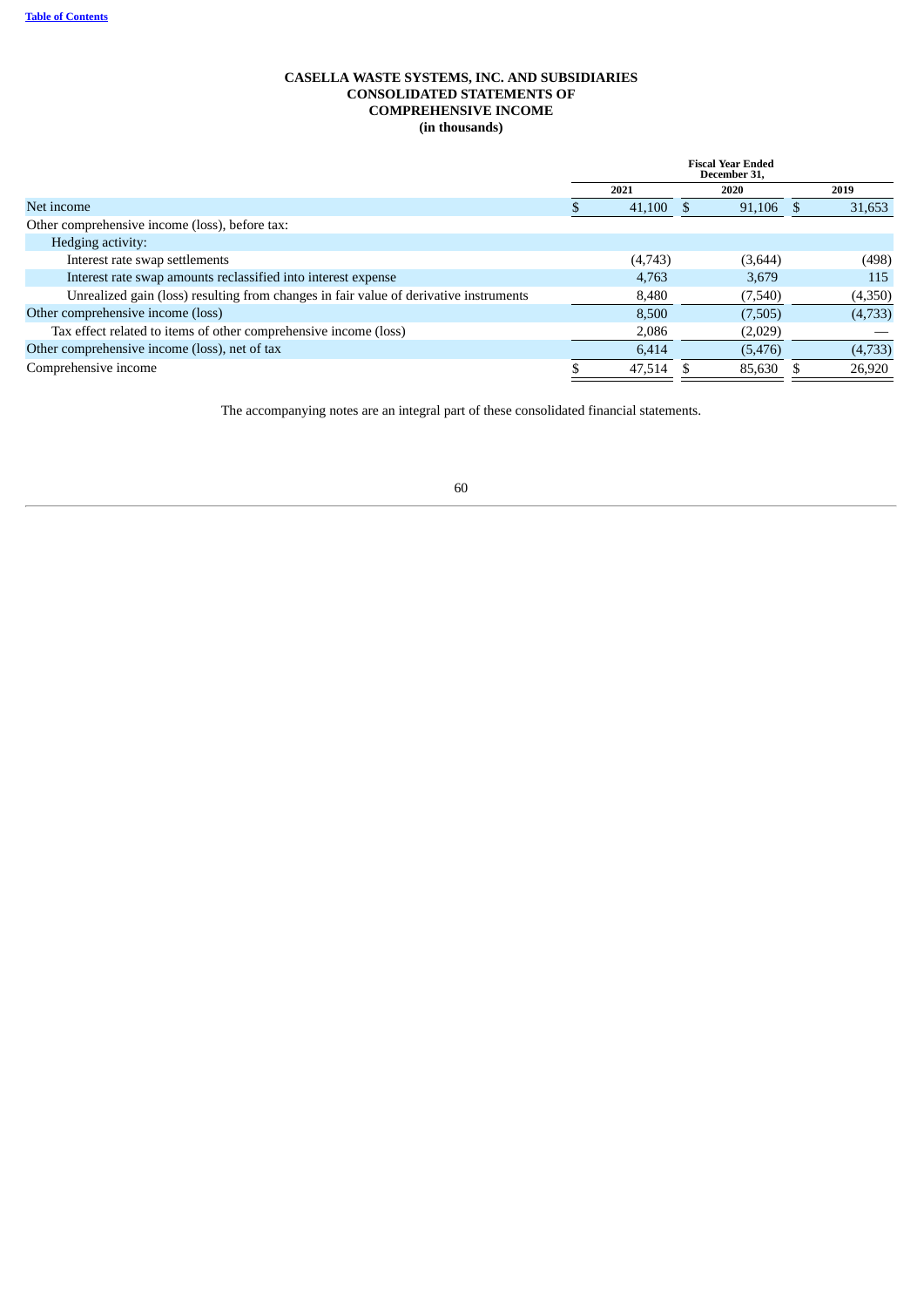## **CASELLA WASTE SYSTEMS, INC. AND SUBSIDIARIES CONSOLIDATED STATEMENT OF STOCKHOLDERS' EQUITY (DEFICIT) (in thousands)**

|                                                    |              |               | <b>Class A</b><br><b>Common Stock</b> |               | <b>Class B</b><br><b>Common Stock</b> | <b>Additional</b>          |                                      | <b>Accumulated</b><br>Other |
|----------------------------------------------------|--------------|---------------|---------------------------------------|---------------|---------------------------------------|----------------------------|--------------------------------------|-----------------------------|
|                                                    | <b>Total</b> | <b>Shares</b> | <b>Amount</b>                         | <b>Shares</b> | <b>Amount</b>                         | Paid-In<br>Capital         | <b>Accumulated</b><br><b>Deficit</b> | Comprehensive<br>Loss       |
| Balance, December 31, 2018<br>$\mathbb{S}$         | (15, 832)    | 41,944 \$     | 419                                   | 988           | $\mathbb{S}$<br>10                    | 373,716 \$<br>$\mathbb{S}$ | $(388, 669)$ \$                      | (1,308)                     |
| Issuance of Class A common stock - equity offering | 100,446      | 3,565         | 36                                    |               |                                       | 100,410                    |                                      |                             |
| Issuances of Class A common stock                  | 3,996        | 1,227         | 12                                    |               |                                       | 3,984                      | $\overline{\phantom{0}}$             |                             |
| Issuance of Class A common stock - acquisition     |              | 67            | $\mathbf{1}$                          |               |                                       | (1)                        |                                      |                             |
| Stock-based compensation                           | 7,223        |               |                                       |               |                                       | 7,223                      |                                      |                             |
| Comprehensive income:                              |              |               |                                       |               |                                       |                            |                                      |                             |
| Net income                                         | 31,653       |               |                                       |               |                                       |                            | 31,653                               |                             |
| Other comprehensive loss                           |              |               |                                       |               |                                       |                            |                                      |                             |
| Hedging activity                                   | (4,733)      |               |                                       |               |                                       |                            |                                      | (4,733)                     |
| Balance, December 31, 2019                         | 122,753      | 46,803        | 468                                   | 988           | 10                                    | 485,332                    | (357,016)                            | (6,041)                     |
| Cumulative effect of new accounting principle      | (189)        |               | --                                    |               |                                       |                            | (189)                                |                             |
| Issuance of Class A common stock - equity offering | 144,790      | 2,703         | 27                                    |               | $\overline{\phantom{0}}$              | 144,763                    |                                      |                             |
| Issuances of Class A common stock                  | 939          | 559           | 5                                     |               |                                       | 934                        |                                      |                             |
| Issuance of Class A common stock - acquisition     |              | 36            | $\overline{1}$                        |               |                                       | (1)                        |                                      |                             |
| Stock-based compensation                           | 8,219        |               |                                       |               |                                       | 8,219                      |                                      |                             |
| Comprehensive income:                              |              |               |                                       |               |                                       |                            |                                      |                             |
| Net income                                         | 91,106       |               |                                       |               |                                       |                            | 91,106                               |                             |
| Other comprehensive loss                           |              |               |                                       |               |                                       |                            |                                      |                             |
| Hedging activity                                   | (5, 476)     |               |                                       |               |                                       |                            |                                      | (5, 476)                    |
| Balance, December 31, 2020                         | 362,142      | 50,101        | 501                                   | 988           | 10                                    | 639,247                    | (266,099)                            | (11,517)                    |
| Issuances of Class A common stock                  | 1,250        | 322           | 3                                     |               |                                       | 1,247                      |                                      |                             |
| Stock-based compensation                           | 11,551       |               |                                       |               | —                                     | 11,551                     |                                      |                             |
| Comprehensive income:                              |              |               |                                       |               |                                       |                            |                                      |                             |
| Net income                                         | 41,100       |               |                                       |               |                                       |                            | 41,100                               |                             |
| Other comprehensive income                         |              |               |                                       |               |                                       |                            |                                      |                             |
| Hedging activity                                   | 6,414        |               |                                       |               |                                       |                            |                                      | 6,414                       |
| Balance, December 31, 2021<br>$\mathbb{S}$         | 422,457      | 50,423        | $\mathbb{S}$<br>504                   | 988           | $\mathbb{S}$<br>10                    | $\mathfrak{S}$<br>652.045  | $\mathfrak{S}$<br>$(224,999)$ \$     | (5, 103)                    |

<span id="page-60-0"></span>The accompanying notes are an integral part of these consolidated financial statements.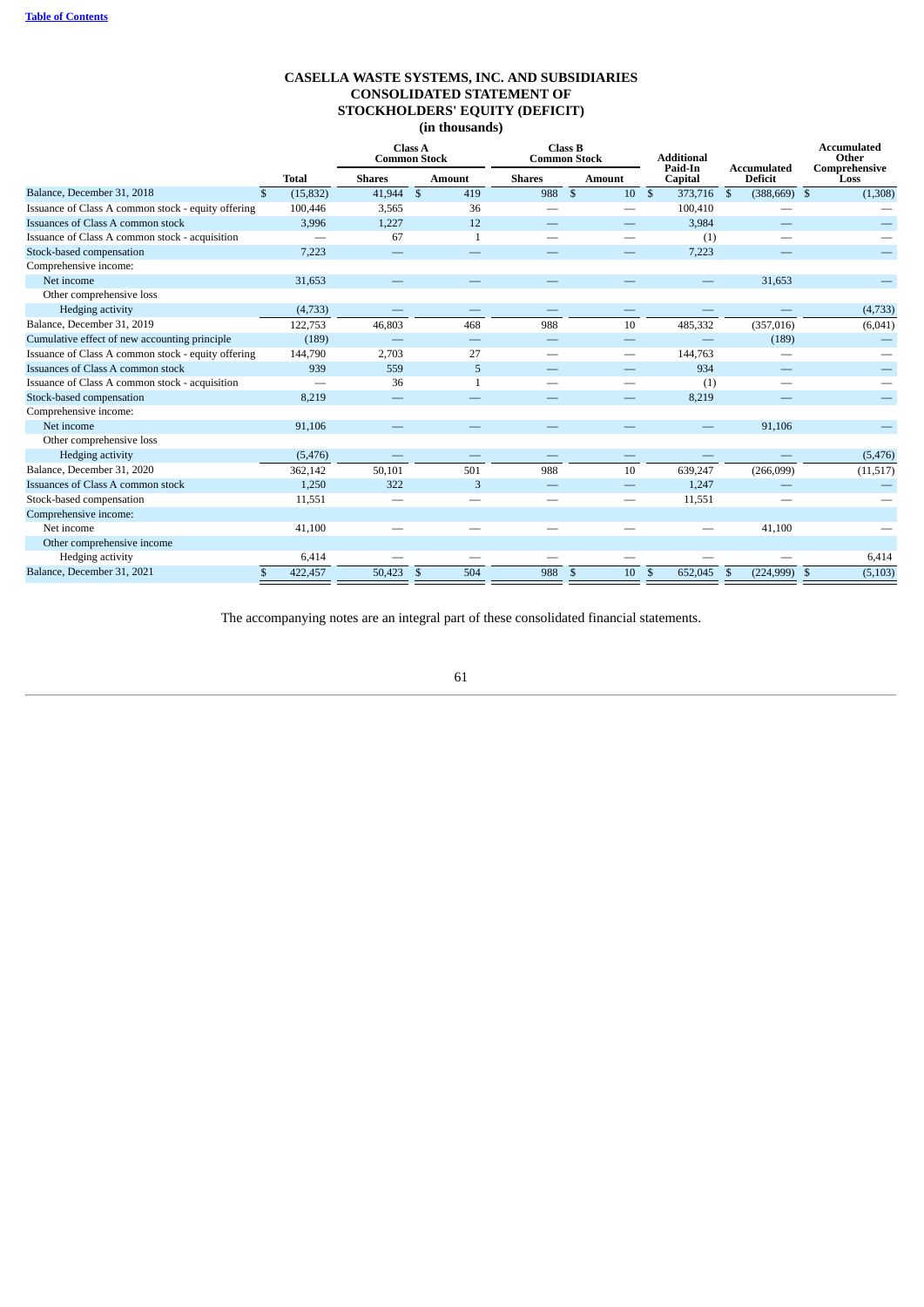## **CASELLA WASTE SYSTEMS, INC. AND SUBSIDIARIES CONSOLIDATED STATEMENTS OF CASH FLOWS (in thousands)**

|                                                                                     | <b>Fiscal Year Ended</b><br>December 31, |            |                |    |            |
|-------------------------------------------------------------------------------------|------------------------------------------|------------|----------------|----|------------|
|                                                                                     |                                          | 2021       | 2020           |    | 2019       |
| <b>Cash Flows from Operating Activities:</b>                                        |                                          |            |                |    |            |
| Net income                                                                          | \$                                       | 41,100     | - \$<br>91,106 | \$ | 31,653     |
| Adjustments to reconcile net income to net cash provided by operating activities:   |                                          |            |                |    |            |
| Depreciation and amortization                                                       |                                          | 103,590    | 90,782         |    | 79,790     |
| Interest accretion on landfill and environmental remediation liabilities            |                                          | 7,324      | 7,090          |    | 6,976      |
| Amortization of debt issuance costs on long-term debt                               |                                          | 2,288      | 2,169          |    | 2,293      |
| Stock-based compensation                                                            |                                          | 11,551     | 8,219          |    | 7,223      |
| Operating lease right-of-use assets expense                                         |                                          | 13,827     | 16,257         |    | 17,270     |
| Loss (gain) on sale of property and equipment                                       |                                          | 172        | 936            |    | (892)      |
| Southbridge Landfill non-cash closure (credit) charge, net                          |                                          | (356)      | 263            |    | 74         |
| Non-cash expense from acquisition activities                                        |                                          | 315        | 554            |    | 65         |
| Environmental remediation charge                                                    |                                          | 924        |                |    |            |
| Withdrawal costs - multiemployer pension plan                                       |                                          |            | $\equiv$       |    | 2,230      |
| Deferred income taxes                                                               |                                          | 15,073     | (52, 288)      |    | (1,244)    |
| Changes in assets and liabilities, net of effects of acquisitions and divestitures: |                                          |            |                |    |            |
| Accounts receivable                                                                 |                                          | (7, 422)   | 5,815          |    | (5,464)    |
| Landfill operating lease contract expenditures                                      |                                          | (5,655)    | (5,386)        |    | (5,307)    |
| Accounts payable                                                                    |                                          | 13,888     | (15, 226)      |    | 6,762      |
| Prepaid expenses, inventories and other assets                                      |                                          | (6,343)    | (1,211)        |    | (1,669)    |
| Accrued expenses, contract liabilities and other liabilities                        |                                          | (7,539)    | (9, 158)       |    | (22, 931)  |
| Net cash provided by operating activities                                           |                                          | 182,737    | 139,922        |    | 116,829    |
| Cash Flows from Investing Activities:                                               |                                          |            |                |    |            |
| Acquisitions, net of cash acquired                                                  |                                          | (170, 647) | (32, 457)      |    | (75, 379)  |
| Additions to property, plant and equipment                                          |                                          | (123, 295) | (108, 108)     |    | (103, 165) |
| Proceeds from sale of property and equipment                                        |                                          | 788        | 533            |    | 750        |
| Proceeds from property insurance settlement                                         |                                          |            |                |    | 332        |
| Net cash used in investing activities                                               |                                          | (293, 154) | (140, 032)     |    | (177, 462) |
| Cash Flows from Financing Activities:                                               |                                          |            |                |    |            |
| Proceeds from debt borrowings                                                       |                                          | 3,701      | 157,000        |    | 197,800    |
| Principal payments on debt                                                          |                                          | (10, 305)  | (149, 378)     |    | (243, 374) |
| Payments of debt issuance costs                                                     |                                          | (3,684)    | (1,531)        |    | (749)      |
| Proceeds from the exercise of share based awards                                    |                                          | 172        | 100            |    | 3,355      |
| Proceeds from the public offering of Class A Common Stock                           |                                          |            | 144,790        |    | 100,446    |
| Proceeds from unregistered sale of Class A Common Stock                             |                                          |            |                |    | 2,619      |
| Net cash (used in) provided by financing activities                                 |                                          | (10, 116)  | 150,981        |    | 60,097     |
| Net (decrease) increase in cash and cash equivalents                                |                                          | (120, 533) | 150,871        |    | (536)      |
| Cash and cash equivalents, beginning of period                                      |                                          | 154,342    | 3,471          |    | 4,007      |
| Cash and cash equivalents, end of period                                            | \$                                       | 33,809     | \$<br>154,342  | \$ | 3,471      |

The accompanying notes are an integral part of these consolidated financial statements. **CASELLA WASTE SYSTEMS, INC. AND SUBSIDIARIES CONSOLIDATED STATEMENTS OF CASH FLOWS (Continued)**

**(in thousands)**

|                                                                          | <b>Fiscal Year Ended</b><br>December 31. |  |              |  |         |  |
|--------------------------------------------------------------------------|------------------------------------------|--|--------------|--|---------|--|
|                                                                          | 2021                                     |  | 2020         |  | 2019    |  |
| Supplemental Disclosures of Cash Flow Information:                       |                                          |  |              |  |         |  |
| Cash paid during the period for:                                         |                                          |  |              |  |         |  |
| Interest                                                                 | $19,025$ \$                              |  | 20.117       |  | 23,183  |  |
| Income tax payments (refunds), net                                       | 1,438                                    |  | $(1,534)$ \$ |  | (1,631) |  |
| Supplemental Disclosures of Non-Cash Investing and Financing Activities: |                                          |  |              |  |         |  |
| Non-current assets acquired through long-term financing obligations      | 20.753 \$                                |  | 18.069       |  | 13.053  |  |

<span id="page-61-0"></span>The accompanying notes are an integral part of these consolidated financial statements.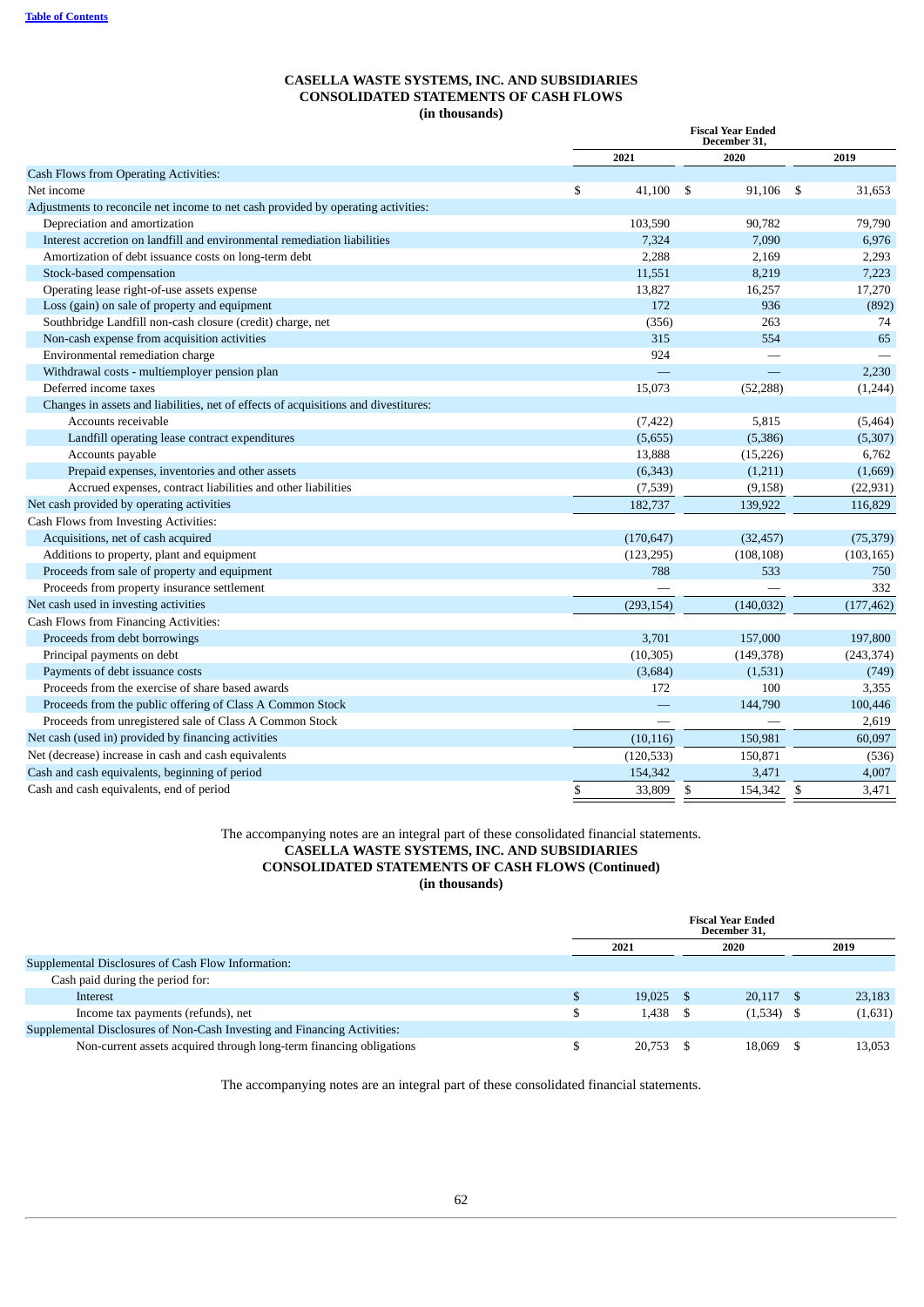## **CASELLA WASTE SYSTEMS, INC. AND SUBSIDIARIES NOTES TO CONSOLIDATED FINANCIAL STATEMENTS (in thousands, except for per share data)**

# **1. BASIS OF PRESENTATION**

Casella Waste Systems, Inc. ("Parent") and its subsidiaries (collectively, "we", "us" or "our"), is a regional, vertically integrated solid waste services company that provides collection, transfer, disposal, landfill, landfill gas-to-energy, recycling and organics services in the northeastern United States. We market recyclable metals, aluminum, plastics, paper, and corrugated cardboard, which have been processed at our recycling facilities or purchased from third-parties. We manage our solid waste operations on a geographic basis through two regional operating segments, the Eastern and Western regions, each of which provides a full range of solid waste services. Effective January 1, 2021, we realigned the Resource Solutions operating segment, which includes our largerscale recycling and commodity brokerage operations along with our organics services and large scale commercial and industrial services, from our historical lines-of-service of recycling, organics and customer solutions into two lines-of-service: processing and non-processing. We realigned the Resource Solutions operating segment to leverage our core competencies in materials processing, industrial recycling, organics and resource management service offerings to deliver a comprehensive solution for our larger commercial, municipal, institutional and industrial customers that have more diverse waste and recycling needs. Processing services consist of the receipt of recycled, sludge or other organic materials at one of our materials recovery, processing or disposal facilities, where it is then sorted, mixed and/or processed, and then disposed of or sold. Non-processing services consist of brokerage services, overall resource management services, which provide a wide range of environmental services and zero waste solutions to large and complex organizations, and traditional collection, disposal and recycling services provided to large account multi-site customers.

The accompanying consolidated financial statements, which include the accounts of the Parent and our wholly-owned subsidiaries have been prepared in accordance with generally accepted accounting principles in the United States ("GAAP") pursuant to the rules and regulations of the Securities and Exchange Commission ("SEC"). All significant intercompany accounts and transactions are eliminated in consolidation. Investments in entities in which we do not have a controlling financial interest are accounted for under either the equity method or the cost method of accounting, as appropriate.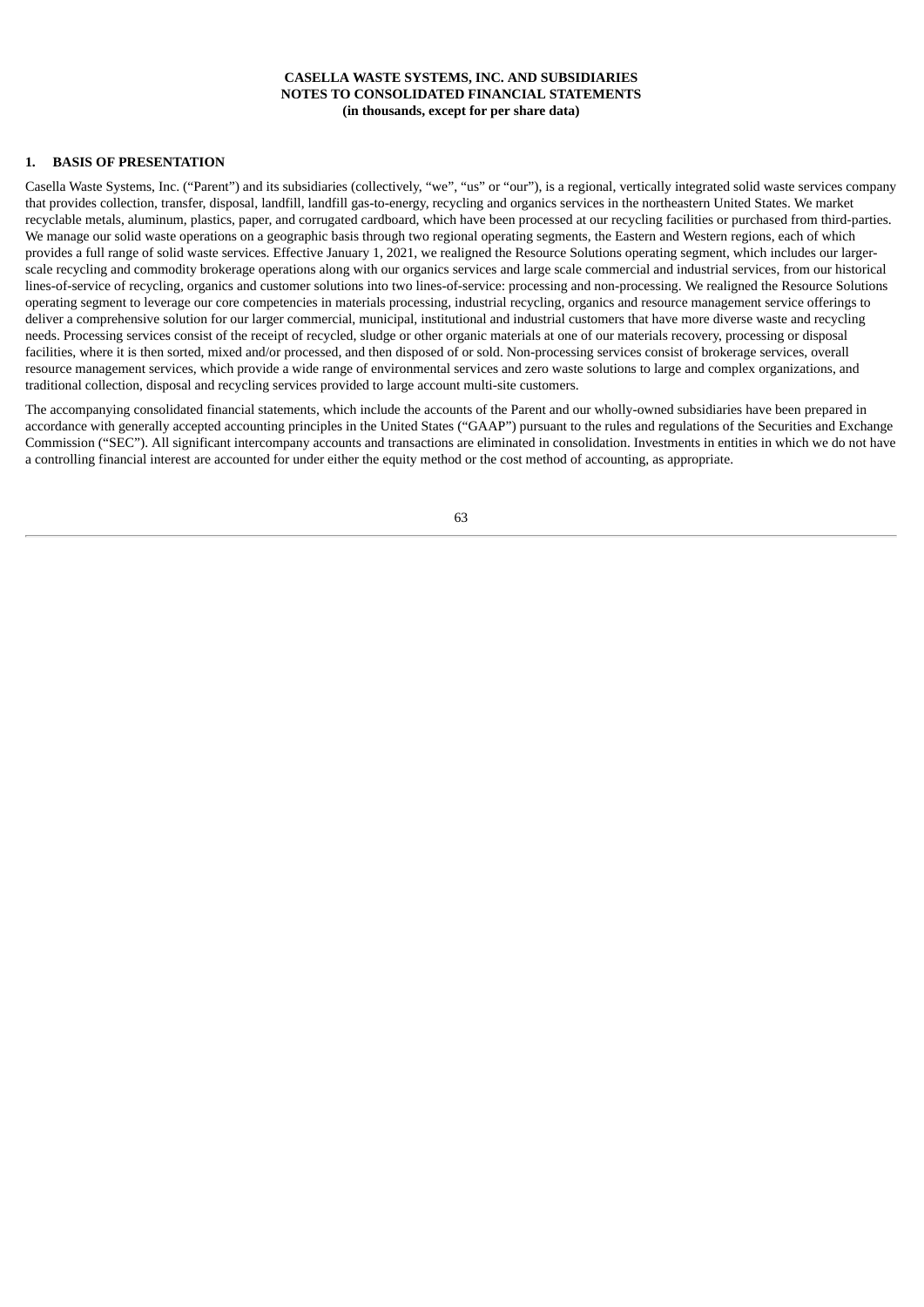# **2. ACCOUNTING CHANGES**

A table providing a brief description of recent Accounting Standards Updates ("ASUs") to the Accounting Standards Codification ("ASC") issued by the Financial Accounting Standards Board ("FASB") that we adopted and deemed to have a material impact on our consolidated financial statements, or a possible material impact in the future, based on current account balances and activity follows:

| Standard                                               | <b>Description</b>                                                                                                                                                                          | <b>Effect on the Financial Statements or Other</b><br><b>Significant Matters</b>                                                                         |
|--------------------------------------------------------|---------------------------------------------------------------------------------------------------------------------------------------------------------------------------------------------|----------------------------------------------------------------------------------------------------------------------------------------------------------|
| Accounting standards adopted effective January 1, 2021 |                                                                                                                                                                                             |                                                                                                                                                          |
| ASU No. 2019-12: Income Taxes (Topic<br>740)           | Reduces the complexity over accounting for<br>income taxes by removing certain exceptions<br>and amending guidance to improve<br>consistent application of accounting over<br>income taxes. | This guidance did not have a material impact on our<br>consolidated financial statements and related disclosures<br>upon adoption but may in the future. |

A table providing a brief description of recent ASUs to the ASC issued by the FASB that are pending adoption and deemed to have a possible material impact on our consolidated financial statements based on current account balances and activity follows: **Effect on the Financial Statements or Other**

| <b>Standard</b>                                                                                                          | <b>Description</b>                                                                                                                                                                                                                                                                                                                                                                                                                                  | Enect on the Financial Statements of Other<br><b>Significant Matters</b>                                                                                                                                                                                                                                                                                                                                                                                                                                                                                                                                                                                                                                                                                                                                                                                                                                                                                  |
|--------------------------------------------------------------------------------------------------------------------------|-----------------------------------------------------------------------------------------------------------------------------------------------------------------------------------------------------------------------------------------------------------------------------------------------------------------------------------------------------------------------------------------------------------------------------------------------------|-----------------------------------------------------------------------------------------------------------------------------------------------------------------------------------------------------------------------------------------------------------------------------------------------------------------------------------------------------------------------------------------------------------------------------------------------------------------------------------------------------------------------------------------------------------------------------------------------------------------------------------------------------------------------------------------------------------------------------------------------------------------------------------------------------------------------------------------------------------------------------------------------------------------------------------------------------------|
| Accounting standards issued pending adoption                                                                             |                                                                                                                                                                                                                                                                                                                                                                                                                                                     |                                                                                                                                                                                                                                                                                                                                                                                                                                                                                                                                                                                                                                                                                                                                                                                                                                                                                                                                                           |
| ASU No. 2020-04: Reference Rate Reform<br>(Topic 848), as amended through January<br>2021                                | Provides temporary optional guidance to ease<br>the potential burden in applying GAAP to<br>contract modifications and hedging<br>relationships that reference London Inter-<br>Bank Offered Rate ("LIBOR") or another<br>reference rate expected to be discontinued,<br>subject to meeting certain criteria.                                                                                                                                       | We currently have interest rate derivative agreements with<br>hedging relationships that reference LIBOR. This<br>guidance provides optional expedients and exceptions for<br>applying GAAP to contracts, hedging relationships, and<br>other transactions affected by reference rate reform if<br>certain criteria are met. We are currently assessing the<br>provisions of this guidance, and reviewing and updating<br>our contracts, as applicable, for transition or fallback<br>language that specifies how a replacement rate for LIBOR<br>will be identified. We do not expect that the adoption of<br>this guidance will have a material impact on our<br>consolidated financial statements and related disclosures.<br>This guidance will be in effect from March 12, 2020<br>through December 31, 2022. See Note 11, Debt for further<br>disclosure over our interest rate derivative agreements and<br>debt instruments that reference LIBOR. |
| ASU No. 2021-08: Accounting for Contract<br>Assets and Contract Liabilities from<br>Contracts with Customers (Topic 805) | Requires entities to apply ASC 606 to<br>recognize and measure contract assets and<br>contract liabilities in a business combination.<br>This guidance improves comparability after<br>the business combination by providing<br>consistent recognition and measurement<br>guidance for revenue contracts with<br>customers acquired in a business<br>combination and revenue contracts with<br>customers not acquired in a business<br>combination. | We have made in the past, and we may make in the future,<br>acquisitions to densify existing operations, expand service<br>areas, and grow services for our customers and these<br>acquisitions may include contract assets or contract<br>liabilities. We do not expect that the adoption of this<br>guidance will have a material impact on our consolidated<br>financial statements and related disclosures. This<br>guidance is effective January 1, 2023 with early adoption<br>permitted.                                                                                                                                                                                                                                                                                                                                                                                                                                                           |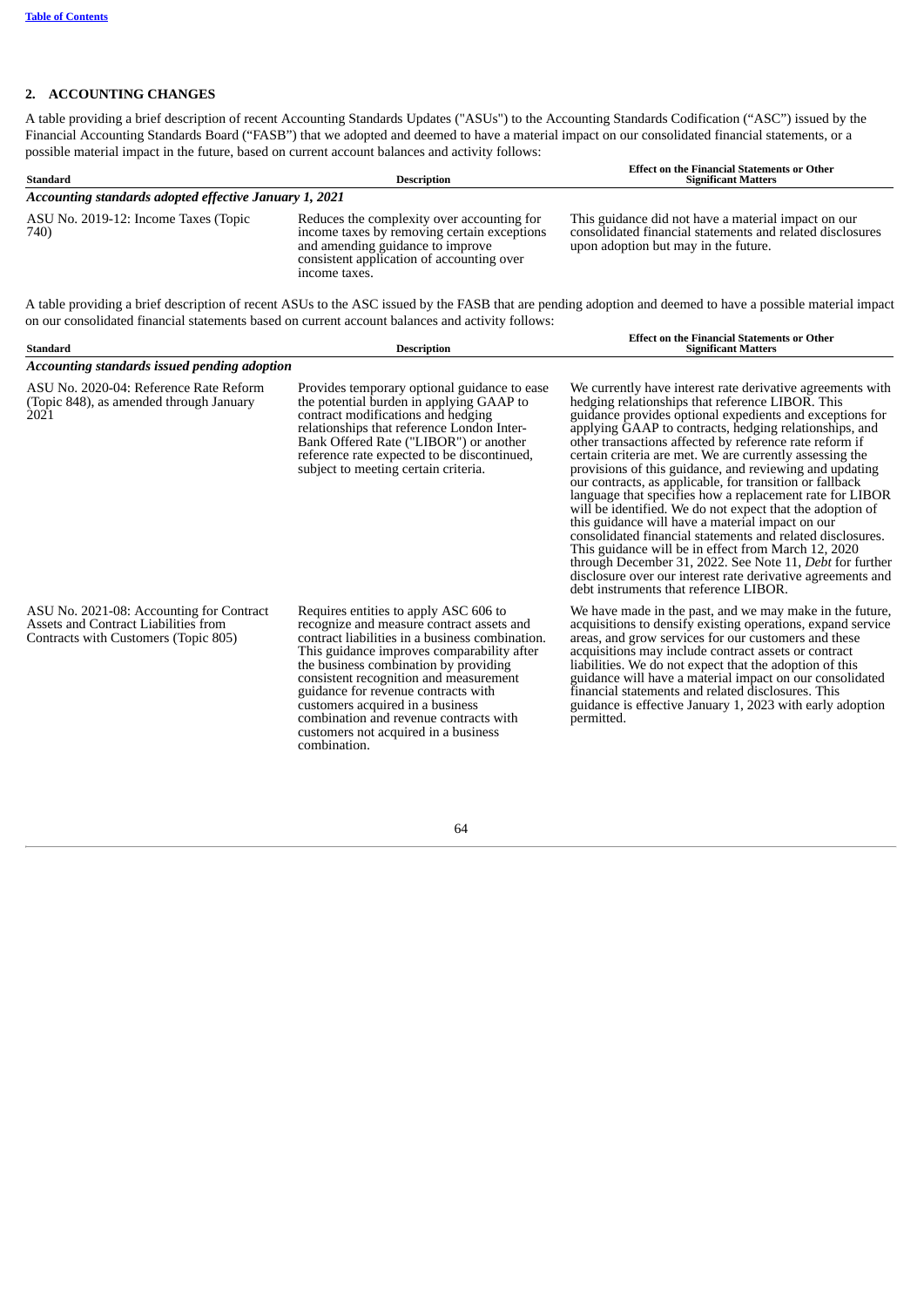## **3. SUMMARY OF SIGNIFICANT ACCOUNTING POLICIES**

## **Management's Estimates and Assumptions**

Preparation of our consolidated financial statements in accordance with GAAP requires management to make certain estimates and assumptions. These estimates and assumptions affect the accounting for and recognition and disclosure of assets, liabilities, equity, revenues and expenses. We must make these estimates and assumptions because certain information that we use is dependent on future events, cannot be calculated with a high degree of precision given the available data or simply cannot be readily calculated. In some cases, these estimates are difficult to determine, and we must exercise significant judgment. In preparing our consolidated financial statements, the estimates and assumptions that we consider to be significant and that present the greatest amount of uncertainty relate to our accounting for landfills, environmental remediation liabilities, asset impairments, accounts receivable valuation allowance, selfinsurance reserves, deferred taxes and uncertain tax positions, estimates of the fair values of assets acquired and liabilities assumed in any acquisition, contingent liabilities and stock-based compensation. Each of these items is discussed in more detail elsewhere in these notes to consolidated financial statements, as applicable. Actual results may differ materially from the estimates and assumptions that we use in the preparation of our consolidated financial statements.

### **Cash and Cash Equivalents**

We consider all highly liquid investments purchased with original maturities of three months or less to be cash equivalents.

#### **Concentrations of Credit Risk**

Financial instruments that potentially subject us to concentrations of credit risk consist of cash and cash equivalents, restricted investment securities, accounts receivable and derivative instruments. We maintain cash and cash equivalents and restricted investment securities with banks that at times exceed applicable insurance limits. We reduce our exposure to credit risk by maintaining such deposits with high quality financial institutions. Our concentration of credit risk with respect to accounts receivable is limited because of the large number and diversity of customers we serve, thus reducing the credit risk associated with any one customer group. As of December 31, 2021, no single customer or customer group represented greater than 5% of total accounts receivable. We manage credit risk through credit evaluations, credit limits, and monitoring procedures, but generally do not require collateral to support accounts receivable. We reduce our exposure to credit risk associated with derivative instruments by entering into agreements with high quality financial institutions and by evaluating and regularly monitoring their creditworthiness.

#### **Accounts Receivable, Net of Allowance for Credit Losses**

Accounts receivable represent receivables from customers for collection, transfer, recycling, disposal and other services. Our accounts receivable are recorded when billed or when related revenue is earned, if earlier, and represent claims against third-parties that will be settled in cash. The carrying value of our accounts receivable, net of allowance for credit losses represents its estimated net realizable value. Estimates are used in determining our allowance for credit losses based on, among other things, our historical loss trends, the age of outstanding accounts receivable, and current and expected economic conditions. Our reserve is evaluated and revised on a monthly basis. Past due accounts receivable are written off when deemed to be uncollectible. See Note 6, *Accounts Receivable, Net of Allowance for Credit Losses* for disclosure over allowance for credit losses.

#### **Inventory**

Inventory includes secondary fibers, recyclables ready for sale, and parts and supplies. Inventory is stated at the lower of cost (first-in, first-out) or market.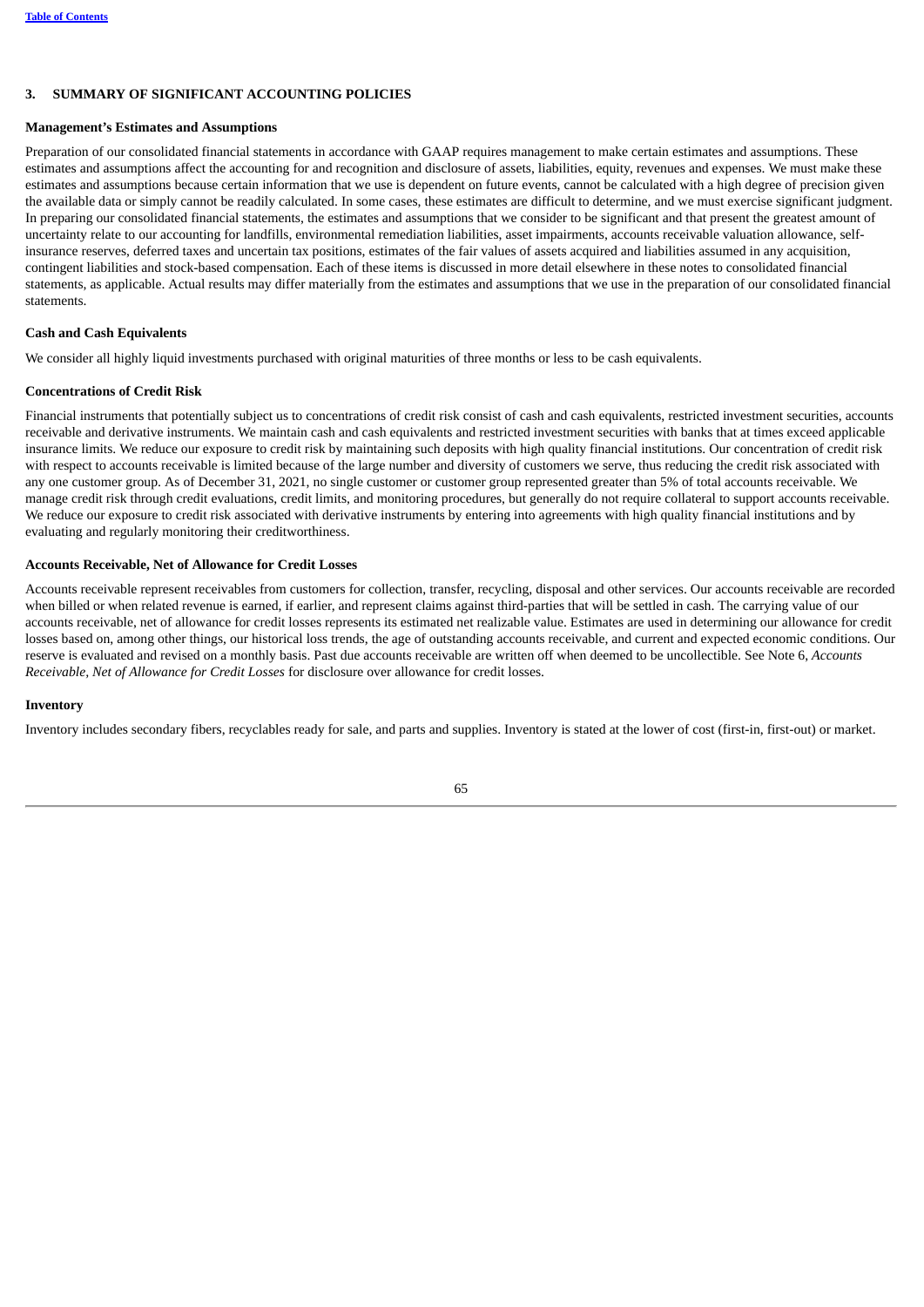## **Property, Plant and Equipment**

Property, plant and equipment is recorded at cost, less accumulated depreciation and amortization. We provide for depreciation and amortization using the straight-line method by charges to operations in amounts that allocate the cost of the assets over their estimated useful lives as follows:

| <b>Asset Classification</b>   | <b>Estimated</b><br><b>Useful Life</b> |
|-------------------------------|----------------------------------------|
| Buildings and improvements    | $10-30$ years                          |
| Machinery and equipment       | 5-10 years                             |
| Rolling stock                 | 5-10 years                             |
| Containers                    | 5-12 years                             |
| <b>Furniture and Fixtures</b> | 3-8 years                              |

The cost of maintenance and repairs is charged to operations as incurred.

Landfill development costs are included in property, plant and equipment. Landfill development costs include costs to develop each of our landfill sites, including such costs related to landfill liner material and installation, excavation for airspace, landfill leachate collection systems, landfill gas collection systems, environmental monitoring equipment for groundwater and landfill gas, directly related engineering, capitalized interest, on-site road construction, and other capital infrastructure. Additionally, landfill development costs include all land purchases within the landfill footprint and the purchase of any required landfill buffer property. Under life-cycle accounting, these costs are capitalized and charged to expense based on tonnage placed into each site. See the "*Landfill Accounting*" accounting policy below for additional disclosure about the amortization of landfill development costs and Note 7, *Property, Plant and Equipment* for disclosure about property, plant and equipment.

## **Landfill Accounting**

## *Life Cycle Accounting*

Under life-cycle accounting, all costs related to acquisition and construction of landfill sites are capitalized and charged to expense based on tonnage placed into each site. Landfill permitting, acquisition and preparation costs are amortized on the units-of-consumption method as landfill airspace is consumed. In determining the amortization rate for each of our landfills, preparation costs include the total estimated costs to complete construction of the landfills' permitted and expansion capacity.

### *Landfill Development Costs*

We estimate the total cost to develop each of our landfill sites to its remaining permitted and expansion capacity (see landfill development costs discussed within the "*Property, Plant and Equipment*" accounting policy above). The projection of these landfill costs is dependent, in part, on future events. The remaining amortizable basis of each landfill includes costs to develop a site to its remaining permitted and expansion capacity and includes amounts previously expended and capitalized, net of accumulated airspace amortization, and projections of future purchase and development costs including capitalized interest. The interest capitalization rate is based on our weighted average interest rate incurred on borrowings outstanding during the period. Interest capitalized during the fiscal years ended December 31, 2021 ("fiscal 2021"), December 31, 2020 ("fiscal year 2020") and December 31, 2019 ("fiscal year 2019") was \$718, \$413 and \$263, respectively.

## *Landfill Airspace*

We apply the following guidelines in determining a landfill's remaining permitted and expansion airspace:

*Remaining Permitted Airspace.* Our engineers, in consultation with third-party engineering consultants and surveyors, are responsible for determining remaining permitted airspace at our landfills. The remaining permitted airspace is determined by an annual survey, which is then used to compare the existing landfill topography to the expected final landfill topography.

*Expansion Airspace*. We currently include unpermitted expansion airspace in our estimate of remaining permitted and expansion airspace in certain circumstances. To be considered expansion airspace all of the following criteria must be met:

- we control the land on which the expansion is sought:
- all technical siting criteria have been met or a variance has been obtained or is reasonably expected to be obtained;
- we have not identified any legal or political impediments which we believe will not be resolved in our favor;
- we are actively working on obtaining any necessary permits and we expect that all required permits will be received; and
- senior management has approved the project based on a review of the engineering design and determination that the financial return profile meets our investment criteria.

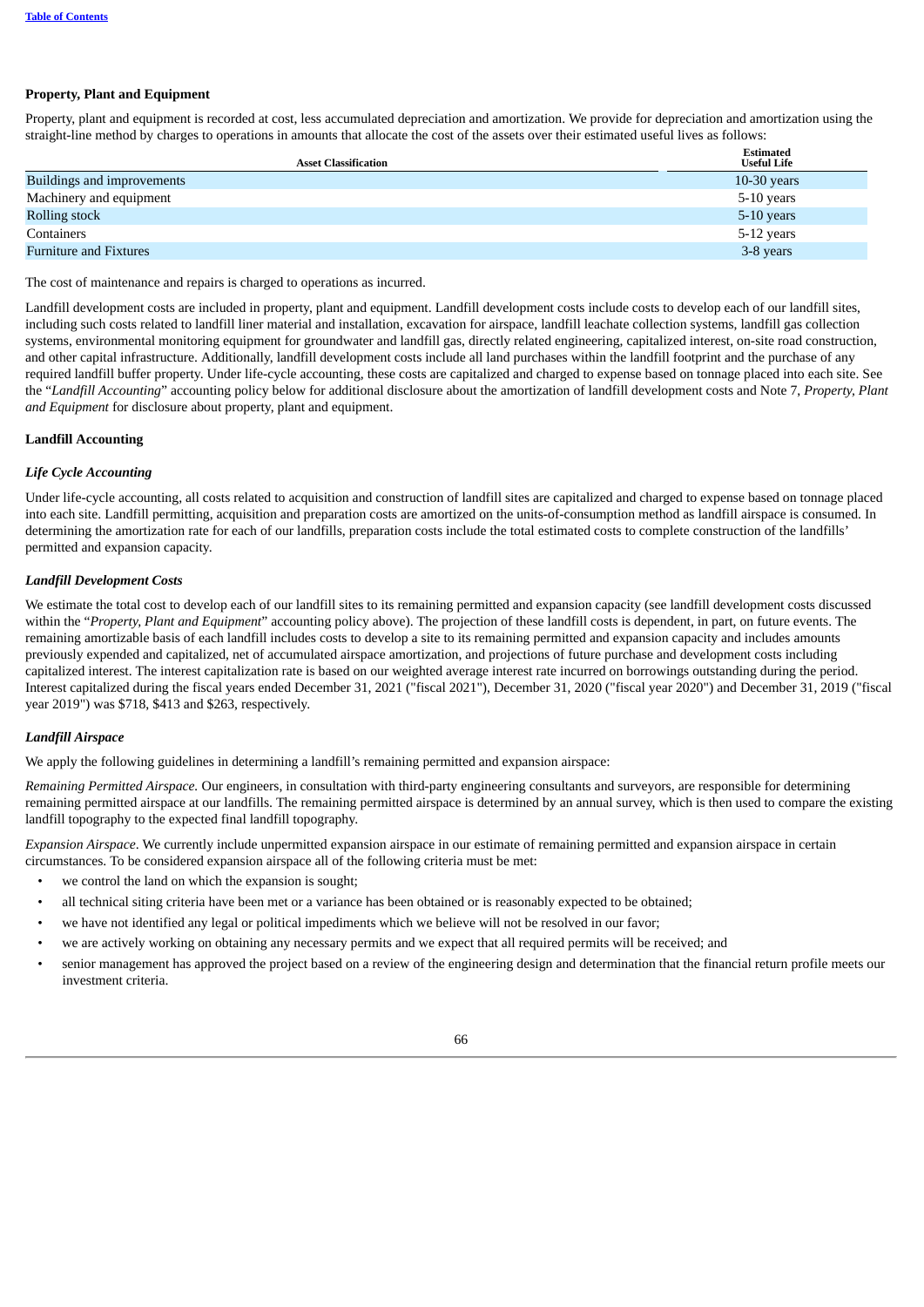For unpermitted airspace to be included in our estimate of remaining permitted and expansion airspace, the expansion effort must meet all of the criteria listed above. These criteria are evaluated annually by our engineers, accountants, lawyers, managers and others to identify potential obstacles to obtaining the permits. Once the remaining permitted and expansion airspace is determined in cubic yards, an airspace utilization factor ("AUF") is established to calculate the remaining permitted and expansion capacity in tons. The AUF is established using a process that considers the measured density obtained from annual surveys. When we include the expansion airspace in our calculation of remaining permitted and expansion airspace, we include the projected costs for development, as well as the projected asset retirement costs related to final capping, closure and post-closure of the expansion airspace in the amortization basis of the landfill.

After determining the costs and the remaining permitted and expansion capacity at each of our landfills, we determine the per ton rates that will be expensed as waste is received and deposited at each of our landfills by dividing the costs by the corresponding number of tons. We calculate per ton amortization rates for assets associated with each final capping event, for assets related to closure and post-closure activities, and for all other costs capitalized or to be capitalized in the future for each landfill. These rates per ton are updated annually, or more frequently, as significant facts change.

It is possible that actual results, including the amount of costs incurred, the timing of final capping, closure and post-closure activities, our airspace utilization or the success of our expansion efforts, could ultimately turn out to be significantly different from our estimates and assumptions. To the extent that such estimates or related assumptions prove to be significantly different than actual results, lower profitability may be experienced due to higher amortization rates, higher final capping, closure or post-closure rates, or higher expenses. Higher profitability may result if the opposite occurs. Most significantly, if it is determined that the expansion capacity should no longer be considered in calculating the recoverability of the landfill asset, we may be required to recognize an asset impairment. If it is determined that the likelihood of receiving an expansion permit has become remote, the capitalized costs related to the expansion effort are expensed immediately.

## *Final Capping, Closure and Post-Closure Costs*

The following is a description of our landfill asset retirement activities and related accounting:

*Final Capping Costs.* Final capping activities include the installation of liners, drainage, compacted soil layers and topsoil over areas of a landfill where total airspace has been consumed and waste is no longer being received. Final capping activities occur throughout the life of the landfill. Our engineering personnel estimate the cost for each final capping event based on the acreage to be capped, along with the final capping materials and activities required. The estimates also consider when these costs would actually be paid and factor in inflation and discount rates. The engineers then quantify the landfill capacity associated with each final capping event and the costs for each event are amortized over that capacity as waste is received at the landfill.

*Closure and Post-Closure Costs.* Closure and post-closure costs represent future estimated costs related to monitoring and maintenance of a solid waste landfill after a landfill facility ceases to accept waste and closes. We estimate, based on input from our engineers, accountants, lawyers, managers and others, our future cost requirements for closure and post-closure monitoring and maintenance based on our interpretation of the technical standards of the Subtitle D regulations and the air emissions standards under the Clean Air Act of 1970, as amended, as they are being applied on a state-by-state basis. Closure and postclosure accruals for the cost of monitoring and maintenance include site inspection, groundwater monitoring, leachate management, methane gas control and recovery, and operation and maintenance costs to be incurred for a period which is generally for a term of 30 years after final closure of a landfill. In determining estimated future closure and post-closure costs, we consider costs associated with permitted and permittable airspace.

Our estimated future final capping, closure and post-closure costs, based on our interpretation of current requirements and proposed regulatory changes, are intended to approximate fair value. Absent quoted market prices, our cost estimates are based on historical experience, professional engineering judgment and quoted or actual prices paid for similar work. Our estimate of costs to discharge final capping, closure and post-closure asset retirement obligations for landfills are developed in today's dollars. These costs are then inflated to the period of performance using an estimate of inflation, which is updated annually (1.6% as of December 31, 2021). Final capping, closure and post-closure liabilities are then discounted using the credit adjusted risk-free rate in effect at the time the obligation is incurred. The weighted average rate applicable to our asset retirement obligations as of December 31, 2021 is between approximately 5.5% and 9.9%, the range of the credit adjusted risk free rates effective since the adoption of guidance associated with asset retirement obligations in the fiscal year ended April 30, 2004. Accretion expense is necessary to increase the accrued final capping, closure and post-closure liabilities to the future anticipated obligation. To accomplish this, we accrete our final capping, closure and post-closure accrual balances using the same credit-adjusted risk-free rate that was used to calculate the recorded liability. Accretion expense on recorded landfill liabilities is recorded to cost of operations from the time the liability is recognized until the costs are paid. Accretion expense on recorded landfill liabilities amounted to \$6,775, \$6,436 and \$6,227 in fiscal years 2021, 2020 and 2019, respectively.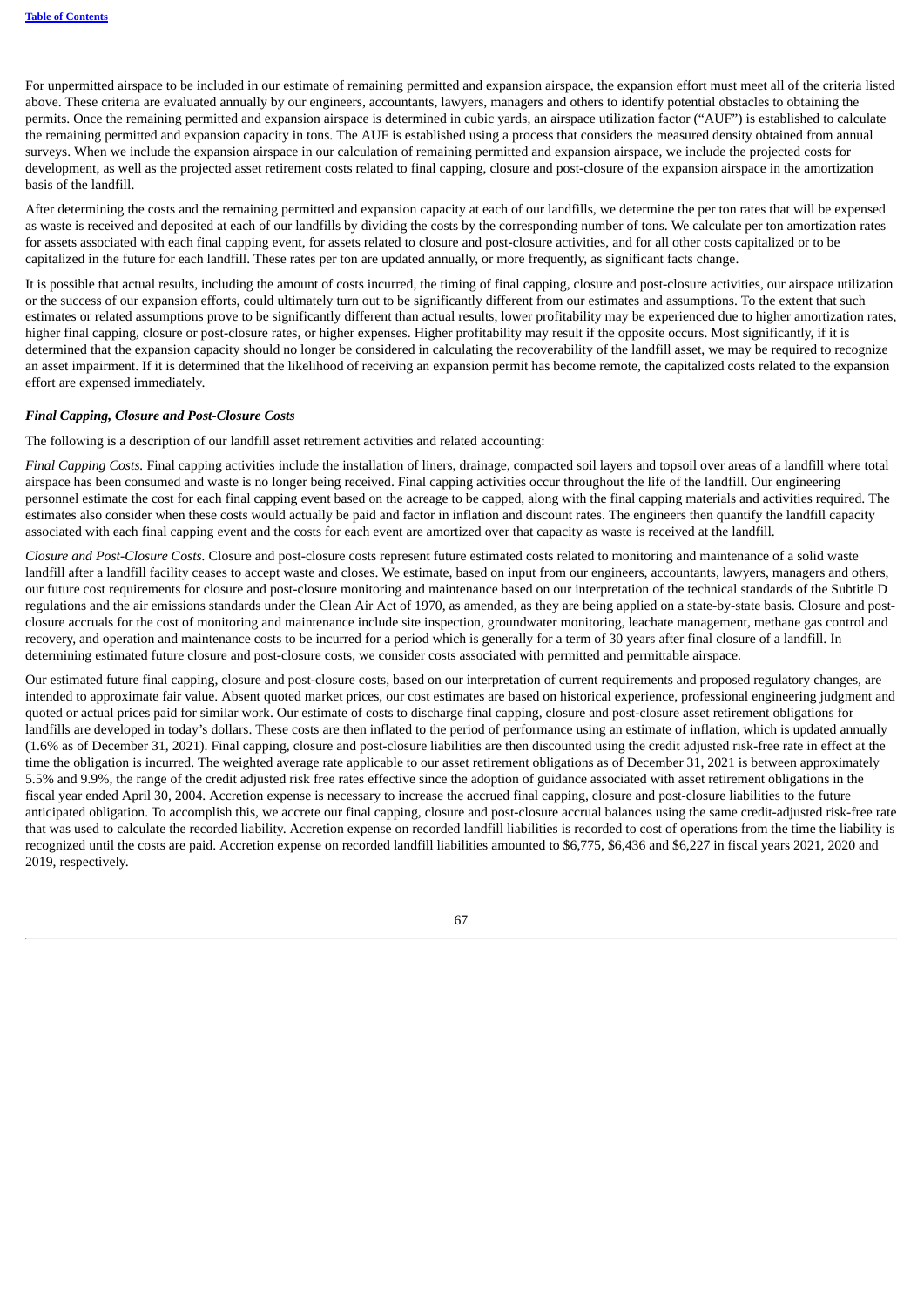We provide for the accrual and amortization of estimated future obligations for closure and post-closure based on tonnage placed into each site. With regards to final capping, the liability is recognized, and the costs are amortized based on the remaining airspace related to the specific final capping event. See Note 10, *Final Capping, Closure and Post-Closure Costs* for disclosure about asset retirement obligations related to final capping, closure and post-closure costs.

We operate in states which require a certain portion of landfill final capping, closure and post-closure obligations to be secured by financial assurance, which may take the form of surety bonds, letters of credit and restricted investment securities. Surety bonds securing closure and post-closure obligations at December 31, 2021 and December 31, 2020 totaled \$209,275 and \$205,048, respectively. Letters of credit securing closure and post-closure obligations as of December 31, 2021 and December 31, 2020 totaled \$0 and \$0, respectively. See Note 14, *Fair Value of Financial Instruments* for disclosure about restricted investment securities securing closure and post-closure obligations.

### **Lease Accounting**

We lease vehicles, equipment, property and other non-core equipment in the ordinary course of our business. Leases are classified as either operating leases or finance leases, as appropriate. Our leases have varying terms and may include renewal or purchase options, escalation clauses, restrictions, lease concessions, capital project funding, penalties or other obligations that we considered historically in determining minimum rental payments. We recognize lease expense for operating leases on a straight-line basis over the lease term. We recognize depreciation expense for finance leases over either the useful life of the asset or the lease term based on the terms of the lease agreement.

We are also party to three landfill operation and management agreements that we account for as operating leases. These agreements are long-term landfill operating contracts with government bodies whereby we receive tipping revenue, pay normal operating expenses and assume future final capping, closure and post-closure obligations. The government bodies retain ownership of each landfill. There are no bargain purchase options and title to each of the properties does not pass to us at the end of the respective lease terms. We allocate the consideration paid to the landfill airspace rights and underlying land lease based on the relative fair values.

In addition to up-front or one-time payments, the landfill operating agreements may require us to make future minimum rental payments, including success or expansion fees, other direct costs and final capping, closure and post-closure costs. The value of all future minimum rental payments is amortized and charged to cost of operations over the life of the contract. We amortize the consideration allocated to airspace rights as airspace is utilized on a units-of-consumption basis and such amortization is charged to cost of operations as airspace is consumed (e.g., as tons are placed into the landfill). The underlying value of any land lease is amortized to cost of operations on a straight-line basis over the estimated life of the respective operating agreement.

We recognize a right-of-use asset and a lease liability for core leases classified as operating leases with a term in excess of 12 months in our consolidated balance sheet. For other non-core operating leases, which is comprised of small-dollar-value items such as office equipment, we expense these costs in the period incurred rather than capitalizing such expenditures on our consolidated balance sheet. We identify lease and nonlease components in a contract to which consideration in the contract will be allocated. We may elect by class of underlying asset to choose not to separate nonlease components from lease components and instead account for each separate lease component and the nonlease components in a contract as part of the single lease component. We have elected to not separate lease components from nonlease components for property leases and are, therefore, not allocating consideration between lease and nonlease components for this asset class. Lease payments include: fixed payments, including in-substance fixed payments, less any lease incentives paid or payable to the lessee; variable lease payments that depend on an index or a rate; exercise price of a purchase option reasonably certain to be exercised; penalties for terminating a lease; and amounts where it is probable that we will owe under a residual value guarantee. Refundable deposits are not considered to be a fixed payment. Variable lease costs that are not based on an index or a rate are recorded to expense in the period incurred. Lease term is determined at lease commencement and includes any noncancellable period for which we have the right to use the underlying asset together with any periods covered by an option to extend or terminate the lease if we are reasonably certain to exercise the option to extend or not to exercise the option to terminate. The initial determination of a lease liability is calculated as the net present value of the lease payments not yet paid. The discount rate used to determine present value is the rate implicit in the lease, if present, or, if not present, our incremental borrowing rate, which is a rate that reflects interest that we would have to pay to borrow funds on a collateralized basis over a similar term to the lease and in a similar economic environment. For shorter term leases, such as vehicle and equipment leases, we calculate our incremental borrowing rate using the interest rate from our existing secured line of credit, adjusted based on term. For longer term leases, such as our landfill operating leases, we calculate our incremental borrowing rate based on an industry yield curve with a similar credit rating, adjusted by a company specific spread as determined by a third-party. See Note 8, *Leases* for further disclosure about lease costs and other lease information.

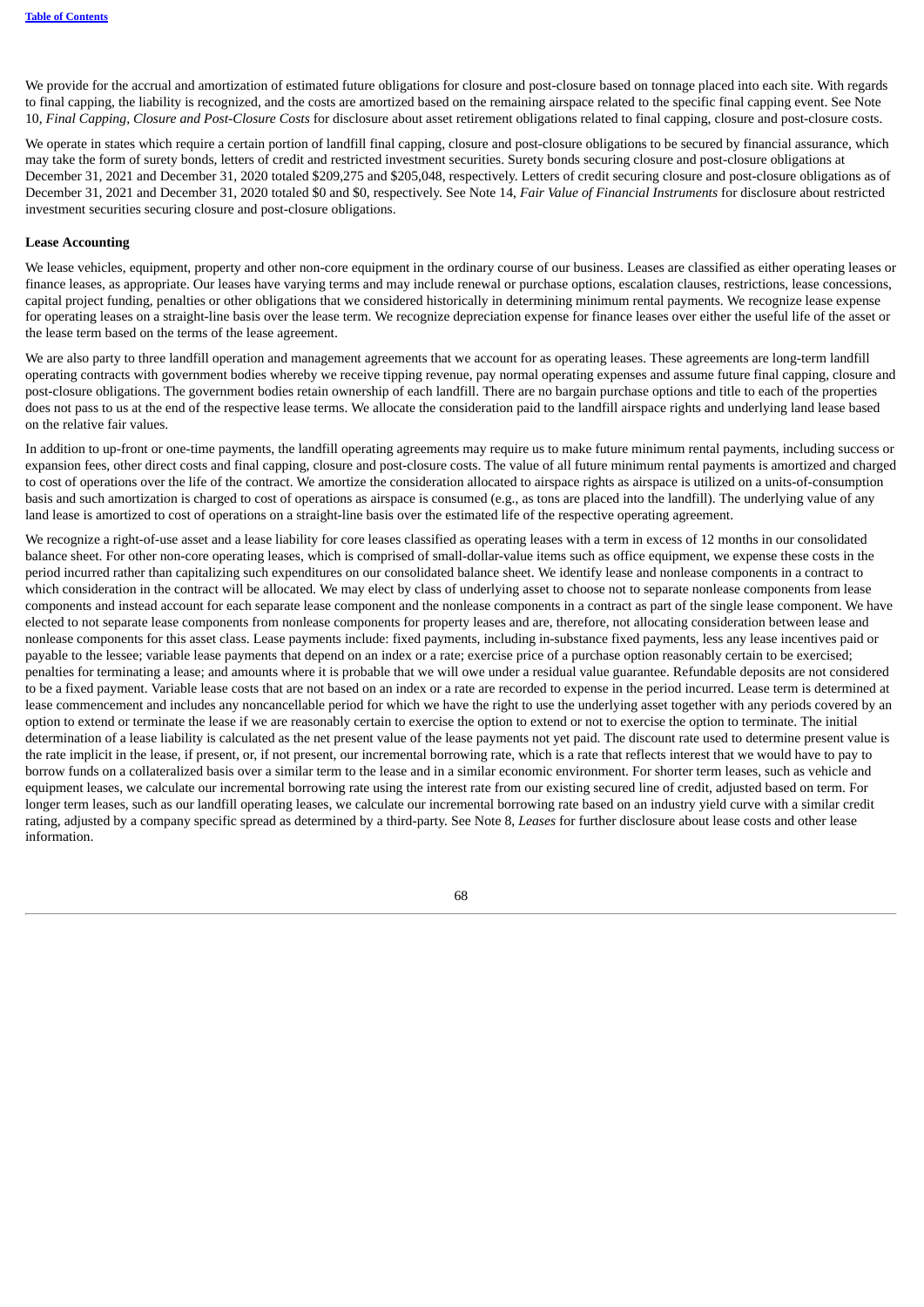## **Goodwill and Intangible Assets**

*Goodwill*. Goodwill is the excess of our purchase cost over the fair value of the net assets of acquired businesses. We do not amortize goodwill, but as discussed in the "*Asset Impairments*" accounting policy below, we assess our goodwill for impairment at least annually. See Note 9, *Goodwill and Intangible Assets* for disclosure about goodwill.

*Intangible Assets.* Intangible assets consist primarily of covenants not-to-compete, customer relationships, and trade names. Intangible assets are recorded at fair value and are amortized based on the economic benefit provided or using the straight-line method over their estimated useful lives. Covenants not-tocompete, customer relationships and trade names are typically amortized over a term of no more than 10 years. See Note 9, *Goodwill and Intangible Assets* for disclosure about intangible assets.

## **Investments in Unconsolidated Entities**

Investments in unconsolidated entities over which we have significant influence over the investees' operating and financing activities are accounted for under the equity method of accounting. As of December 31, 2021 and December 31, 2020, we had no investments accounted for under the equity method of accounting. Investments in affiliates in which we do not have the ability to exert significant influence over the investees' operating and financing activities are accounted for under the cost method of accounting. As of both December 31, 2021 and December 31, 2020, we had cost method investments totaling \$11,264.

We monitor and assess the carrying value of our investments throughout the year for potential impairment and write them down to their fair value when otherthan-temporary declines exist. Fair value is generally based on (i) other third-party investors' recent transactions in the securities; (ii) other information available regarding the current market for similar assets and/or (iii) a market or income approach, as deemed appropriate.

When we assess the carrying value of our investments for potential impairment, determining the fair value of our investments is reliant upon the availability of market information and/or other information provided by third-parties to be able to develop an estimate of fair value. Considerable judgment is required in interpreting market data to develop the estimates of fair value. Accordingly, our estimates are not necessarily indicative of the amounts that we, or other holders of these investments, could realize in a current market exchange. The use of different assumptions and/or estimation methodologies could have a significant effect on the estimated fair values. The estimates of fair value could differ significantly from the amounts presented. See *"Asset Impairments"* accounting policy below.

#### **Fair Value of Financial Instruments**

Our financial instruments may include cash and cash equivalents, accounts receivable, restricted investment securities held in trust on deposit with various banks as collateral for our obligations relative to our landfill final capping, closure and post-closure costs, restricted cash reserved to finance certain capital projects, interest rate derivatives, trade payables and debt. Accounting standards include disclosure requirements around fair values used for certain financial instruments and establish a fair value hierarchy. The three-tier hierarchy prioritizes valuation inputs into three levels based on the extent to which inputs used in measuring fair value are observable in the market. Each fair value measurement is reported in one of three levels: Level 1, defined as quoted market prices in active markets for identical assets or liabilities; Level 2, defined as inputs other than Level 1 that are observable, either directly or indirectly, such as quoted prices for similar assets or liabilities; and Level 3, defined as unobservable inputs that are not corroborated by market data. See Note 11, *Debt* and Note 14, *Fair Value of Financial Instruments* for fair value disclosure about debt and financial instruments, respectively. See the "*Derivatives and Hedging*" accounting policy below for the fair value disclosure about interest rate derivatives.

## **Business Combinations**

We acquire businesses in the waste industry, including non-hazardous waste collection, transfer station, recycling and disposal operations, as part of our growth strategy. Businesses are included in the consolidated financial statements from the date of acquisition.

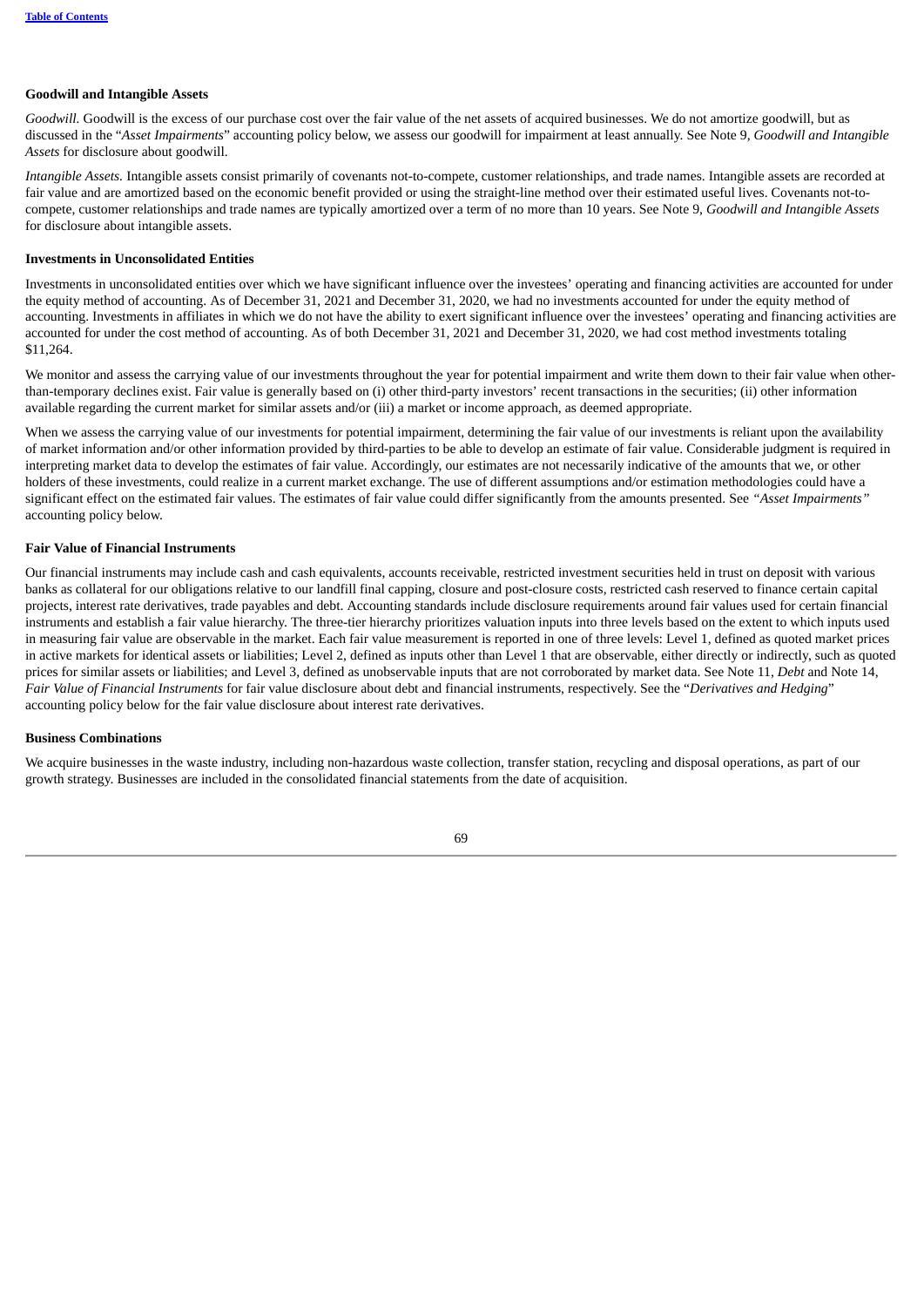We recognize, separately from goodwill, the identifiable assets acquired and liabilities assumed at their estimated acquisition-date fair values. We measure and recognize goodwill as of the acquisition date as the excess of: (a) the aggregate of the fair value of consideration transferred, the fair value of any noncontrolling interest in the acquiree (if any) and the acquisition date fair value of our previously held equity interest in the acquiree (if any), over (b) the fair value of net assets acquired and liabilities assumed. If information about facts and circumstances existing as of the acquisition date is incomplete by the end of the reporting period in which a business combination occurs, we will report provisional amounts for the items for which the accounting is incomplete. The measurement period ends once we receive the information we were seeking; however, this period will not extend beyond one year from the acquisition date. Any material adjustments recognized during the measurement period will be recognized retrospectively in the consolidated financial statements of the current period. All acquisition related transaction and restructuring costs are to be expensed as incurred. See Note 5, *Business Combinations* for disclosure about business acquisitions**.**

#### **Environmental Remediation Liabilities**

We have recorded environmental remediation liabilities representing our estimate of the most likely outcome of the matters for which we have determined that a liability is probable. These liabilities include potentially responsible party investigations, settlements, certain legal and consultant fees, as well as costs directly associated with site investigation and clean up, such as materials and incremental internal costs directly related to the remedy. We provide for expenses associated with environmental remediation obligations when such amounts are probable and can be reasonably estimated. We estimate costs required to remediate sites where it is probable that a liability has been incurred based on site-specific facts and circumstances. Estimates of the cost for the likely remedy are developed using third-party environmental engineers or other service providers. Where we believe that both the amount of a particular environmental remediation liability and timing of payments are reliably determinable, we inflate the cost in current dollars until the expected time of payment and discount the cost to present value. See Note 12, *Commitments and Contingencies* for disclosure about environmental remediation liabilities.

## **Self-Insurance Liabilities and Related Costs**

We are self-insured for vehicles and workers' compensation with reinsurance coverage limiting our maximum exposure. Our maximum exposure in fiscal year 2021 under the workers' compensation plan was \$1,250 per individual event. Our maximum exposure in fiscal year 2021 under the automobile plan was \$3,650 per individual event. The liability for unpaid claims and associated expenses, including incurred but not reported losses, is determined by management with the assistance of a third-party actuary and reflected in our consolidated balance sheets as an accrued liability. We use a third-party to track and evaluate actual claims experience for consistency with the data used in the annual actuarial valuation. The actuarial-determined liability is calculated based on historical data, which considers both the frequency and settlement amount of claims. Our self-insurance reserves totaled \$19,847 and \$16,946 as of December 31, 2021 and December 31, 2020, respectively. Our estimated accruals for these liabilities could be significantly different than our ultimate obligations if variables such as the frequency or severity of future events differ significantly from our assumptions.

### **Income Taxes**

We use estimates to determine our provision for income taxes and related assets and liabilities and any valuation allowance recorded against our net deferred tax assets. Valuation allowances have been established for the possibility that tax benefits may not be realized for certain deferred tax assets. Deferred income taxes are recognized based on the expected future tax consequences of differences between the financial statement basis and the tax basis of assets and liabilities, calculated using currently enacted tax rates. We record net deferred tax assets to the extent we believe these assets will more likely than not be realized. In making this determination, we consider all available positive and negative evidence, including scheduled reversals of deferred tax liabilities, projected future taxable income, tax planning strategies and recent financial operations. In the event we determine that we would be able to realize our deferred income tax assets in the future in excess of their net recorded amount, we will make an adjustment to the valuation allowance which would reduce the provision for income taxes.

We account for income tax uncertainties according to guidance on the recognition, de-recognition and measurement of potential tax benefits associated with tax positions. We recognize interest and penalties relating to income tax matters as a component of income tax expense.

See Note 16, *Income Taxes* for disclosure related to income taxes, including the effect of the valuation allowance release in fiscal year 2020.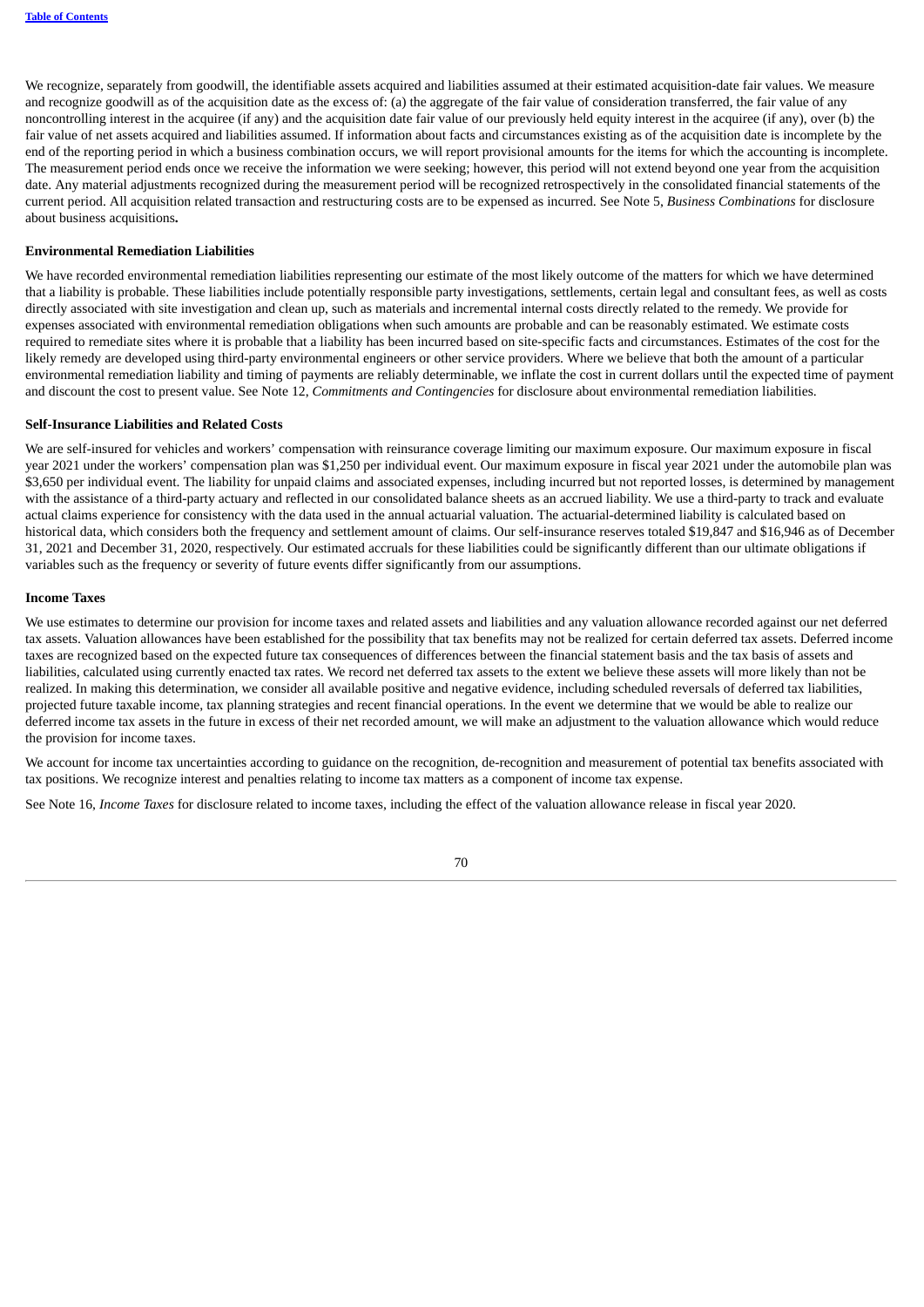### **Derivatives and Hedging**

We account for derivatives and hedging activities in accordance with derivatives and hedging accounting guidance that establishes accounting and reporting standards requiring that every derivative instrument (including certain derivative instruments embedded in other contracts) be recorded in the balance sheet as either an asset or liability measured at its fair value. The guidance requires that changes in the derivative's fair value be recognized currently in earnings unless specific hedge accounting criteria are met.

Our objective for utilizing derivative instruments is to reduce our exposure to fluctuations in cash flows due to changes in the commodity prices of recycled paper and adverse movements in interest rates.

Our strategy to hedge against fluctuations in the commodity prices of recycled paper is to enter into hedges to mitigate the variability in cash flows generated from the sales of recycled paper at floating prices, resulting in a fixed price being received from these sales. We evaluate the hedges and ensure that these instruments qualify for hedge accounting pursuant to derivative and hedging guidance. Designated as highly effective cash flow hedges, both the effective and ineffective portion of the change in the fair value of these derivatives is recorded in our stockholders' equity as a component of accumulated other comprehensive loss until the hedged item is settled and recognized as part of commodity revenue. If the price per short ton of the underlying commodity, as reported on the Official Board Market, is less than the contract price per short ton, we receive the difference between the average price and the contract price (multiplied by the notional tons) from the respective counter-party. If the price per short ton of the underlying commodity exceeds the contract price per short ton, we pay the calculated difference to the counter-party. The fair value of commodity hedges is obtained or derived from our counter-parties using valuation models that take into consideration market price assumptions for commodities based on underlying active markets. We were not party to any commodity hedge contracts as of December 31, 2021.

Our strategy to hedge against fluctuations in variable interest rates involves entering into interest rate derivative agreements to hedge against adverse movements in interest rates. For interest rate derivatives deemed to be highly effective cash flow hedges, both the effective and ineffective portion of the change in fair value of these derivatives is recorded in our stockholders' equity as a component of accumulated other comprehensive loss and reclassified into earnings through interest expense in the same period or periods during which the hedged transaction affects earnings. See Note 14, *Fair Value of Financial Instruments* for fair value disclosure about derivative instruments and Note 11, *Debt* for further disclosure about interest rate derivatives.

## **Contingent Liabilities**

We are subject to various legal proceedings, claims and regulatory matters, the outcomes of which are subject to significant uncertainty. We determine whether to disclose or accrue for loss contingencies based on an assessment of whether the risk of loss is remote, reasonably possible or probable, and whether it can be reasonably estimated. We analyze our litigation and regulatory matters based on available information to assess the potential liabilities. Management's assessment is developed based on an analysis of possible outcomes under various strategies. We accrue for loss contingencies when such amounts are probable and reasonably estimable. If a contingent liability is only reasonably possible, we will disclose the potential range of the loss, if estimable. We record losses related to contingencies in cost of operations or general and administration expenses, depending on the nature of the underlying transaction leading to the loss contingency. See Note 12, *Commitments and Contingencies* for disclosure about loss contingencies, as applicable. Contingent liabilities accounted for under purchase accounting are recorded at their fair values. These fair values may be different from the values we would have otherwise recorded, had the contingent liability not been assumed as part of an acquisition of a business. See Note 5, *Business Combinations* and Note 14, *Fair Value of Financial Instruments* for disclosure about contingent consideration accounted for under purchase accounting, as applicable.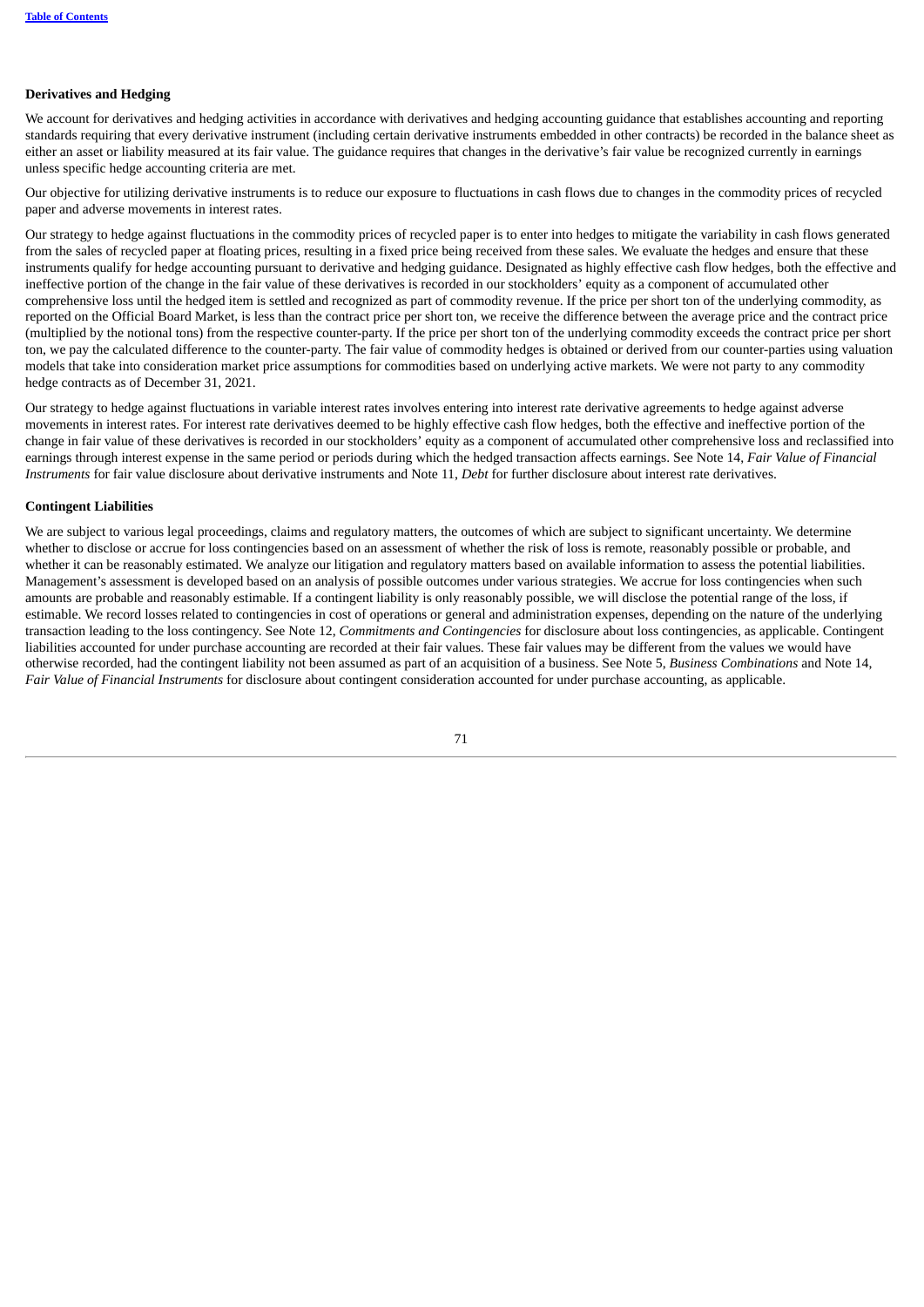### **Revenue Recognition**

We disaggregate our revenues by applicable service line: collection, landfill, transfer, transportation, landfill gas-to-energy, processing, and non-processing. Under the revenue recognition guidance, revenues are measured based on the consideration specified in a contract with a customer. The circumstances that impact the timing and amount of revenue recognized for each applicable service line may vary based on the nature of the service performed. We generally recognize revenues for services over time as we satisfy the performance obligation by transferring control over the service to the customer as the service is performed and the benefit is received and consumed by the customer. Services are typically delivered in a series as a single bundled performance obligation over either a designated period of time or for specified number of services. Services may also be delivered as a single bundled service, on a period-to-period basis, or in a spot transaction. Consideration may be variable on a per ton basis and/or fixed. Fixed consideration is allocated to each distinct service and variable consideration is allocated to the increment of time that the service is performed, and we have the contractual right to the fee. Fees are typically billed weekly, monthly, quarterly or in advance. Generally, the amount of consideration that we have the right to receive that is invoiced to the customer directly corresponds to the value of our performance completed to date. We do not disclose the amount of variable consideration included in the transaction price that is allocated to outstanding performance obligations when the variable consideration is allocated entirely to unsatisfied performance obligations or to a wholly unsatisfied promise to transfer a distinct good or service that forms part of a single performance obligation. Revenues that are not satisfied over time are recognized at a point-in-time. This typically includes the sale of recycled or organic materials, as well as renewable energy credits ("RECs"). Revenues from the sale of organic or recycled materials are recognized at a point-in-time as control of the materials transfers to the customer upon shipment or pick-up by the customer. Revenues from the sale of RECs are recognized at a point-in-time as the trade is executed and control transfers to the customer.

Payments to customers that are not in exchange for a distinct good or service are recorded as a reduction of revenues. Rebates to certain customers associated with payments for recycled or organic materials that are received and subsequently processed and sold to other third-parties amounted to \$13,071 and \$4,960 in fiscal years 2021 and 2020, respectively. Rebates are generally recorded as a reduction of revenues upon the sale of such materials, or upon receipt of the recycled materials at our facilities. We did not record any revenues in fiscal years 2021, 2020, or 2019 from performance obligations satisfied in previous periods.

Contract receivables, which are included in Accounts receivable, net are recorded when billed or when related revenue is earned, if earlier, and represent claims against third-parties that will be settled in cash. Accounts receivable, net includes gross receivables from contracts of \$89,232 and \$74,162 as of December 31, 2021 and December 31, 2020, respectively. Certain customers are billed in advance and, accordingly, recognition of the related revenues is deferred as a contract liability until the services are provided and control is transferred to the customer. Contract liabilities of \$3,404 and \$2,685 as of December 31, 2021 and December 31, 2020, respectively, are presented separately on the face of the Consolidated Balance Sheets. Due to the short-term nature of advanced billings, substantially all of the deferred revenue recognized as a contract liability as of December 31, 2020 and December 31, 2019 was recognized as revenue during fiscal years 2021 and 2020, respectively, when the services were performed. See Note 4, *Revenue Recognition* for disclosure over revenues by applicable service line.

### **Asset Impairments**

*Recovery of Long-Lived Assets.* We continually assess whether events or changes in circumstances have occurred that may warrant revision of the estimated useful lives of our long-lived assets (other than goodwill) or whether the remaining balances of those assets should be evaluated for possible impairment. Long-lived assets include, for example, capitalized landfill costs, other property, plant and equipment, identifiable intangible assets, and operating lease rightof-use assets. Events or changes in circumstances that may indicate that an asset may be impaired include the following:

- a significant decrease in the market price of an asset or asset group;
- a significant adverse change in the extent or manner in which an asset or asset group is being used or in its physical condition;
- a significant adverse change in legal factors or in the business climate that could affect the value of an asset or asset group, including an adverse action or assessment by a regulator;
- an accumulation of costs significantly in excess of the amount originally expected for the acquisition or construction of a long-lived asset;
- a current period operating or cash flow loss combined with a history of operating or cash flow losses or a projection or forecast that demonstrates continuing losses associated with the use of a long-lived asset or asset group;
- a current expectation that, more likely than not, a long-lived asset or asset group will be sold or otherwise disposed of significantly before the end of its previously estimated useful life; or
- an impairment of goodwill at a reporting unit.

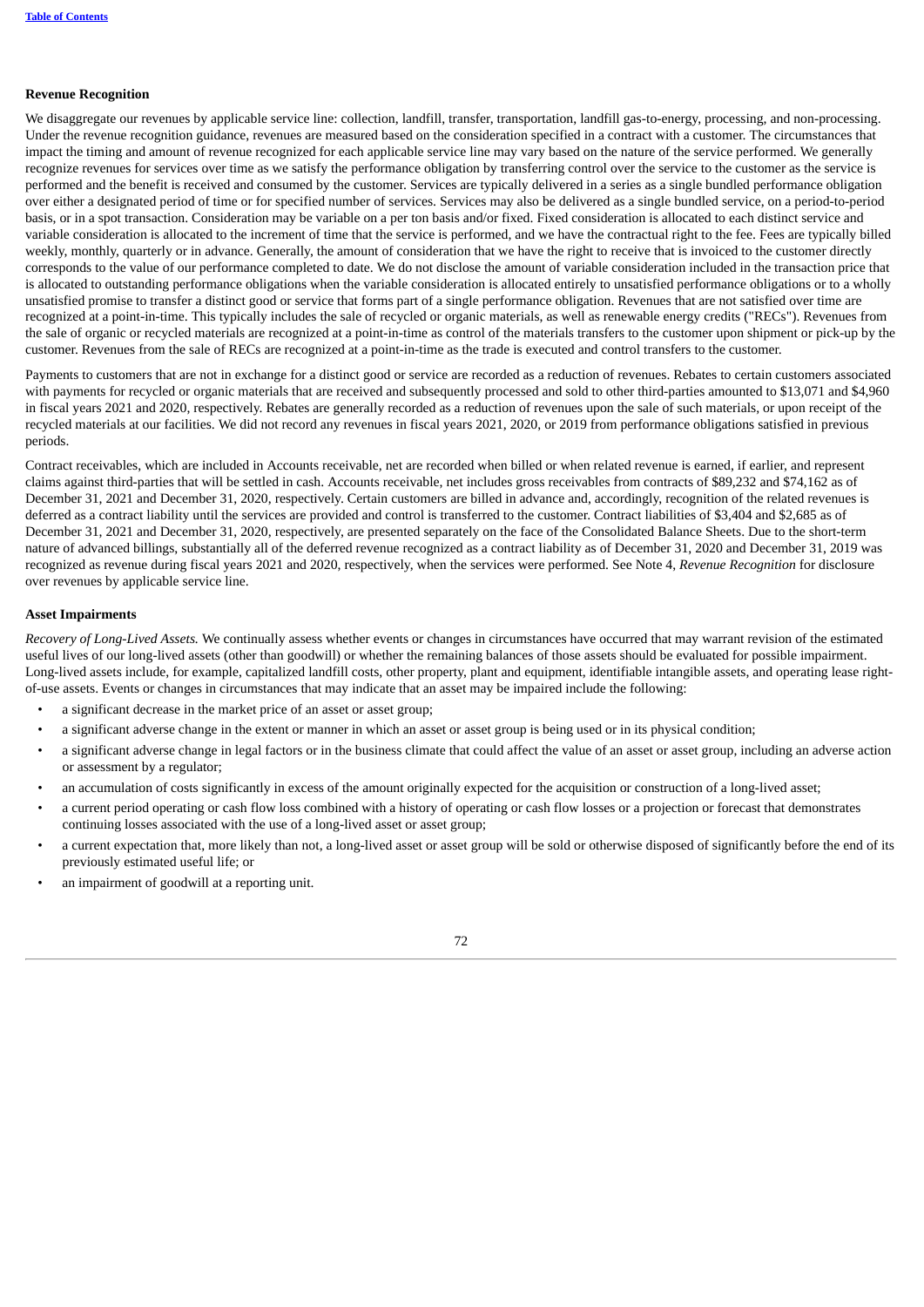There are certain indicators listed above that require significant judgment and understanding of the waste industry when applied to landfill development or expansion. For example, a regulator may initially deny a landfill expansion permit application although the expansion permit is ultimately granted. In addition, management may periodically divert waste from one landfill to another to conserve remaining permitted landfill airspace. Therefore, certain events could occur in the ordinary course of business and not necessarily be considered indicators of impairment due to the unique nature of the waste industry.

If an impairment indicator occurs, we perform a test of recoverability by comparing the carrying value of the asset or asset group to its undiscounted expected future cash flows. We group our long-lived assets for this purpose at the lowest level for which identifiable cash flows are primarily independent of the cash flows of other assets or asset groups. If the carrying values are in excess of undiscounted expected future cash flows, we measure any impairment by comparing the fair value of the asset or asset group to its carrying value.

To determine fair value, we use discounted cash flow analyses and estimates about the future cash flows of the asset or asset group. This analysis includes a determination of an appropriate discount rate, the amount and timing of expected future cash flows and growth rates. The cash flows employed in our discounted cash flow analyses are typically based on financial forecasts developed internally by management. The discount rate used is commensurate with the risks involved. We may also rely on third-party valuations and or information available regarding the market value for similar assets.

If the fair value of an asset or asset group is determined to be less than the carrying amount of the asset or asset group, impairment in the amount of the difference is recorded in the period that the impairment occurs. Estimating future cash flows requires significant judgment and projections may vary from the cash flows eventually realized.

*Goodwill.* We annually assess goodwill for impairment during the fourth quarter of our fiscal year or more frequently if events or circumstances indicate that impairment may exist.

We may assess whether a goodwill impairment exists using either a qualitative or a quantitative assessment. If we perform a qualitative assessment, it involves determining whether events or circumstances exist that indicate it is more likely than not that the fair value of a reporting unit is less than its carrying amount, including goodwill. If based on this qualitative assessment we determine it is not more likely than not that the fair value of a reporting unit is less than its carrying amount, we will not perform a quantitative assessment. If the qualitative assessment indicates that it is more likely than not that the fair value of a reporting unit is less than its carrying amount, or if we elect not to perform a qualitative assessment, we perform a quantitative assessment to determine whether goodwill impairment exists at the reporting unit.

In testing for goodwill impairment, we estimate the fair value of each reporting unit, which we have determined to be our geographic operating segments and our Resource Solutions operating segment, and compare the fair value with the carrying value of the net assets of each reporting unit. If the fair value is less than its carrying value, then we would recognize an impairment charge for the amount by which the carrying amount exceeds the reporting unit's fair value, noting that the amount is not to exceed the total amount of goodwill allocated to that reporting unit.

To determine the fair value of each of our reporting units as a whole we use discounted cash flow analyses, which require significant assumptions and estimates about the future operations of each reporting unit. Significant judgments inherent in this analysis include the determination of appropriate discount rates, the amount and timing of expected future cash flows and growth rates. The cash flows employed in our discounted cash flow analyses are based on financial forecasts developed internally by management. Our discount rate assumptions are based on an assessment of our risk adjusted discount rate, applicable for each reporting unit. In assessing the reasonableness of our determined fair values of our reporting units, we evaluate our results against our current market capitalization.

If the fair value of goodwill is less than its carrying value for a reporting unit, an impairment charge would be recorded to earnings. The loss recognized cannot exceed the carrying amount of goodwill. After a goodwill impairment loss is recognized, the adjusted carrying amount of goodwill becomes its new accounting basis.

In addition to an annual goodwill impairment assessment, we would evaluate a reporting unit for impairment if events or circumstances change between annual tests indicating a possible impairment. Examples of such events or circumstances include the following:

- a significant adverse change in legal status or in the business climate;
- an adverse action or assessment by a regulator;
- a more likely than not expectation that an operating segment or a significant portion thereof will be sold; or
- the testing for recoverability of a significant asset group within the operating segment.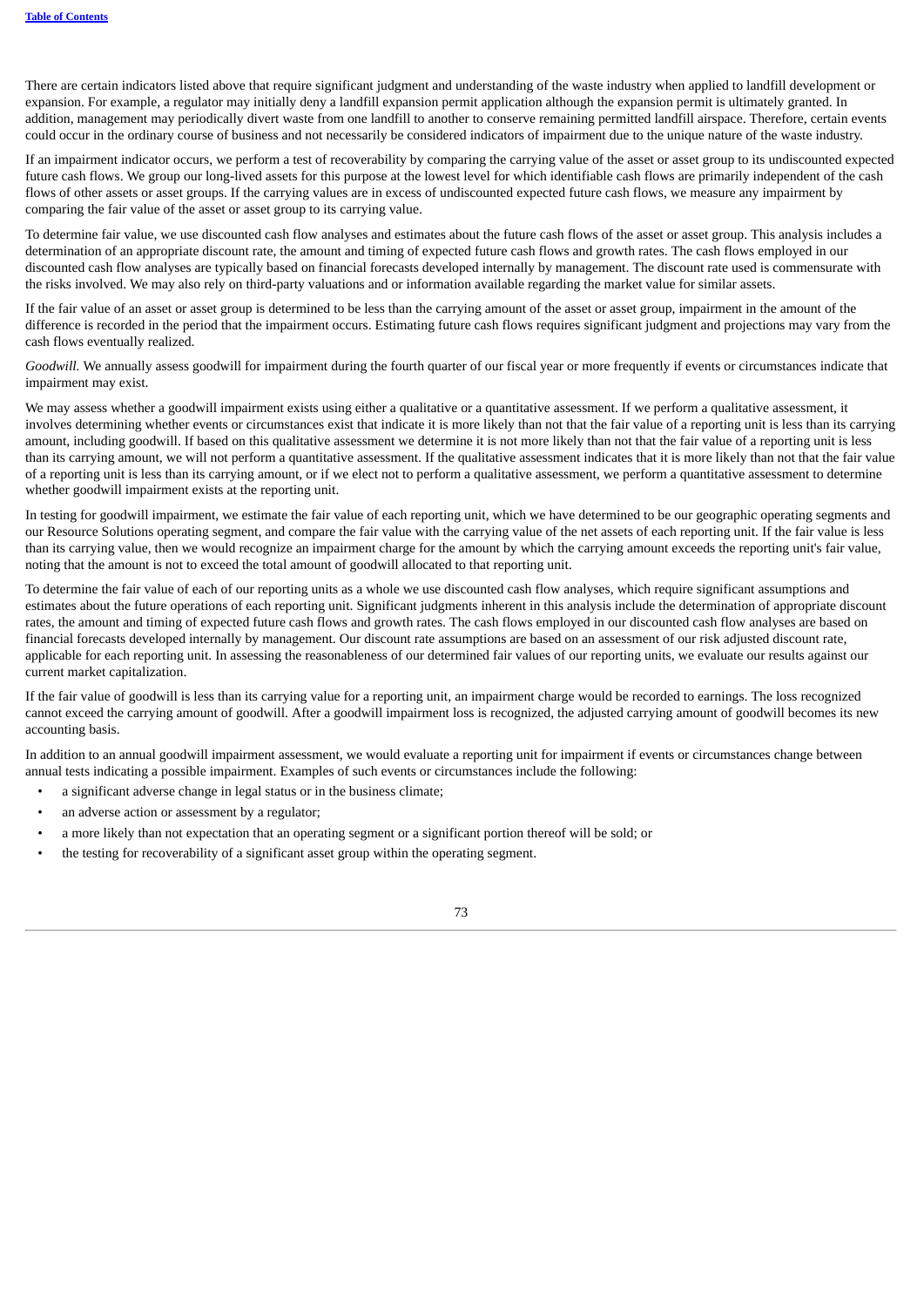We elected to perform a quantitative analysis as part of our annual goodwill impairment test for fiscal year 2021. As of October 1, 2021, our Eastern, Western and Resource Solutions reporting units indicated that the fair value of each reporting unit exceeded its carrying amount, including goodwill. Furthermore, in each case the fair value of our Eastern, Western and Resource Solutions reporting units exceeded its carrying value by in excess of 180%. We incurred no impairment of goodwill as a result of our annual goodwill impairment tests in fiscal years 2021, 2020 or 2019. However, there can be no assurance that goodwill will not be impaired at any time in the future.

*Cost Method Investments.* We monitor and assess the carrying value of our cost method investments throughout the year for potential impairment and write them down to their fair value when other-than-temporary declines exist. We incurred no impairment of cost method investments in fiscal year 2021, 2020 or 2019. There can be no assurance that our cost method investments will not be impaired at any time in the future.

#### **Defined Benefit Pension Plan**

We make contributions to one qualified multiemployer defined benefit pension plan, the New England Teamsters and Trucking Industry Pension Fund ("Pension Plan"). The Pension Plan provides retirement benefits to participants based on their service to contributing employers. We do not administer this plan. The Pension Plan's benefit formula is based on credited years of service and hours worked as defined in the Pension Plan document. Our pension contributions are made in accordance with funding standards established by the Employee Retirement Income Security Act of 1974 and the Internal Revenue Code, as amended by the Pension Protection Act of 2006. The Pension Plan's assets have been invested as determined by the Pension Plan's fiduciaries in accordance with the Pension Plan's investment policy. The Pension Plan's asset allocation is based on the Pension Plan's investment policy and is reviewed as deemed necessary. See Note 15, *Employee Benefit Plans* for disclosure about the Pension Plan.

#### **Stock-Based Compensation**

All share-based compensation cost is measured at the grant date based on the estimated fair value of the award and is recognized as expense-in general and administration expense over the employee's requisite service period. For purposes of calculating stock-based compensation expense, forfeitures are accounted for as they occur. Our equity awards granted generally consist of stock options, including market-based performance stock options, restricted stock, restricted stock units and performance stock units, including market-based performance stock units.

The fair value of each stock option grant is estimated using a Black-Scholes option-pricing model. The fair value of restricted stock, restricted stock unit and performance stock unit grants is at a price equal to the fair market value of our Class A common stock at the date of grant. The fair value of market-based performance stock unit grants is valued using a Monte Carlo pricing model. See Note 13, *Stockholders' Equity* for disclosure about stock-based compensation.

#### **Earnings per Share**

Basic earnings per share is computed by dividing the net income by the weighted average number of common shares outstanding during the period. Diluted earnings per share is calculated based on the combined weighted average number of common shares and potentially dilutive shares. Dilutive shares include the assumed exercise of employee stock options, including market-based performance stock options based on the expected achievement of performance targets, unvested restricted stock awards, unvested restricted stock units and unvested performance stock units, including market-based performance units based on the expected achievement of performance targets. In computing diluted earnings per share, we utilize the treasury stock method. See Note 18, *Earnings Per Share* for disclosure about the calculation of earnings per share.

#### **Subsequent Events**

We have evaluated subsequent events or transactions that have occurred after the consolidated balance sheet date of December 31, 2021 through the date of this filing of the consolidated financial statements with the SEC on this Annual Report on Form 10-K. We have determined that there are no subsequent events that require recognition or additional disclosure in this Annual Report on Form 10-K.

## **4. REVENUE RECOGNITION**

We disaggregate our revenues by applicable service line as follows: collection, landfill, transfer, transportation, landfill gas-to-energy, processing and nonprocessing.

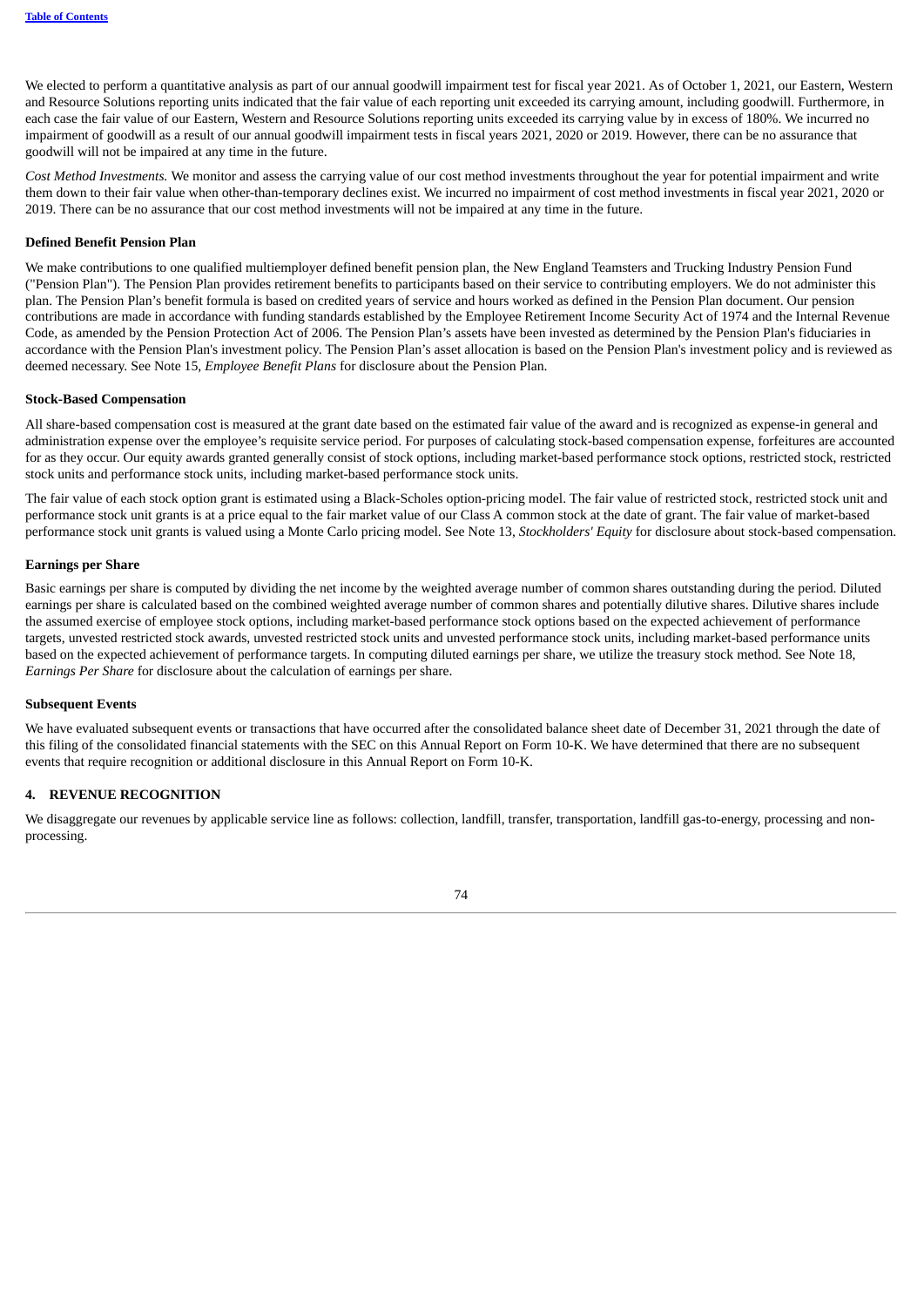#### *Collection*

Collection revenues are principally generated by providing waste collection and disposal services to our customers. Services may be provided as needed or as scheduled. We derive a substantial portion of our collection revenues from commercial and industrial services, which typically have a standard contract duration of three years, along with municipal services that are generally performed pursuant to contracts with municipalities with varying terms. The majority of our residential collection services are performed on a subscription basis with individual households.

#### *Landfill*

Landfill disposal services primarily consist of receiving some form of acceptable solid waste materials at one of our landfills and appropriately disposing of it. Landfill customers are typically charged a tipping fee on a per ton basis for disposing of their solid waste at our disposal facilities. In general, these fees are variable in nature.

#### *Transfer station*

Transfer station disposal services primarily consist of receiving some form of acceptable solid waste materials at one of our transfer stations and appropriately disposing of it by transporting it to an appropriate disposal site. Transfer station customers are charged a tipping fee on a per ton basis for disposing of their solid waste at our transfer stations. In general, these fees are variable in nature.

#### *Transportation*

Transportation services consist of the transportation of large volumes of waste or recycled materials from a customer designated location to another location or disposal facility. Transportation customers are charged a fee on a per ton basis for transporting and/or disposal of the materials. In general, these fees are variable in nature.

#### *Landfill gas-to-energy*

Landfill gas-to-energy services primarily consist of the generation and sale of electricity from landfill gas-to-energy facilities located at certain of our landfills; the reservation of electric generating capacity to be used by a customer on demand; and the sale of RECs.

## *Processing*

Processing services consist of the receipt of recycled, sludge or other organic materials at one of our materials recovery, processing or disposal facilities, where it is then sorted, mixed and/or processed, and then disposed of or sold. Revenues from processing services are derived from municipalities and customers in the form of processing fees, tipping fees, commodity sales, and organic material sales.

#### *Non-processing*

Revenues from non-processing services are derived from brokerage services; overall resource management services providing a wide range of environmental services and zero waste solutions to large and complex organizations; and traditional collection, disposal and recycling services provided to large account multi-site customers. In brokerage arrangements, we act as an agent that facilitates the sale of recyclable materials between an inbound customer and an outbound customer. Revenues from the brokerage of recycled materials are recognized on a net basis at the time of shipment. In general, these fees are variable in nature.

A table of revenues disaggregated by service line and timing of revenue recognition by operating segment follows:

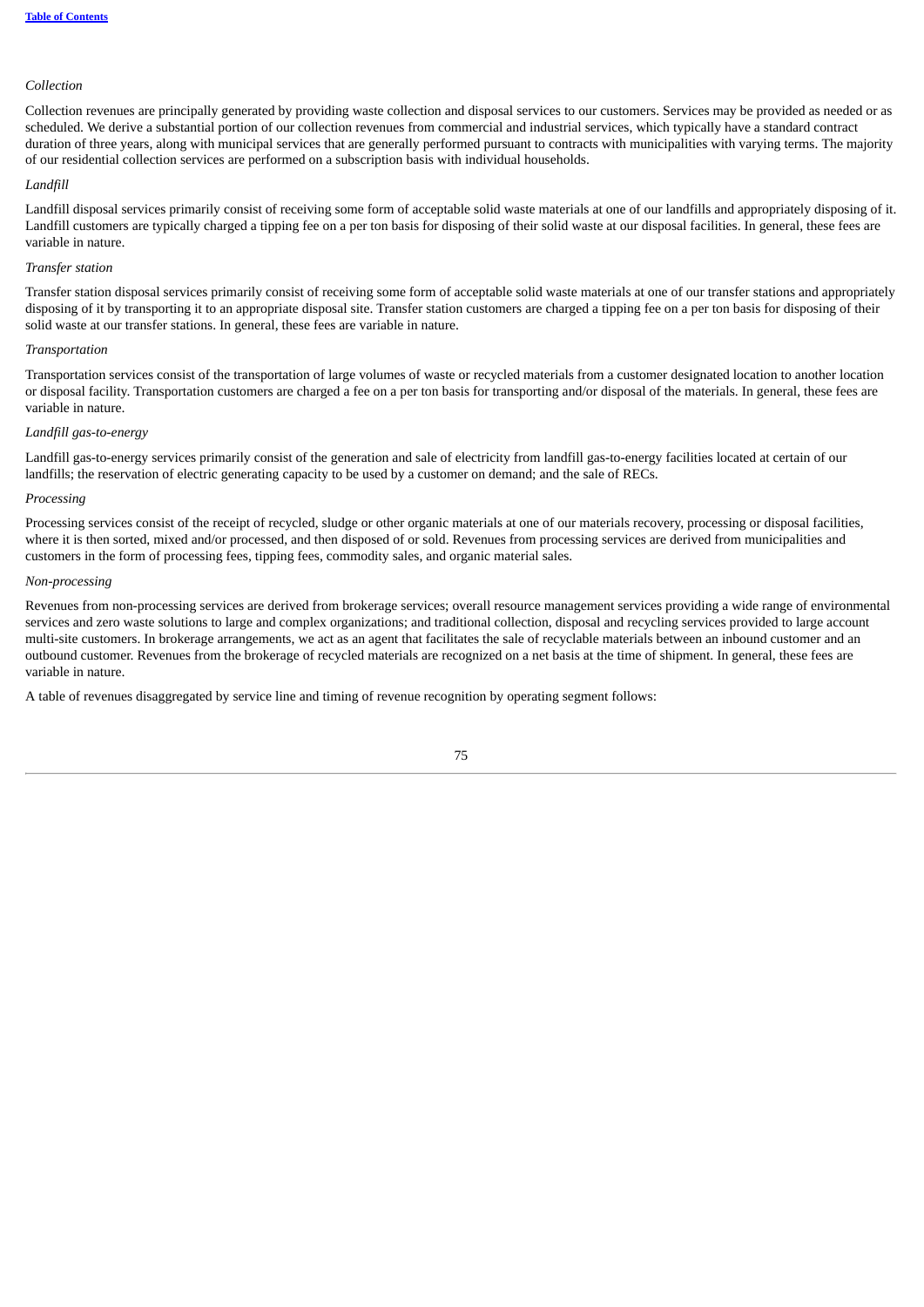# **Fiscal Year Ended December 31, 2021**

| Eastern   |    | Western |               | <b>Resource Solutions</b> |   | <b>Total Revenues</b> |
|-----------|----|---------|---------------|---------------------------|---|-----------------------|
| 175,816   | -S | 266,869 | <sup>\$</sup> |                           | S | 442,685               |
| 25,241    |    | 66,732  |               |                           |   | 91,973                |
| 53,882    |    | 37,400  |               |                           |   | 91,282                |
| 1,683     |    | 12,047  |               |                           |   | 13,730                |
| 1,052     |    | 4,086   |               |                           |   | 5,138                 |
| 6,895     |    | 2,386   |               | 93,323                    |   | 102,604               |
|           |    |         |               | 141,799                   |   | 141,799               |
| 264,569   |    | 389,520 | .S            | 235,122                   |   | 889,211               |
|           |    |         |               |                           |   |                       |
| \$<br>166 | \$ | 1.719   | - \$          |                           |   | 65,551                |
| 264,403   |    | 387,801 |               | 171,456                   |   | 823,660               |
| 264,569   |    | 389,520 |               | 235,122                   |   | 889,211               |
|           |    |         |               |                           |   | - \$<br>63.666 \$     |

## **Fiscal Year Ended December 31, 2020**

|                                |          | <b>Eastern</b> |               | Western |               | <b>Resource Solutions</b> |      | <b>Total Revenues</b> |
|--------------------------------|----------|----------------|---------------|---------|---------------|---------------------------|------|-----------------------|
| Collection                     |          | 147,698        | <sup>\$</sup> | 243,740 | <sup>\$</sup> | $\hspace{0.05cm}$         | S    | 391,438               |
| Landfill                       |          | 20,716         |               | 64,833  |               |                           |      | 85,549                |
| Transfer                       |          | 44,730         |               | 34,117  |               |                           |      | 78,847                |
| Transportation                 |          | 208            |               | 10,942  |               |                           |      | 11,150                |
| Landfill gas-to-energy         |          | 1,015          |               | 3,057   |               |                           |      | 4,072                 |
| Processing                     |          | 5,918          |               | 1,300   |               | 62,539                    |      | 69,757                |
| Non-processing                 |          |                |               |         |               | 133,771                   |      | 133,771               |
| Total revenues                 |          | 220,285        | £.            | 357,989 | \$            | 196.310                   | - \$ | 774,584               |
|                                |          |                |               |         |               |                           |      |                       |
| Transferred at a point-in-time | <b>d</b> | 223            | \$            | 1.484   | - \$          | $29.621$ \$               |      | 31,328                |
| Transferred over time          |          | 220,062        |               | 356,505 |               | 166,689                   |      | 743,256               |
| Total revenues                 |          | 220,285        | S             | 357,989 | \$            | 196,310                   |      | 774,584               |
|                                |          |                |               |         |               |                           |      |                       |

# **Fiscal Year Ended December 31, 2019**

|                                | Eastern   |     | Western |      | <b>Resource Solutions</b> |  | <b>Total Revenues</b> |
|--------------------------------|-----------|-----|---------|------|---------------------------|--|-----------------------|
| Collection                     | 149,165   | -S  | 222,876 | - \$ |                           |  | 372,041               |
| Landfill                       | 19,362    |     | 73,657  |      |                           |  | 93,019                |
| <b>Transfer</b>                | 44,413    |     | 31,640  |      |                           |  | 76,053                |
| Transportation                 | 198       |     | 12,625  |      |                           |  | 12,823                |
| Landfill gas-to-energy         | 890       |     | 2,686   |      |                           |  | 3,576                 |
| Processing                     | 5,447     |     | 1,728   |      | 53,981                    |  | 61,156                |
| Non-processing                 |           |     |         |      | 124,622                   |  | 124,622               |
| Total revenues                 | 219,475   | \$. | 345,212 |      | 178,603 \$                |  | 743,290               |
|                                |           |     |         |      |                           |  |                       |
| Transferred at a point-in-time | \$<br>159 | \$  | 921     | -\$  | 23,206 \$                 |  | 24,286                |
| Transferred over time          | 219,316   |     | 344,291 |      | 155,397                   |  | 719,004               |
| Total revenues                 | 219,475   | \$. | 345,212 |      | 178,603 \$                |  | 743,290               |
|                                |           |     |         |      |                           |  |                       |

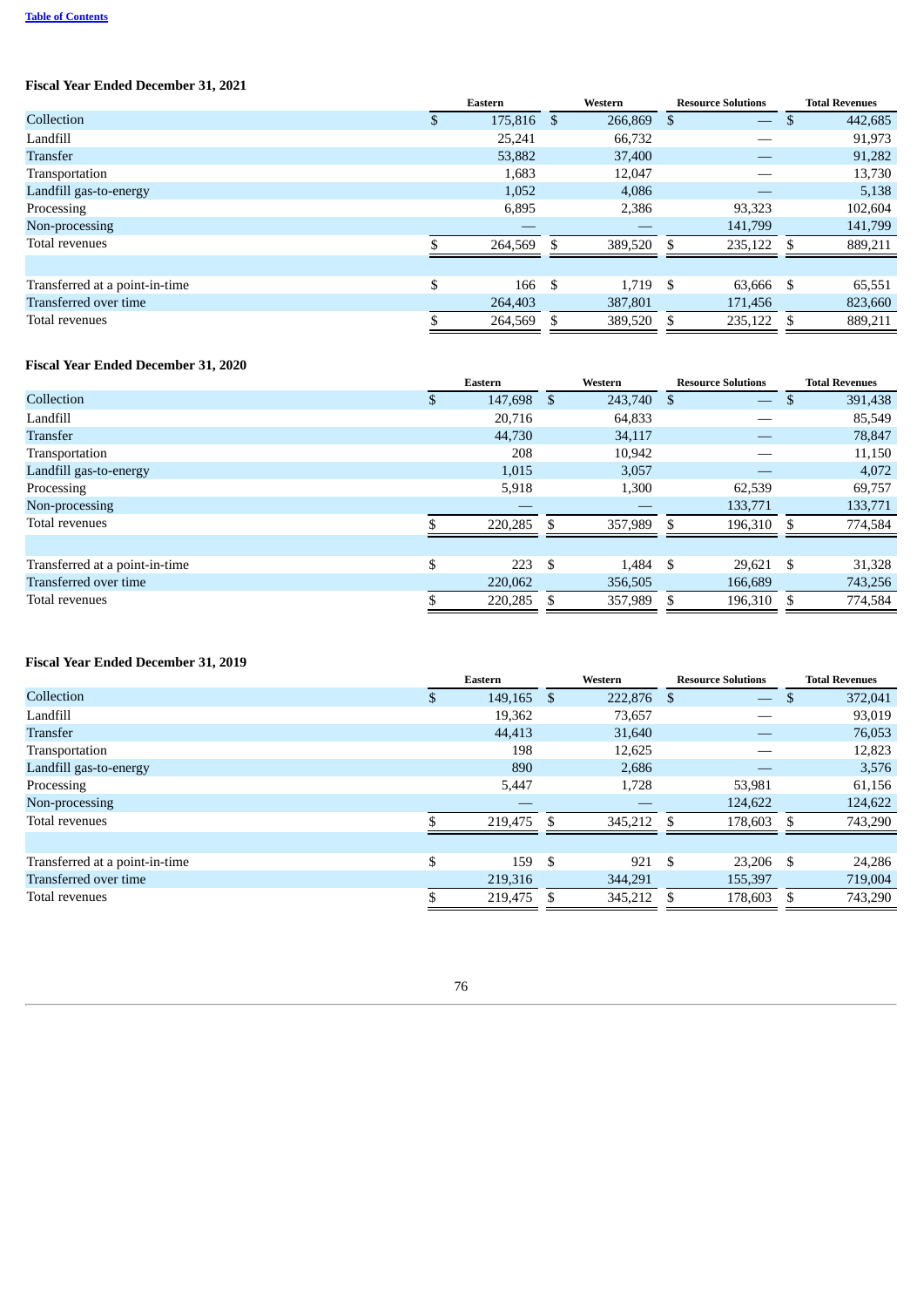## **5. BUSINESS COMBINATIONS**

In fiscal year 2021, we acquired the following businesses: a residential, commercial and roll-off collection business in eastern Connecticut that operates a railserved construction and demolition processing and waste transfer facility, a waste transfer station, a single-stream recycling facility, and several other recycling operations whose assets and liabilities are allocated between our Eastern region and Resource Solutions operating segments; a solid-waste collection business that operates a waste transfer station, a septic and portable toilet business, and two tuck-in solid-waste collection businesses in our Eastern region; and a solid-waste transfer station business, a waste composting and food-scrap hauling business, a solid-waste collection business that operates a waste transfer station, and two tuck-in solid-waste collection businesses in our Western region.

In fiscal year 2020, we acquired the following businesses: seven tuck-in solid waste collection businesses and a solid waste collection business in our Western region, a transportation business in our Eastern region, and one recycling operation in our Resource Solutions operating segment.

In fiscal year 2019, we acquired the following businesses: three tuck-in solid waste collection businesses in our Eastern region, four tuck-in solid waste collection businesses, a business comprised of solid waste collection, transfer and recycling operations, and a business comprised of solid waste hauling and transfer assets in our Western region.

The operating results of these businesses are included in the accompanying audited consolidated statements of operations from each date of acquisition, and the purchase price has been allocated to the net assets acquired based on fair values at each date of acquisition, with the residual amounts recorded as goodwill. Purchase price allocations are based on information existing at the acquisition dates or upon closing the transactions, including contingent consideration. See Note 14, *Fair Value of Financial Instruments* for further disclosure about contingent consideration. Acquired intangible assets other than goodwill that are subject to amortization include customer relationships, trade names and covenants not-to-compete. These are amortized over a four to tenyear period from the date of acquisition. All amounts recorded to goodwill in fiscal years 2021 and 2020 are expected to be deductible for tax purposes.

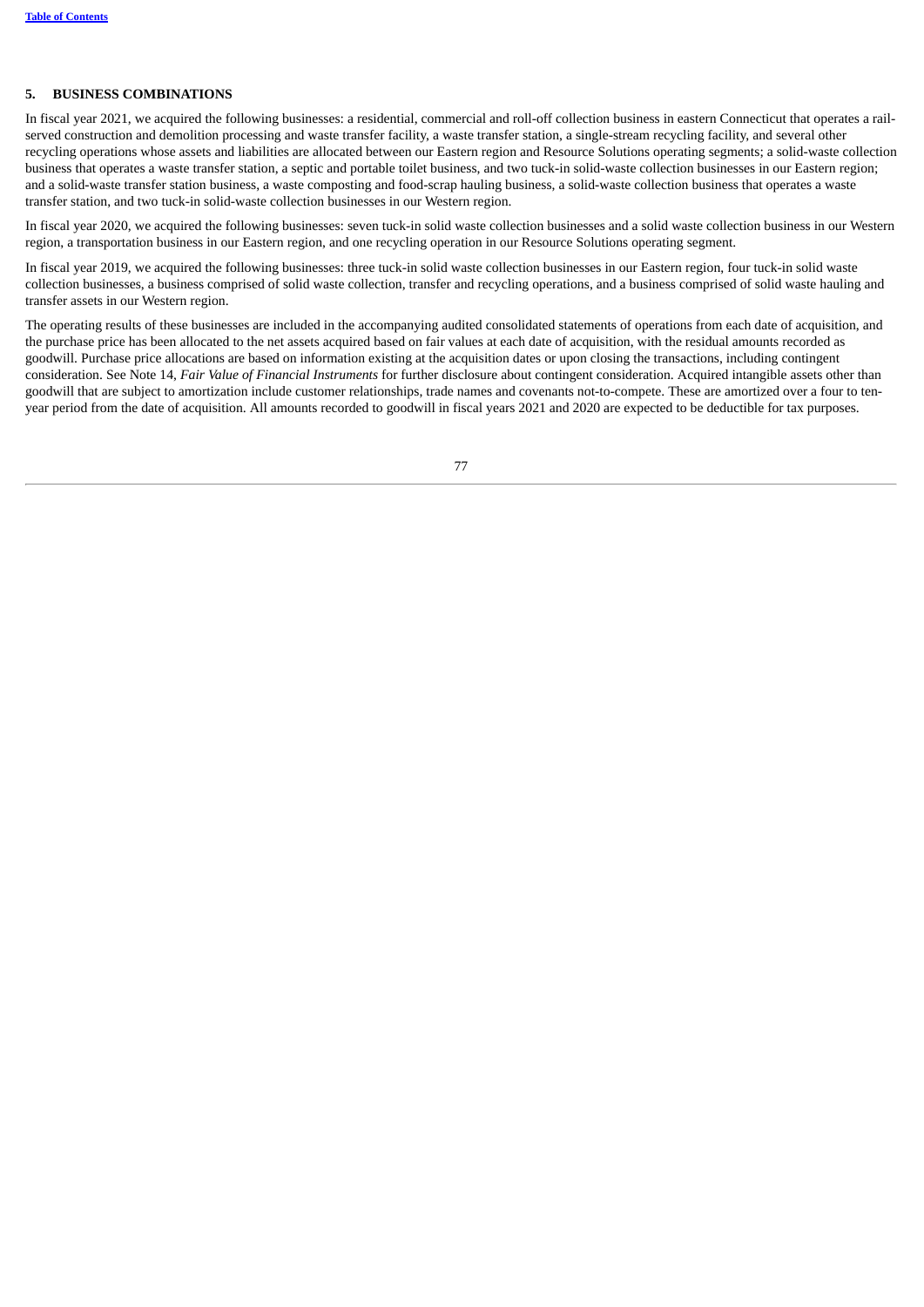The purchase price paid for these acquisitions and the allocation of the purchase price is as follows:

|                                                       |               | <b>Fiscal Year Ended</b><br>December 31, |      |          |
|-------------------------------------------------------|---------------|------------------------------------------|------|----------|
|                                                       | 2021          | 2020                                     |      | 2019     |
| <b>Purchase Price:</b>                                |               |                                          |      |          |
| Cash used in acquisitions, net of cash acquired       | \$<br>166,489 | 28,990<br>-\$                            | - \$ | 72,118   |
| Notes payable                                         |               |                                          |      | 2,714    |
| Other non-cash consideration                          |               |                                          |      | 5,470    |
| Holdbacks to sellers and contingent consideration     | 5,194         | 4,490                                    |      | 1,875    |
| Total                                                 | 171,683       | 33,480                                   |      | 82,177   |
| Allocated as follows:                                 |               |                                          |      |          |
| Current assets                                        | 7,218         | 181                                      |      | 2,051    |
| Property, plant and equipment:                        |               |                                          |      |          |
| Land                                                  | 1,321         | 895                                      |      | 2,487    |
| Finance lease right-of-use-assets                     | 31,467        |                                          |      |          |
| <b>Buildings</b>                                      | 11,046        | 1,908                                    |      | 5,422    |
| Equipment                                             | 46,396        | 13,493                                   |      | 20,482   |
| Operating lease right-of-use assets                   | 6,500         |                                          |      |          |
| Other non-current assets                              |               |                                          |      | 367      |
| Intangible assets:                                    |               |                                          |      |          |
| Trade names                                           | 8,350         |                                          |      |          |
| Covenants not-to-compete                              | 1,807         | 742                                      |      | 4,412    |
| <b>Customer relationships</b>                         | 36,195        | 7,663                                    |      | 26,759   |
| Other liabilities, net                                | (5, 182)      | (484)                                    |      | (3, 122) |
| <b>Finance leases</b>                                 | (11, 367)     |                                          |      |          |
| Deferred tax liability                                |               |                                          |      | (2,385)  |
| Fair value of assets acquired and liabilities assumed | 133,751       | 24,398                                   |      | 56,473   |
| Excess purchase price to be allocated to goodwill     | 37,932        | 9,082<br>\$                              | \$   | 25,704   |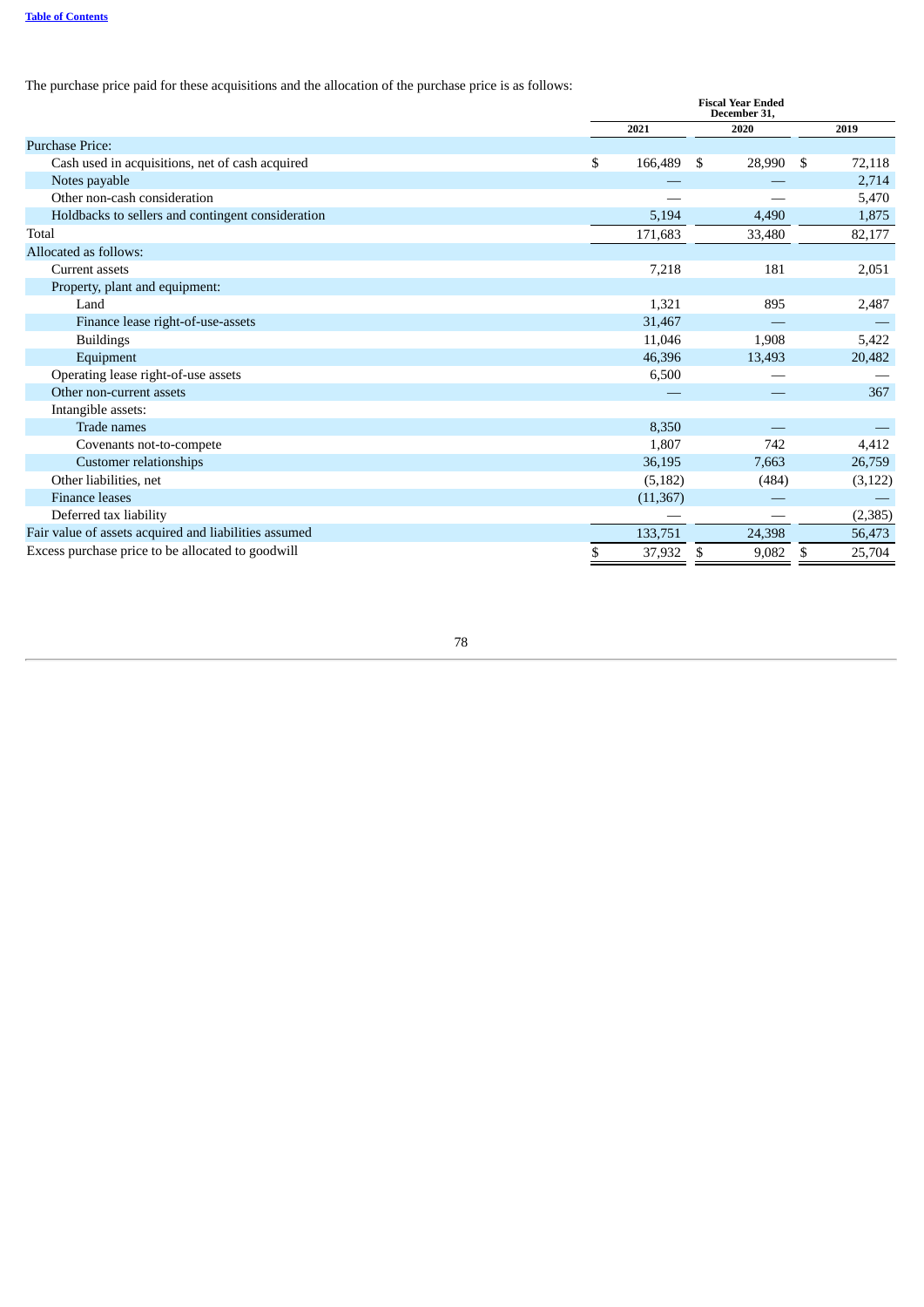The following unaudited pro forma combined information shows our operational results as though each of the acquisitions completed had occurred as of January 1, 2019.

|                                                                 |                 |    | <b>Fiscal Year Ended</b><br>December 31, |         |
|-----------------------------------------------------------------|-----------------|----|------------------------------------------|---------|
|                                                                 | 2021            |    | 2020                                     | 2019    |
| <b>Revenues</b>                                                 | 940.561         | -S | 872,046 \$                               | 883,708 |
| Operating income                                                | 76,576 \$       |    | 58,121 \$                                | 55,328  |
| Net income                                                      | \$<br>36,486 \$ |    | 83,585 \$                                | 25,946  |
|                                                                 |                 |    |                                          |         |
| Basic earnings per share attributable to common stockholders:   |                 |    |                                          |         |
| Basic weighted average shares outstanding                       | 51,312          |    | 48,793                                   | 47,226  |
| Basic earnings per common share                                 | 0.71            |    | 1.71                                     | 0.55    |
| Diluted earnings per share attributable to common stockholders: |                 |    |                                          |         |
| Diluted weighted average shares outstanding                     | 51,515          |    | 49,045                                   | 47,966  |
| Diluted earnings per common share                               | 0.71            |    | 1.70                                     | 0.54    |

Certain purchase price allocations are preliminary and are based on information existing at the acquisition dates or upon closing the transaction. This includes purchase price allocation associated with the accounting for an acquisition in fiscal year 2021 that has not yet been completed because we have not finalized the valuations of certain tangible and intangible assets. Accordingly, the purchase price allocation is subject to change. The pro forma results have been prepared for comparative purposes only and are not necessarily indicative of the actual results of operations had the acquisitions taken place as of January 1, 2019 or the results of our future operations. Furthermore, the pro forma results do not give effect to all cost savings or incremental costs that may occur as a result of the integration and consolidation of the completed acquisitions.

## **6. ACCOUNTS RECEIVABLE, NET OF ALLOWANCE FOR CREDIT LOSSES**

A summary of the changes to allowance for credit losses follows:

|                                                   |        | <b>Fiscal Year Ended</b><br>December 31, |       |
|---------------------------------------------------|--------|------------------------------------------|-------|
|                                                   | 2021   | 2020                                     | 2019  |
| ce at beginning of period                         | 2\$333 | \$1,468                                  | 931   |
| ilative effect of new accounting principle        |        | 189                                      |       |
| ions - charged to expense                         | 1,896  | 1,971                                    | 1,360 |
| ctions - bad debts written off, net of recoveries | (953)  | (1,295)                                  | (823) |
| ce at end of period                               | \$,276 | $\Omega$ , 333                           | 1,468 |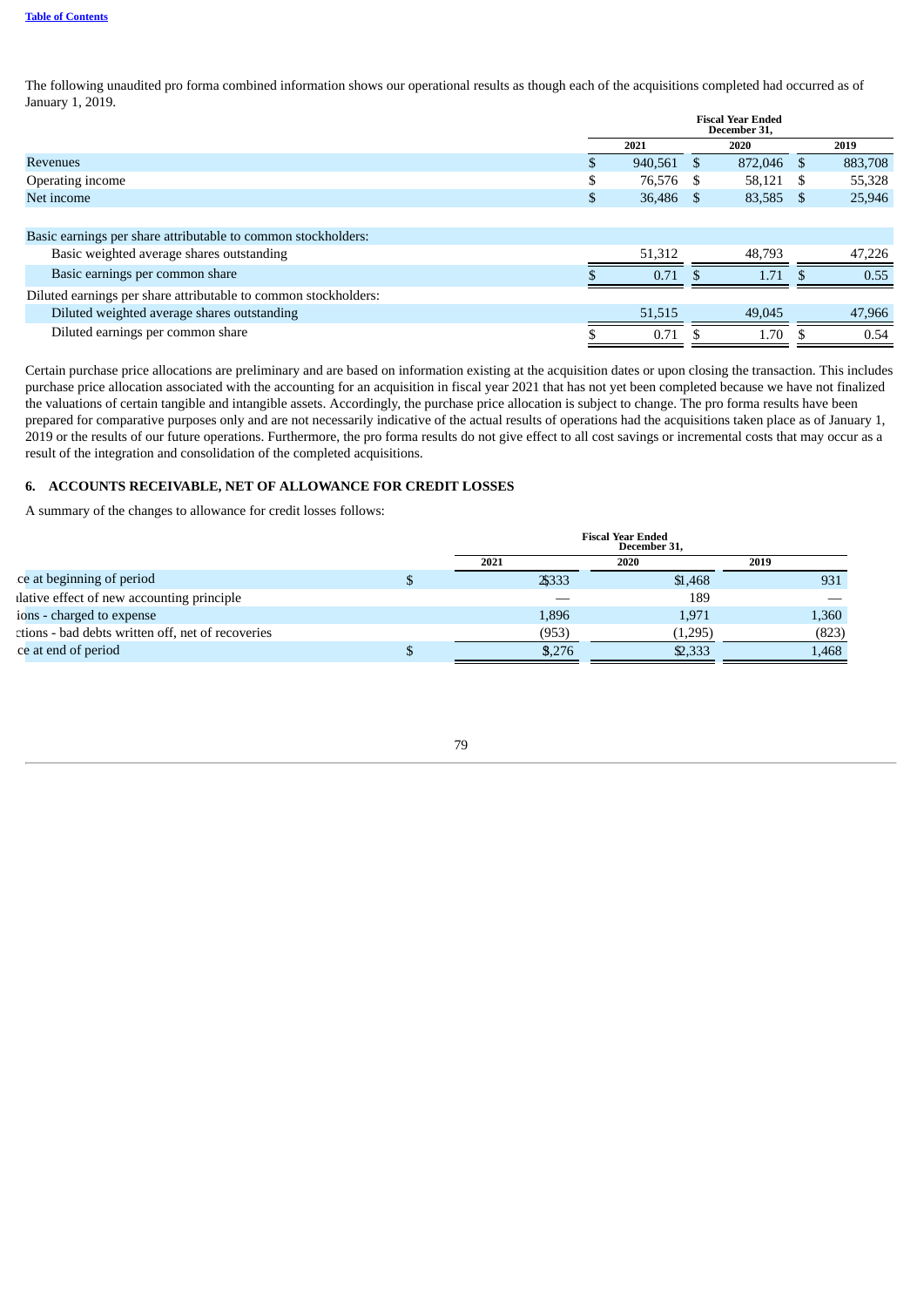# **7. PROPERTY, PLANT AND EQUIPMENT**

A summary of property, plant and equipment is as follows:

|                                                 |           | December 31. |            |  |  |
|-------------------------------------------------|-----------|--------------|------------|--|--|
|                                                 | 2021      |              | 2020       |  |  |
| Land                                            |           | $34,118$ \$  | 30,061     |  |  |
| Landfills                                       | 677,023   |              | 635,144    |  |  |
| Finance lease right-of-use assets               | 78,851    |              | 39,683     |  |  |
| Buildings and improvements                      | 187,810   |              | 169,325    |  |  |
| Machinery and equipment                         | 207,305   |              | 178,104    |  |  |
| Rolling stock                                   | 252,642   |              | 204,333    |  |  |
| <b>Containers</b>                               | 179,949   |              | 154,744    |  |  |
|                                                 | 1,617,698 |              | 1,411,394  |  |  |
| Less: accumulated depreciation and amortization | (973,094) |              | (900, 882) |  |  |
|                                                 | 644,604   |              | 510,512    |  |  |
|                                                 |           |              |            |  |  |

Depreciation expense for fiscal years 2021, 2020 and 2019 was \$62,342, \$54,370 and \$45,060, respectively. Landfill amortization expense for fiscal years 2021, 2020 and 2019 was \$30,295, \$27,520 and \$27,512, respectively.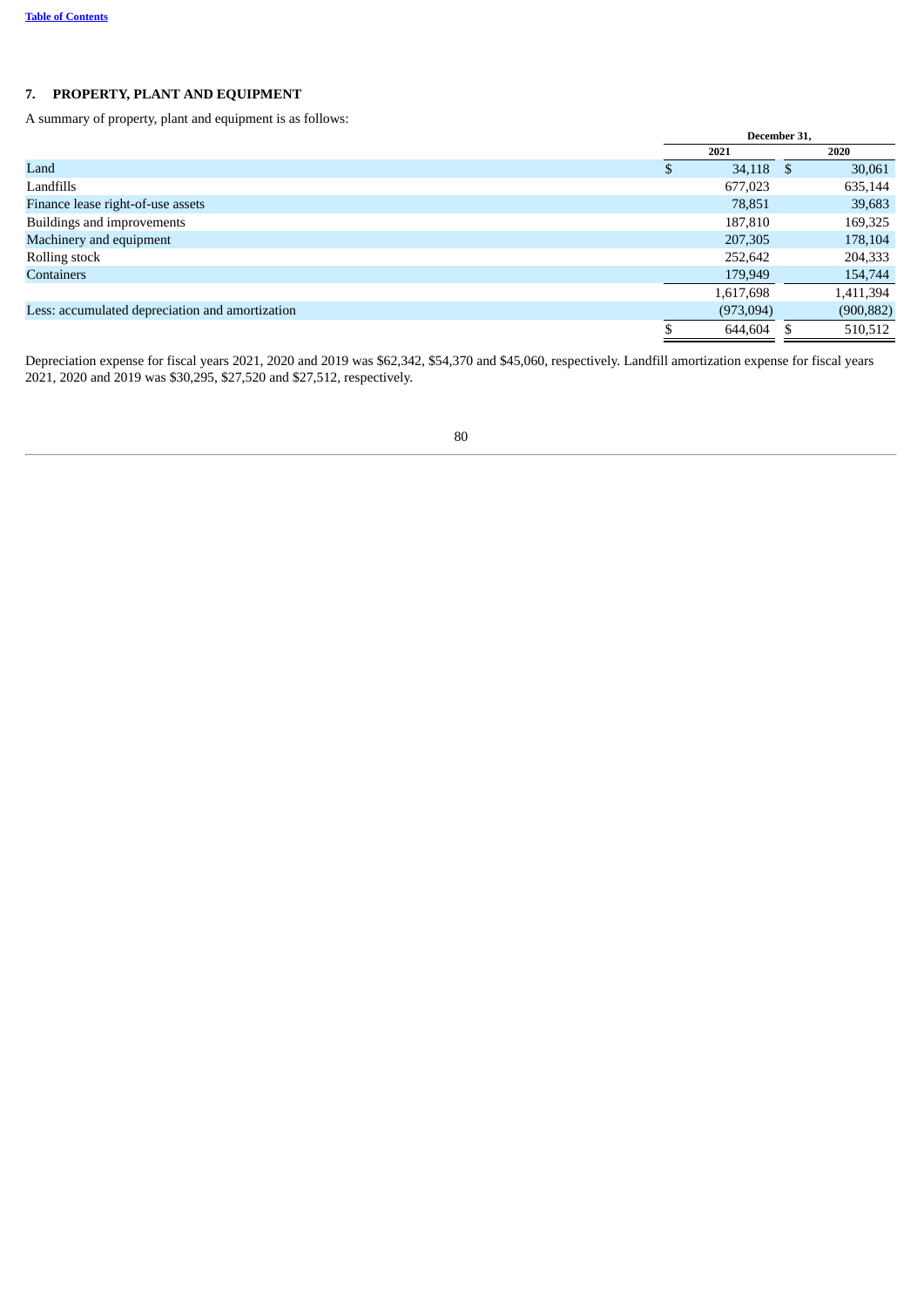# **8. LEASES**

A schedule of lease costs and other lease information follows:

|                                                     | <b>Fiscal Year Ended</b><br><b>December 31, 2021</b> | <b>Fiscal Year Ended</b><br><b>December 31, 2020</b> |
|-----------------------------------------------------|------------------------------------------------------|------------------------------------------------------|
| <b>Lease cost:</b>                                  |                                                      |                                                      |
| Amortization of right-of-use assets                 | ¢<br>$5,118$ \$                                      | 3,736                                                |
| Interest expense                                    | 1,446                                                | 1,201                                                |
| Fixed lease cost - vehicles, equipment and property | 5,562                                                | 8,476                                                |
| Fixed lease cost - landfill operating leases        | 8,265                                                | 7,781                                                |
| Fixed lease cost                                    | 13,827                                               | 16,257                                               |
| Short-term lease cost                               | 3,525                                                | 3,430                                                |
| Variable lease cost                                 | 477                                                  | 514                                                  |
| Total lease cost                                    | 24,393 \$                                            | 25,138                                               |
|                                                     |                                                      |                                                      |

## **Other information:**

| Cash paid for amounts included in the measurement of lease liabilities:      |           |        |
|------------------------------------------------------------------------------|-----------|--------|
| Financing cash flows for finance leases                                      | 6.534 \$  | 4.940  |
| Operating cash flows for operating leases                                    | 10.609    | 13,078 |
| Right-of-use assets obtained in exchange for new finance lease liabilities   | 20.752 \$ | 18,003 |
| Right-of-use assets obtained in exchange for new operating lease liabilities | 3.827     | 3.845  |

|                                                                  | <b>December 31, 2021</b> |
|------------------------------------------------------------------|--------------------------|
| Weighted-average remaining lease term - finance leases (years)   | 6.2                      |
| Weighted-average remaining lease term - operating leases (years) | 10.4                     |
| Weighted-average discount rate - finance leases                  | $3.6\%$                  |
| Weighted-average discount rate - operating leases                | $4.7\%$                  |

Estimated minimum future lease obligations are as follows:

| Louinace minimain ratare rease congarons are as ronows. |                         |                       |
|---------------------------------------------------------|-------------------------|-----------------------|
|                                                         | <b>Operating Leases</b> | <b>Finance Leases</b> |
| Fiscal year ending December 31, 2022                    | 10,068 \$               | 8,323                 |
| Fiscal year ending December 31, 2023                    | 8.148                   | 8,512                 |
| Fiscal year ending December 31, 2024                    | 7,149                   | 8,403                 |
| Fiscal year ending December 31, 2025                    | 7,813                   | 8,243                 |
| Fiscal year ending December 31, 2026                    | 7.444                   | 7,691                 |
| Thereafter                                              | 40,920                  | 10,745                |
| Total lease payments                                    | 81,542                  | 51,917                |
| Less: interest expense                                  | (17, 860)               | (6, 193)              |
| Lease liability balance                                 | 63,682                  | 45,724                |
|                                                         |                         |                       |

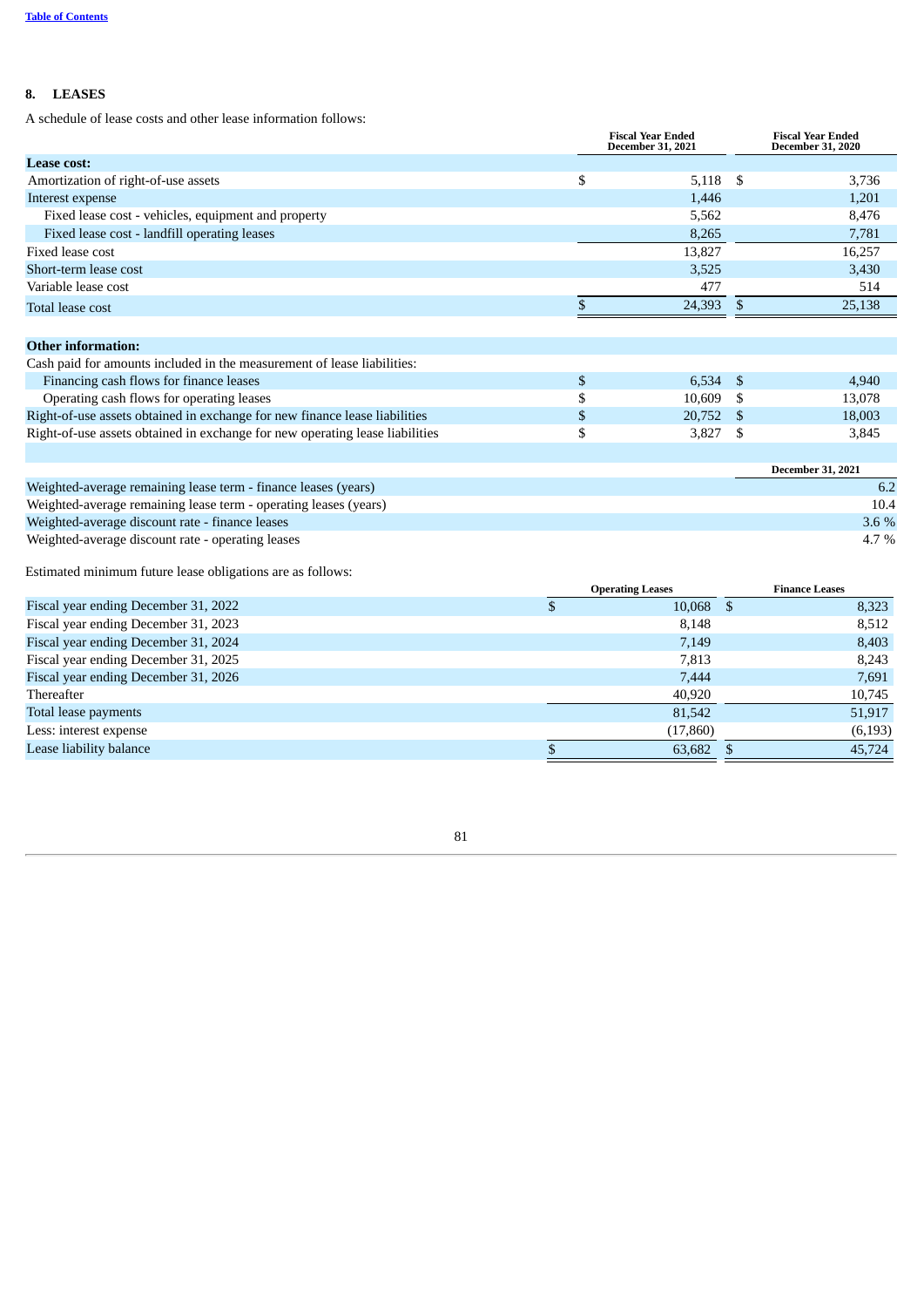## **9. GOODWILL AND INTANGIBLE ASSETS**

A summary of the activity and balances related to goodwill by reportable operating segment is as follows:

|                           | <b>December 31, 2020</b> |      | <b>Acquisitions</b> |      | <b>December 31, 2021</b> |
|---------------------------|--------------------------|------|---------------------|------|--------------------------|
| Eastern                   | 30,873                   | - \$ | 21,199              | - \$ | 52,072                   |
| Western                   | 149,984                  |      | 13,744              |      | 163,728                  |
| <b>Resource Solutions</b> | 14,044                   |      | 3,016               |      | 17,060                   |
| Total                     | 194,901                  | S.   | 37,959              | - \$ | 232,860                  |
|                           |                          |      |                     |      |                          |
|                           | <b>December 31, 2019</b> |      | <b>Acquisitions</b> |      | <b>December 31, 2020</b> |
| Eastern                   | 30,720                   | - \$ | 153                 | - S  | 30,873                   |
| Western                   | 141,055                  |      | 8,929               |      | 149,984                  |
| <b>Resource Solutions</b> | 14,044                   |      |                     |      | 14,044                   |
| Total                     | 185,819                  | .S   | 9,082               |      | 194,901                  |

A summary of intangible assets is as follows:

|                               |   | <b>Covenants</b><br>Not-to-Compete |     | <b>Customer Relationships</b> |      | <b>Trade Names</b>            |      | <b>Total</b> |
|-------------------------------|---|------------------------------------|-----|-------------------------------|------|-------------------------------|------|--------------|
| Balance, December 31, 2021    |   |                                    |     |                               |      |                               |      |              |
| Intangible assets             | œ | 28,777                             | -\$ | 115,005                       | - \$ | 8,350                         | S    | 152,132      |
| Less accumulated amortization |   | (22, 148)                          |     | (34, 809)                     |      | (1,452)                       |      | (58, 409)    |
|                               |   | 6,629                              |     | 80,196                        |      | 6,898                         |      | 93,723       |
|                               |   |                                    |     | Covenants<br>Not-to-Compete   |      | <b>Customer Relationships</b> |      | <b>Total</b> |
| Balance, December 31, 2020    |   |                                    |     |                               |      |                               |      |              |
| Intangible assets             |   |                                    | \$  | 26,971                        | - \$ | 78.809                        | - \$ | 105,780      |
| Less accumulated amortization |   |                                    |     | (20, 547)                     |      | (26,909)                      |      | (47, 456)    |
|                               |   |                                    |     | 6,424                         |      | 51,900                        |      | 58,324       |

Intangible amortization expense for fiscal years 2021, 2020 and 2019 was \$10,953, \$8,893 and \$7,218, respectively.

The intangible amortization expense estimated for the five fiscal years following fiscal year 2021 and thereafter is as follows:

## **Estimated Future Amortization Expense as of December 31, 2021**

| Fiscal year ending December 31, 2022 | 14,605 |
|--------------------------------------|--------|
| Fiscal year ending December 31, 2023 | 13.662 |
| Fiscal year ending December 31, 2024 | 13.267 |
| Fiscal year ending December 31, 2025 | 12.469 |
| Fiscal year ending December 31, 2026 | 11.022 |
| Thereafter                           | 28,698 |

#### **10. FINAL CAPPING, CLOSURE AND POST-CLOSURE COSTS**

Accrued final capping, closure and post-closure costs include the current and non-current portion of costs associated with obligations for final capping closure and post-closure of our landfills. We estimate our future final capping, closure and post-closure costs in order to determine the final capping, closure and postclosure expense per ton of waste placed into each landfill as further described in Note 3, *Summary of Significant Accounting Policies*. The anticipated time frame for paying these costs varies based on the remaining useful life of each landfill, as well as the duration of the post-closure monitoring period.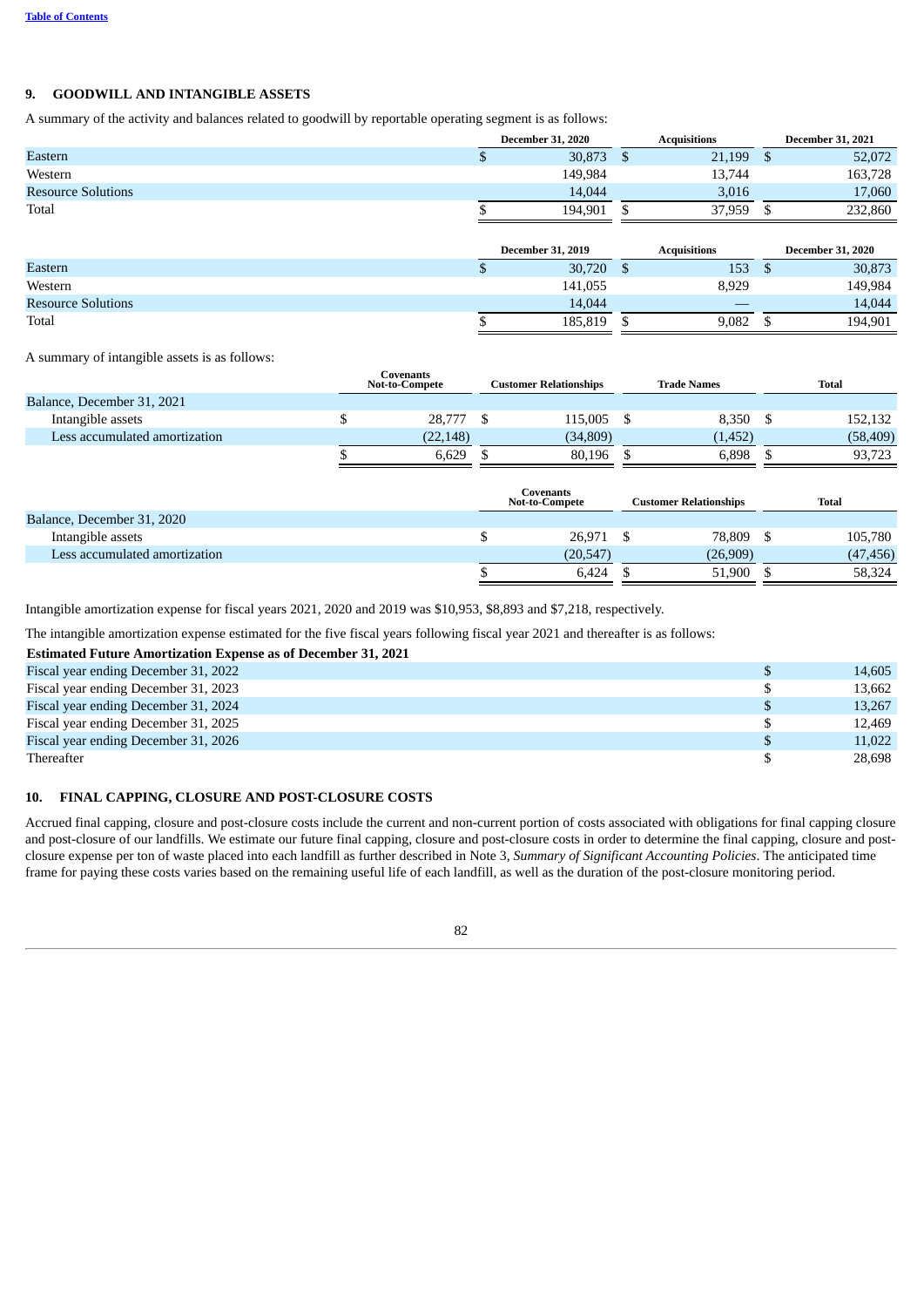The changes to accrued final capping, closure and post-closure liabilities are as follows:

| $\tilde{}$<br>. .          |      | <b>Fiscal Year Ended</b><br><b>December 31, 2021</b> |              |         |  |  |
|----------------------------|------|------------------------------------------------------|--------------|---------|--|--|
|                            | 2021 |                                                      |              | 2020    |  |  |
| Beginning balance          | D    | 82,533                                               | <sup>3</sup> | 71,927  |  |  |
| Obligations incurred       |      | 5,408                                                |              | 3,840   |  |  |
| Revisions in estimates (1) |      | (836)                                                |              | 4,531   |  |  |
| Accretion expense          |      | 6,775                                                |              | 6,436   |  |  |
| Obligations settled (2)    |      | (6,966)                                              |              | (4,201) |  |  |
| Ending balance             |      | 86,914                                               |              | 82,533  |  |  |
|                            |      |                                                      |              |         |  |  |

(1) Relates to changes in estimates and assumptions concerning anticipated waste flow, cost and timing of future final capping, closure and post-closure activities at our landfills.

(2) May include amounts paid and amounts that are being processed through accounts payable as a part of our disbursement cycle.

## **11. DEBT**

A summary of debt is as follows:

|                                                                                                                                                                                                                             | December 31,  |               |
|-----------------------------------------------------------------------------------------------------------------------------------------------------------------------------------------------------------------------------|---------------|---------------|
|                                                                                                                                                                                                                             | 2021          | 2020          |
| <b>Senior Secured Credit Facility:</b>                                                                                                                                                                                      |               |               |
| Amended and Restated Revolving Credit Facility due December 2026 ("Revolving Credit Facility"); bearing interest at<br>LIBOR plus 1.375%                                                                                    | \$            | \$            |
| Revolving Credit Facility due May 2023 amended and restated in December 2021; bore interest at LIBOR plus 1.75%                                                                                                             |               |               |
| Amended and Restated Term Loan A Facility due December 2026 ("Term Loan Facility"); bearing interest at LIBOR plus<br>1.375%                                                                                                | 350,000       |               |
| Term Loan A Facility due May 2023 amended and restated in December 2021; bore interest at LIBOR plus 1.75%                                                                                                                  |               | 350,000       |
| <b>Tax-Exempt Bonds:</b>                                                                                                                                                                                                    |               |               |
| New York State Environmental Facilities Corporation Solid Waste Disposal Revenue Bonds Series 2014 ("New York Bonds<br>2014R-1") due December 2044 - fixed rate interest period through 2029; bearing interest at 2.875%    | 25,000        | 25,000        |
| New York State Environmental Facilities Corporation Solid Waste Disposal Revenue Bonds Series 2014R-2 ("New York<br>Bonds 2014R-2") due December 2044 - fixed rate interest period through 2026; bearing interest at 3.125% | 15,000        | 15,000        |
| New York State Environmental Facilities Corporation Solid Waste Disposal Revenue Bonds Series 2020 ("New York Bonds<br>2020") due September 2050 - fixed rate interest period through 2025; bearing interest at 2.750%      | 40,000        | 40.000        |
| Finance Authority of Maine Solid Waste Disposal Revenue Bonds Series 2005R-3 ("FAME Bonds 2005R-3") due January<br>2025 - fixed rate interest period through 2025; bearing interest at 5.25%                                | 25,000        | 25,000        |
| Finance Authority of Maine Solid Waste Disposal Revenue Bonds Series 2015R-1 ("FAME Bonds 2015R-1") due August<br>2035 - fixed rate interest period through 2025; bearing interest at 5.125%                                | 15,000        | 15,000        |
| Finance Authority of Maine Solid Waste Disposal Revenue Bonds Series 2015R-2 ("FAME Bonds 2015R-2") due August<br>2035 - fixed rate interest period through 2025; bearing interest at 4.375%                                | 15,000        | 15,000        |
| Vermont Economic Development Authority Solid Waste Disposal Long-Term Revenue Bonds Series 2013 ("Vermont<br>Bonds") due April 2036 - fixed rate interest period through 2028; bearing interest at 4.625%                   | 16,000        | 16,000        |
| Business Finance Authority of the State of New Hampshire Solid Waste Disposal Revenue Bonds Series 2013 ("New<br>Hampshire Bonds") due April 2029 - fixed rate interest period through 2029; bearing interest at 2.95%      | 11,000        | 11,000        |
| Other:                                                                                                                                                                                                                      |               |               |
| Finance leases maturing through December 2107; bearing interest at a weighted average of 3.6%                                                                                                                               | 45,724        | 31,486        |
| Notes payable maturing through June 2027; bearing interest at a weighted average of 3.1%                                                                                                                                    | 4,846         | 4,933         |
| Principal amount of debt                                                                                                                                                                                                    | 562,570       | 548,419       |
| Less—unamortized debt issuance costs (1)                                                                                                                                                                                    | 10.166        | 8,768         |
| Debt less unamortized debt issuance costs                                                                                                                                                                                   | 552,404       | 539,651       |
| Less-current maturities of debt                                                                                                                                                                                             | 9,901         | 9,240         |
|                                                                                                                                                                                                                             | \$<br>542,503 | \$<br>530,411 |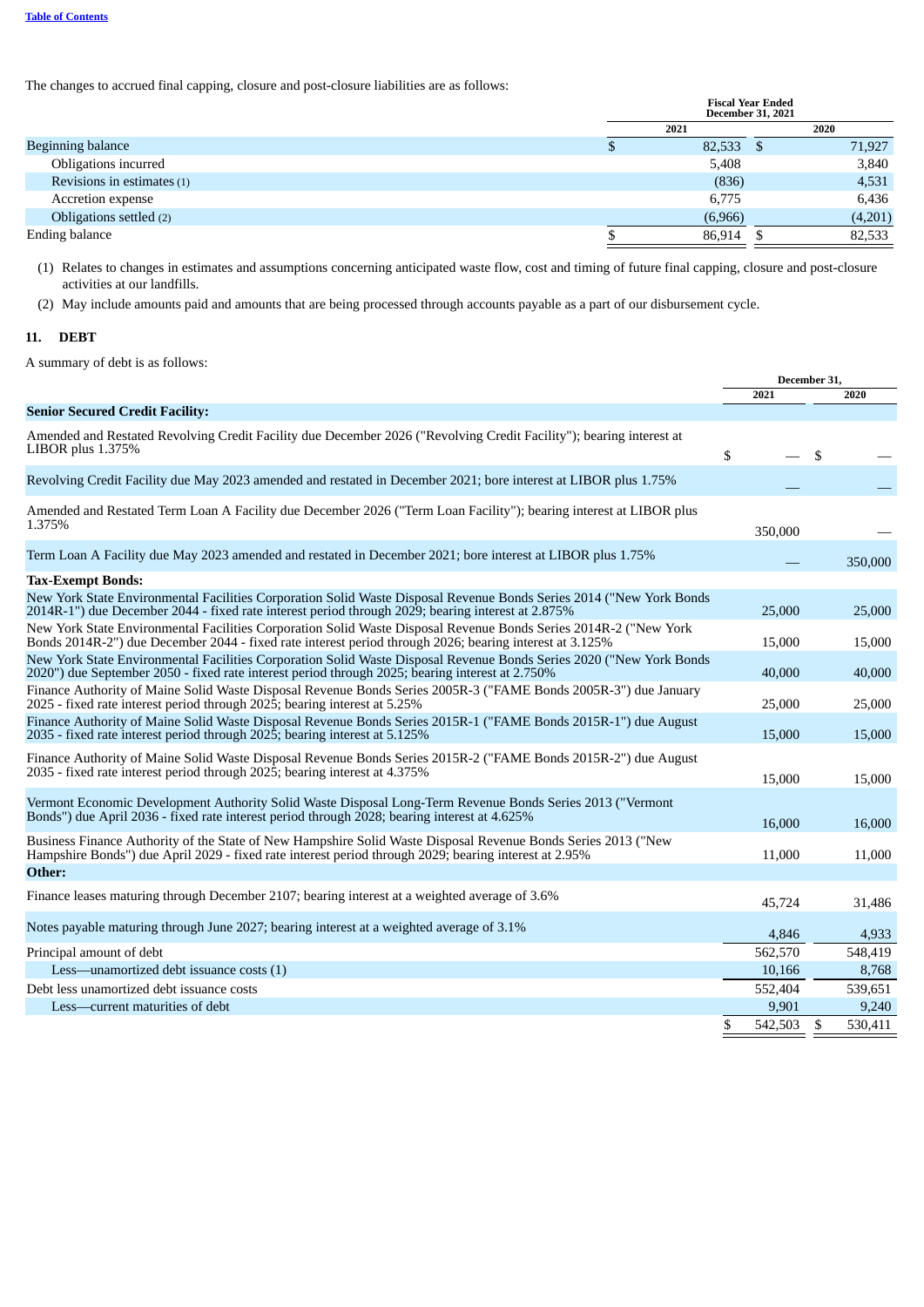|                                                                                                             | December 31. |            |       |
|-------------------------------------------------------------------------------------------------------------|--------------|------------|-------|
|                                                                                                             |              | 2021       | 2020  |
| Amended and Restated Revolving Credit Facility and Term Loan Facility (collectively, the "Credit Facility") | S            | $5,884$ \$ |       |
| Revolving Credit Facility and Term Loan A Facility amended and restated in December 2021                    |              |            | 3,839 |
| New York Bonds 2014R-1                                                                                      |              | 933        | 1,000 |
| New York Bonds 2014R-2                                                                                      |              | 268        | 329   |
| New York Bonds 2020                                                                                         |              | 1,283      | 1,461 |
| FAME Bonds 2005R-3                                                                                          |              | 262        | 347   |
| FAME Bonds 2015R-1                                                                                          |              | 413        | 482   |
| FAME Bonds 2015R-2                                                                                          |              | 268        | 343   |
| <b>Vermont Bonds</b>                                                                                        |              | 433        | 487   |
| New Hampshire Bonds                                                                                         |              | 422        | 480   |
|                                                                                                             |              | 10,166     | 8,768 |

#### *Credit Facility*

On December 22, 2021, we entered into an amended and restated credit agreement ("Amended and Restated Credit Agreement"), which provides for a \$350,000 aggregate principal amount Term Loan Facility and a \$300,000 Revolving Credit Facility, with a \$75,000 sublimit for letters of credit. The previous credit agreement included \$347,375 aggregate principal amount of outstanding term loan and a revolving line of credit facility that had not been borrowed against at the time of amendment. The incremental proceeds from this transaction were used to pay related transaction expenses. We have the right to request, at our discretion, an increase in the amount of loans under the Credit Facility by an aggregate amount of \$125,000, subject to the terms and conditions set forth in the Amended and Restated Credit Agreement. The Credit Facility has a 5-year term that matures in December 2026 and bears interest at a rate of LIBOR plus 1.375% per annum, which will be reduced to a rate of LIBOR plus as low as 1.125% upon us reaching a consolidated net leverage ratio of less than 2.25x. The Credit Facility contains customary benchmark replacement provisions pursuant to which, upon certain triggering events, the LIBOR benchmark used to calculate the LIBOR rate will be replaced with a secured overnight financing rate, as adjusted, on the terms and conditions in the Credit Facility. The Credit Facility is guaranteed jointly and severally, fully and unconditionally by all of our significant wholly-owned subsidiaries and secured by substantially all of our assets. As of December 31, 2021, further advances were available under the Credit Facility in the amount of \$271,945. The available amount is net of outstanding irrevocable letters of credit totaling \$28,055, at which date no amount had been drawn.

The Amended and Restated Credit Agreement requires us to maintain a minimum interest coverage ratio and a maximum consolidated net leverage ratio, to be measured at the end of each fiscal quarter. In addition to these financial covenants, the Amended and Restated Credit Agreement also contains a number of important customary affirmative and negative covenants which restrict, among other things, our ability to sell assets, incur additional debt, create liens, make investments, and pay dividends. As of December 31, 2021, we were in compliance with the covenants contained in the Amended and Restated Credit Agreement. We do not believe that these restrictions impact our ability to meet future liquidity needs. An event of default under any of our debt agreements could permit some of our lenders, including the lenders under the Credit Facility, to declare all amounts borrowed from them to be immediately due and payable, together with accrued and unpaid interest, or, in the case of the Credit Facility, terminate the commitment to make further credit extensions thereunder, which could, in turn, trigger cross-defaults under other debt obligations. If we were unable to repay debt to our lenders or were otherwise in default under any provision governing our outstanding debt obligations, our secured lenders could proceed against us and against the collateral securing that debt.

### *Tax-Exempt Financings*

*New York Bonds.* In fiscal year 2020, we completed the issuance of \$40,000 aggregate principal amount of New York Bonds 2020. The New York Bonds 2020, which are unsecured and guaranteed jointly and severally, fully and unconditionally by all of our significant wholly-owned subsidiaries, accrue interest at 2.75% per annum from September 2, 2020 through September 1, 2025, at which time they may be converted to a variable interest rate period or to a new term interest rate period. The New York Bonds 2020 mature on September 1, 2050. As of December 31, 2021, we had outstanding \$40,000 aggregate principal amount of New York Bonds 2020.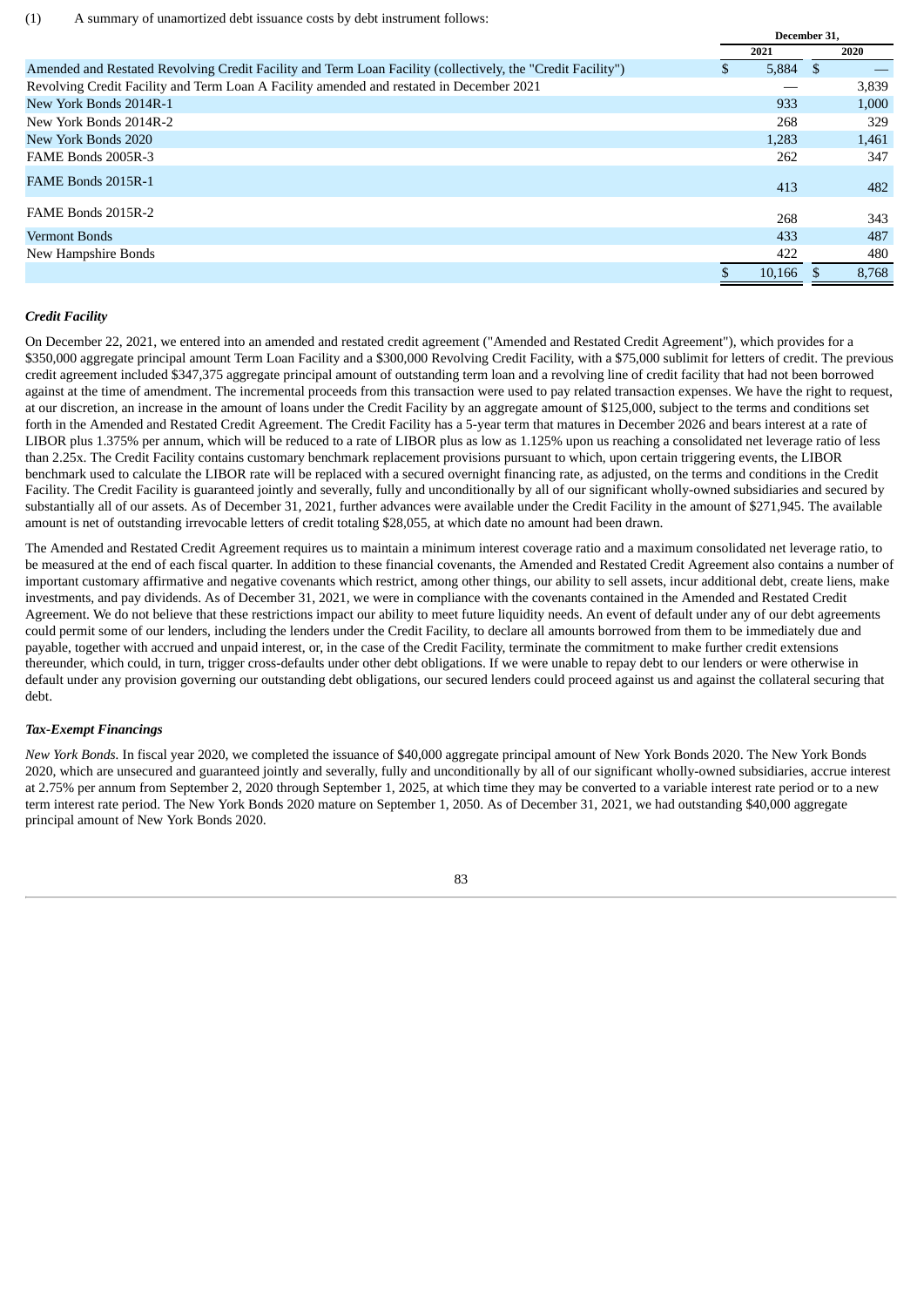In fiscal year 2019, we completed the remarketing of \$25,000 aggregate principal amount of New York Bonds 2014R-1. As of December 31, 2021, we had outstanding \$25,000 aggregate principal amount of New York Bonds 2014R-1 and \$15,000 aggregate principal amount of New York Bonds 2014R-2 issued by the New York State Environmental Facilities Corporation under the indenture dated December 1, 2014 (collectively, the "New York Bonds 2014"). The New York Bonds 2014R-1 accrue interest at 2.875% per annum through December 2, 2029, at which time they may be converted from a fixed rate to a variable rate. The New York Bonds 2014R-2 accrue interest at 3.125% per annum through May 31, 2026, at which time they may be converted from a fixed rate to a variable rate. The New York Bonds 2014, which are unsecured and guaranteed jointly and severally, fully and unconditionally by all of our significant wholly-owned subsidiaries, require interest payments on June 1 and December 1 of each year and mature on December 1, 2044. We borrowed the proceeds of the New York Bonds 2014 to finance or refinance certain capital projects in the state of New York and to pay certain costs of issuance of the New York Bonds 2014.

*Maine Bonds.* As of December 31, 2021, we had outstanding \$25,000 aggregate principal amount of FAME Bonds 2005R-3, \$15,000 aggregate principal amount of FAME Bonds 2015R-1, and \$15,000 aggregate principal amount of FAME Bonds 2015R-2 (collectively, the "FAME Bonds"). The FAME Bonds 2005R-3 accrue interest at 5.25% per annum, and interest is payable semiannually on February 1 and August 1 of each year until such bonds mature on January 1, 2025. The FAME Bonds 2015R-1 accrue interest at 5.125% per annum through August 1, 2025, at which time they may be converted from a fixed to a variable rate, and interest is payable semiannually on February 1 and August 1 of each year until the FAME Bonds 2015R-1 mature on August 1, 2035. The FAME Bonds 2015R-2 accrue interest at 4.375% per annum through July 31, 2025, at which time they may be converted from a fixed to a variable rate, and interest is payable semiannually on May 1 and November 1 of each year until the FAME Bonds 2015R-2 mature on August 1, 2035. The FAME Bonds are unsecured and guaranteed jointly and severally, fully and unconditionally by all of our significant wholly-owned subsidiaries. We borrowed the proceeds of the offering of the FAME Bonds to finance or refinance the costs of certain of our solid waste landfill facilities and solid waste collection, organics and transfer, recycling and hauling facilities, and to pay certain costs of the issuance of the FAME Bonds.

*Vermont Bonds.* As of December 31, 2021, we had outstanding \$16,000 aggregate principal amount of Vermont Bonds. The Vermont Bonds, which are guaranteed jointly and severally, fully and unconditionally by all of our significant wholly-owned subsidiaries, accrue interest at 4.625% per annum through April 2, 2028, after which time there is a mandatory tender, and interest is payable semiannually on May 1 and November 1 of each year. The Vermont Bonds mature on April 1, 2036. We borrowed the proceeds of the Vermont Bonds to finance or refinance certain qualifying property, plant and equipment assets purchased in the state of Vermont.

*New Hampshire Bonds.* In fiscal year 2019, we completed the remarketing of \$11,000 aggregate principal amount of senior unsecured New Hampshire Bonds. As of December 31, 2021, we had outstanding \$11,000 aggregate principal amount of New Hampshire Bonds. The New Hampshire Bonds, which are guaranteed jointly and severally, fully and unconditionally by all of our significant wholly-owned subsidiaries, accrue interest at 2.95% per annum through maturity on April 1, 2029 and interest. During the fixed interest rate period, the New Hampshire Bonds are not supported by a letter of credit. Interest is payable on April 1 and October 1 of each year. We borrowed the proceeds of the New Hampshire Bonds to finance or refinance certain qualifying property, plant and equipment assets purchased in the state of New Hampshire.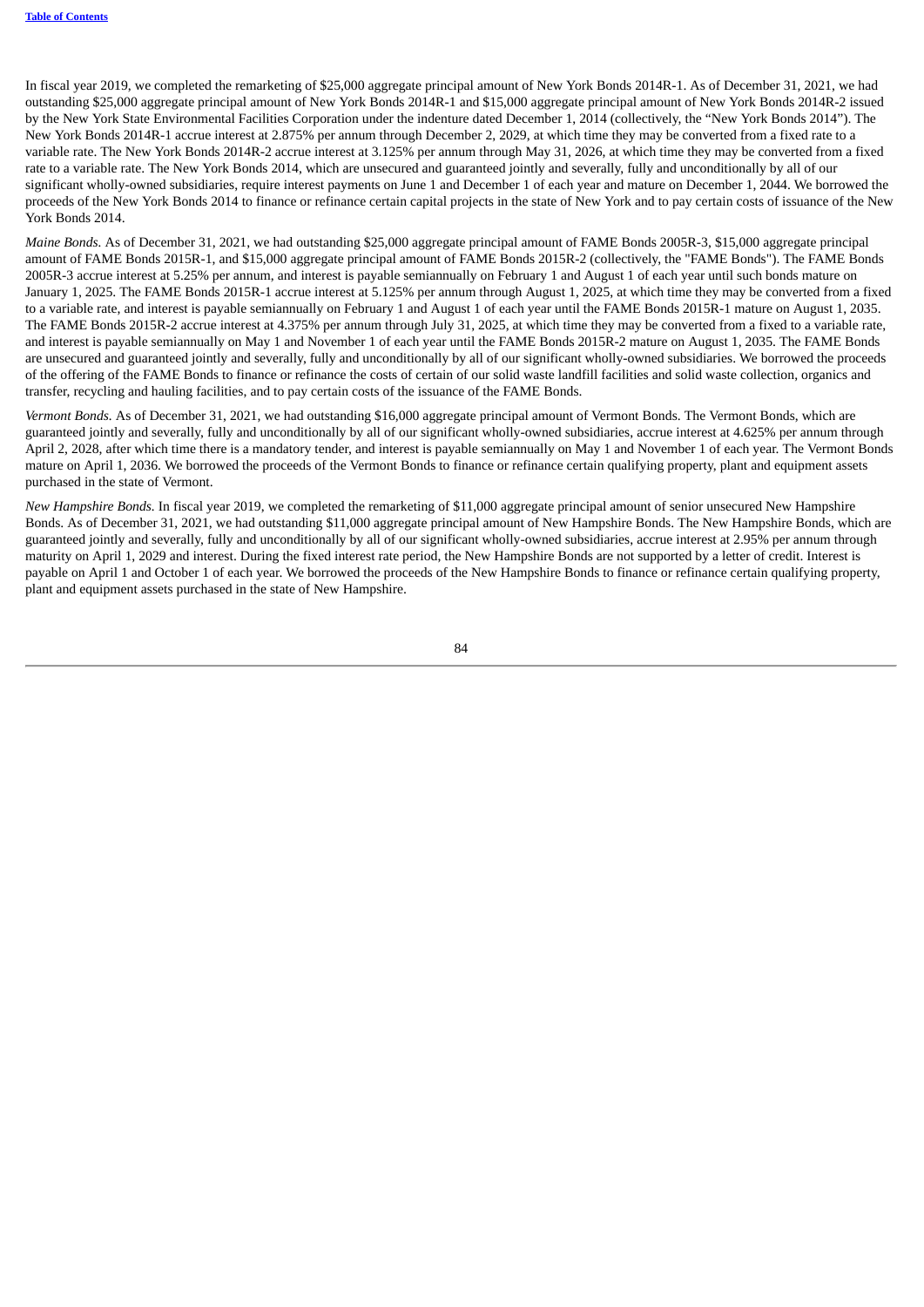#### **Interest Expense**

The components of interest expense are as follows:

| December 31. |        |  |        |  |                          |
|--------------|--------|--|--------|--|--------------------------|
|              | 2021   |  | 2020   |  | 2019                     |
|              | 19,201 |  | 20,084 |  | 22,553                   |
|              | 2,288  |  | 2,169  |  | 2,293                    |
|              | 458    |  | 531    |  | 519                      |
|              | (718)  |  | (413)  |  | (263)                    |
|              | 21,229 |  | 22,371 |  | 25,102                   |
|              |        |  |        |  | <b>Fiscal Year Ended</b> |

## **Cash Flow Hedges**

Our strategy to reduce exposure to interest rate risk involves entering into interest rate derivative agreements to hedge against adverse movements in interest rates related to the variable rate portion of our long-term debt. We have designated these derivative instruments as highly effective cash flow hedges, and therefore the change in fair value is recorded in our stockholders' equity as a component of accumulated other comprehensive loss and included in interest expense at the same time as interest expense is affected by the hedged transactions. Differences paid or received over the life of the agreements are recorded as additions to or reductions of interest expense on the underlying debt and included in cash flows from operating activities.

As of December 31, 2021 and December 31, 2020, our active interest rate derivative agreements had a total notional amount of \$195,000 and \$190,000, respectively. According to the terms of the agreements, we receive interest based on the 1-month LIBOR index, in some instances restricted by a 0.0% floor, and pay interest at a weighted average rate of approximately 2.51%. The agreements mature between February 2022 and December 2026.

Additionally, we have forward starting interest rate derivative agreements that replace active agreements with a total notional amount of \$85,000 that mature between February 2027 and May 2028. We will receive interest based on the 1-month LIBOR index, restricted by a 0.0% floor, and will pay interest at a weighted average rate of approximately 1.55%.

We have designated these derivative instruments as highly effective cash flow hedges, and therefore the change in fair value is recorded in our stockholders' equity as a component of accumulated other comprehensive loss and included in interest expense at the same time as interest expense is affected by the hedged transactions. Differences paid or received over the life of the agreements are recorded as additions to or reductions of interest expense on the underlying debt and included in cash flows from operating activities.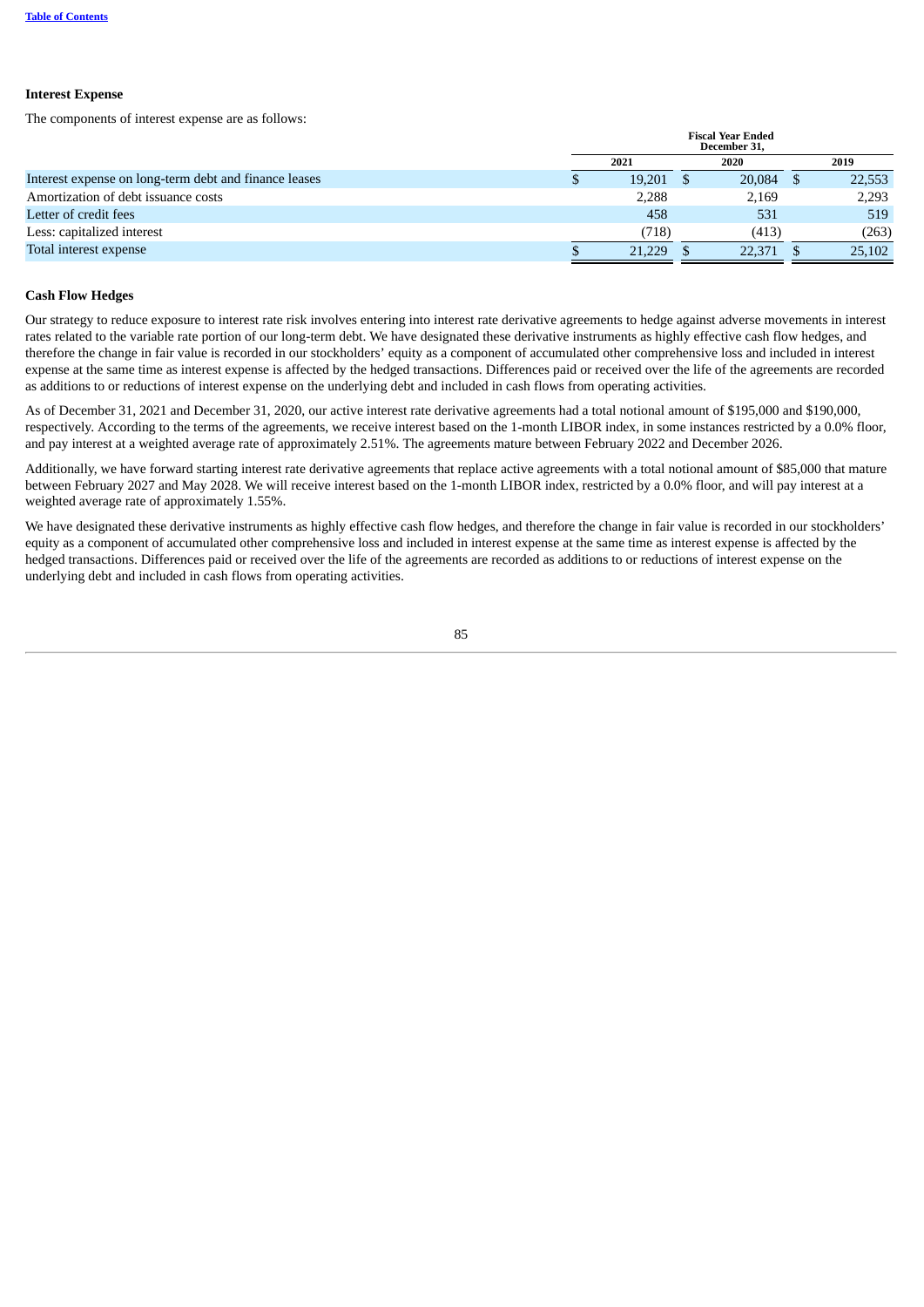A summary of the effect of cash flow hedges related to derivative instruments on the consolidated balance sheet follows:

| December 31,                                                                            | December 31,<br>2020 |
|-----------------------------------------------------------------------------------------|----------------------|
| <b>Balance Sheet Location</b><br>2021                                                   |                      |
| Interest rate swaps<br>424<br>Other non-current assets                                  |                      |
|                                                                                         |                      |
| Other accrued liabilities<br>\$<br>$3,796$ \$<br>Interest rate swaps                    | 4,774                |
| Other long-term liabilities<br>1,380<br>Interest rate swaps                             | 8,463                |
| Total<br>5,176                                                                          | 13,237               |
|                                                                                         |                      |
| \$<br>$(4,935)$ \$<br>Accumulated other comprehensive loss, net<br>Interest rate swaps  | (13, 434)            |
| Accumulated other comprehensive loss, net<br>Interest rate swaps - tax benefit<br>(168) | 1,917                |
| (5, 103)                                                                                | (11, 517)            |

A summary of the amount of expense on cash flow hedging relationships related to interest rate swaps reclassified from accumulated other comprehensive loss, net into earnings follows: **Fiscal Year Ended**

|                                         | Fiscal Year Ended<br>December 31. |  |      |  |       |  |                       |  |
|-----------------------------------------|-----------------------------------|--|------|--|-------|--|-----------------------|--|
| <b>Statement of Operations Location</b> |                                   |  | 2021 |  | 2020  |  | 2019<br>$\sim$ $\sim$ |  |
| Interest expense                        |                                   |  | 700  |  | 3.679 |  | $\overline{A}$<br>.   |  |
|                                         |                                   |  |      |  |       |  |                       |  |

#### **Fair Value of Debt**

As of December 31, 2021, the fair value of our fixed rate debt, including the FAME Bonds, Vermont Bonds, New York Bonds 2020, New York Bonds 2014 and New Hampshire Bonds was approximately \$175,330 and the carrying value was \$162,000. The fair value of the FAME Bonds, Vermont Bonds, New York Bonds 2020, New York Bonds 2014 and New Hampshire Bonds is considered to be Level 2 within the fair value hierarchy as the fair value is determined using market approach pricing provided by a third-party that utilizes pricing models and pricing systems, mathematical tools and judgment to determine the evaluated price for the security based on the market information of each of the bonds or securities with similar characteristics.

As of December 31, 2021, the carrying value of our Term Loan Facility was \$350,000 and the carrying value of our Revolving Credit Facility was \$0. Their fair values are based on current borrowing rates for similar types of borrowing arrangements, or Level 2 inputs, and approximate their carrying values.

Although we have determined the estimated fair value amounts of the FAME Bonds, Vermont Bonds, New York Bonds 2020, New York Bonds 2014 and New Hampshire Bonds using available market information and commonly accepted valuation methodologies, a change in available market information, and/or the use of different assumptions and/or estimation methodologies could have a material effect on the estimated fair values. These amounts have not been revalued, and current estimates of fair value could differ significantly from the amounts presented.

#### **Future Maturities of Debt**

Aggregate principal maturities of debt are as follows: **Estimated Future Payments as of December 31, 2021**

| Estimated Future Payments as 01 December 31, 2021 |    |         |
|---------------------------------------------------|----|---------|
| Fiscal year ending December 31, 2022              | -S | 9,901   |
| Fiscal year ending December 31, 2023              |    | 8,085   |
| Fiscal year ending December 31, 2024              |    | 11,400  |
| Fiscal year ending December 31, 2025              |    | 41,975  |
| Fiscal year ending December 31, 2026              |    | 345,001 |
| Thereafter                                        |    | 146,208 |
|                                                   |    | 562,570 |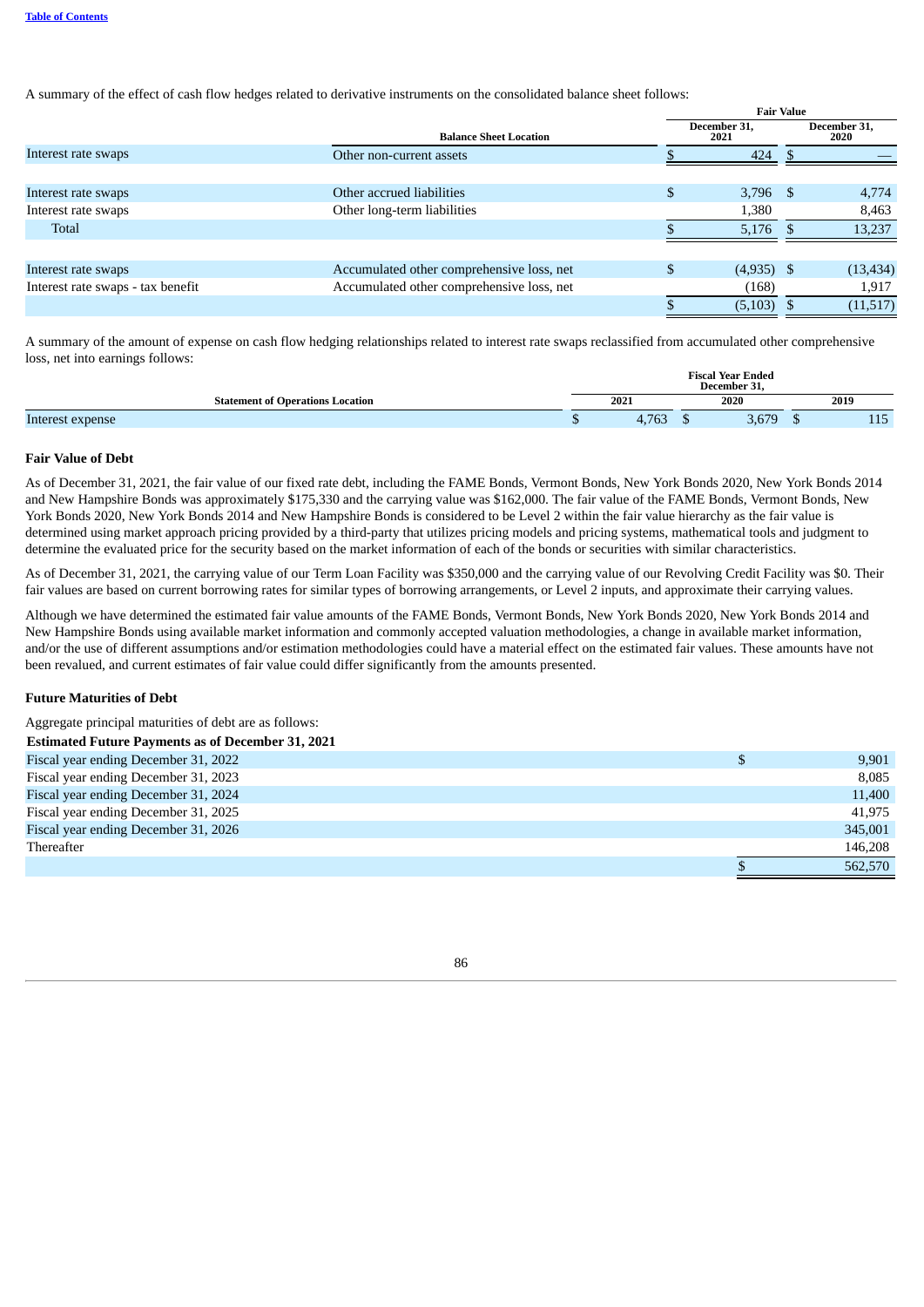## **12. COMMITMENTS AND CONTINGENCIES**

In the ordinary course of our business and as a result of the extensive governmental regulation of the solid waste industry, we are subject to various judicial and administrative proceedings involving state and local agencies. In these proceedings, an agency may seek to impose fines or to revoke or deny renewal of an operating permit held by us. From time to time, we may also be subject to actions brought by special interest or other groups, adjacent landowners or residents in connection with the permitting and licensing of landfills and transfer stations, or allegations of environmental damage or violations of the permits and licenses pursuant to which we operate. In addition, we may be named defendants in various claims and suits pending for alleged damages to persons and property, alleged violations of certain laws and alleged liabilities arising out of matters occurring during the ordinary operation of a waste management business.

In accordance with FASB ASC 450 - Contingencies, we accrue for legal proceedings, inclusive of legal costs, when losses become probable and reasonably estimable. As of the end of each applicable reporting period, we review each of our legal proceedings to determine whether it is probable, reasonably possible or remote that a liability has been incurred and, if it is at least reasonably possible, whether a range of loss can be reasonably estimated under the provisions of FASB ASC 450-20. In instances where we determine that a loss is probable and we can reasonably estimate a range of loss we may incur with respect to such a matter, we record an accrual for the amount within the range that constitutes our best estimate of the possible loss. If we are able to reasonably estimate a range, but no amount within the range appears to be a better estimate than any other, we record an accrual in the amount that is the low end of such range. When a loss is reasonably possible, but not probable, we will not record an accrual, but we will disclose our estimate of the possible range of loss where such estimate can be made in accordance with FASB ASC 450-20.

## **Legal Proceedings**

### *North Country Environmental Services Expansion Permit*

On October 9, 2020, North Country Environmental Services, Inc. ("NCES") received a Type I-A Permit Modification (the "Permit") for Expansion in the Stage VI area of the NCES landfill located in Bethlehem, New Hampshire ("NCES Landfill"). On November 9, 2020, the Conservation Law Foundation ("CLF") filed an appeal of the Permit to the New Hampshire Waste Management Council (the "Council") on the grounds it failed to meet the public benefit criteria. On January 19, 2021, CLF filed a Complaint for Injunctive Relief with the Grafton Superior Court to enjoin NCES from accepting waste pursuant to the new Permit until such a time as CLF has exhausted its appeal rights. A hearing on the Complaint for Injunctive Relief was held on March 10, 2021; the Grafton Superior Court denied the motion on May 14, 2021. CLF did not appeal this decision. The Council denied NCES's Motion to Dismiss CLF's appeal for lack of standing by Order dated March 17, 2021. NCES filed a Motion to Reconsider on March 26, 2021, which was denied by the Council on May 11, 2021. A prehearing conference was held and a schedule for the case was established on June 8, 2021. NCES filed a Motion to Dismiss on the merits of the appeal on June 30, 2021. On July 16, 2021, CLF filed its objection to the Motion to Dismiss, and NCES filed its reply on July 26, 2021. The Council issued an Order on September 3, 2021 granting NCES's Motion to Dismiss, in part. CLF filed a Motion for Reconsideration on September 23, 2021, and NCES filed its objection on September 28, 2021 and CLF filed a reply on September 30, 2021. CLF's Motion for Reconsideration was granted on November 19, 2021, and its' dismissed claims reinstated. On January 14, 2022 NCES filed a Motion in Limine seeking to exclude from evidence four potential evidentiary items on the basis that those items were either not directly related, or were not included in CLF's Notice of Appeal. On January 21, 2022 CLF filed an objection to NCES's motion, and on January 26, 2022 NCES filed a reply. On January 31, 2022, the Court issued an Order granting NCES's Motion in Limine with respect to three of the four items it sought to exclude from evidence, and denying its motion with respect to the remaining item. The hearing on the appeal is scheduled for February 18, 2022, and NCES will continue to vigorously defend against this litigation.

#### *Hakes Landfill Litigation*

On or about December 19, 2019, the New York State Department of Environmental Conservation ("Department") issued certain permits to us to expand the landfill owned and operated by Hakes C&D Disposal Inc. in the Town of Campbell, Steuben County, New York ("Hakes Landfill"). The permits authorize approximately five years of expansion capacity at the Hakes Landfill. The authorizations issued by the Department followed approvals issued by the Town of Campbell Planning Board ("Planning Board") in January 2019, and the Town Board of the Town of Campbell ("Town Board") in March 2019, granting site plan review and a zoning change for the project.

Litigation was commenced by the Sierra Club, several other non-governmental organizations, and several individuals ("the Petitioners"), challenging the approvals issued by the Department, the Planning Board and the Town Board in New York State Supreme Court, Steuben County (the "Hakes Litigation"). The challenge was based upon allegations that the agencies issuing these approvals did not follow the requirements of Article 8 of the Environmental Conservation Law of the State of New York, the State Environmental Quality Review Act, by failing to address certain radioactivity issues alleged by Petitioners to be associated with certain drilling wastes authorized for disposal at the Hakes Landfill. The Department opposed the Hakes

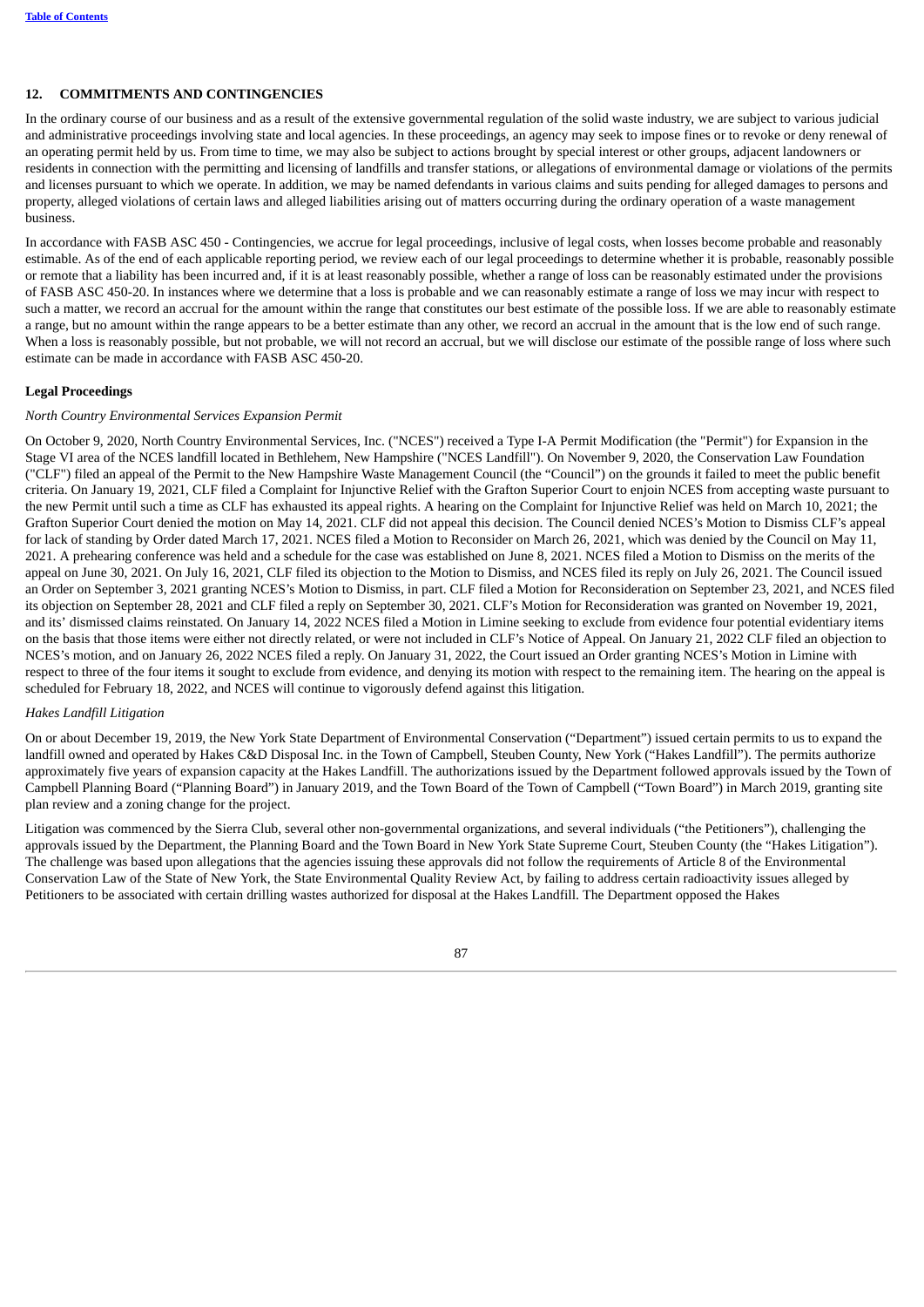Litigation on procedural grounds. We and the Town of Campbell opposed the Hakes Litigation on the merits, and on July 31, 2020, the Court dismissed the Hakes Litigation on the merits. The Petitioners filed a notice of appeal. The time to appeal expired on February 10, 2021, and the attorney for the Petitioners confirmed that they are not pursuing the appeal. Accordingly, all approvals issued for the expansion project are now final and binding.

## *Ontario County, New York Class Action Litigation*

On or about September 17, 2019, Richard Vandemortel and Deb Vandemortel ("Named Plaintiffs") filed a class action complaint against us in Ontario County Supreme Court (the "New York Court") on behalf of similarly situated citizens ("Class Members") in Ontario County, New York (the "New York Litigation"). The New York Litigation alleges that over one thousand (1,000) citizens constitute the putative class in the New York Litigation, and it seeks damages for diminution of property values and infringement of the putative class' rights to live without interference to their daily lives due to odors emanating from the Subtitle D landfill located in Seneca, New York, which is operated by us pursuant to a long-term Operation, Maintenance and Lease Agreement with Ontario County. The New York Litigation was served on us on October 14, 2019, and the parties commenced settlement negotiations in early 2020. On December 1, 2020, the parties entered into a settlement agreement (the "Settlement Agreement") and thereafter the Named Plaintiffs and Class Members' counsel ("Counsel") moved the New York Court for entry of the Order on Notice/Preliminary Approvals. A settlement fairness hearing was held on July 7, 2021, and the judge issued an Order and Final Judgment that was filed on July 8, 2021. The settlement included a \$750 payment to a Qualified Settlement Fund for the benefit of Counsel and one-time lump sum payments to the Named Plaintiffs and Class Members who opt into the Settlement Agreement, and these payments have been made. We also committed \$900 in expenses and capital improvements for remediation measures that have been completed.

### *Conservation Law Foundation, Inc. v Robert R. Scott, Commissioner, New Hampshire Department of Environmental Services*

On or about February 11, 2021, the CLF filed a complaint against Robert R. Scott, Commissioner of the New Hampshire Department of Environmental Services ("DES"), in the Merrimac County Superior Court. The complaint alleges that DES has failed to comply with the duty to establish and update a solid waste plan for the State of New Hampshire, and the duty to rely on that solid waste plan in determining whether to grant permits for proposed waste disposal facilities, and seeks a declaratory judgment that DES is violating statutory solid waste planning and regulatory requirements; a writ of mandamus ordering DES to achieve compliance with the statutory solid waste plan requirement; and an order enjoining DES from reviewing, and issuing decisions on, permit applications for new or expanded waste facilities, including a landfill under development by us in Dalton, New Hampshire, as well as any further review and decision-making required for permits it has already granted, including our NCES Landfill, until it has a legally valid state solid waste plan. On or about February 16, 2021, our subsidiary, Granite State Landfill, LLC, filed a Motion to Intervene in the action, which was granted by the Merrimac County Superior Court on February 17, 2021. A hearing on CLF's request for preliminary injunctive relief and the parties' motions to dismiss was held April 9, 2021. The Court issued a decision on May 14, 2021 granting the defendants' Motions to Dismiss. CLF filed a Motion for Reconsideration which was denied by the Court on July 13, 2021. There has been no further action on this matter.

#### **Environmental Remediation Liability**

We are subject to liability for environmental damage, including personal injury and property damage, that our solid waste, recycling and power generation facilities may cause to neighboring property owners, particularly as a result of the contamination of drinking water sources or soil, possibly including damage resulting from conditions that existed before we acquired the facilities. We may also be subject to liability for similar claims arising from off-site environmental contamination caused by pollutants or hazardous substances if we or our predecessors arrange or arranged to transport, treat or dispose of those materials. The following matters represent our material outstanding claims.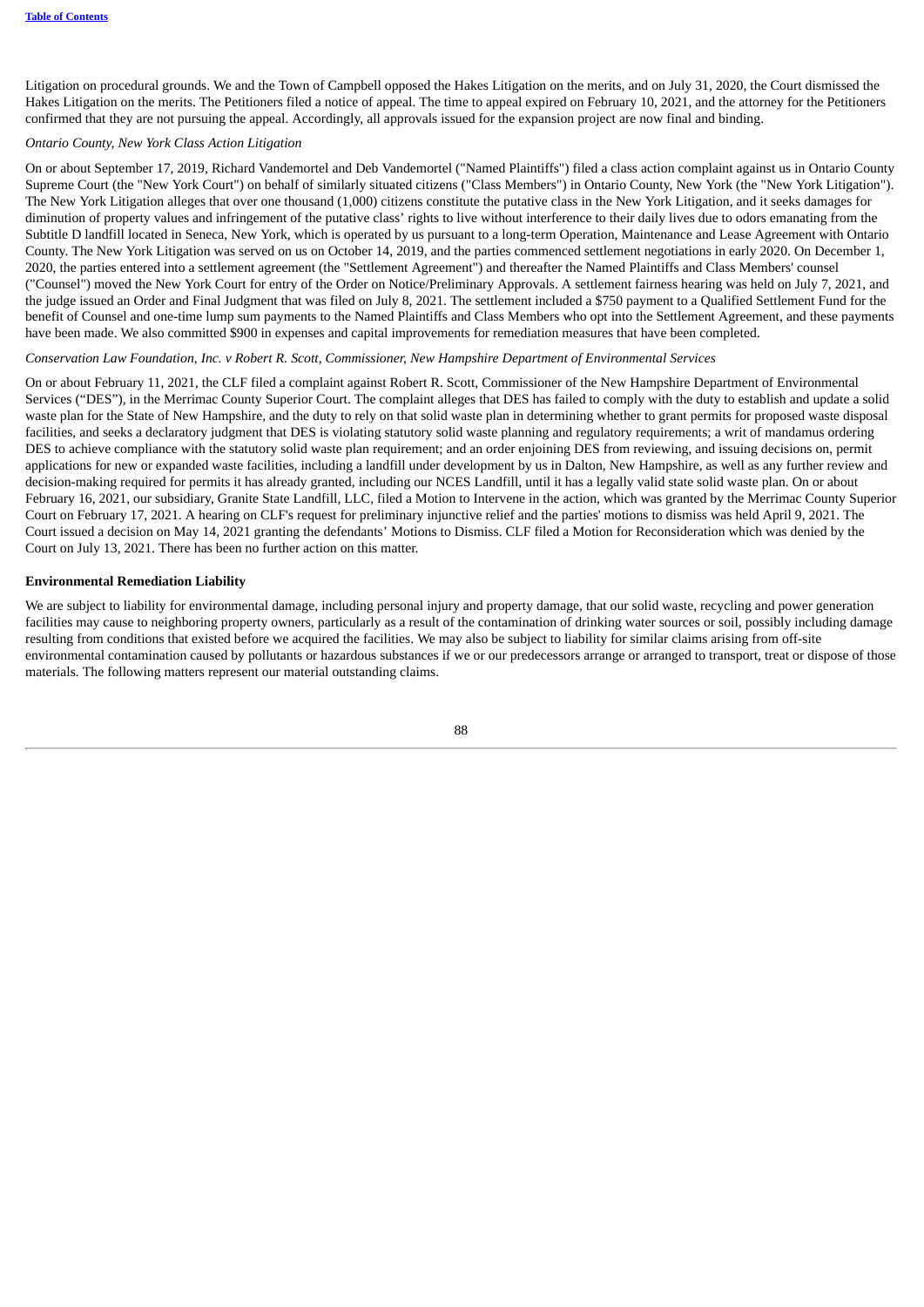#### *North Country Environmental Services vs. New Hampshire Citizens Group*

On or about March 8, 2018, the National Environmental Law Center ("NELC") and the Conservation Law Foundation ("CLF") (the "NH Citizen Groups") delivered correspondence to our subsidiary, NCES, and us, providing notice of the NH Citizen Groups' intent to sue NCES and us for violations of the Clean Water Act ("CWA") in conjunction with NCES's operation of its NCES Landfill. On May 14, 2018, the NH Citizen Groups filed a lawsuit against NCES and us in the United States District Court for the District of New Hampshire (the "New Hampshire Court") alleging violations of the CWA, arguing that ground water discharging into the Ammonoosuc River is a "point source" under the CWA (the "New Hampshire Litigation"). The New Hampshire Litigation seeks remediation and fines under the CWA and an order requiring NCES to seek a Federal National Pollutant Discharge Elimination System permit for the operation of the NCES Landfill. On June 15, 2018, we and NCES filed a Motion to Dismiss the New Hampshire Litigation. On July 13, 2018, the NH Citizen Groups filed objections to our Motion to Dismiss. On July 27, 2018, we filed a reply in support of our Motion to Dismiss. On September 25, 2018, the New Hampshire Court denied our Motion to Dismiss. In March of 2019, we filed a motion in the New Hampshire Litigation asking for a stay of this litigation until certain appeals from discordant federal circuit courts were heard by the Supreme Court of the United States ("SCOTUS"), in the case identified as "County of Maui v. Hawaii Wildlife Fund ("MAUI")". Our motion for a stay was granted in the New Hampshire Litigation, and SCOTUS heard the case in 2019 and issued a ruling on April 23, 2020. SCOTUS remanded the case to the U.S. Court of Appeals for the Ninth Circuit in San Francisco (the "Circuit Court") ruling that the Circuit Court's standard as to whether ground water impacts to navigable waters is too broad. The NH Citizens Groups filed a motion with the New Hampshire Court on July 15, 2020 to amend their complaint based on MAUI. The New Hampshire Court granted the NH Citizen Groups' motion on September 2, 2020 and encouraged the parties to file motions for summary judgment. We filed our Motion for Summary Judgment on November 20, 2020 and the NH Citizens Groups filed a Motion for Summary Judgment on February 19, 2021. A hearing on motions for summary judgment was held on May 14, 2021. On May 24, 2021 the NH Citizens Group submitted a post-hearing filing requesting that the New Hampshire Court consider purported supplemental material facts discovered after the hearing, and to provide a response to questions posed by the Court at the hearing, in response to which we filed a Motion to Strike on June 2, 2021. The NH Citizens Group filed an Objection to the Motion to Strike on June 8, 2021. We filed a response on June 25, 2021. On August 11, 2021, the New Hampshire Court denied the parties' Motions for Summary Judgment and denied as moot the NH Citizens Groups' request that the Court consider purported supplemental material facts and NCES's Motion to Strike. We filed a Motion for Partial Reconsideration on September 7, 2021, and on September 22, 2021 we filed a Motion to Temporarily Suspend the Procedural Schedule (assented to by the NH Citizens Groups) to allow the parties the opportunity to engage in settlement negotiations, which was granted by the New Hampshire Court on October 5, 2021. The parties entered into a Settlement Agreement on January 5, 2022 providing for dismissal of the New Hampshire Litigation, and for NCES to (1) conduct restoration of a stream bed on lands owned by NCES and adjoining the NCES Landfill; and (2) contribute \$50 to the Ammonoosuc Conservation Trust ("ACT"), to be used solely for projects designed to promote restoration, preservation, protection, and/or enhancement of water quality in the Ammonoosuc River watershed. The Settlement Agreement, which took effect upon the January 11, 2022 Order of the New Hampshire Court, includes a requirement that we disclose that payments to the ACT were made pursuant to settlement of the New Hampshire Litigation.

We have recorded an environmental remediation liability related to our obligation associated with the restoration in other long-term liabilities. We inflate the estimated costs in current dollars to the expected time of payment and discount the total cost to present value using a risk-free interest rate of 1.5%. Our expenditures could be significantly higher if costs exceed estimates.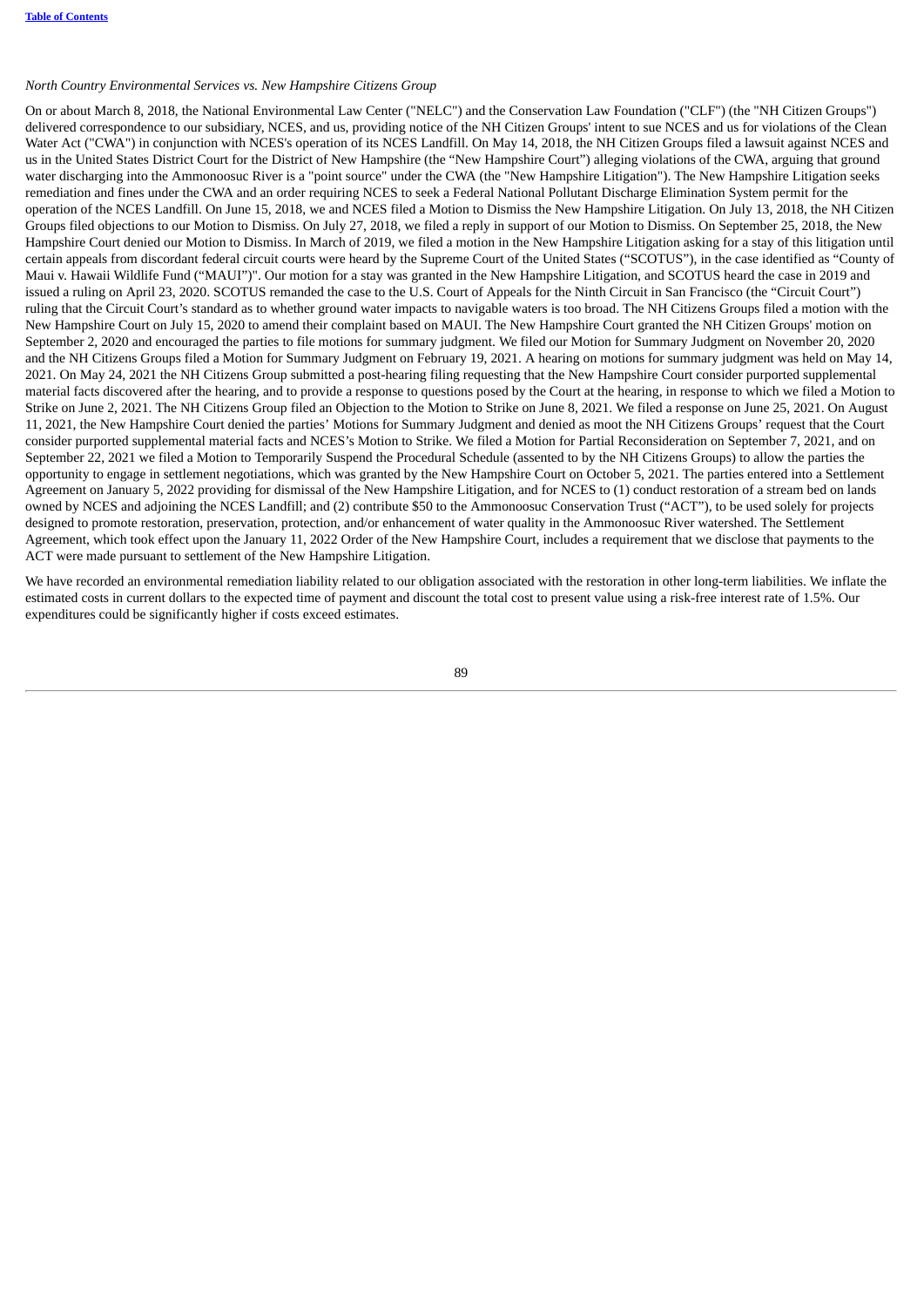A summary of the changes to the environmental remediation liability associated with the NCES Landfill follows:

|                          | <b>Fiscal Year Ended December 31,</b><br>2021 |
|--------------------------|-----------------------------------------------|
| <b>Beginning balance</b> |                                               |
| Accretion expense        |                                               |
| Obligations incurred     | 924                                           |
| Ending balance           | 924                                           |

## *Southbridge Recycling & Disposal Park, Inc.*

In October 2015, our Southbridge Recycling and Disposal Park, Inc. ("SRD") subsidiary reported to the Massachusetts Department of Environmental Protection ("MADEP") results of analysis of samples collected pursuant to our existing permit from private drinking water wells located near the Town of Southbridge, Massachusetts ("Town") Landfill ("Southbridge Landfill"), which was operated by SRD and later closed in November 2018 when Southbridge Landfill reached its final capacity. Those results indicated the presence of contaminants above the levels triggering notice and response obligations under MADEP regulations. In response to those results, we carried out an Immediate Response Action pursuant to Massachusetts General Law Chapter 21E (the "Charlton 21E Obligations"). Further, we implemented a plan to analyze and better understand the groundwater near the Southbridge Landfill and we investigated with the objective of identifying the source or sources of the elevated levels of contamination measured in the well samples.

We entered into an Administrative Consent Order on April 26, 2017 (the "ACO"), with MADEP, the Town, and the Town of Charlton, committing us to equally share the costs with MADEP, of up to \$10,000 (\$5,000 each) for the Town to install a municipal waterline in the Town of Charlton ("Waterline"). Upon satisfactory completion of that Waterline, and other matters covered by the ACO, we and the Town will be released by MADEP from any future responsibilities for the Charlton 21E Obligations. We also entered into an agreement with the Town on April 28, 2017 entitled the "21E Settlement and Water System Construction Funding Agreement" (the "Waterline Agreement"), wherein we and the Town released each other from claims arising from the Charlton 21E Obligations. Pursuant to the Waterline Agreement, the Town issued a twenty (20) year bond for our portion of the Waterline costs in the amount of \$4,089. We have agreed to reimburse the Town for periodic payments under such bond. Construction of the Waterline is complete and homeowners are relying on municipal water supply. Bond reimbursement to the Town commenced in the quarter ended June 30, 2020.

We have recorded an environmental remediation liability related to our obligation associated with installation of the Waterline in other accrued liabilities and other long-term liabilities. We inflate the estimated costs in current dollars to the expected time of payment and discount the total cost to present value using a risk-free interest rate of 2.6%. Our expenditures could be significantly higher if costs exceed estimates.

A summary of the changes to the environmental remediation liability associated with the Southbridge Landfill follows:

|                            | <b>Fiscal Year Ended December 31,</b> |       |  |       |
|----------------------------|---------------------------------------|-------|--|-------|
|                            |                                       | 2021  |  | 2020  |
| Beginning balance          |                                       | 4,261 |  | 4,596 |
| Accretion expense          |                                       | 109   |  | 118   |
| Obligations incurred       |                                       |       |  | 28    |
| Revisions in estimates (1) |                                       |       |  | (188) |
| Obligations settled (2)    |                                       | (281) |  | (293) |
| <b>Ending balance</b>      |                                       | 4,089 |  | 4,261 |

(1) The revisions in estimates are associated with the completion of the environmental remediation at the site. See Note 17, *Other Items and Charges* to our consolidated financial statements for further discussion.

(2) May include amounts that are being processed through accounts payable as a part of our disbursements cycle.

The costs and liabilities we may be required to incur in connection with the foregoing Southbridge Landfill matters could be material to our results of operations, our cash flows and our financial condition.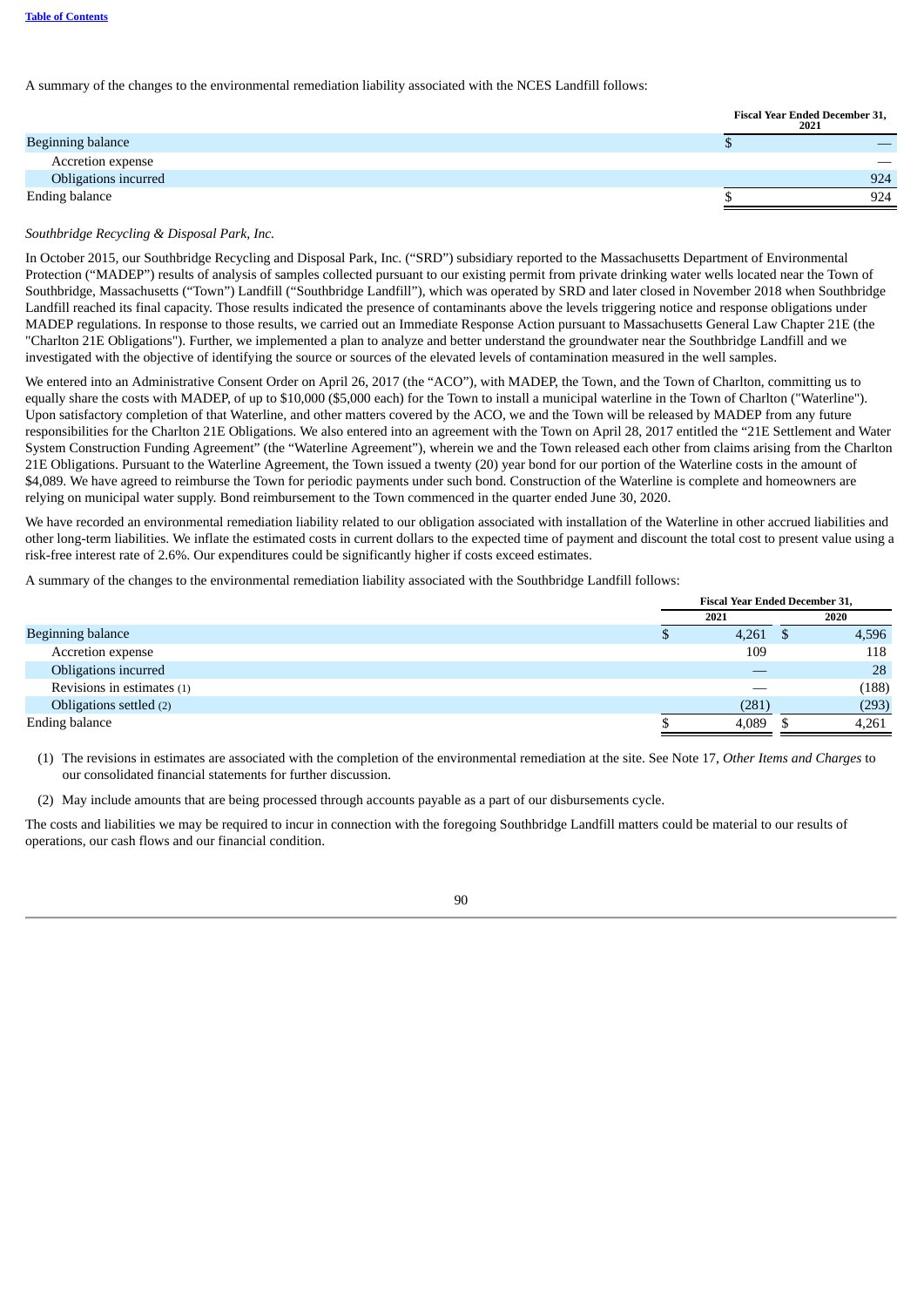#### *Potsdam Environmental Remediation Liability*

On December 20, 2000, the State of New York Department of Environmental Conservation ("DEC") issued an Order on Consent ("Order") which named Waste-Stream, Inc. ("WSI"), our subsidiary, General Motors Corporation and Niagara Mohawk Power Corporation ("NiMo") as Respondents. The Order required that the Respondents undertake certain work on a 25-acre scrap yard and solid waste transfer station owned by WSI in Potsdam, New York, including the preparation of a Remedial Investigation and Feasibility Study ("Study"). A draft of the Study was submitted to the DEC in January 2009 (followed by a final report in May 2009). The Study estimated that the undiscounted costs associated with implementing the preferred remedies would be approximately \$10,219. On February 28, 2011, the DEC issued a Proposed Remedial Action Plan for the site and accepted public comments on the proposed remedy through March 29, 2011. We submitted comments to the DEC on this matter. In April 2011, the DEC issued the final Record of Decision ("ROD") for the site. The ROD was subsequently rescinded by the DEC for failure to respond to all submitted comments. The preliminary ROD, however, estimated that the present cost associated with implementing the preferred remedies would be approximately \$12,130. The DEC issued the final ROD in June 2011 with proposed remedies consistent with its earlier ROD. An Order on Consent and Administrative Settlement naming WSI and NiMo as Respondents was executed by the Respondents and DEC with an effective date of October 25, 2013. On January 29, 2016, a Cost-Sharing Agreement was executed between WSI, NiMo, Alcoa Inc. ("Alcoa") and Reynolds Metal Company ("Reynolds") whereby Alcoa and Reynolds elected to voluntarily participate in the onsite remediation activities at a combined 15% participant share. On December 3, 2021, the DEC certified the completion of remediation work and approved a post-remediation site management plan at the Potsdam site.

We have recorded an environmental remediation liability associated with the Potsdam site based on incurred costs to date and estimated costs to complete the remediation in other accrued liabilities and other long-term liabilities. We inflate the estimated costs in current dollars to the expected time of payment and discount the total cost to present value using a risk-free interest rate of 1.9%.

A summary of the changes to the environmental remediation liability associated with the Potsdam site follows:

|                         | <b>Fiscal Year Ended December 31,</b> |       |  |  |
|-------------------------|---------------------------------------|-------|--|--|
|                         | 2021                                  | 2020  |  |  |
| Beginning balance       | 939                                   | 1,151 |  |  |
| Obligations settled (1) | (65                                   | (212) |  |  |
| <b>Ending balance</b>   | 874                                   | 939   |  |  |

(1) May include amounts that are being processed through accounts payable as a part of our disbursements cycle.

The total expected environmental remediation payments, in today's dollars, for each of the five succeeding fiscal years and the aggregate amount thereafter are as follows:

#### **Estimated Future Environmental Remediation Payments as of December 31, 2021**

| Fiscal year ending December 31, 2022 |  | 354   |
|--------------------------------------|--|-------|
| Fiscal year ending December 31, 2023 |  | 667   |
| Fiscal year ending December 31, 2024 |  | 769   |
| Fiscal year ending December 31, 2025 |  | 308   |
| Fiscal year ending December 31, 2026 |  | 318   |
| Thereafter                           |  | 4.308 |
| <b>Total</b>                         |  | 6.724 |

A reconciliation of the expected aggregate non-inflated, undiscounted environmental remediation liability to the amount recognized in our consolidated balance sheet at December 31, 2021 is as follows:

| Undiscounted liability                | 5.724 |
|---------------------------------------|-------|
| Less discount, net                    | (837) |
| Liability balance - December 31, 2021 | 5,887 |

Any substantial liability incurred by us arising from environmental damage could have a material adverse effect on our business, financial condition and results of operations. We are not presently aware of any other situations that would have a material adverse impact on our business, financial condition, results of operations or cash flows.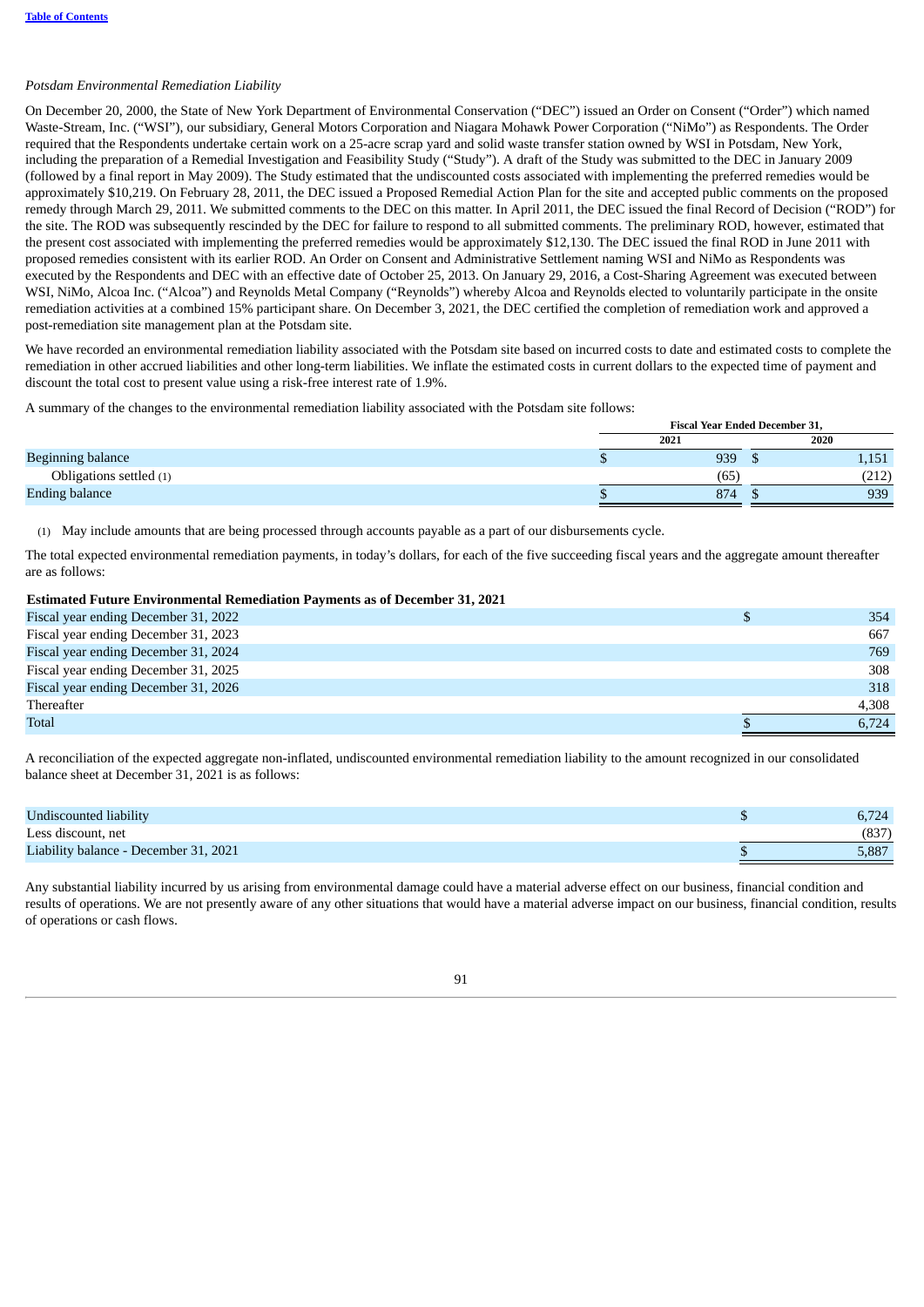## **13. STOCKHOLDERS' EQUITY**

### **Public Offering of Class A Common Stock**

In fiscal year 2020, we completed a public offering of 2,703 shares of our Class A common stock at a public offering price of \$56.00 per share. The offering resulted in net proceeds to us of \$144,790, after deducting underwriting discounts, commissions and offering expenses. The net proceeds from the offering were used for general corporate purposes, including acquisitions or development of new operations or assets with the goal of complementing or expanding our business, and for working capital and capital expenditures.

In fiscal year 2019, we completed a public offering of 3,565 shares of our Class A common stock at a public offering price of \$29.50 per share. The offering resulted in net proceeds to us of \$100,446, after deducting underwriting discounts and commissions and offering expenses. The net proceeds from the offering were used for general corporate purposes, including acquisitions or development of new operations or assets with the goal of complementing or expanding our business, working capital and capital expenditures.

In fiscal year 2019, we completed the unregistered sale of 59 shares of our Class A common stock at a price of \$44.15 per share. The sale resulted in net proceeds to us of \$2,619. The shares were previously held in escrow according to the terms of our acquisition of WSI and released to us for liquidation to offset costs associated with the environmental remediation of the WSI's Potsdam, New York site. We recorded a \$2,619 reduction of goodwill in line with business combination standards in place at the time the shares held in escrow were issued. See Note 12, *Commitments and Contingencies* for additional disclosure.

#### **Common Stock**

The holders of the Class A common stock are entitled to one vote for each share held. The holders of the Class B common stock are entitled to ten votes for each share held, except for the election of one director, who is elected by the holders of the Class A common stock exclusively. The Class B common stock is convertible into Class A common stock on a share-for-share basis at the option of the shareholder.

#### **Preferred Stock**

We are authorized to issue up to 944 shares of preferred stock in one or more series. As of December 31, 2021 and December 31, 2020, we had no shares issued.

#### **Stock Based Compensation**

#### *Stock Incentive Plans*

*2016 Incentive Plan.* In the fiscal year ended December 31, 2016, we adopted the 2016 Incentive Plan ("2016 Plan"). Under the 2016 Plan, we may grant awards up to an aggregate amount of shares equal to the sum of: (i) 2,250 shares of Class A common stock (subject to adjustment in the event of stock splits and other similar events), plus (ii) such additional number of shares of Class A common stock (up to 2,723 shares) as is equal to the sum of the number of shares of Class A common stock that remained available for grant under the 2006 Stock Incentive Plan ("2006 Plan") immediately prior to the expiration of the 2006 Plan and the number of shares of Class A common stock subject to awards granted under the 2006 Plan that expire or otherwise result in shares not being issued.

As of December 31, 2021, there were 933 Class A common stock equivalents available for future grant under the 2016 Plan, inclusive of additional Class A common stock equivalents that were previously issued under terminated plans and have become available for grant because such awards expired or otherwise resulted in shares not being issued.

Our equity awards granted consist of stock options, restricted stock, restricted stock units and performance stock units, including market-based performance stock units.

Stock options are granted at a price equal to the prevailing fair value of our Class A common stock at the date of grant. Generally, stock options granted have a term not to exceed ten years and vest over a one year to four year period from the date of grant.

The fair value of each stock option granted is estimated using a Black-Scholes option-pricing model, which requires extensive use of accounting judgment and financial estimation, including estimates of the expected term stock option holders will retain their vested stock options before exercising them and the estimated volatility of our Class A common stock price over the expected term.

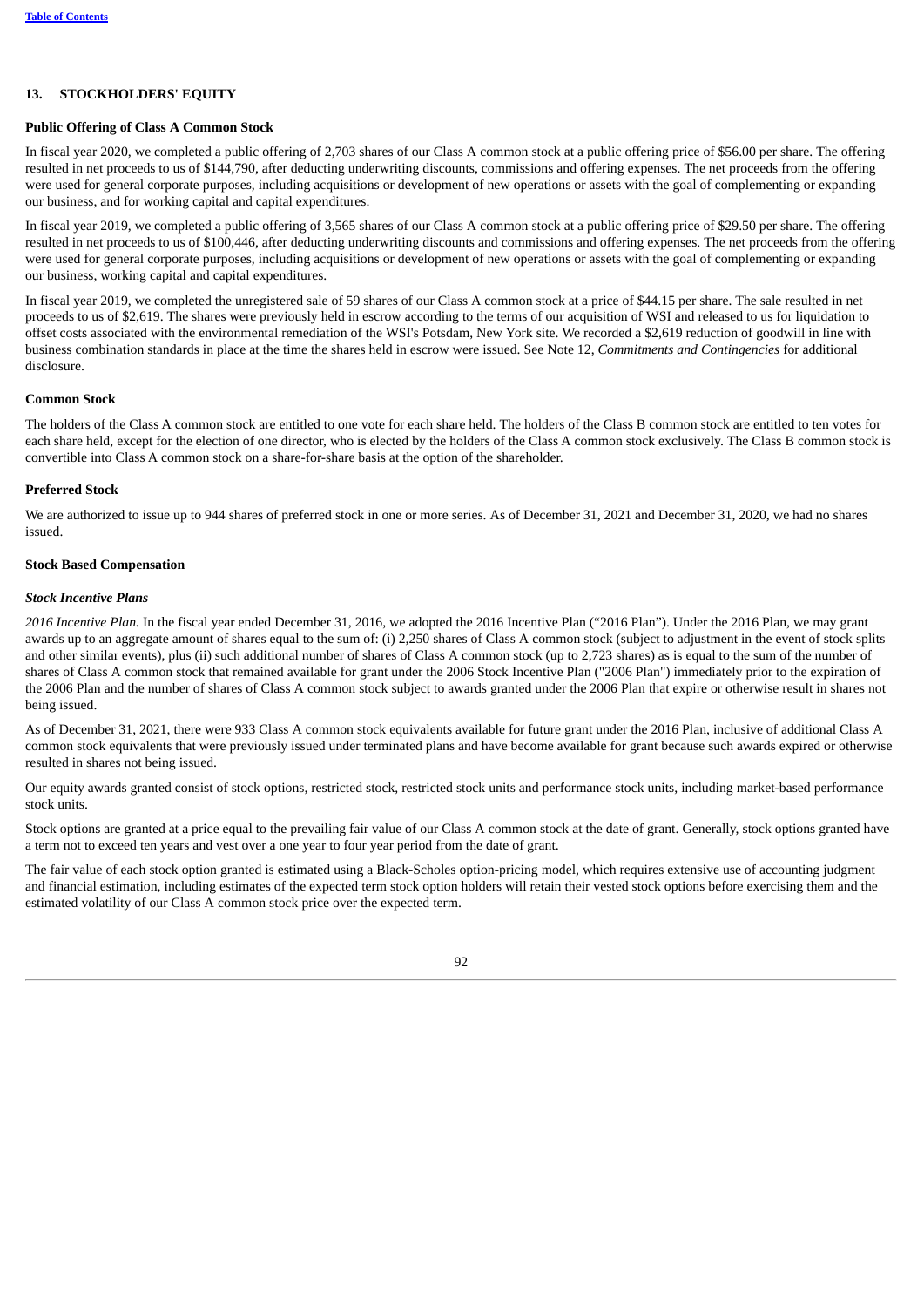Restricted stock, restricted stock units and performance stock units are granted at a price equal to the fair value of our Class A common stock at the date of grant. The fair value of each market-based performance stock unit is estimated using a Monte Carlo pricing model, which requires extensive use of accounting judgment and financial estimation, including the estimated share price appreciation plus the value of dividends of our Class A common stock as compared to the Russell 2000 Index over the requisite service period.

Restricted stock granted to non-employee directors vest incrementally over a three year period beginning on the first anniversary of the date of grant. Restricted stock units granted to non-employee directors vest in full on the first anniversary of the grant date. Restricted stock units vest incrementally over an identified service period beginning on the grant date based on continued employment. Performance stock units and market-based performance stock units vest at a future date following the grant date and are based on the attainment of performance targets and market achievements.

**Weighted**

#### *Stock Options*

A summary of stock option activity is as follows:

| Weighted<br>Remaining<br>Contractual<br>Average<br><b>Stock Options</b><br><b>Exercise Price</b><br>Term (years) |                   | Aggregate<br><b>Intrinsic Value</b> |
|------------------------------------------------------------------------------------------------------------------|-------------------|-------------------------------------|
| Outstanding, December 31, 2020<br>90<br>8.91                                                                     |                   |                                     |
| Granted<br>68.78<br>8<br>- \$                                                                                    |                   |                                     |
| Exercised<br>8.03<br>(21)<br>- S                                                                                 |                   |                                     |
| Forfeited or expired<br>__                                                                                       |                   |                                     |
| Outstanding, December 31, 2021<br>77<br>15.68                                                                    | $4.4 \text{ } $5$ | 5,366                               |
| Exercisable, December 31, 2021<br>69<br>9.18                                                                     | 3.8               | 5,227                               |

During fiscal years 2021, 2020 and 2019, stock-based compensation expense for stock options was \$28, \$0 and 0, respectively.

During fiscal years 2021, 2020 and 2019, the aggregate intrinsic value of stock options exercised was \$1,238, \$296 and \$19,475, respectively.

As of December 31, 2021, we had \$172 of unrecognized stock-based compensation expense related to outstanding stock options to be recognized over a weighted average period of 2.6 years.

Our calculation of stock-based compensation expense associated with stock options granted was made using the Black-Scholes valuation model. Expected life is calculated based on the weighted average historical life of the vested stock options, giving consideration to vesting schedules and historical exercise patterns. Risk-free interest rate is based on the U.S. Treasury yield curve for the period of the expected life of the stock option. Expected volatility is calculated using the weekly historical volatility of our Class A common stock over the expected life. The fair value of stock options granted in fiscal year 2021 were calculated assuming no expected dividend yield using a weighted average expected life of 7.1 years, a risk-free interest rate of 0.9%, and an expected volatility of 31.3%. We did not grant any new stock options in fiscal years 2020 or 2019.

The Black-Scholes valuation model requires extensive use of accounting judgment and financial estimation. Application of alternative assumptions could produce significantly different estimates of the fair value of stock-based compensation and consequently, the related amounts recognized in the consolidated statements of operations.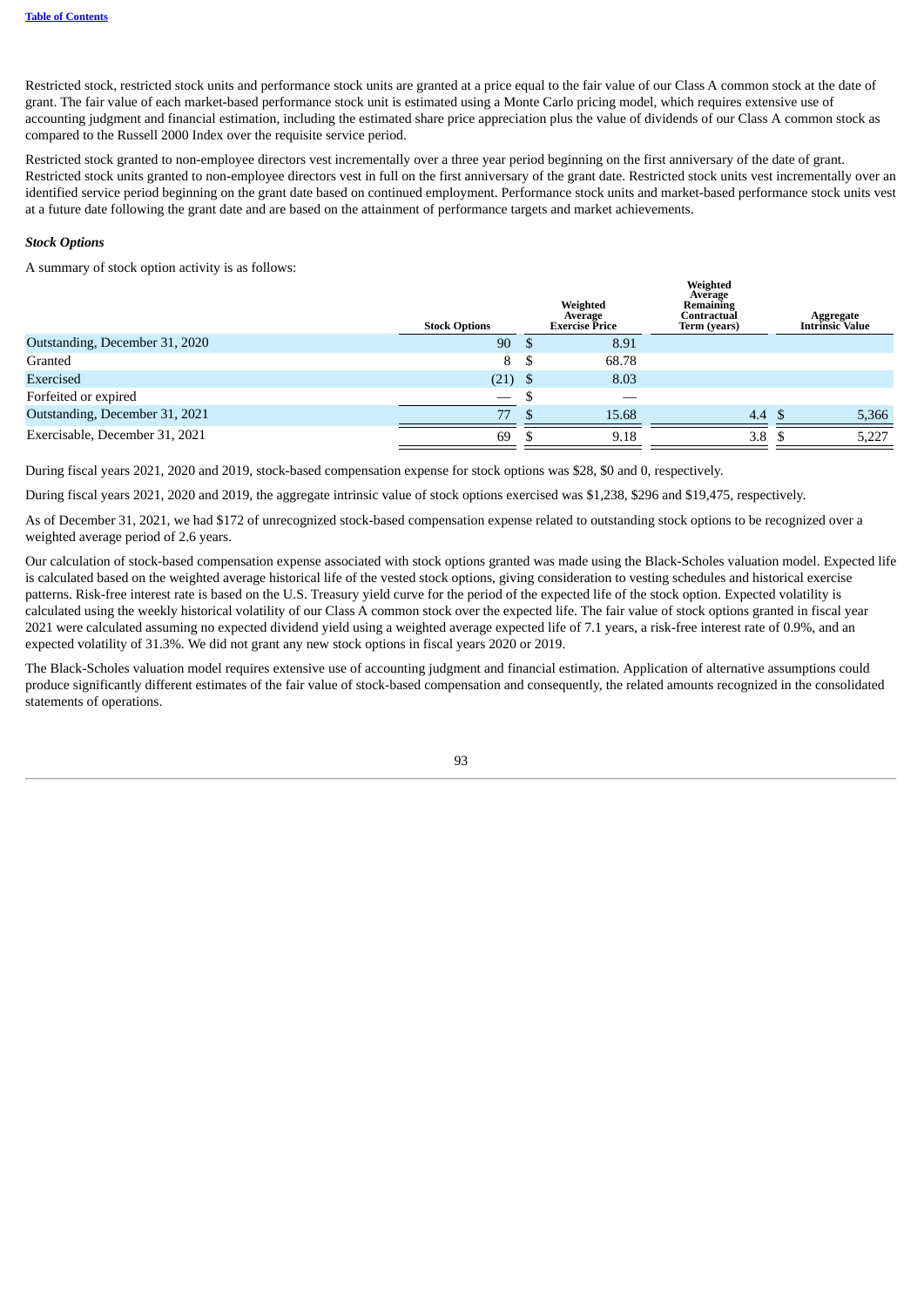#### *Other Stock Awards*

A summary of restricted stock, restricted stock unit and performance stock unit activity is as follows:

|                                | <b>Restricted Stock,</b><br><b>Restricted Stock Units.</b><br>and Performance Stock<br>Units $(1)$ |   | Weighted<br>Average<br><b>Grant Price</b> | <b>Weighted Average</b><br>Remaining<br><b>Contractual Term</b><br>(years) | <b>Aggregate Intrinsic</b><br>Value |
|--------------------------------|----------------------------------------------------------------------------------------------------|---|-------------------------------------------|----------------------------------------------------------------------------|-------------------------------------|
| Outstanding, December 31, 2020 | 307                                                                                                |   | 41.55                                     |                                                                            |                                     |
| Granted                        | 108                                                                                                | S | 67.65                                     |                                                                            |                                     |
| Class A common stock vested    | $(157)$ \$                                                                                         |   | 37.03                                     |                                                                            |                                     |
| Forfeited or canceled          | (9)                                                                                                | S | 51.11                                     |                                                                            |                                     |
| Outstanding, December 31, 2021 | 249                                                                                                |   | 55.40                                     | 1.7                                                                        | 21,282                              |
| Unvested, December 31, 2021    | 417                                                                                                |   | 56.44                                     | 1.6 <sup>5</sup>                                                           | 35,602                              |

(1) Market-based performance stock unit grants are included at 100%. Attainment of maximum performance targets and market achievements would result in the issuance of an additional 168 shares of Class A common stock currently included in unvested. The market-based performance stock unit grants that vested in fiscal year 2021 resulted in the issuance of 98 additional shares of Class A common stock.

During fiscal years 2021, 2020 and 2019, stock-based compensation expense related to restricted stock, restricted stock units and performance stock units was \$11,241, \$7,965 and \$7,036, respectively.

During fiscal years 2021, 2020 and 2019, the total fair value of other stock awards vested was \$20,106, \$18,329 and \$8,177, respectively.

As of December 31, 2021, total unrecognized stock-based compensation expense related to outstanding restricted stock was \$83, which will be recognized over a weighted average period of 1.9 years. As of December 31, 2021, total unrecognized stock-based compensation expense related to outstanding restricted stock units was \$4,025, which will be recognized over a weighted average period of 1.7 years. As of December 31, 2021, total unrecognized stock-based compensation expense related to performance stock units was \$7,121, which will be recognized over a weighted average period of 1.7 years.

The weighted average fair value of market-based performance stock units granted during fiscal year 2021 was \$69.86 per award, which was calculated using a Monte Carlo pricing model assuming a risk free interest rate of 0.29% and an expected volatility of 37.1% assuming no expected dividend yield. Risk-free interest rate is based on the U.S. Treasury yield curve for the expected service period of the award. Expected volatility is calculated using the daily volatility of our Class A common stock over the expected service period of the award.

The Monte Carlo pricing model requires extensive use of accounting judgment and financial estimation. Application of alternative assumptions could produce significantly different estimates of the fair value of stock-based compensation and consequently, the related amounts recognized in the consolidated statements of operations.

We also recorded \$281, \$254 and \$186 of stock-based compensation expense related to our Amended and Restated 1997 Employee Stock Purchase Plan during fiscal years 2021, 2020 and 2019, respectively.

Tax benefit for income taxes associated with stock-based compensation during fiscal years 2021, 2020 and 2019 of \$(2,304), \$(6,796) and \$(97), respectively.

#### **Accumulated Other Comprehensive Loss, Net of Tax**

Accumulated other comprehensive loss, net of tax is a component of stockholders' equity included in the accompanying consolidated balance sheets and includes, as applicable, the effective portion of changes in the fair value of our cash flow hedges and the changes in fair value of our marketable securities.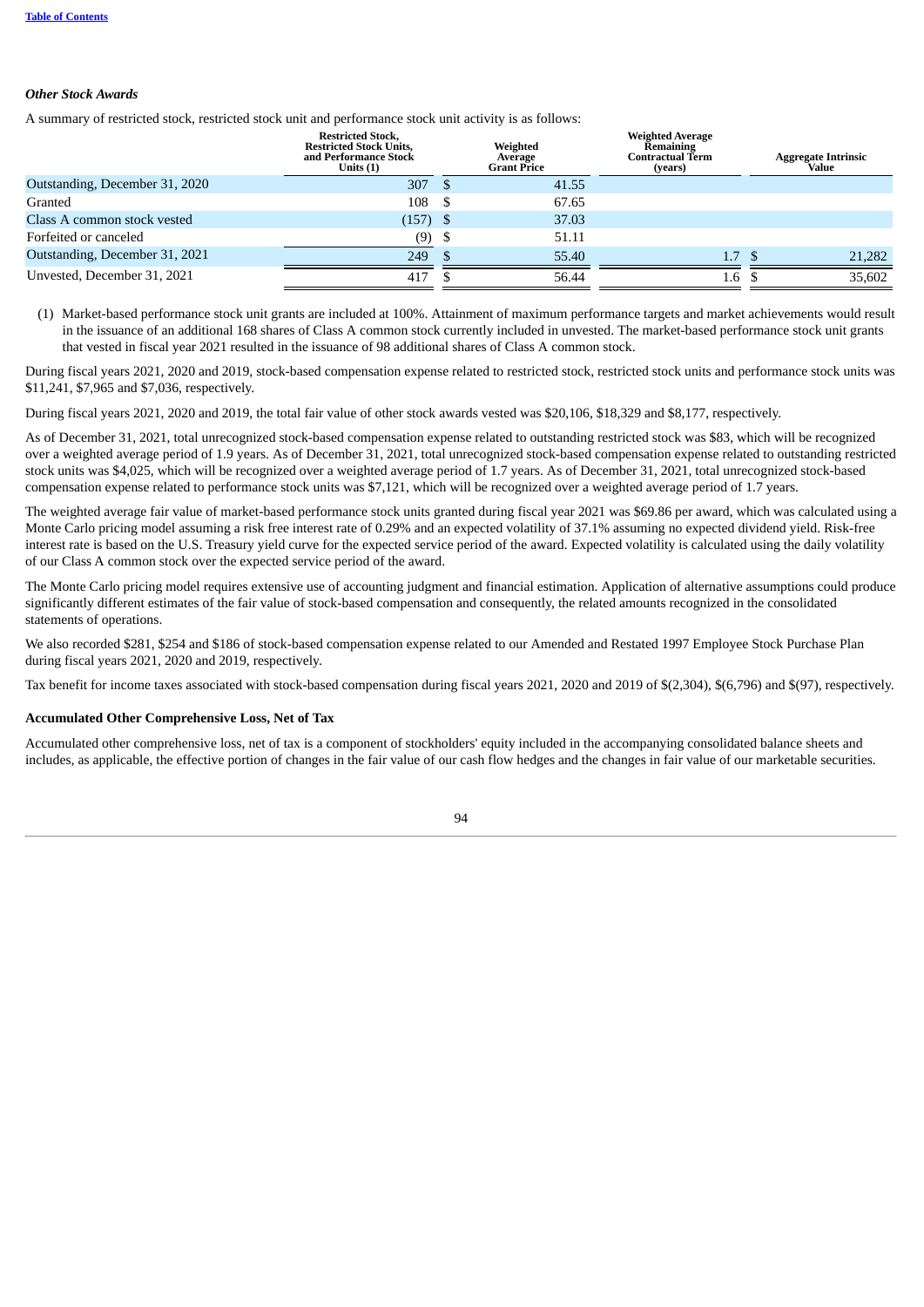The changes in the balances of each component of accumulated other comprehensive loss, net of tax are as follows:

|                                                                     | <b>Interest Rate Swaps</b> |
|---------------------------------------------------------------------|----------------------------|
| Balance as of December 31, 2018                                     | (1,308)                    |
| Other comprehensive loss before reclassifications                   | (5,286)                    |
| Amounts reclassified from accumulated other comprehensive loss      | 553                        |
| Other comprehensive loss                                            | (4,733)                    |
| Balance as of December 31, 2019                                     | (6,041)                    |
| Other comprehensive loss before reclassifications                   | (11, 184)                  |
| Amounts reclassified from accumulated other comprehensive loss      | 3,679                      |
| Income tax benefit related to items in other comprehensive loss     | 2,029                      |
| Other comprehensive loss                                            | (5, 476)                   |
| Balance as of December 31, 2020                                     | (11, 517)                  |
| Other comprehensive income before reclassifications                 | 3,737                      |
| Amounts reclassified from accumulated other comprehensive loss      | 4,763                      |
| Income tax provision related to items in other comprehensive income | (2,086)                    |
| Other comprehensive income                                          | 6,414                      |
| Balance as of December 31, 2021                                     | (5, 103)                   |

A summary of reclassifications out of accumulated other comprehensive loss, net of tax for fiscal years 2021, 2020 and 2019 is as follows:

|                                                                                                                                                 |          | <b>Fiscal Year Ended</b><br>December 31. |                                                                           |                                      |
|-------------------------------------------------------------------------------------------------------------------------------------------------|----------|------------------------------------------|---------------------------------------------------------------------------|--------------------------------------|
|                                                                                                                                                 | 2021     | 2020                                     | 2019                                                                      |                                      |
| Details About Accumulated Other Comprehensive Loss, Amounts Reclassified Out of Accumulated Other Comprehensive<br><b>Net of Tax Components</b> |          | Loss, Net of Tax                         | Affected Line Item in the Consolidated<br><b>Statements of Operations</b> |                                      |
| Interest rate swaps                                                                                                                             | 4.763    | 3.679                                    | 115                                                                       | Interest expense                     |
|                                                                                                                                                 | 4,763    | 3,679                                    |                                                                           | Income before income taxes           |
|                                                                                                                                                 | (1, 142) | (2,029)                                  |                                                                           | Provision (benefit) for income taxes |
|                                                                                                                                                 | 5.905    | 5.708                                    | 115                                                                       | Net income                           |

## **14. FAIR VALUE OF FINANCIAL INSTRUMENTS**

We use a three-tier fair value hierarchy to classify and disclose all assets and liabilities measured at fair value on a recurring basis, as well as assets and liabilities measured at fair value on a non-recurring basis, in periods subsequent to their initial measurement. These tiers include: Level 1, defined as quoted market prices in active markets for identical assets or liabilities; Level 2, defined as inputs other than Level 1 that are observable, either directly or indirectly, such as quoted prices for similar assets or liabilities; and Level 3, defined as unobservable inputs that are not corroborated by market data.

We use valuation techniques that maximize the use of market prices and observable inputs and minimize the use of unobservable inputs. In measuring the fair value of our financial assets and liabilities, we rely on market data or assumptions that we believe market participants would use in pricing an asset or a liability.

## **Assets and Liabilities Accounted for at Fair Value on a Recurring Basis and Non-Recurring Basis**

Our financial instruments include cash and cash equivalents, accounts receivable, restricted investment securities held in trust on deposit with various banks as collateral for our obligations relative to our landfill final capping, closure and post-closure costs, interest rate derivatives, contingent consideration related to acquisitions, trade payables and debt. The carrying values of cash and cash equivalents, accounts receivable and trade payables approximate their respective fair values due to their short-term nature. The fair value of restricted investment securities held in trust, which are valued using quoted market prices, are included as restricted assets in the Level 1 tier below. The fair value of interest rate derivatives included in the Level 2 tier below is calculated using discounted cash flow valuation methodologies based upon the one month LIBOR yield curves that are observable at commonly quoted intervals for the full term of the swaps. We recognize all derivatives accounted for on the balance sheet at fair value. See Note 11, *Debt* for disclosure about the fair value of debt.

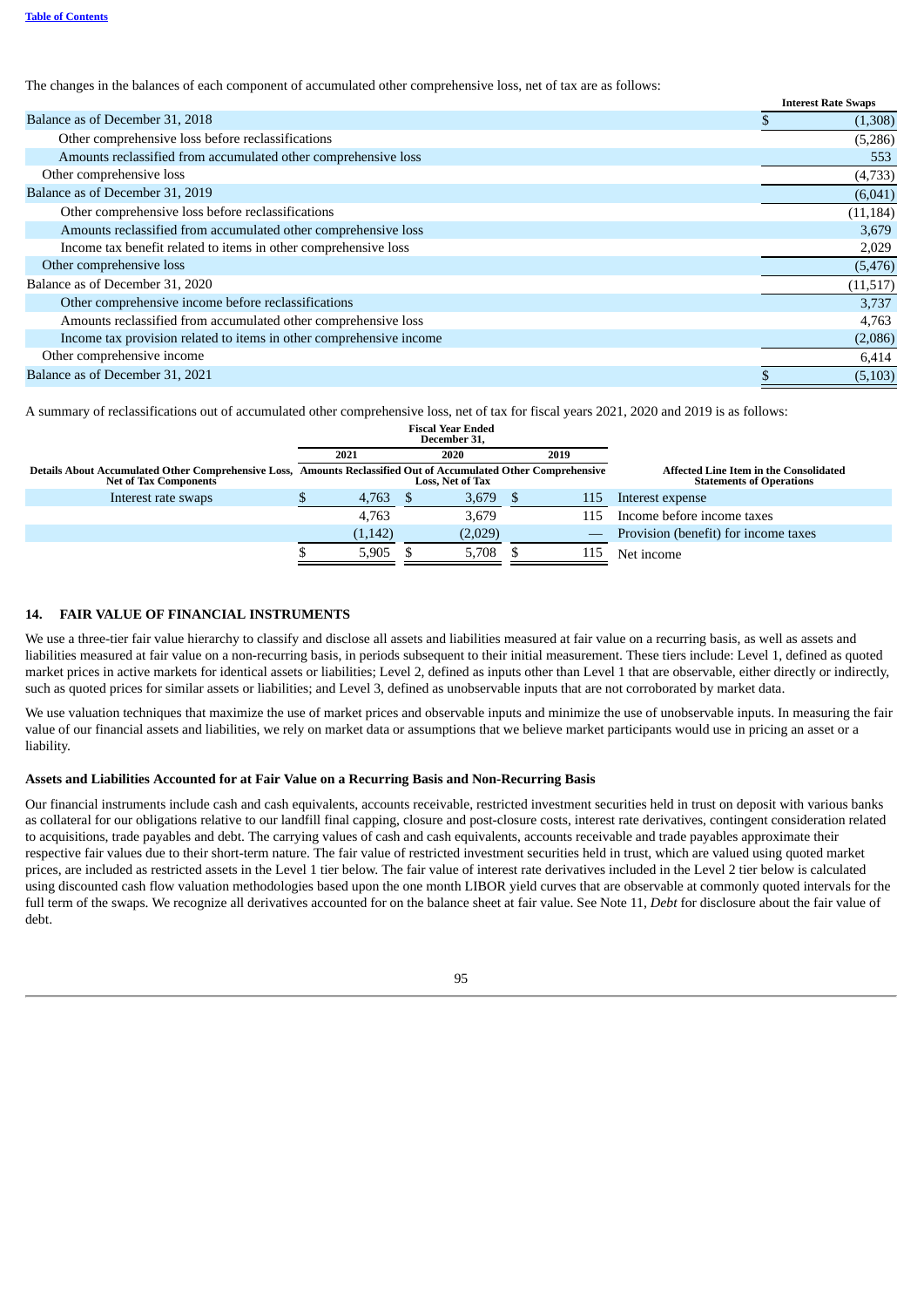## **Recurring Fair Value Measurements**

Summaries of our financial assets and liabilities that are measured at fair value on a recurring basis are as follows:

|                                                     | Fair value measurement at December 51, 2021 Using:                                           |  |                                                                   |    |                                                               |  |  |
|-----------------------------------------------------|----------------------------------------------------------------------------------------------|--|-------------------------------------------------------------------|----|---------------------------------------------------------------|--|--|
|                                                     | <b>Quoted Prices in</b><br><b>Active Markets for</b><br><b>Identical Assets</b><br>(Level 1) |  | <b>Significant Other</b><br><b>Observable Inputs</b><br>(Level 2) |    | <b>Significant</b><br><b>Unobservable Inputs</b><br>(Level 3) |  |  |
| Assets:                                             |                                                                                              |  |                                                                   |    |                                                               |  |  |
| Interest rate swaps                                 |                                                                                              |  | 424                                                               | -S |                                                               |  |  |
| Restricted investment securities - landfill closure | 2,122                                                                                        |  |                                                                   |    |                                                               |  |  |
| Total                                               | 2.122                                                                                        |  | 424                                                               |    |                                                               |  |  |
| Liabilities:                                        |                                                                                              |  |                                                                   |    |                                                               |  |  |
| Interest rate swaps                                 | $\overline{\phantom{m}}$                                                                     |  | $5,176$ \$                                                        |    |                                                               |  |  |
|                                                     |                                                                                              |  | Fair Value Measurement at December 31, 2020 Using:                |    |                                                               |  |  |

**Fair Value Measurement at December 31, 2021 Using:**

| <b>Active Markets for</b><br><b>Identical Assets</b><br>(Level 1) | <b>Significant Other</b><br><b>Observable Inputs</b><br>(Level 2) | <b>Significant</b><br><b>Unobservable Inputs</b><br>(Level 3) |  |  |
|-------------------------------------------------------------------|-------------------------------------------------------------------|---------------------------------------------------------------|--|--|
|                                                                   |                                                                   |                                                               |  |  |
|                                                                   |                                                                   |                                                               |  |  |
|                                                                   |                                                                   |                                                               |  |  |
|                                                                   | 13,237                                                            |                                                               |  |  |
|                                                                   |                                                                   | <b>Quoted Prices in</b><br>1,848                              |  |  |

#### **Non-Recurring Fair Value Measurements**

Summaries of our financial assets and liabilities that are measured at fair value on a non-recurring basis are as follows:

|                                        | Fair Value Measurement at December 31, 2021 Using:                                           |                                                                   |                                                        |  |  |  |  |  |
|----------------------------------------|----------------------------------------------------------------------------------------------|-------------------------------------------------------------------|--------------------------------------------------------|--|--|--|--|--|
|                                        | <b>Ouoted Prices in</b><br><b>Active Markets for</b><br><b>Identical Assets</b><br>(Level 1) | <b>Significant Other</b><br><b>Observable Inputs</b><br>(Level 2) | Significant<br><b>Unobservable Inputs</b><br>(Level 3) |  |  |  |  |  |
| Liabilities:                           |                                                                                              |                                                                   |                                                        |  |  |  |  |  |
| Contingent consideration - acquisition | $\qquad \qquad$                                                                              | $\hspace{0.05cm}$                                                 | 1,919                                                  |  |  |  |  |  |

The fair value of contingent consideration - acquisition included in the Level 3 tier is calculated using a discounted cash flow valuation methodology based upon a probability-weighted analysis of success payments related to permit expansion.

## **15. EMPLOYEE BENEFIT PLANS**

## **Defined Contribution Plan**

We offer our eligible employees the opportunity to contribute to a 401(k) plan ("401(k) Plan"). Under the provisions of the 401(k) Plan participants may direct us to defer a portion of their compensation to the 401(k) Plan, subject to Internal Revenue Code limitations. In fiscal year 2021, we provided an employer matching contribution for hourly employees equal to 100% of every dollar an employee invests up to 1% of annual income and 50% of additional employee contributions up to a maximum contribution into the 401(k) Plan of  $3\%$  of annual income. In fiscal year 2021, we provided an employer matching contribution for salaried employees equal to 50% of every dollar an employee invests in the 401(k) Plan up to a maximum contribution of one thousand five hundred dollars or up to 2% of annual income, whichever is greater, per employee per calendar year. Participants vest in employer contributions ratable over a two-year period. Employer contributions for fiscal years 2021, 2020 and 2019 amounted to \$2,811, \$2,357 and \$1,608, respectively.

### **Employee Stock Purchase Plan**

We offer our eligible employees the opportunity to participate in an employee stock purchase plan. Under this plan, qualified employees may purchase shares of Class A common stock by payroll deduction at a 15% discount from the market price. During fiscal years 2021, 2020 and 2019, 20, 20 and 23 shares, respectively, of Class A common stock were issued under this plan. As of December 31, 2021, 54 shares of Class A common stock were available for distribution under this plan.

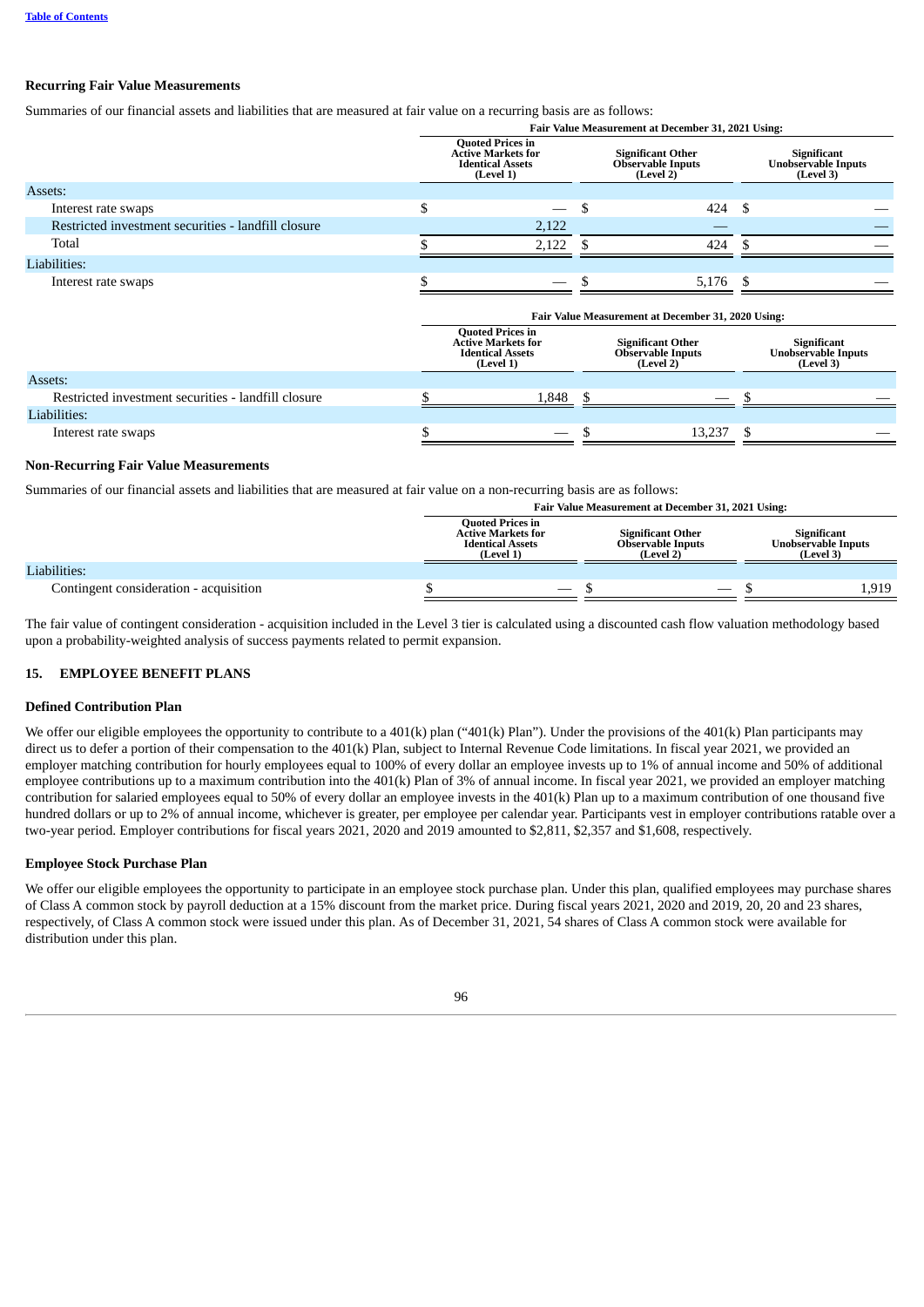#### **Multiemployer Pension Plan**

We make contributions to a multiemployer defined benefit pension plan, the New England Teamsters and Trucking Industry Pension Fund (the "Pension Plan"), under the terms of a collective bargaining agreement ("CBA") that covers certain of our union represented employees. The EIN or Pension Plan Number for the Pension Plan is 04-6372430. The Pension Plan provides retirement benefits to participants based on their service to contributing employers. We do not administer the Pension Plan. The risks of participating in a multiemployer pension plan are different from a single-employer pension plan in that: (i) assets contributed to the multiemployer pension plan by one employer may be used to provide benefits to employees or former employees of other participating employers; (ii) if a participating employer stops contributing to the plan, the unfunded obligations of the plan may be required to be assumed by the remaining participating employers; and (iii) if we choose to stop participating in our multiemployer Pension Plan, we may be required to pay the plan a withdrawal amount based on the underfunded status of the plan.

In fiscal year 2019, we reached an agreement to withdraw from the Pension Plan by entering into Withdrawal and Re-entry Agreements with the Pension Plan. In accordance with FASB ASC 450 - Contingencies, because of our withdrawal from the Pension Plan, we recorded an obligation of \$3,194 and a charge of \$3,591 as pension withdrawal expense, offset by a \$397 retroactive contribution credit recorded as cost of operations, in fiscal year 2019. While the withdrawal generates a fixed yearly contingent liability for us for a period of approximately seventeen (17) years, it caps our gross payments at \$4,224 significantly reducing our cash exposure from the potential \$18,511 withdrawal liability as determined based on a complete withdrawal prior to withdrawing from the Pension Plan. As per the Re-entry Agreements and upon withdrawal, we re-entered the Pension Plan as a new employer with certainty from a liability perspective. As of December 31, 2021, we had a remaining obligation of \$1,674 in aggregate principal amount associated with our withdrawal. We did not, however, change the terms of our CBA with Local 170, which remained in effect until it expired on June 30, 2020, at which time a new agreement was entered into. As a new employer in the Pension Plan, our contributions are projected to fully fund the benefits accrued by our employees in the Pension Plan. As of December 31, 2021, our employees were fully funded as a new employer in the Pension Plan, subject to the terms of the Agreements. Subsequent withdrawal from the Pension Plan, under certain circumstances, may result in a change in the payment schedule required to settle the remaining obligation associated with our withdrawal. During fiscal years 2021, 2020 and 2019, we made contributions to the Pension Plan of \$398, \$390 and \$409, respectively.

## **16. INCOME TAXES**

A summary of the provision (benefit) for income taxes is as follows:

|                                      | <b>Fiscal Year Ended</b><br>December 31, |   |            |      |          |  |
|--------------------------------------|------------------------------------------|---|------------|------|----------|--|
|                                      | 2021                                     |   | 2020       |      | 2019     |  |
| Federal                              |                                          |   |            |      |          |  |
| Current                              | \$<br>$\overline{\phantom{0}}$           | ూ | $(951)$ \$ |      | (951)    |  |
| <b>Deferred</b>                      | 12,356                                   |   | (35, 177)  |      | (699)    |  |
|                                      | 12,356                                   |   | (36, 128)  |      | (1,650)  |  |
| <b>State</b>                         |                                          |   |            |      |          |  |
| Current                              | 1,873                                    |   | 435        |      | 321      |  |
| Deferred                             | 2,717                                    |   | (17, 111)  |      | (545)    |  |
|                                      | 4,590                                    |   | (16, 676)  |      | (224)    |  |
| Provision (benefit) for income taxes | 16,946                                   |   | (52, 804)  | - \$ | (1, 874) |  |

On a periodic basis, we reassess the valuation allowance on our deferred income tax assets, weighing positive and negative evidence to assess the recoverability of the deferred tax assets. In the fourth quarter of fiscal year 2020, we assessed the valuation allowance and considered positive evidence, including significant cumulative consolidated income over the three years ended December 31, 2020, revenue growth and expectations of future profitability, and negative evidence, including the impact of a negative change in the economic climate, significant risks and uncertainties in the business and restrictions on tax loss utilization in certain state jurisdictions. After assessing both the positive evidence and the negative evidence, we determined it was more likely than not that the majority of our deferred tax assets would be realized in the future and released the valuation allowance on the majority of our net operating loss carryforwards and other deferred tax assets as of December 31, 2020, resulting in a benefit from income taxes of \$61,317. Following reassessment in fiscal year 2021, our judgement with regard to the realizability of our deferred tax assets remains consistent. As of December 31, 2021, we maintained a valuation allowance of \$6,094 primarily related to deferred tax assets that would generate capital losses when realized and deferred tax assets related to certain state jurisdictions.

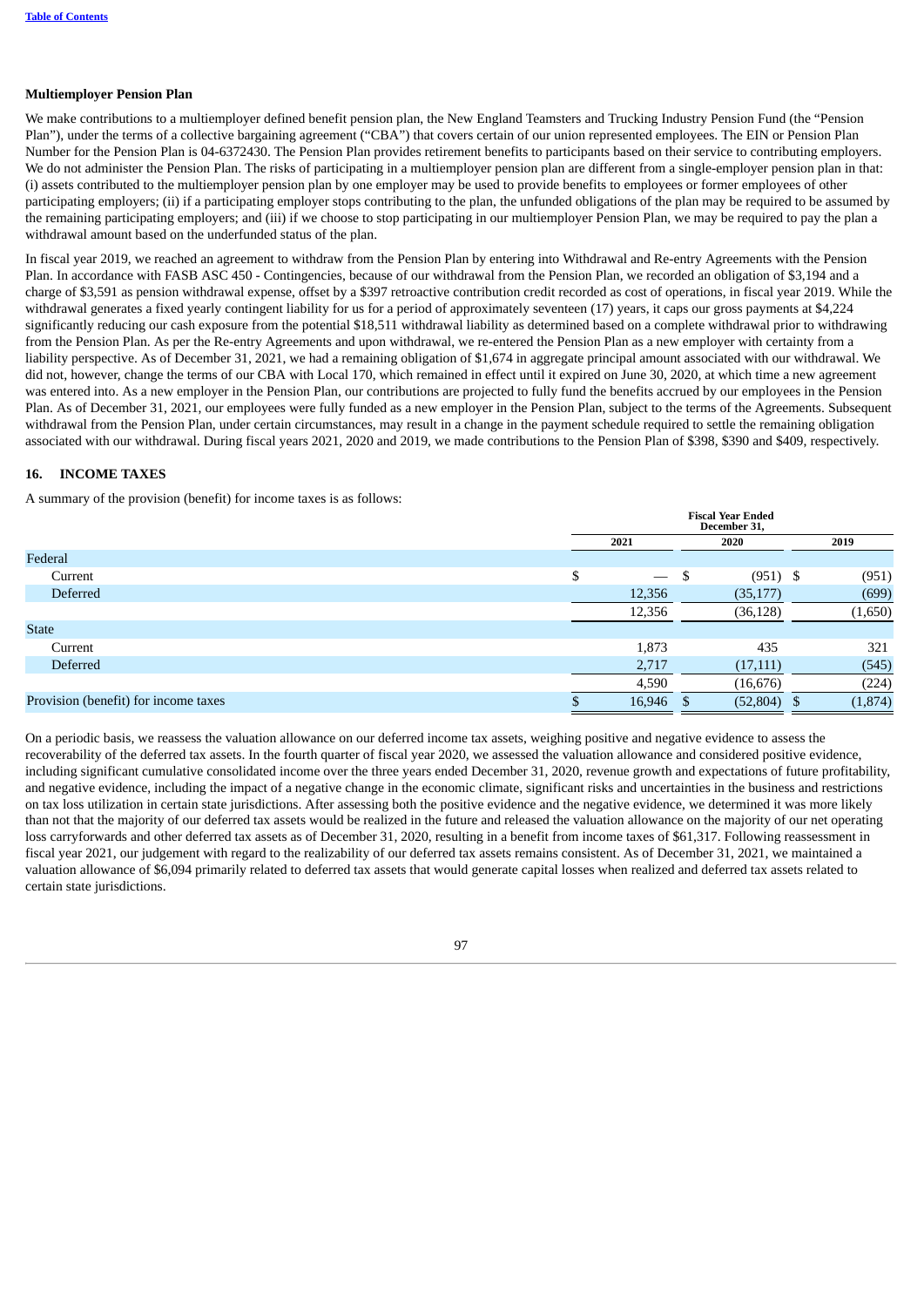In assessing the realizability of carryforwards and other deferred tax assets, management considers whether it is more likely than not that some portion or all of the deferred tax assets will not be realized. We adjust the valuation allowance in the period management determines it is more likely than not that deferred tax assets will or will not be realized. The change in the valuation allowance was a decrease of \$388 for fiscal year 2021 and \$61,317 for fiscal year 2020. In determining the need for a valuation allowance, we have assessed the available means of recovering deferred tax assets, including the ability to carryback net operating losses, the existence of reversing temporary differences, and available sources of future taxable income. We have also considered the ability to implement certain strategies, such as a potential sale of assets that would, if necessary, be implemented to accelerate taxable income and use expiring deferred tax assets.

During fiscal year 2020, we recognized a \$(297) deferred tax benefit due to a reduction of the deferred tax liability related to indefinite lived assets. The financial statement value of indefinite lived goodwill was reduced as a result of a settlement of an acquisition contingency that pre-dated the effective date of ASC 805, which resulted in a reduction of the related deferred tax liability.

During fiscal year 2019, we recognized a \$(2,385) deferred tax benefit, due to a reduction of the valuation allowance on acquisitions. In determining the need for a valuation allowance, we assessed the available means of recovering deferred tax assets, including the existence of reversing temporary differences. The valuation allowance decreased due to the recognition of additional reversing temporary differences from the \$2,385 deferred tax liability recorded through goodwill on the acquisition of a company in May 2019. The deferred tax liabilities related to the acquisition was based on the impact of temporary differences between the amounts of assets and liabilities recognized for financial reporting purposes and such amounts recognized for income tax purposes.

The differences in the provision (benefit) for income taxes and the amounts determined by applying the Federal statutory rate to income before income taxes are as follows:

|                                                       | <b>Fiscal Year Ended</b><br>December 31, |        |    |           |    |         |
|-------------------------------------------------------|------------------------------------------|--------|----|-----------|----|---------|
|                                                       |                                          | 2021   |    | 2020      |    | 2019    |
| Federal statutory rate                                |                                          | 21 %   |    | 21 %      |    | 21 %    |
| Tax at statutory rate                                 | \$                                       | 12,190 | \$ | 8,043     | \$ | 6,254   |
| State income taxes, net of federal benefit            |                                          | 3,868  |    | 1,615     |    | 1,008   |
| Change in valuation allowance                         |                                          | (388)  |    | (61, 317) |    | (4,420) |
| Federal effect of change in state valuation allowance |                                          | 74     |    | 3,803     |    |         |
| Non-deductible officer compensation                   |                                          | 1,338  |    | 487       |    | 1,359   |
| Non-deductible expenses                               |                                          | 322    |    | 656       |    | 638     |
| Deductible stock awards                               |                                          | (363)  |    | (3,790)   |    | (6,004) |
| Tax credits                                           |                                          | (153)  |    | (130)     |    | (82)    |
| Deferred tax adjustments                              |                                          |        |    | (2,047)   |    |         |
| Other, net                                            |                                          | 58     |    | (124)     |    | (627)   |
| Provision (benefit) for income taxes                  |                                          | 16,946 |    | (52, 804) |    | (1,874) |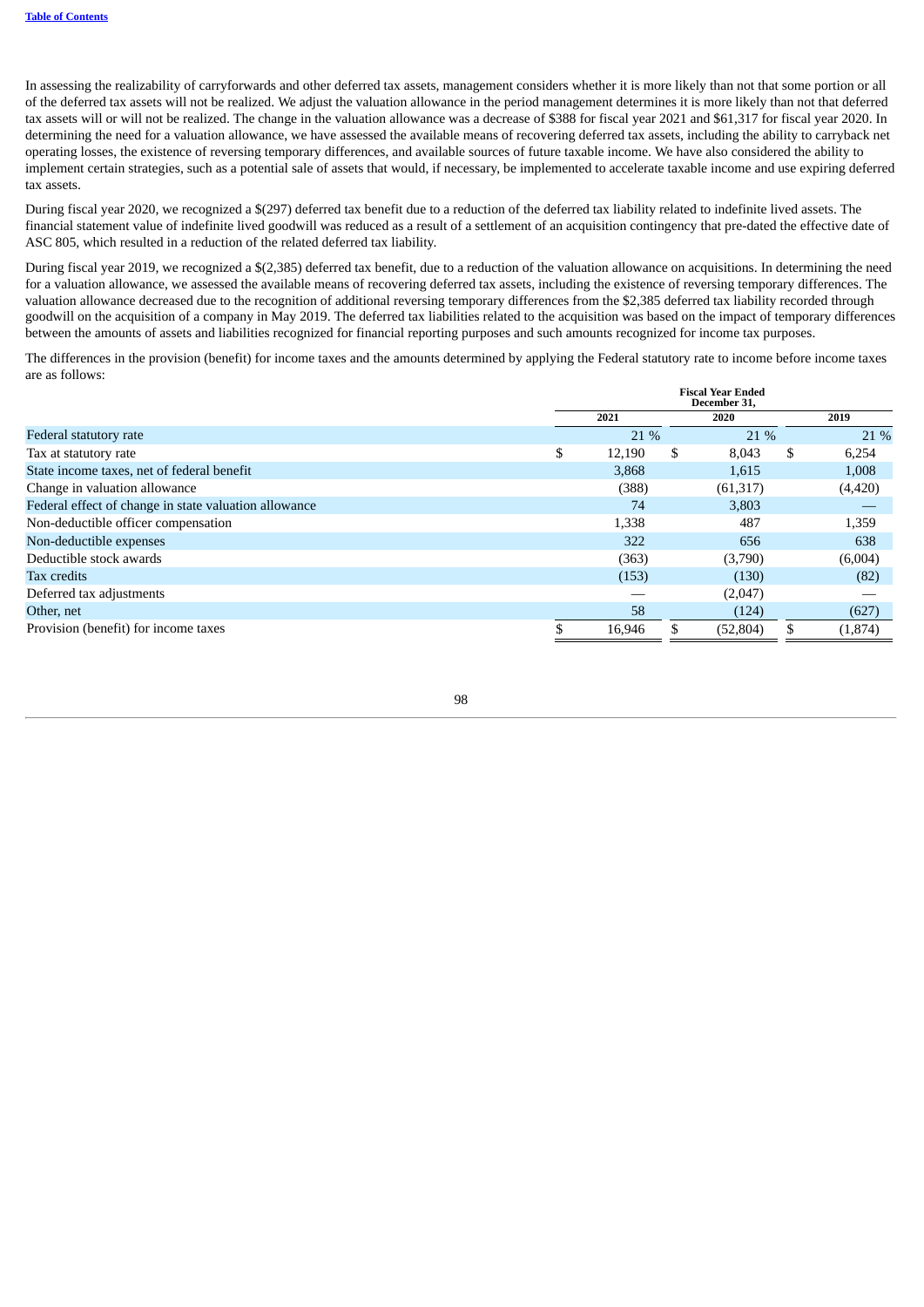Deferred income taxes reflect the impact of temporary differences between the amounts of assets and liabilities recognized for financial reporting purposes and such amounts recognized for income tax purposes. A summary of deferred tax assets and liabilities is as follows:

|                                                      | December 31, |    |           |
|------------------------------------------------------|--------------|----|-----------|
|                                                      | 2021         |    | 2020      |
| Deferred tax assets:                                 |              |    |           |
| Accrued expenses and reserves                        | \$<br>41,723 | -S | 35,444    |
| Net operating loss carryforwards                     | 24,177       |    | 34,364    |
| General business and state tax credit carryforwards  | 7,617        |    | 8,044     |
| Stock awards                                         | 3,436        |    | 2,824     |
| Unrealized loss on swaps                             | 1,461        |    | 3,798     |
| Other                                                | 2,264        |    | 2,307     |
| Total deferred tax assets                            | 80,678       |    | 86,781    |
| Less: valuation allowance                            | (6,094)      |    | (6,482)   |
| Total deferred tax assets after valuation allowance  | 74,584       |    | 80,299    |
| Deferred tax liabilities:                            |              |    |           |
| Amortization of intangibles                          | (18, 042)    |    | (18,044)  |
| Tax over book depreciation of property and equipment | (13,297)     |    | (1,875)   |
| Other                                                | (156)        |    | (129)     |
| Total deferred tax liabilities                       | (31, 495)    |    | (20, 048) |
| Net deferred tax asset                               | 43,089       |    | 60,251    |

The net deferred tax asset at December 31, 2021 is reflected on the balance sheet as a long-term deferred federal and state tax asset of \$43,957 and a longterm deferred state tax liability of \$(868).

As of December 31, 2021, we have, for federal income tax purposes, net operating loss carryforwards of approximately \$52,384 that expire in the fiscal years ending December 31, 2032 through 2037 and \$46,453, which do not expire. We have state net operating loss carryforwards of approximately \$41,105 that expire in the fiscal years ending December 31, 2022 through 2041 or that do not expire in certain jurisdictions. In addition, we have \$6,575 general business credit carryforwards which expire in the fiscal years ending December 31, 2022 through 2041 and \$1,319 state credit carryforwards which expire in fiscal years ending December 31, 2038 through 2039. Sections 382 and 383 of the Internal Revenue Code can limit the amount of net operating loss and credit carryforwards which may be used in a tax year in the event of certain stock ownership changes. With the exception of \$1,756 federal net operating losses we acquired through acquisitions, we are not currently subject to these limitations but could become subject to them if there were significant changes in the ownership of our stock.

The provisions of FASB ASC 740-10-25-5 prescribe the minimum recognition threshold that a tax position is required to meet before being recognized in the financial statements. Additionally, FASB ASC 740-10-25-5 provides guidance on de-recognition, measurement, classification, interest and penalties, accounting in interim periods, disclosure and transition. Under FASB ASC 740-10-25-5, an entity may only recognize or continue to recognize tax positions that meet a "more likely than not" threshold. To the extent interest and penalties are not assessed with respect to uncertain tax positions, amounts accrued are reflected as a reduction of the overall income tax provision. As of December 31, 2021 and 2020, we did not have any uncertain tax positions.

We are subject to U.S. federal income tax, as well as income tax of multiple state jurisdictions. Due to Federal and state net operating loss carryforwards, income tax returns from years ending in 1998 through 2021 remain open for examination, with limited exceptions.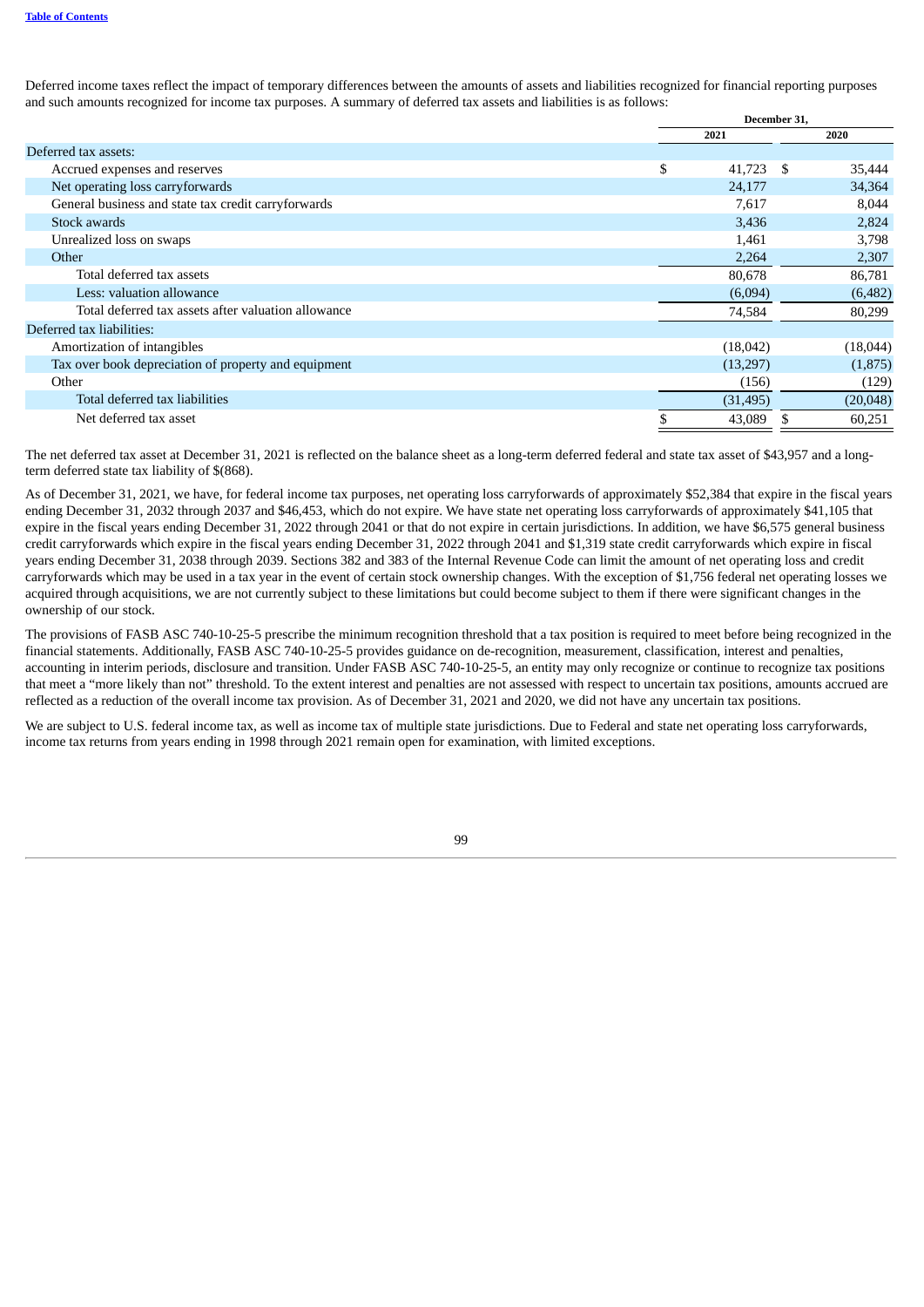## **17. OTHER ITEMS AND CHARGES**

## **Southbridge Landfill Closure Charge, Net**

In the fiscal year ended December 31, 2017, we initiated the plan to cease operations of the Southbridge Landfill and later closed it in November 2018 when Southbridge Landfill reached its final capacity*.* Accordingly, in fiscal years 2021, 2020 and 2019, we recorded charges associated with the closure of the Southbridge Landfill as follows:

|                                              |      |       | <b>Fiscal Year Ended</b><br>December 31, |       |
|----------------------------------------------|------|-------|------------------------------------------|-------|
|                                              | 2021 |       | 2020                                     | 2019  |
| Legal and transaction costs (1)              |      | 868   | 2,285                                    | 2,709 |
| Contract settlement charge (2)               |      | 572   |                                          |       |
| Landfill closure project (credit) charge (3) |      | (944) | 490                                      |       |
| Legal settlement charge (4)                  |      |       | 2,000                                    |       |
| Environmental remediation charge (5)         |      |       | (188)                                    |       |
| Southbridge Landfill closure charge, net     |      | 496   | 4,587                                    | 2,709 |

- (1) We incurred legal costs as well as other transaction costs associated with various matters as part of the Southbridge Landfill closure.
- (2) We updated the cost estimates associated with a contract settlement charge associated with the Southbridge Landfill closure and the remaining future obligations due to the Town of Southbridge under the landfill operating agreement with the Town of Southbridge.
- (3) We recorded a landfill closure project (credit) charge associated with revised costs under the closure plan at Southbridge Landfill.
- (4) We established reserves and made payments associated with legal settlements associated with claims against us as part of the Southbridge Landfill closure.
- (5) We recorded an environmental remediation reversal associated with the completion of environmental remediation at the Southbridge Landfill.

See Note 12, *Commitments and Contingencies* for further disclosure about the environmental remediation charge associated with the Southbridge Landfill closure.

## **Expense from Acquisition Activities**

In the fiscal years 2021, 2020 and 2019, we recorded charges of \$5,304, \$1,862 and \$2,687, respectively, comprised primarily of legal, consulting and other similar costs associated with the acquisition and integration of acquired businesses or select development projects. See Note 5, *Business Combinations* for disclosure regarding acquisition activity.

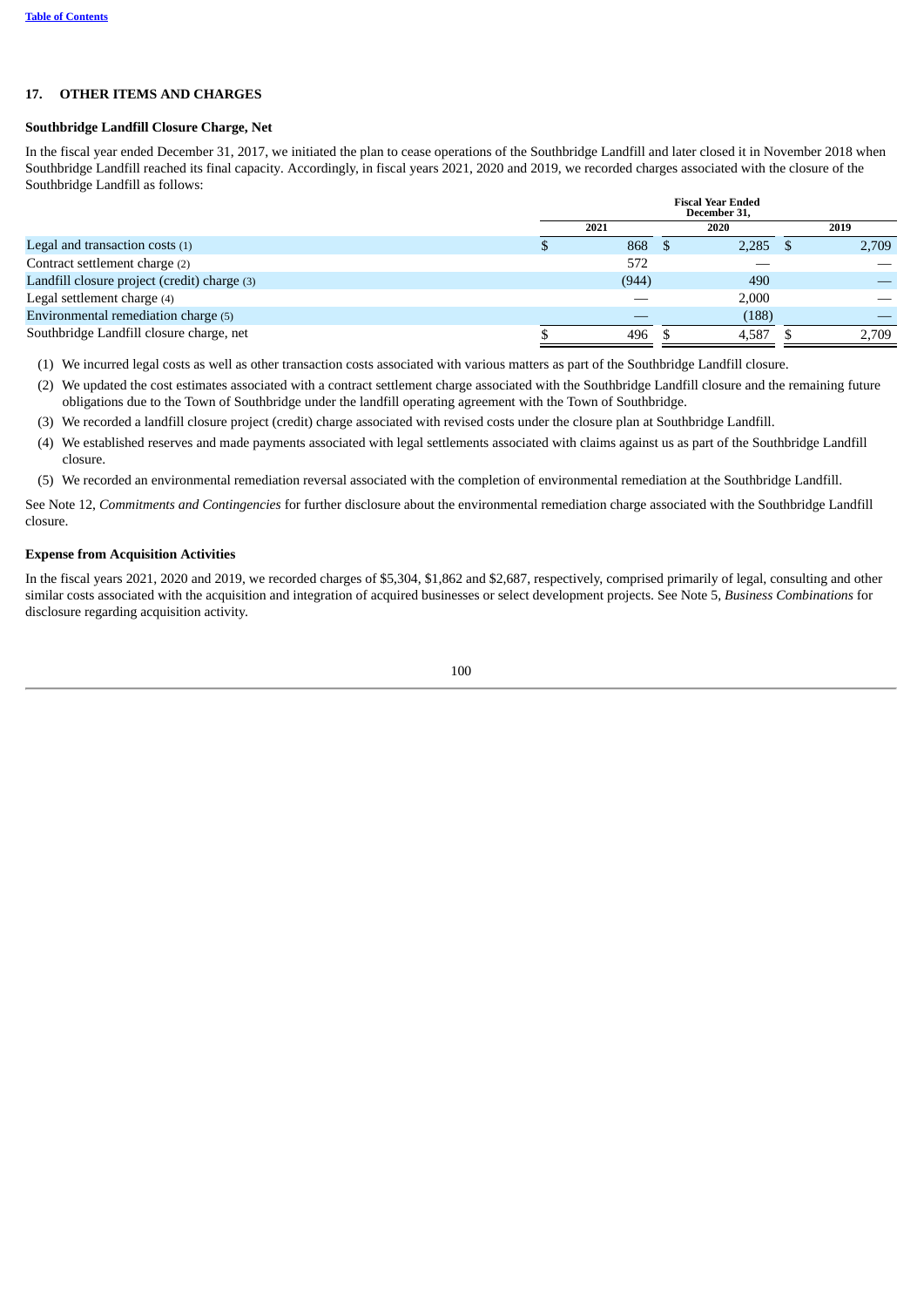## **18. EARNINGS PER SHARE**

A summary of the numerator and denominators used in the computation of earnings per share is as follows:

|                                                    |        | <b>Fiscal Year Ended</b><br>December 31, |              |
|----------------------------------------------------|--------|------------------------------------------|--------------|
|                                                    | 2021   | 2020                                     | 2019         |
| <b>Numerator:</b>                                  |        |                                          |              |
| Net income                                         | 41,100 | 91,106<br>\$.                            | 31,653<br>-S |
| <b>Denominator:</b>                                |        |                                          |              |
| Class A common stock                               | 50,423 | 50,101                                   | 46,803       |
| Class B common stock                               | 988    | 988                                      | 988          |
| Shares to be issued - acquisition                  |        |                                          | 36           |
| Unvested restricted stock                          | (2)    | (2)                                      |              |
| Effect of weighted average shares outstanding      | (97)   | (2,294)                                  | (601)        |
| Basic weighted average common shares outstanding   | 51,312 | 48,793                                   | 47,226       |
| Impact of potentially dilutive securities:         |        |                                          |              |
| Dilutive effect of stock options and stock awards  | 203    | 252                                      | 740          |
| Diluted weighted average common shares outstanding | 51,515 | 49,045                                   | 47,966       |
| Antidilutive potentially issuable shares           | 10     |                                          | 2            |

## **19. RELATED PARTY TRANSACTIONS**

#### **Services**

During fiscal years 2021, 2020 and 2019, we retained the services of Casella Construction, Inc. ("CCI"), a company substantially owned by sons of John Casella, our Chairman and Chief Executive Officer, and Douglas Casella, a member of our Board of Directors, as a contractor in developing or closing certain landfills owned by us as well as providing transportation and construction services. Total purchased services charged to operations or capitalized to landfills for fiscal years 2021, 2020 and 2019 were \$15,206, \$12,601 and \$7,574, respectively, of which \$1,325 and \$1,297 were outstanding and included in either accounts payable or other current liabilities as of December 31, 2021 and December 31, 2020, respectively.

In addition to the total purchased services, we provided various waste collection and disposal services to CCI. Total revenues recorded for fiscal years 2021, 2020 and 2019 were \$430, \$288 and \$132, respectively.

#### **Leases**

In the fiscal year ended April 30, 1994, we entered into two leases for operating facilities with a partnership of which John Casella, our Chairman and Chief Executive Officer, and Douglas Casella, a member of our Board of Directors, are the general partners. The leases have since been extended through August 2023. The terms of the lease agreements require monthly payments of approximately \$29. Total expense charged to operations for fiscal years 2021, 2020 and 2019 under these agreements was \$297, \$319 and \$339, respectively.

#### **Landfill Post-closure**

We have agreed to pay the cost of post-closure on a landfill owned by John Casella, our Chairman and Chief Executive Officer, and Douglas Casella, a member of our Board of Directors. We paid the cost of closing this landfill in 1992, and the post-closure maintenance obligations are expected to last until the fiscal year ending December 31, 2024. In fiscal years 2021, 2020 and 2019, we paid \$12, \$8 and \$9, respectively, pursuant to this agreement. As of December 31, 2021 and December 31, 2020, we have accrued \$14 and \$25, respectively, for costs associated with its post-closure obligations.

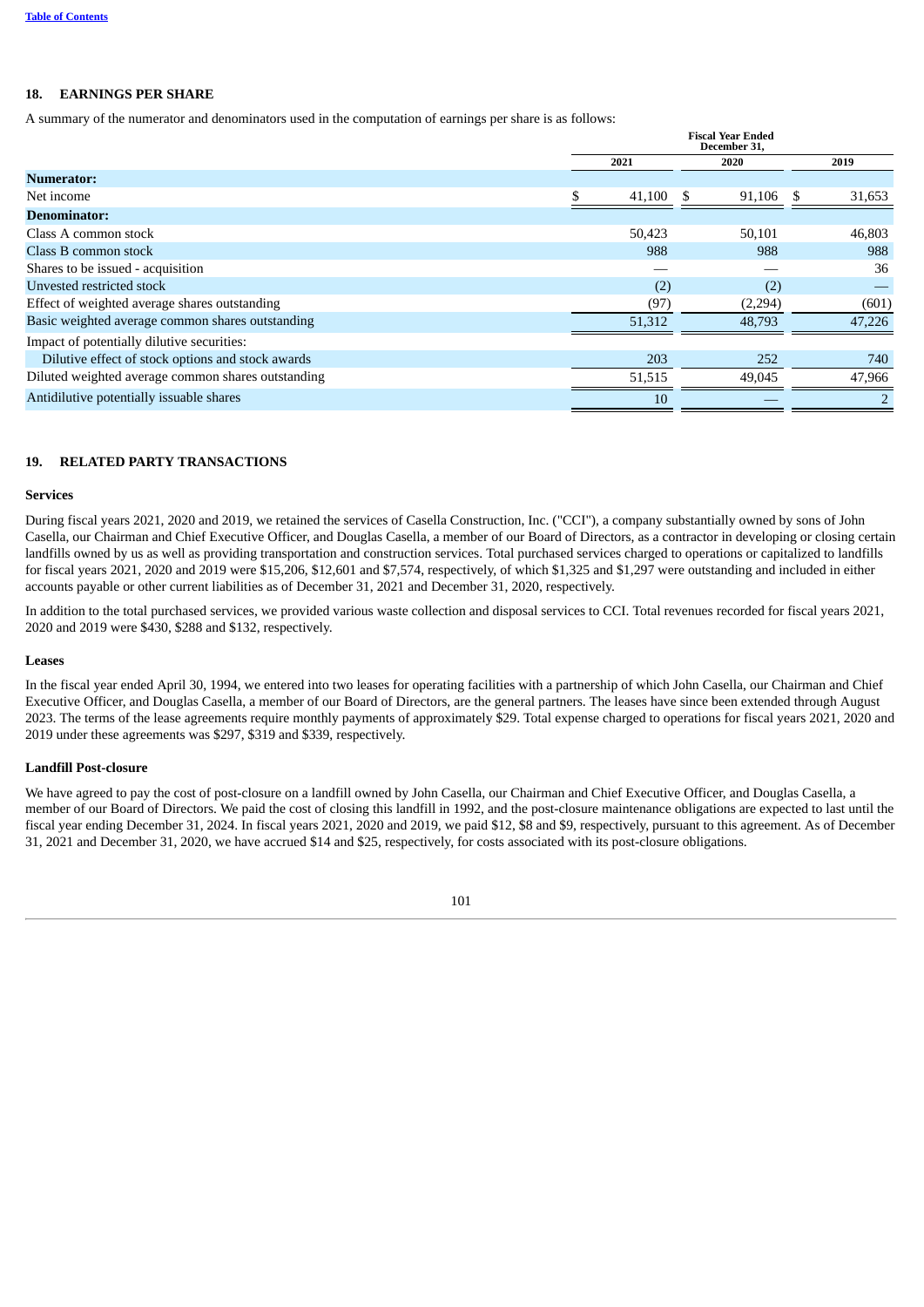## **20. SEGMENT REPORTING**

We report selected information about our reportable operating segments in a manner consistent with that used for internal management reporting. We classify our solid waste operations on a geographic basis through regional operating segments, our Western and Eastern regions. Revenues associated with our solid waste operations are derived mainly from solid waste collection, transfer, transportation and disposal, landfill gas-to-energy, processing, and recycling services in the northeastern United States. We manage our resource-renewal operations through the Resource Solutions operating segment. Effective January 1, 2021, we realigned the Resource Solutions operating segment, which includes our larger-scale recycling and commodity brokerage operations along with our organics services and large scale commercial and industrial services, from our historical lines-of-service of recycling, organics and customer solutions into two lines-of-service: processing and non-processing. We realigned the Resource Solutions operating segment to leverage our core competencies in materials processing, industrial recycling, organics and resource management service offerings to deliver a comprehensive solution for our larger commercial, municipal, institutional and industrial customers that have more diverse waste and recycling needs. Revenues from processing services are derived from municipalities and customers in the form of processing fees, tipping fees, commodity sales, and organic material sales. Revenues from non-processing services are derived from brokerage services and overall resource management services providing a wide range of environmental services and zero waste solutions to large and complex organizations, as well as traditional collection, disposal and recycling services provided to large account multi-site customers. Revenues classification by service line reported in fiscal years 2020 and 2019 have been reclassified to conform with the presentation for fiscal year 2021. Legal, tax, information technology, human resources, certain finance and accounting and other administrative functions are included in our Corporate Entities segment, which is not a reportable operating segment. Corporate Entities results reflect those costs not allocated to our reportable operating segments.

## **Fiscal Year Ended December 31, 2021**

| Segment                   | Outside<br>revenues | Inter-company<br>revenue | <b>Depreciation and</b><br>amortization | Operating<br>income (loss) | Interest<br>expense, net | Capital<br>expenditures | Goodwill | <b>Total assets</b> |
|---------------------------|---------------------|--------------------------|-----------------------------------------|----------------------------|--------------------------|-------------------------|----------|---------------------|
| Eastern                   | 264,569             | 66,126                   | 33,572                                  | 12.937                     | 456                      | 31,489                  | 52,072   | 357,446             |
| Western                   | 389.520             | 132.914                  | 61.055                                  | 49,035                     | 159                      | 72,892                  | 163,728  | 688.826             |
| <b>Resource Solutions</b> | 235,122             | 3,258                    | 7,060                                   | 17.591                     | 168                      | 12,094                  | 17,060   | 127,304             |
| <b>Corporate Entities</b> |                     |                          | .903                                    | (1,903)                    | 20,144                   | 6,820                   |          | 110,004             |
| <b>Eliminations</b>       |                     | (202, 298)               |                                         |                            |                          |                         |          |                     |
|                           | 889.211             |                          | 103.590                                 | 77,660                     | 20,927                   | 123.295                 | 232.860  | 1.283.580           |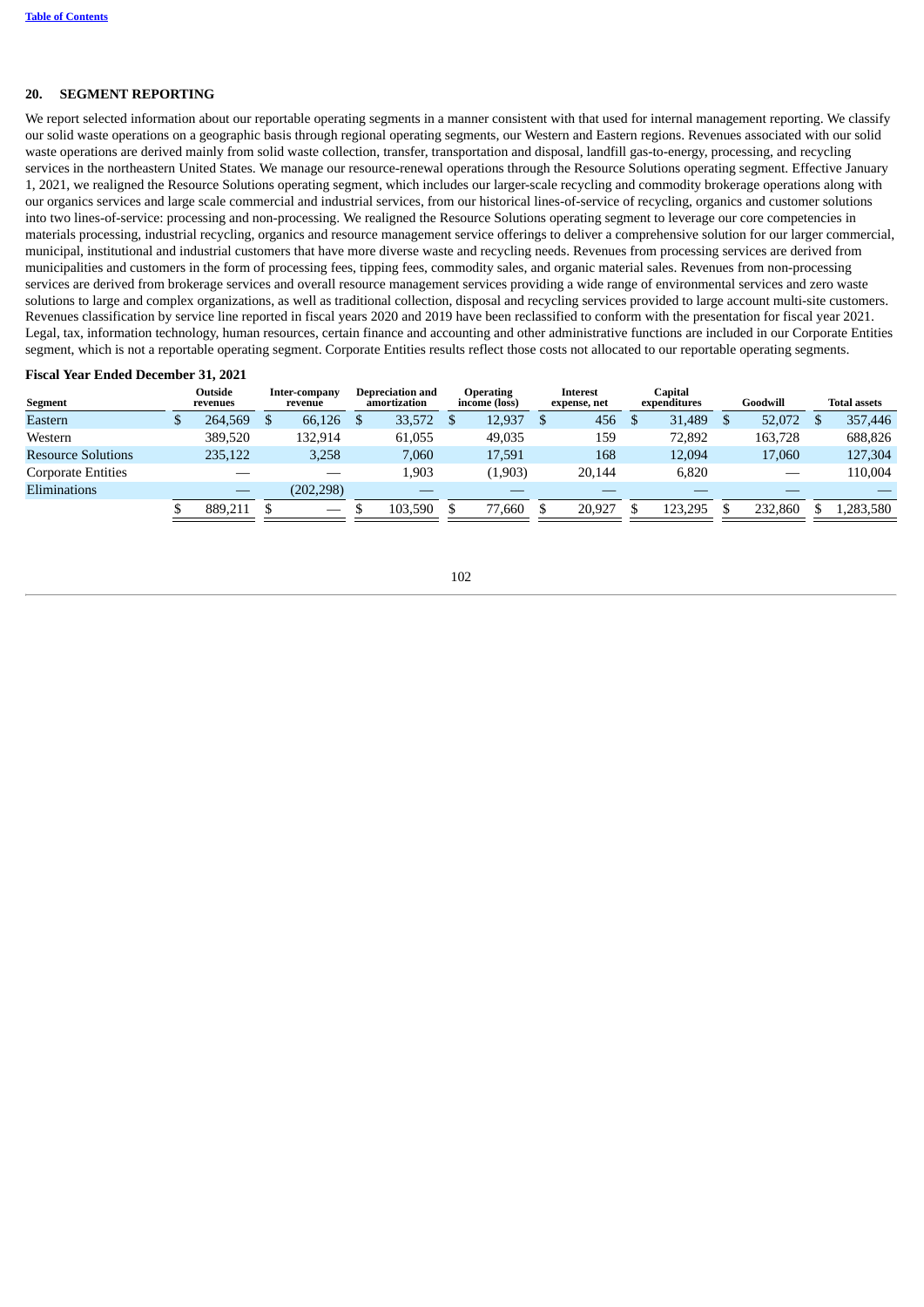## **Fiscal Year Ended December 31, 2020**

| Segment                   | Outside<br>revenues | Inter-company<br>revenue | <b>Depreciation and</b><br>amortization | <b>Operating</b><br>income (loss) | Interest<br>expense, net | Capital<br>expenditures | Goodwill | <b>Total assets</b> |
|---------------------------|---------------------|--------------------------|-----------------------------------------|-----------------------------------|--------------------------|-------------------------|----------|---------------------|
| Eastern                   | 220,285             | 53,102                   | 25,669                                  | 11,635                            | 275                      | 29,292                  | 30,873   | 223,492             |
| Western                   | 357,989             | 116.658                  | 56,457                                  | 42,688                            | 141                      | 71,989                  | 149.984  | 642,003             |
| <b>Resource Solutions</b> | 196.310             | 10,675                   | 6,279                                   | 7,357                             | 201                      | 2,477                   | 14.044   | 88,512              |
| <b>Corporate Entities</b> |                     |                          | 2.377                                   | (2,383)                           | 21,451                   | 4,350                   |          | 239,891             |
| <b>Eliminations</b>       |                     | (180, 435)               |                                         |                                   |                          |                         |          |                     |
|                           | 774,584             |                          | 90,782                                  | 59.297                            | 22,068                   | 108.108                 | 194.901  | 1.193.898           |

## **Fiscal Year Ended December 31, 2019**

| Segment                   | <b>Outside</b><br>revenues | Inter-company<br>revenue | <b>Depreciation and</b><br>amortization | <b>Operating</b><br>income (loss) |         | Interest<br>expense, net |  | Capital<br>expenditures | Goodwill | <b>Total assets</b> |  |
|---------------------------|----------------------------|--------------------------|-----------------------------------------|-----------------------------------|---------|--------------------------|--|-------------------------|----------|---------------------|--|
| Eastern                   | 219,475                    | 54,738                   | 24,322                                  |                                   | 9,503   | 218                      |  | 24,499                  | 30,720   | 207,060             |  |
| Western                   | 345,212                    | 98.420                   | 47,650                                  |                                   | 42,019  | 63                       |  | 63.547                  | 141,055  | 599,047             |  |
| <b>Resource Solutions</b> | 178.603                    | 10,762                   | 5,342                                   |                                   | 5,807   | 156                      |  | 12,475                  | 14,044   | 90,660              |  |
| <b>Corporate Entities</b> |                            |                          | 2,476                                   |                                   | (4,254) | 24,298                   |  | 2,644                   |          | 35,415              |  |
| <b>Eliminations</b>       |                            | (163, 920)               |                                         |                                   |         |                          |  |                         |          |                     |  |
|                           | 743,290                    |                          | 79,790                                  |                                   | 53.075  | 24,735                   |  | 103.165                 | 185.819  | 932.182             |  |

Amount of our total revenue attributable to services provided are as follows:

|                                      |    |         |              |         | <b>Fiscal Year Ended</b><br>December 31. |         |         |
|--------------------------------------|----|---------|--------------|---------|------------------------------------------|---------|---------|
|                                      |    |         | 2021         |         | 2020                                     |         | 2019    |
| Collection                           | Ъ. | 442,685 | 49.8 $%$ \$  | 391,438 | 50.5 $%$ \$                              | 372,041 | 50.1 %  |
| <b>Disposal</b>                      |    | 196,985 | 22.2 %       | 175,546 | 22.7 %                                   | 181,895 | 24.5 %  |
| Power generation                     |    | 5,138   | $0.6\%$      | 4,072   | $0.5\%$                                  | 3,576   | $0.5\%$ |
| Processing                           |    | 9,281   | 1.0%         | 7,218   | 1.0%                                     | 7,175   | 1.0 %   |
| Solid waste operations               |    | 654,089 | 73.6 %       | 578.274 | 74.7 %                                   | 564,687 | 76.1 %  |
| Processing                           |    | 93,323  | 10.5 %       | 62,539  | 8.0%                                     | 53,981  | $7.1\%$ |
| Non-processing                       |    | 141,799 | 15.9 %       | 133,771 | 17.3 %                                   | 124,622 | 16.8 %  |
| <b>Resource Solutions operations</b> |    | 235,122 | 26.4 %       | 196,310 | 25.3 %                                   | 178,603 | 23.9 %  |
| Total revenues                       |    | 889.211 | $100.0\%$ \$ | 774,584 | $100.0\%$ \$                             | 743,290 | 100.0%  |

## **ITEM 9. CHANGES IN AND DISAGREEMENTS WITH ACCOUNTANTS ON ACCOUNTING AND FINANCIAL DISCLOSURE**

None.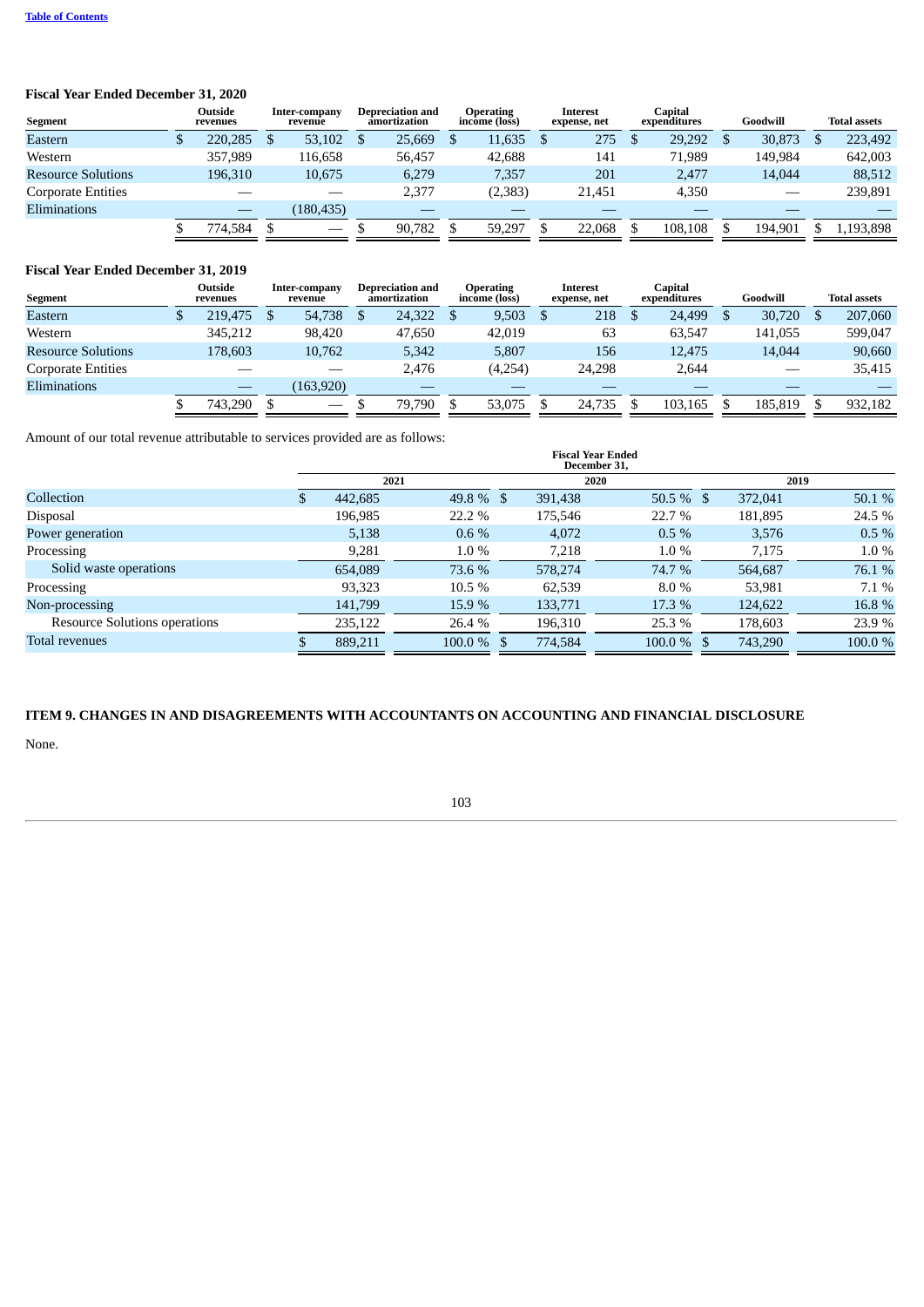## **ITEM 9A. CONTROLS AND PROCEDURES**

## **Evaluation of Disclosure Controls and Procedures**

Our management, with the participation of our chief executive officer and chief financial officer, evaluated the effectiveness of our disclosure controls and procedures as of December 31, 2021. The term "disclosure controls and procedures," as defined in Rules 13a-15(e) and 15d-15(e) under the Securities Exchange Act of 1934, as amended, means controls and other procedures of a company that are designed to ensure that information required to be disclosed by a company in the reports that it files or submits under the Securities Exchange Act of 1934, as amended, is recorded, processed, summarized and reported, within the time periods specified in the SEC's rules and forms. Disclosure controls and procedures include, without limitation, controls and procedures designed to ensure that information required to be disclosed by a company in the reports that it files or submits under the Securities Exchange Act of 1934, as amended, is accumulated and communicated to our management, including its principal executive and principal financial officers, as appropriate to allow timely decisions regarding required disclosure. Management recognizes that any controls and procedures, no matter how well designed and operated, can provide only reasonable assurance of achieving their objectives and management necessarily applies its judgment in evaluating the cost-benefit relationship of possible controls and procedures. Based on the evaluation of our disclosure controls and procedures as of December 31, 2021, our chief executive officer and chief financial officer concluded that, as of such date, our disclosure controls and procedures were effective at the reasonable assurance level.

## **Management's Report on Internal Control Over Financial Reporting**

Our management is responsible for establishing and maintaining adequate internal control over financial reporting, as defined in Rule 13a-15(f) under the Securities Exchange Act of 1934, as amended. Because of its inherent limitations, internal control over financial reporting may not prevent or detect misstatements. Also, projections of any evaluation of effectiveness to future periods are subject to the risk that controls may become inadequate because of changes in conditions, or that the degree of compliance with the policies or procedures may deteriorate. Our management assessed the effectiveness of our internal control over financial reporting as of December 31, 2021. In making this assessment, our management used the criteria set forth by the Committee of Sponsoring Organizations of the Treadway Commission in Internal Control-Integrated Framework in 2013. Based on its assessment, management concluded that, as of December 31, 2021, our internal control over financial reporting is effective based on those criteria. The effectiveness of our internal control over financial reporting as of December 31, 2021 has been audited by RSM US LLP, an independent registered public accounting firm. RSM US LLP has issued an attestation report on our internal control over financial reporting, which is included herein.

We completed the acquisitions of Mark Wright Construction ("Mark Wright") on August 1, 2021; Willimantic Waste Paper Co., Inc. ("Willimantic") on July 26, 2021; Guard Contracting Corp., 3755 River Road LLC and Triad Recycling and Energy Corp., (collectively "Triad") on September 1, 2021; Union Transfer, LLC and 1700 Union Road, LLC (collectively "Union") on October 1, 2021; and Stateline Waste Management, LLC ("Stateline") on December 1, 2021. Since we have not yet fully incorporated the internal controls and procedures of Mark Wright, Willimantic, Triad and Stateline into our internal control over financial reporting, management excluded Mark Wright, Willimantic, Triad and Stateline from its assessment of the effectiveness of the Company's internal control over financial reporting as of December 31, 2021. Collectively, Mark Wright, Willimantic, Triad and Stateline constituted approximately 14% of our total assets as of December 31, 2021 and 4% of our total revenues for the year ended December 31, 2021.

#### **Changes in Internal Control Over Financial Reporting**

No change in our internal control over financial reporting occurred during the fiscal quarter ended December 31, 2021 that has materially affected, or is reasonably likely to materially affect, our internal control over financial reporting.

## **ITEM 9B. OTHER INFORMATION**

None.

# **ITEM 9C. DISCLOSURE REGARDING FOREIGN JURISDICTIONS THAT PREVENT INSPECTIONS**

None.

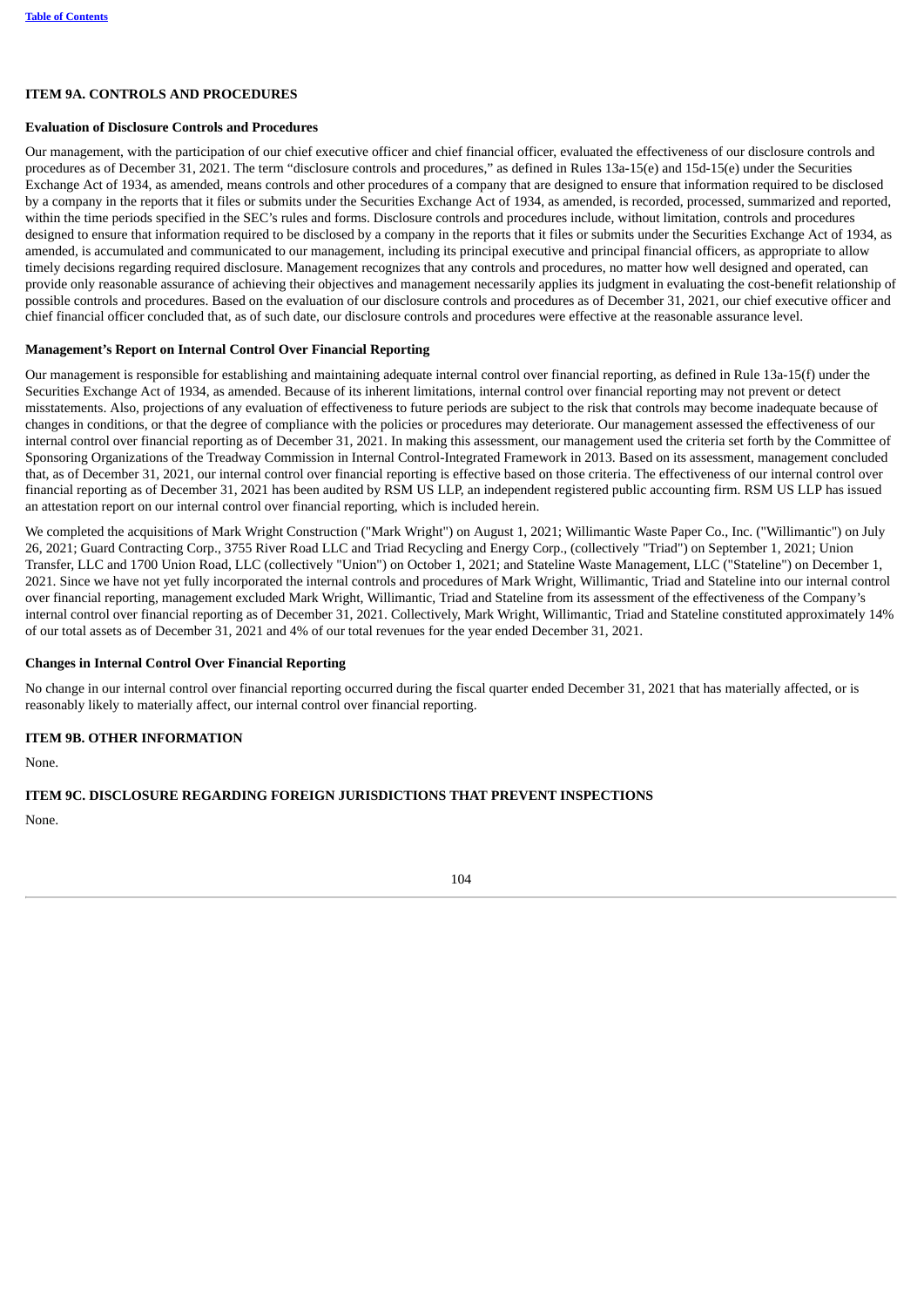#### **PART III**

### **ITEM 10. DIRECTORS, EXECUTIVE OFFICERS AND CORPORATE GOVERNANCE**

The information required by this Item (except for information required with respect to our executive officers which is set forth under "*Information about our Executive Officers*" in Item 1 of Part I of this Annual Report on Form 10-K) has been omitted from this Annual Report on Form 10-K, and is incorporated herein by reference from our definitive proxy statement for the 2022 Annual Meeting of Stockholders that we intend to file with the Securities and Exchange Commission within 120 days after the end of fiscal year ended December 31, 2021 (the "Proxy Statement"), under the sections captioned "Board of Directors", "Corporate Governance" and "Ownership of Our Common Stock".

#### **ITEM 11. EXECUTIVE COMPENSATION**

The information required by this Item is incorporated herein by reference from the Proxy Statement under the sections captioned "Executive and Director Compensation and Related Matters" and "Corporate Governance".

## **ITEM 12. SECURITY OWNERSHIP OF CERTAIN BENEFICIAL OWNERS AND MANAGEMENT AND RELATED STOCKHOLDER MATTERS**

The information required by this Item (except for the information required with respect to equity compensation plan information, which is set forth under "Equity Compensation Plan Information" below) is incorporated herein by reference from the Proxy Statement under the section captioned "Ownership of Our Common Stock".

### **Equity Compensation Plan Information**

The following table shows information about the securities authorized for issuance under our equity compensation plans as of December 31, 2021:

|                                                            | (a)                                                                                                                      | (b)                                                                                         | (c)                                                                                                                                                                               |
|------------------------------------------------------------|--------------------------------------------------------------------------------------------------------------------------|---------------------------------------------------------------------------------------------|-----------------------------------------------------------------------------------------------------------------------------------------------------------------------------------|
| <b>Plan Category</b>                                       | <b>Number of</b><br>securities<br>to be issued upon<br>exercise of<br>outstanding<br>options, warrants<br>and rights (1) | Weighted-average<br>exercise price of<br>outstanding<br>options, warrants<br>and rights (2) | <b>Number of securities</b><br>remaining<br>available for future<br>issuance<br>under equity<br>compensation<br>plans (excluding<br>securities reflected<br>in column (a) $(3)$ ) |
| Equity compensation plans approved by security holders     | 324,386                                                                                                                  | 15.68                                                                                       | 986,543                                                                                                                                                                           |
| Equity compensation plans not approved by security holders | __                                                                                                                       |                                                                                             |                                                                                                                                                                                   |
| Total                                                      | 324,386                                                                                                                  | 15.68                                                                                       | 986,543                                                                                                                                                                           |

- (1) Performance stock units, including market-based performance stock units are included at the 100% attainment level. Attainment of maximum performance targets and market achievements could result in the issuance of an additional 167,638 shares of Class A common stock.
- (2) The weighted average exercise price of outstanding options, warrants and rights excludes restricted stock units and other equity-based awards that do not have an exercise price.
- (3) Includes 932,620 shares of our Class A common stock issuable under our 2016 Incentive Plan and 53,923 shares of our Class A common stock issuable under our Amended and Restated 1997 Employee Stock Purchase Plan.

### **ITEM 13. CERTAIN RELATIONSHIPS AND RELATED TRANSACTIONS, AND DIRECTOR INDEPENDENCE**

The information required by this Item is incorporated herein by reference from the Proxy Statement under the section captioned "Corporate Governance".

## **ITEM 14. PRINCIPAL ACCOUNTING FEES AND SERVICES**

The information required by this Item is incorporated herein by reference from the Proxy Statement under the section captioned "Proposal 3 - Ratification of the Appointment of Independent Auditors".

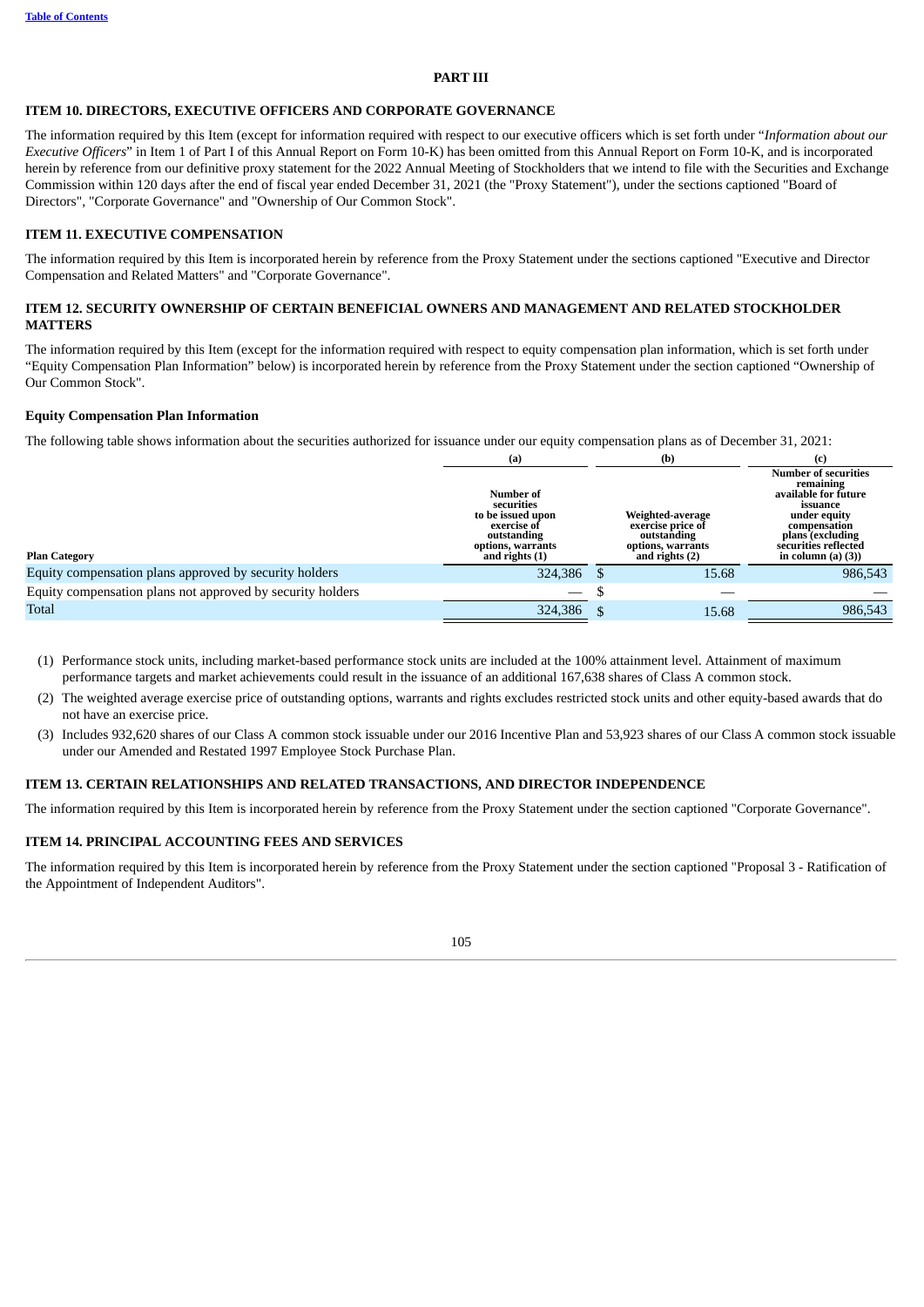## **PART IV**

|                       | <b>ITEM 15. EXHIBITS AND FINANCIAL STATEMENT SCHEDULES</b>                                                                                                                                                                                                                                                                                                                                                                                                                                                                                                                                                              |
|-----------------------|-------------------------------------------------------------------------------------------------------------------------------------------------------------------------------------------------------------------------------------------------------------------------------------------------------------------------------------------------------------------------------------------------------------------------------------------------------------------------------------------------------------------------------------------------------------------------------------------------------------------------|
| (a)(1)                | Consolidated Financial Statements included under Item 8.<br>Report of Independent Registered Public Accounting Firm - RSM US LLP.<br>Consolidated Balance Sheets as of December 31, 2021 and December 31, 2020.<br>Consolidated Statements of Operations for fiscal years 2021, 2020 and 2019.<br>Consolidated Statements of Comprehensive Income for fiscal years 2021, 2020 and 2019.<br>Consolidated Statement of Stockholders' Equity (Deficit) for fiscal years 2021, 2020 and 2019.<br>Consolidated Statements of Cash Flows for fiscal years 2021, 2020 and 2019.<br>Notes to Consolidated Financial Statements. |
| (a)(2)                | <b>Financial Statement Schedules:</b><br>All schedules have been omitted because the required information is not significant or is included in the consolidated financial<br>statements or notes thereto, or is not applicable.                                                                                                                                                                                                                                                                                                                                                                                         |
| (a)(3)                | Exhibits:                                                                                                                                                                                                                                                                                                                                                                                                                                                                                                                                                                                                               |
| <b>Exhibit</b><br>No. | <b>Description</b>                                                                                                                                                                                                                                                                                                                                                                                                                                                                                                                                                                                                      |
| 3.1                   | Second Amended and Restated Certificate of Incorporation of Casella Waste Systems, Inc., as amended (incorporated herein by<br>reference to Exhibit 3.1 to the quarterly report on Form 10-Q of Casella as filed on December 7, 2007(file no. 000-23211)).                                                                                                                                                                                                                                                                                                                                                              |
| 3.2                   | Third Amended and Restated By-Laws of Casella Waste Systems, Inc., as amended (incorporated herein by reference to Exhibit<br>3.1 to the annual report on Form 10-K of Casella as filed on February 19, 2021 (file no. 000-23211)).                                                                                                                                                                                                                                                                                                                                                                                     |
| 4.1                   | Form of stock certificate of Casella Class A common stock (incorporated herein by reference to Exhibit 4 to Amendment No. 2 to<br>the registration statement on Form S-1 of Casella as filed on October 9, 1997 (file no. 333-33135)).                                                                                                                                                                                                                                                                                                                                                                                  |
| 4.2                   | Certificate of Designation creating Series A Convertible Preferred Stock (incorporated herein by reference to Exhibit 4.1 to the<br>current report on Form 8-K of Casella as filed on August 18, 2000 (file no. 000-23211)).                                                                                                                                                                                                                                                                                                                                                                                            |
| 4.3                   | Description of Securities Registered Under Section 12 of the Exchange Act (incorporated herein by reference to Exhibit 4.3 to the<br>annual report on Form 10-K of Casella as filed on February 19, 2021 (file no. 000-23211)).                                                                                                                                                                                                                                                                                                                                                                                         |
| 4.4                   | FAME Financing Agreement, dated as of August 1, 2015, between Casella and the Finance Authority of Maine (incorporated<br>herein by reference to Exhibit 4.1 to the current report on Form 8-K of Casella as filed on August 27,                                                                                                                                                                                                                                                                                                                                                                                        |
| 4.5                   | FAME Guaranty Agreement, dated as of August 1, 2015, by and between the guarantors named therein and U.S. Bank National<br>Association, as trustee (incorporated herein by reference to Exhibit 4.2 to the current report on Form 8-K of Casella as filed on<br><u>August 27, 2015 (file no. 000-23211)).</u>                                                                                                                                                                                                                                                                                                           |
| 4.6                   | Loan Agreement, dated as of December 1, 2014, between New York State Environmental Facilities Corporation and Casella<br>(incorporated herein by reference to Exhibit 4.1 to the current report on Form 8-K of Casella as filed on December 18, 2014 (file<br>no. $000 - 23211$ )).                                                                                                                                                                                                                                                                                                                                     |
| 4.7                   | NYSEFC Amended and Restated Guaranty Agreement, dated as of June 1, 2016, by and between the guarantors named therein<br>and U.S. Bank National Association, as Trustee (incorporated herein by reference to Exhibit 4.1 to the current report on Form 8-K<br>of Casella as filed on June 2, 2016 (file no. $000 - 23211$ ).                                                                                                                                                                                                                                                                                            |
| 4.8                   | BFA Guaranty Agreement, dated as of October 1, 2014, by and among U.S. Bank National Association, as Trustee, and the<br>guarantors identified therein (incorporated herein by reference to Exhibit 10.1 to the current report on Form 8-K of Casella as filed<br>on October 16, 2014 (file no. 000-23211)).                                                                                                                                                                                                                                                                                                            |
|                       |                                                                                                                                                                                                                                                                                                                                                                                                                                                                                                                                                                                                                         |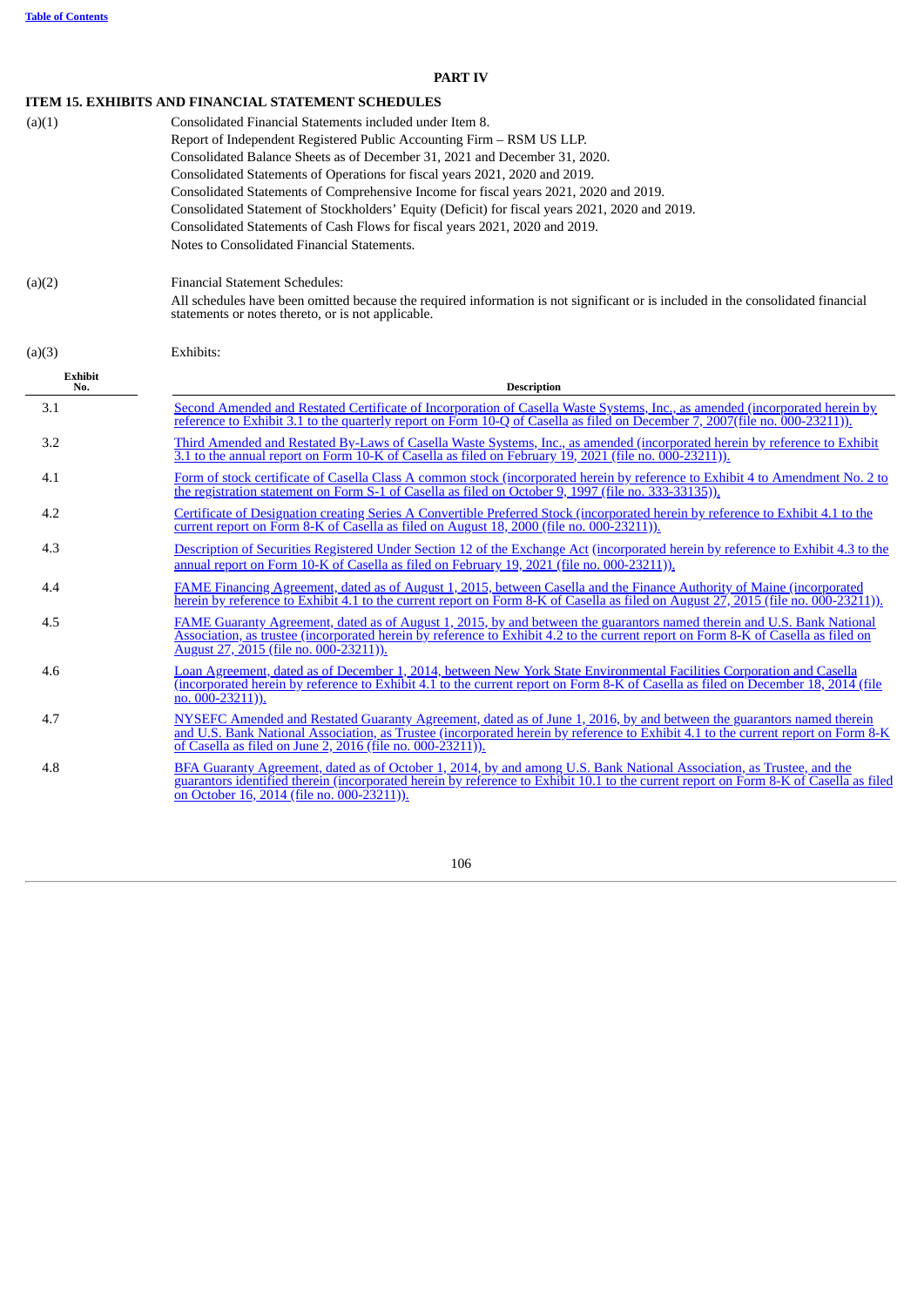| <b>Exhibit</b><br>No. | <b>Description</b>                                                                                                                                                                                                                                                                                                                                                                                              |
|-----------------------|-----------------------------------------------------------------------------------------------------------------------------------------------------------------------------------------------------------------------------------------------------------------------------------------------------------------------------------------------------------------------------------------------------------------|
| 4.9                   | Financing Agreement dated as of March 1, 2013 between Casella and the Vermont Economic Development Authority, relating to<br>issuance of Vermont Economic Development Authority Solid Waste Disposal Revenue Bonds (incorporated herein by reference to<br>Exhibit 10.1 to the current report on Form 8-K of Casella as filed April 5, 2013 (file no. 000-23211)).                                              |
| 4.10                  | VEDA Guaranty Agreement, dated as of March 1, 2013, by and among U.S. Bank National Association, as Trustee, and the<br>guarantors identified therein (incorporated herein by reference to Exhibit 4.8 to the annual report on Form 10-K of Casella as filed<br>on June 27, 2014 (file no. 000-23211)).                                                                                                         |
| 4.11                  | Financing Agreement dated as of March 1, 2013 between Casella and the Business Finance Authority of the State of New<br>Hampshire, relating to issuance of Business Finance Authority of the State of New Hampshire Solid Waste Disposal Revenue<br>Bonds (incorporated herein by reference to Exhibit 10.2 to the current report on Form 8-K of Casella as filed on April 5, 2013 (file<br>no. $000-23211$ )). |
| 4.12                  | Financing Agreement between Casella and Finance Authority of Maine, dated as of December 1, 2005, relating to issuance of<br>Finance Authority of Maine Solid Waste Disposal Revenue Bonds (Casella Waste Services, Inc. Project) Series 2005<br>(incorporated herein by reference to Exhibit 10.1 to the current report on Form 8-K of Casella as filed on January 4, 2006 (file<br>no. $000 - 23211$ )).      |
| 4.13                  | First Amendment dated as of February 1, 2012 to Financing Agreement dated as of December 1, 2005, by and among Finance<br>Authority of Maine, U.S. Bank National Association, as Trustee, Bank of America, as Credit Provider, and Casella (incorporated<br>herein by reference to Exhibit 10.1 to the quarterly report on Form 10-Q of Casella as filed on March 2, 2012 (file no. 000-<br>$23211)$ ).         |
| 4.14                  | Second Amendment dated as of February 1, 2017 to Financing Agreement dated as of December 1, 2005, by and among Finance<br>Authority of Maine, U.S. Bank National Association, as Trustee, Bank of America, as Credit Provider, and Casella (incorporated<br>herein by reference to Exhibit 4.2 to the current report on Form 8-K as filed on February 7, 2017 (file no. 000-23211)).                           |
| 4.15                  | FAME Amended and Restated Guaranty Agreement, dated as of February 1, 2017, by and among U.S. Bank National Association,<br>as Trustee, and the guarantors identified therein (incorporated herein by reference to Exhibit 4.1 to the current report on Form 8-K<br>of Casella as filed on February 7, 2017 (file no. 000-23211)).                                                                              |
| 4.16                  | Loan Agreement, dated as of September 1, 2020, between New York State Environmental Facilities Corporation and Casella<br>Waste Systems, Inc (incorporated herein by reference to Exhibit 4.1 to the Current Report on Form 8-K of Casella as filed on<br>September 2, 2020 (file no. 000-23211)).                                                                                                              |
| 4.17                  | Guaranty Agreement, dated as of September 1, 2020, by and between the guarantors named therein and U.S. Bank National<br>Association, as trustee (incorporated herein by reference to Exhibit 4.2 to the Current Report on Form 8-K of Casella as filed on<br>September 2, 2020 (file no. 000-23211)).                                                                                                          |
| 10.1                  | Lease Agreement, as Amended, between Casella Associates and Casella Waste Management, Inc., dated August 1, 1993 (Rutland<br><u>lease) (incorporated herein by reference to Exhibit 10.17 to the registration statement on Form S-1 of Casella as filed on August 7,</u><br><u>1997 (file no. 333-33135)).</u>                                                                                                  |
| 10.2                  | Second Amendment to Lease Agreement, by and between Casella Associates and Casella Waste Management, Inc., dated as of<br>November 20, 1997 (Rutland lease). (incorporated herein by reference to Exhibit 10.25 to the registration statement on Form S-1<br>of Casella as filed on June 25, 1998 (file no. 333-57745)).                                                                                        |
| 10.3                  | Amendment to Lease Agreement dated as of March 13, 2008, between Casella Associates and Casella, amending Lease<br>Agreement dated August 1, 1993, as amended (Rutland lease) (incorporated herein by reference to Exhibit 10.7 to the annual<br>report on Form 10-K of Casella as filed on June 27, 2014 (file no. 000-23211)).                                                                                |
| 10.4                  | Lease Agreement, as Amended, between Casella Associates and Casella Waste Management, Inc., dated August 1, 1993<br>(Montpelier lease) (incorporated herein by reference to Exhibit 10.18 to the registration statement on Form S-1 of Casella as filed<br>on August 7, 1997 (file no. 333-33135)).                                                                                                             |
| 10.5                  | Amendment to Lease Agreement dated as of March 13, 2008, between Casella Associates and Casella, amending Lease<br>Agreement dated August 1, 1993, as amended (Montpelier lease) (incorporated herein by reference to Exhibit 10.9 to the annual<br>report on Form 10-K of Casella as filed on June 27, 2014 (file no. 000-23211)).                                                                             |
| 10.6                  | Lease, Operations and Maintenance Agreement between CV Landfill, Inc. and Casella Waste Systems, Inc. dated June 30, 1994<br>(incorporated herein by reference to Exhibit 10.20 to the registration statement on Form S-1 of Casella as filed on August 7, 1997<br>(file no. 333-33135)).                                                                                                                       |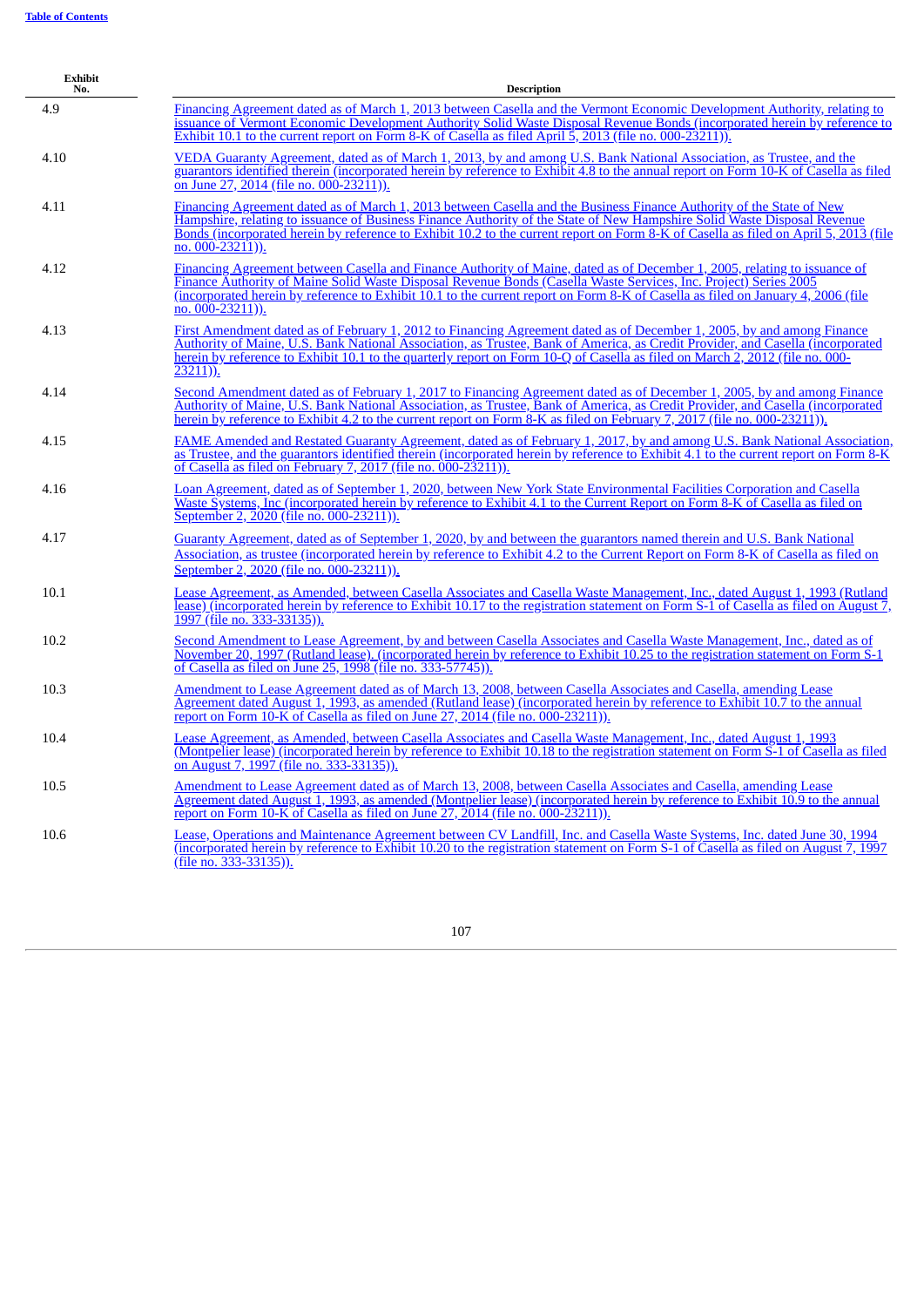| <b>Exhibit</b><br>No. | <b>Description</b>                                                                                                                                                                                                                                                                                       |
|-----------------------|----------------------------------------------------------------------------------------------------------------------------------------------------------------------------------------------------------------------------------------------------------------------------------------------------------|
| $10.7*$               | Employment Agreement between Casella and John W. Casella dated December 8, 1999 (incorporated herein by reference to<br>Exhibit 10.43 to the annual report on Form 10-K of Casella as filed on August 4, 2000 (file no. 000-23211)).                                                                     |
| $10.8*$               | Amendment to Employment Agreement by and between Casella and John W. Casella dated as of December 30, 2008<br>(incorporated herein by reference to Exhibit 10.3 to the quarterly report on Form 10-Q of Casella as filed on March 6, 2009 (file<br>no. $000 - 23211$ ).                                  |
| $10.9*$               | 2006 Stock Incentive Plan, as amended (incorporated herein by reference to Exhibit 10.13 to the annual report on Form 10-K of<br>Casella as filed on March 2, 2016 (file no. 000-023211)).                                                                                                               |
| $10.10*$              | Form of Incentive Stock Option Agreement granted under 2006 Stock Incentive Plan (incorporated herein by reference to Exhibit<br>$\overline{10.14}$ to the annual report on Form $\overline{10-K}$ of Casella as filed on June 27, 2014 (file no. 000-23211)).                                           |
| $10.11*$              | Form of Restricted Stock Agreement granted under 2006 Stock Incentive Plan (incorporated herein by reference to Exhibit 10.15<br>to the annual report on Form 10-K of Casella as filed on June 27, 2014 (file no. 000-23211)).                                                                           |
| $10.12*$              | Form of Restricted Share Unit Agreement granted under 2006 Stock Incentive Plan (employee with employment contract)<br>(incorporated herein by reference to Exhibit 10.16 to the annual report on Form 10-K of Casella as filed on June 27, 2014 (file no.<br>$\frac{000 - 23211)}{000 - 23211}$ .       |
| $10.13*$              | Form of Restricted Share Unit Agreement granted under 2006 Stock Incentive Plan (employee with no employment contract)<br>(incorporated herein by reference to Exhibit 10.17 to the annual report on Form 10-K of Casella as filed on June 27, 2014 (file no.<br>$000 - 23211)$ .                        |
| $10.14*$              | Form of Restricted Stock Unit Agreement granted under 2006 Stock Incentive Plan (employee with employment contract)<br>(incorporated herein by reference to Exhibit 10.18 to the annual report on Form 10-K of Casella as filed on June 27, 2014 (file no.<br>$\overline{000-23211}).$                   |
| $10.15*$              | Form of Restricted Stock Unit Agreement granted under 2006 Stock Incentive Plan (employee with no employment contract)<br>(incorporated herein by reference to Exhibit 10.19 to the annual report on Form 10-K of Casella as filed on June 27, 2014 (file no.<br>$000 - 23211)$ .                        |
| $10.16*$              | Form of Performance Share Unit Agreement granted under 2006 Stock Incentive Plan (incorporated herein by reference to Exhibit<br>10.2 to the quarterly report on Form 10-Q of Casella as filed on September 4, 2008 (file no. 000-23211)).                                                               |
| $10.17*$              | Form of Restricted Stock Unit Agreement granted under 2006 Stock Incentive Plan (adopted March 1, 2016) (employee with<br><u>employment contract) (incorporated herein by reference to Exhibit 10.2 to the current report on Form 8-K of Casella as filed on</u><br>March 7, 2016 (file no. 000-23211)). |
| $10.18*$              | Form of Restricted Stock Unit Agreement granted under 2006 Stock Incentive Plan (adopted March 1, 2016) (employee with no<br>employment contract) (incorporated herein by reference to Exhibit 10.3 to the current report on Form 8-K of Casella as filed on<br>March 7, 2016 (file no. 000-23211)).     |
| $10.19*$              | Employment Agreement between Casella and Edwin D. Johnson dated as of July 6, 2010 (incorporated herein by reference to<br>Exhibit 10.1 to the quarterly report on Form 10-Q of Casella as filed on September 3, 2010 (file no. 000-23211)).                                                             |
| $10.20*$              | Letter Agreement between Casella and Edwin D. Johnson dated as of February 12, 2013 (incorporated herein by reference to<br>Exhibit 10.26 to the annual report on Form 10-K of Casella as filed on June $27$ , $2014$ (file no. 000-23211)).                                                             |
| $10.21*$              | Employment Agreement between Casella and Edmond Coletta dated as of September 1, 2012 (incorporated herein by reference to Exhibit 10.28 to the annual report on Form 10-K of Casella as filed on June 27, 2014 (file no. 000-                                                                           |
| $10.22*$              | Employment Agreement between Casella and Christopher B. Heald dated as of March 1, 2016 (incorporated herein by reference<br>to Exhibit 10.4 to the current report on Form 8-K of Casella as filed on March 7, 2016 (file no. 000-23211)).                                                               |
| $10.23*$              | Employment Agreement between Casella and Shelley E. Sayward dated as of January 1, 2021 (incorporated herein by reference to<br>exhibit 10.25 to the annual report on Form 10-K of Casella as filed on February 19, 2021 (file no. 000-23211)).                                                          |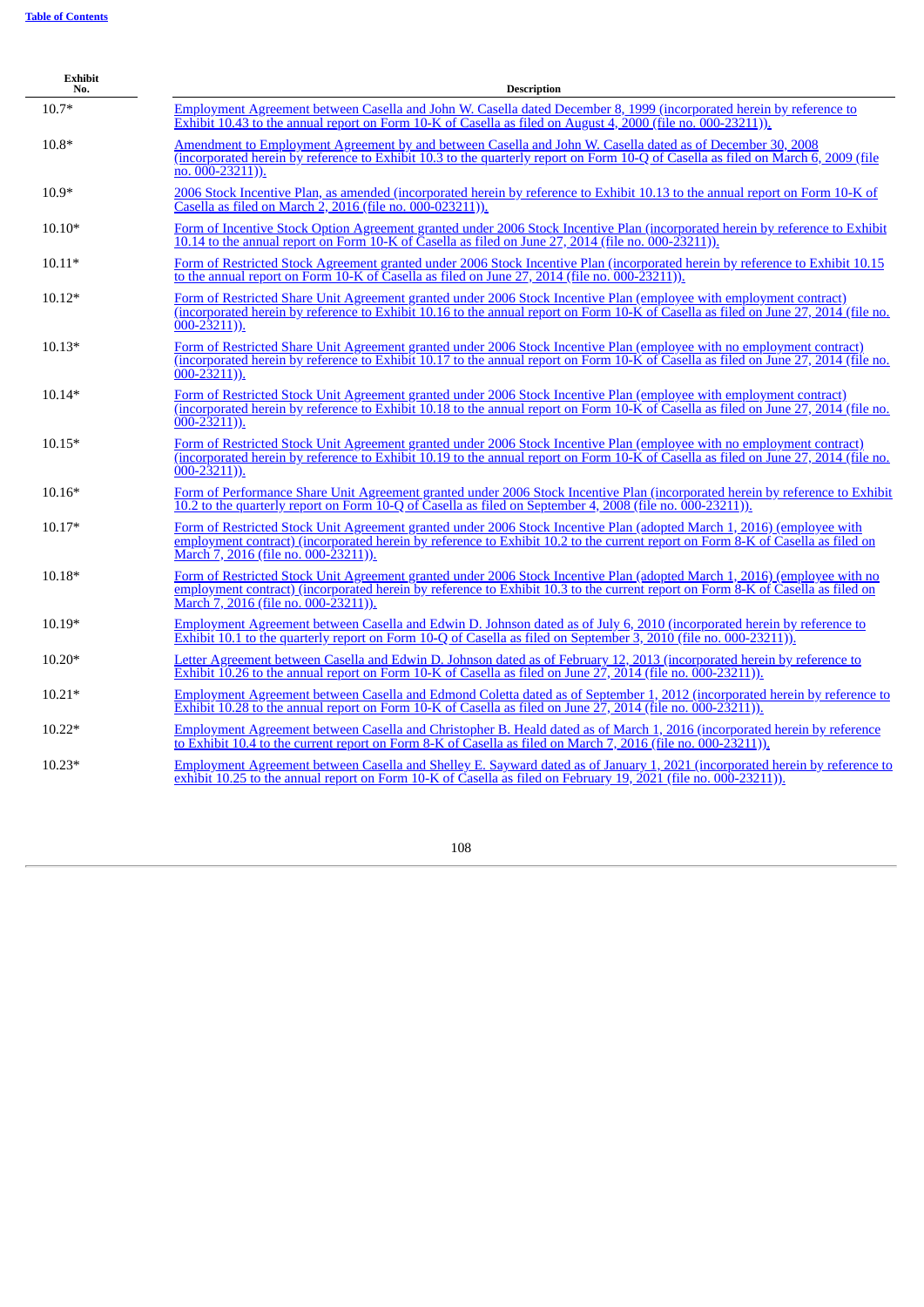| <b>Exhibit</b><br>No. | <b>Description</b>                                                                                                                                                                                                                                                                                                                                                                                                     |
|-----------------------|------------------------------------------------------------------------------------------------------------------------------------------------------------------------------------------------------------------------------------------------------------------------------------------------------------------------------------------------------------------------------------------------------------------------|
| $10.24*$              | Letter Agreement between Casella and Edmond Coletta dated as of February 17, 2021 (incorporated herein by reference to exhibit<br>10.26 to the annual report on Form 10-K of Casella as filed on February 19, 2021 (file no. 000-23211)).                                                                                                                                                                              |
| $10.25*$              | Letter Agreement between Casella and Christopher B. Heald dated as of February 17, 2021 (incorporated herein by reference to<br>exhibit 10.27 to the annual report on Form 10-K of Casella as filed on February 19, 2021 (file no. 000-23211)).                                                                                                                                                                        |
| $10.26*$              | Amended and Restated Employment Agreement between Casella and Christopher B. Heald dated as of October 25, 2021<br>(incorporated herein by reference to Exhibit 10.1 to the quarterly report on Form 10-Q of Casella as filed on October 29, 2021<br><u>(file no. 000-23211).</u>                                                                                                                                      |
| 10.27                 | Extension of Lease Agreements dated as of April 23, 2013, between Casella Associates and Casella, amending (i) Lease<br>Agreement dated August 1, 1993, as amended (Montpelier lease) and (ii) Lease Agreement dated August 1, 1993, as amended<br>(Rutland lease) (incorporated herein by reference to Exhibit 10.29 to the annual report on Form 10-K of Casella as filed on June<br>27, 2014 (file no. 000-23211)). |
| 10.28*                | Casella Waste Systems, Inc. Non-Equity Incentive Plan (incorporated herein by reference to Exhibit 10.1 of the current report on<br>Form 8-K of Casella as filed on March 7, 2016 (file no. 000-23211)).                                                                                                                                                                                                               |
| $10.29*$              | Casella Waste Systems, Inc. 2016 Incentive Plan (incorporated herein by reference to Exhibit 99.1 to the Registration Statement<br>on Form S-8 of Casella as filed on November 17, 2016 (file No. 333-214683)).                                                                                                                                                                                                        |
| $10.30*$              | Form of Restricted Stock Unit Agreement under 2016 Incentive Plan (employee with employment contract) (incorporated herein<br>by reference to Exhibit 10.1 to the current report on Form 8-K of Casella as filed on November 22, 2016 (file No. 000-23211)).                                                                                                                                                           |
| $10.31*$              | Form of Restricted Stock Unit Agreement under 2016 Incentive Plan (employee with no employment contract) (incorporated<br>herein by reference to Exhibit 10.2 to the current report on Form 8-K of Casella as filed on November 22, 2016 (file No. 000-<br>23211)).                                                                                                                                                    |
| $10.32*$              | Form of Performance-Based Stock Unit Agreement under 2016 Incentive Plan (employee with employment contract)<br>(incorporated herein by reference to Exhibit 10.3 to the current report on Form 8-K of Casella as filed on November 22, 2016 (file<br>No. 000-23211)).                                                                                                                                                 |
| $10.33*$              | Form of Performance-Based Stock Unit Agreement under 2016 Incentive Plan (employee with no employment contract)<br>(incorporated herein by reference to Exhibit 10.4 to the current report on Form 8-K of Casella as filed on November 22, 2016 (file<br>No. 000-23211)).                                                                                                                                              |
| $10.34*$              | Form of Restricted Stock Agreement under 2016 Incentive Plan (incorporated herein by reference to Exhibit 10.5 to the current<br>report on Form 8-K of Casella as filed on November 22, 2016 (file No. 000-23211)).                                                                                                                                                                                                    |
| $10.35*$              | Form of Incentive Stock Option Agreement under 2016 Incentive Plan (employee with employment contract) (incorporated herein<br>by reference to Exhibit 10.6 to the current report on Form 8-K of Casella as filed on November 22, 2016 (file No. 000-23211)).                                                                                                                                                          |
| 10.36*                | Form of Nonstatutory Stock Option Agreement under 2016 Incentive Plan (employee with employment contract) (incorporated<br>herein by reference to Exhibit 10.7 to the current report on Form 8-K of Casella as filed on November 22, 2016 (file No. 000-<br>23211)).                                                                                                                                                   |
| $10.37*$              | Form of Incentive Stock Option Agreement under 2016 Incentive Plan (employee with no employment contract) (incorporated<br>herein by reference to Exhibit 10.8 to the current report on Form 8-K of Casella as filed on November 22, 2016 (file No. 000-<br>23211)).                                                                                                                                                   |
| $10.38*$              | Form of Nonstatutory Stock Option Agreement under 2016 Incentive Plan (employee with no employment contract) (incorporated<br>herein by reference to Exhibit 10.9 to the current report on Form 8-K of Casella as filed on November 22, 2016 (file No. 000-<br>$23211)$ ).                                                                                                                                             |
| $10.39*$              | Form of Performance-Based Stock Option Agreement under 2016 Incentive Plan (employee with employment contract)<br>(incorporated herein by reference to Exhibit 10.10 to the current report on Form 8-K of Casella as filed on November 22, 2016<br>(file No. 000-23211)).                                                                                                                                              |
| $10.40*$              | Form of Performance-Based Stock Option Agreement under 2016 Incentive Plan (employee with no employment contract)<br>(incorporated herein by reference to Exhibit 10.11 to the current report on Form 8-K of Casella as filed on November 22, 2016<br>(file No. 000-23211)).                                                                                                                                           |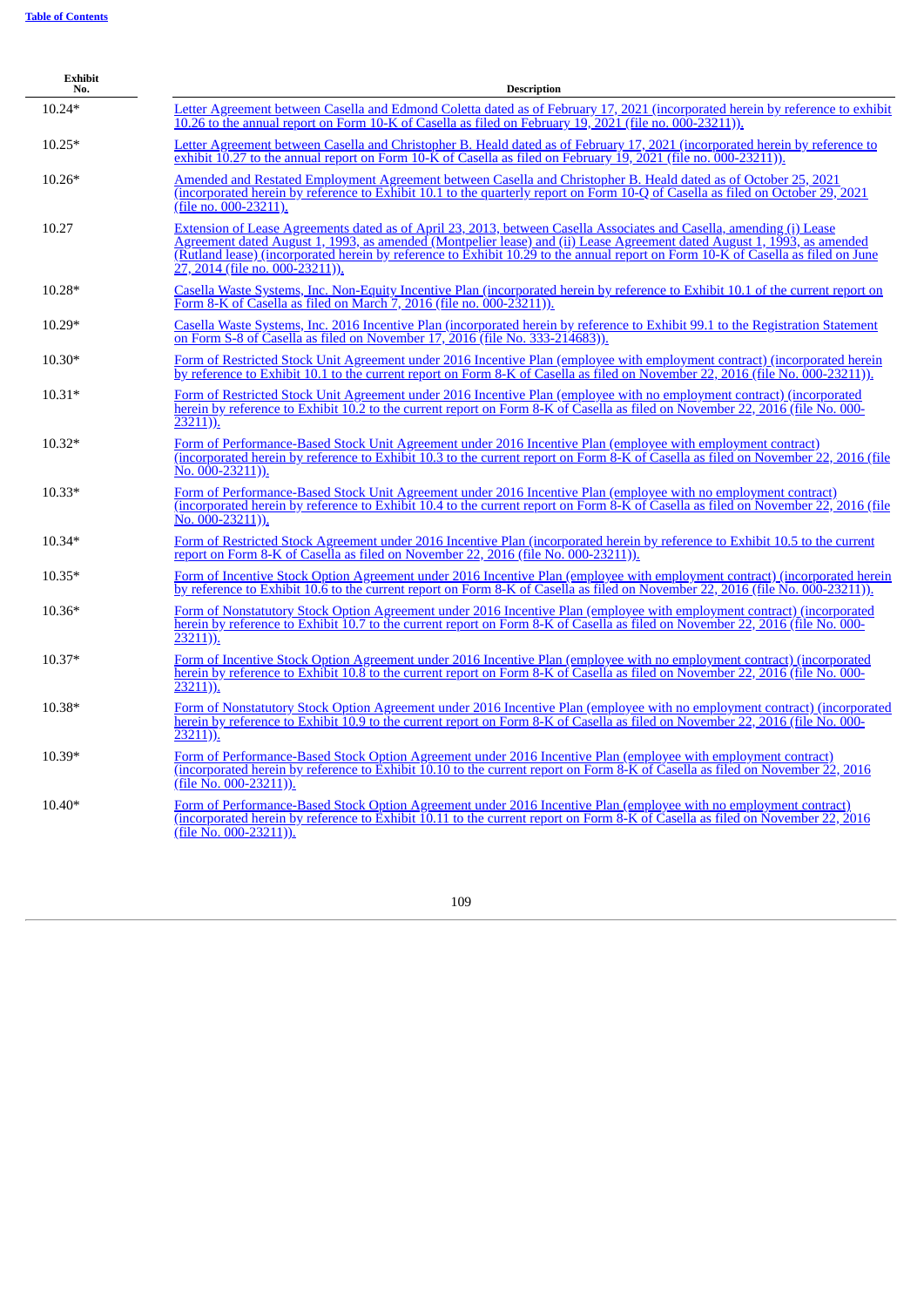| <b>Exhibit</b><br>No. | <b>Description</b>                                                                                                                                                                                                                                                                                                                                                                                                                                                                                                         |
|-----------------------|----------------------------------------------------------------------------------------------------------------------------------------------------------------------------------------------------------------------------------------------------------------------------------------------------------------------------------------------------------------------------------------------------------------------------------------------------------------------------------------------------------------------------|
| $10.41*$              | Form of Restricted Stock Unit Agreement under 2016 Incentive Plan (non-employee director) (incorporated herein by reference to<br>Exhibit 10.1 to the quarterly report on Form 10-Q of Casella as filed on November 2, 2017 (file No. 000-23211)).                                                                                                                                                                                                                                                                         |
| 10.42                 | Amended and Restated Credit Agreement, dated as of December 22, 2021, among Casella, the subsidiaries of Casella identified<br>therein, Bank of America, N.A., as administrative agent, Merrill Lynch, Pierce Fenner & Smith Incorporated, Citizens Bank, N.A.<br>JPMorgan Chase Bank, N.A. and Comerica Bank as joint lead arrangers, and the lenders party thereto (incorporated herein by<br>reference to Exhibit 10.1 to the current report on Form 8-K of Casella as filed on December 28, 2021 (file No. 000-23211). |
| 10.43                 | Master Lease Agreement dated as of July 20, 2020 by and between Bank of America Leasing & Capital, LLC and Casella Waste<br>Systems, Inc. (incorporated herein by reference to Exhibit 10.1 to the Current Report on Form 8-K of Casella as filed on July 22,<br>2020 (file no. 000-23211)).                                                                                                                                                                                                                               |
| 10.44                 | Addendum to Master Lease Agreement No. 36629-90000 dated as of July 20, 2020 by and among Bank of America Leasing &<br>Capital, LLC, Casella Waste Systems, Inc. and certain of its subsidiaries (incorporated herein by reference to Exhibit 10.2 to the<br>Current Report on Form 8-K of Casella as filed on July 22, 2020 (file no. 000-23211)).                                                                                                                                                                        |
| 10.45                 | Purchase and Sale Agreement dated as of January 23, 2011 among Casella, KTI, CE Holdings II, LLC and CE Holding Company,<br>LLC (incorporated herein by reference to Exhibit 2.1 to the quarterly report on Form 10-Q of Casella as filed on March 3, 2011<br>(file no. $000-23211$ )).                                                                                                                                                                                                                                    |
| $21.1 +$              | Subsidiaries of Casella Waste Systems, Inc.                                                                                                                                                                                                                                                                                                                                                                                                                                                                                |
| $23.1 +$              | <b>Consent of RSM US LLP</b>                                                                                                                                                                                                                                                                                                                                                                                                                                                                                               |
| $31.1 +$              | Certification of Principal Executive Officer required by Rule 13a-14(a) or Rule 15d-14(a) of the Securities Exchange Act of 1934,<br>as amended.                                                                                                                                                                                                                                                                                                                                                                           |
| $31.2 +$              | Certification of Principal Financial Officer required by Rule 13a-14(a) or Rule 15d-14(a) of the Securities Exchange Act of 1934,<br>as amended.                                                                                                                                                                                                                                                                                                                                                                           |
| $32.1 +$              | Certification of Chief Executive Officer and Chief Financial Officer pursuant to 18 U.S.C. Section 1350, as adopted pursuant to<br>Section 906 of the Sarbanes-Oxley Act of 2002.                                                                                                                                                                                                                                                                                                                                          |
| 101.INS               | The instance document does not appear in the interactive data file because its XBRL tags are embedded within the inline XBRL<br>document.                                                                                                                                                                                                                                                                                                                                                                                  |
| 101.SCH               | Inline XBRL Taxonomy Extension Schema Document.**                                                                                                                                                                                                                                                                                                                                                                                                                                                                          |
| 101.CAL               | Inline XBRL Taxonomy Calculation Linkbase Document.**                                                                                                                                                                                                                                                                                                                                                                                                                                                                      |
| 101.LAB               | Inline XBRL Taxonomy Label Linkbase Document.**                                                                                                                                                                                                                                                                                                                                                                                                                                                                            |
| 101.PRE               | Inline XBRL Taxonomy Presentation Linkbase Document.**                                                                                                                                                                                                                                                                                                                                                                                                                                                                     |
| 101.DEF               | Inline XBRL Taxonomy Extension Definition Linkbase Document.**                                                                                                                                                                                                                                                                                                                                                                                                                                                             |
| 104                   | Cover Page Interactive Data File (formatted as inline XBRL with applicable taxonomy extension information contained in<br>Exhibits $101$ .)                                                                                                                                                                                                                                                                                                                                                                                |
|                       |                                                                                                                                                                                                                                                                                                                                                                                                                                                                                                                            |

+ Filed Herewith

<sup>\*</sup> This is a management contract or compensatory plan or arrangement.

Submitted Electronically Herewith. Attached as Exhibit 101 to this report are the following formatted in inline XBRL (Extensible Business Reporting Language): (i) Consolidated Balance Sheets as of December 31, 2021 and December 31, 2020, (ii) Consolidated Statements of Operations for fiscal years 2021, 2020 and 2019, (iii) Consolidated Statements of Comprehensive Income for fiscal years 2021, 2020 and 2019, (iv) Consolidated Statement of Stockholders' Equity (Deficit) for fiscal years 2021, 2020 and 2019, (v) Consolidated Statements of Cash Flows for fiscal years 2021, 2020 and 2019, and (vi) Notes to Consolidated Financial Statements.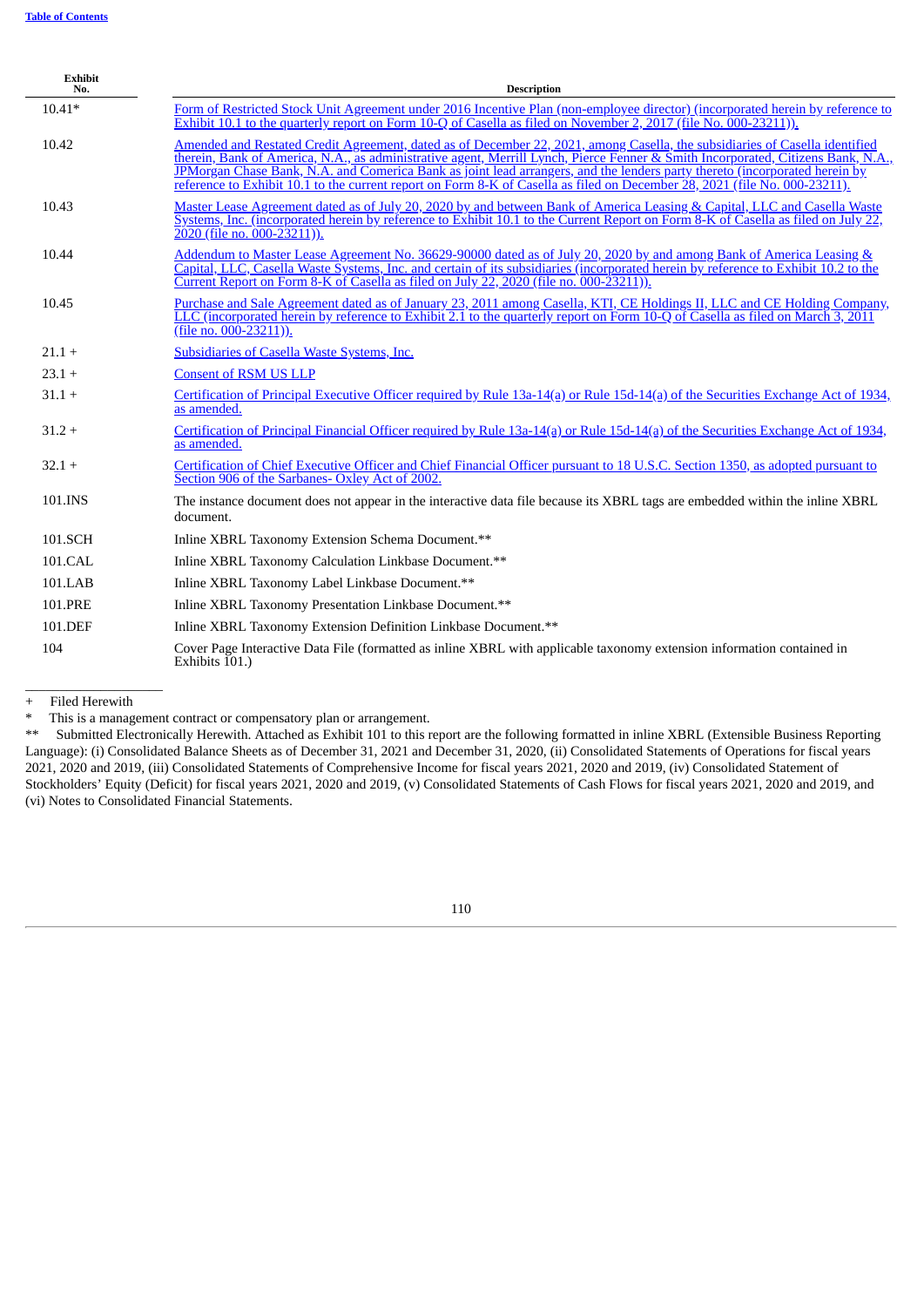# **ITEM 16. FORM 10-K SUMMARY**

Not applicable.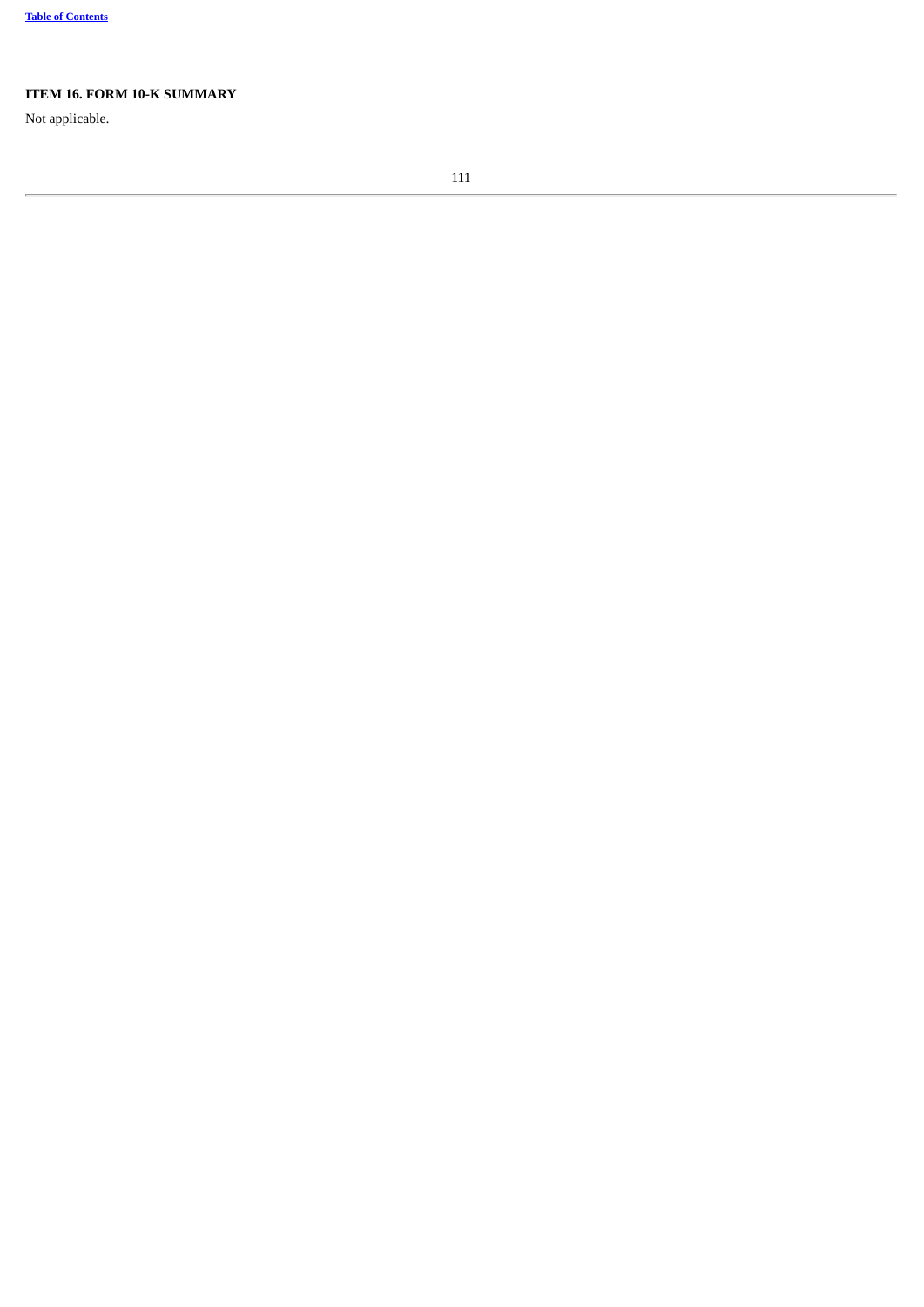## **SIGNATURES**

Pursuant to the requirements of the Section 13 or 15(d) of Securities Exchange Act of 1934, the Registrant has duly caused this report to be signed on its behalf by the undersigned, thereunto duly authorized.

Dated: February 18, 2022 By: /s/ John W. Casella

Casella Waste Systems, Inc.

John W. Casella Chairman of the Board of Directors and Chief Executive Officer (Principal Executive Officer)

Pursuant to the requirements of the Securities Exchange Act of 1934, this report has been signed below by the following persons on behalf of the registrant and in the capacities and on the date indicated.

| <b>Signature</b>                                            | <b>Title</b>                                                                                    | <b>Date</b>       |
|-------------------------------------------------------------|-------------------------------------------------------------------------------------------------|-------------------|
| John W. Casella<br>$\sqrt{s}$<br>John W. Casella            | Chairman of the Board of Directors and Chief Executive Officer<br>(Principal Executive Officer) | February 18, 2022 |
| Edmond R. Coletta<br>$\sqrt{s}$<br>Edmond R. Coletta        | Senior Vice President and Chief Financial Officer<br>(Principal Financial Officer)              | February 18, 2022 |
| Christopher B. Heald<br>$\sqrt{s}$<br>Christopher B. Heald  | Vice President and Chief Accounting Officer<br>(Principal Accounting Officer)                   | February 18, 2022 |
| Douglas R. Casella<br>$\sqrt{s}$<br>Douglas R. Casella      | Director                                                                                        | February 18, 2022 |
| Joseph G. Doody<br>$\sqrt{s}$<br>Joseph G. Doody            | Director                                                                                        | February 18, 2022 |
| Rose Stuckey Kirk<br>$\sqrt{s}$<br>Rose Stuckey Kirk        | Director                                                                                        | February 18, 2022 |
| Gary Sova<br>$\sqrt{s}$<br>Gary Sova                        | Director                                                                                        | February 18, 2022 |
| William P. Hulligan<br>/s/<br>William P. Hulligan           | Director                                                                                        | February 18, 2022 |
| Michael K. Burke<br>$\sqrt{s}$<br>Michael K. Burke          | Director                                                                                        | February 18, 2022 |
| /s/ Michael L. Battles<br>Michael L. Battles                | Director                                                                                        | February 18, 2022 |
| <b>Emily Nagle Green</b><br>$\sqrt{s}$<br>Emily Nagle Green | Director                                                                                        | February 18, 2022 |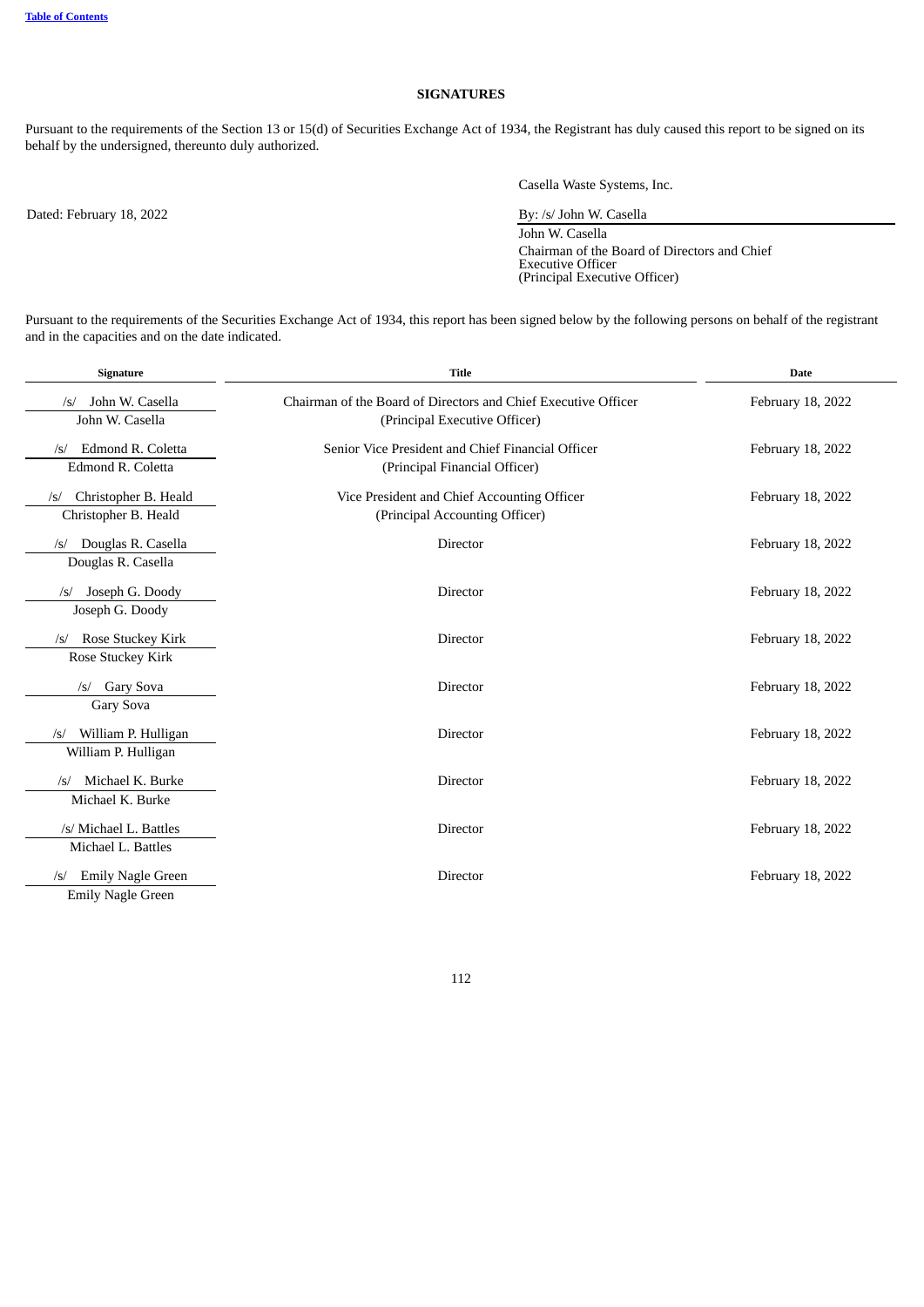#### <span id="page-113-0"></span>Subsidiaries of Registrant

| Name                                            | <b>Jurisdiction of Incorporation</b> |
|-------------------------------------------------|--------------------------------------|
| 171 Church Street, LLC                          | Vermont                              |
| AGreen Energy, LLC                              | Massachusetts                        |
| All Cycle Waste, Inc.                           | Vermont                              |
| <b>BGreen Energy, LLC</b>                       | Massachusetts                        |
| <b>Blow Bros.</b>                               | Maine                                |
| Bristol Waste Management, Inc.                  | Vermont                              |
| C.V. Landfill, Inc.                             | Vermont                              |
| Casella Major Account Services LLC              | Vermont                              |
| Casella of Holyoke, Inc.                        | <b>Massachusetts</b>                 |
| Casella Recycling, LLC                          | Maine                                |
| Casella Transportation, Inc.                    | Vermont                              |
| Casella Waste Management of Massachusetts, Inc. | <b>Massachusetts</b>                 |
| Casella Waste Management of N.Y., Inc.          | New York                             |
| Casella Waste Management of Pennsylvania, Inc.  | Pennsylvania                         |
| Casella Waste Management, Inc.                  | Vermont                              |
| Casella Waste Services of Ontario LLC           | New York                             |
| Chemung Landfill LLC                            | New York                             |
| <b>Evergreen National Indemnity Company</b>     | Ohio                                 |
| Forest Acquisitions, Inc.                       | New Hampshire                        |
| Granite State Landfill, LLC                     | New Hampshire                        |
| GreenerU, Inc.                                  | Delaware                             |
| GroundCo LLC                                    | New York                             |
|                                                 | New York                             |
| Hakes C & D Disposal, Inc.                      |                                      |
| Hardwick Landfill, Inc.                         | Massachusetts                        |
| Hiram Hollow Regeneration Corp.                 | New York                             |
| KTI Environmental Group, Inc.                   | New Jersey                           |
| KTI Specialty Waste Services, Inc.              | Maine                                |
| KTI, Inc.                                       | New Jersey                           |
| New England Waste Services of ME, Inc.          | Maine                                |
| New England Waste Services of N.Y., Inc.        | New York                             |
| New England Waste Services of Vermont, Inc.     | Vermont                              |
| New England Waste Services, Inc.                | Vermont                              |
| Newbury Waste Management, Inc.                  | Vermont                              |
| NEWS of Worcester LLC                           | Massachusetts                        |
| <b>NEWSME Landfill Operations LLC</b>           | Maine                                |
| North Country Environmental Services, Inc.      | Virginia                             |
| Northern Properties Corporation of Plattsburgh  | New York                             |
| North Rd, LLC                                   | Vermont                              |
| Oxford Transfer Station, LLC                    | Delaware                             |
| Pine Tree Waste, Inc.                           | Maine                                |
| Portland C&D Site, Inc.                         | New York                             |
| Schultz Landfill, Inc.                          | New York                             |
| Southbridge Recycling & Disposal Park, Inc.     | <b>Massachusetts</b>                 |
| Sunderland Waste Management, Inc.               | Vermont                              |
| TAM, Inc.                                       | Vermont                              |
| TAM Organics, LLC                               | Vermont                              |
| TAM Recycling, LLC                              | Vermont                              |
| The Hyland Facility Associates                  | New York                             |
| Tompkins County Recycling LLC                   | Delaware                             |
| Waste-Stream Inc.                               | New York                             |
| Willimantic Waste Paper Co., Inc.               | Connecticut                          |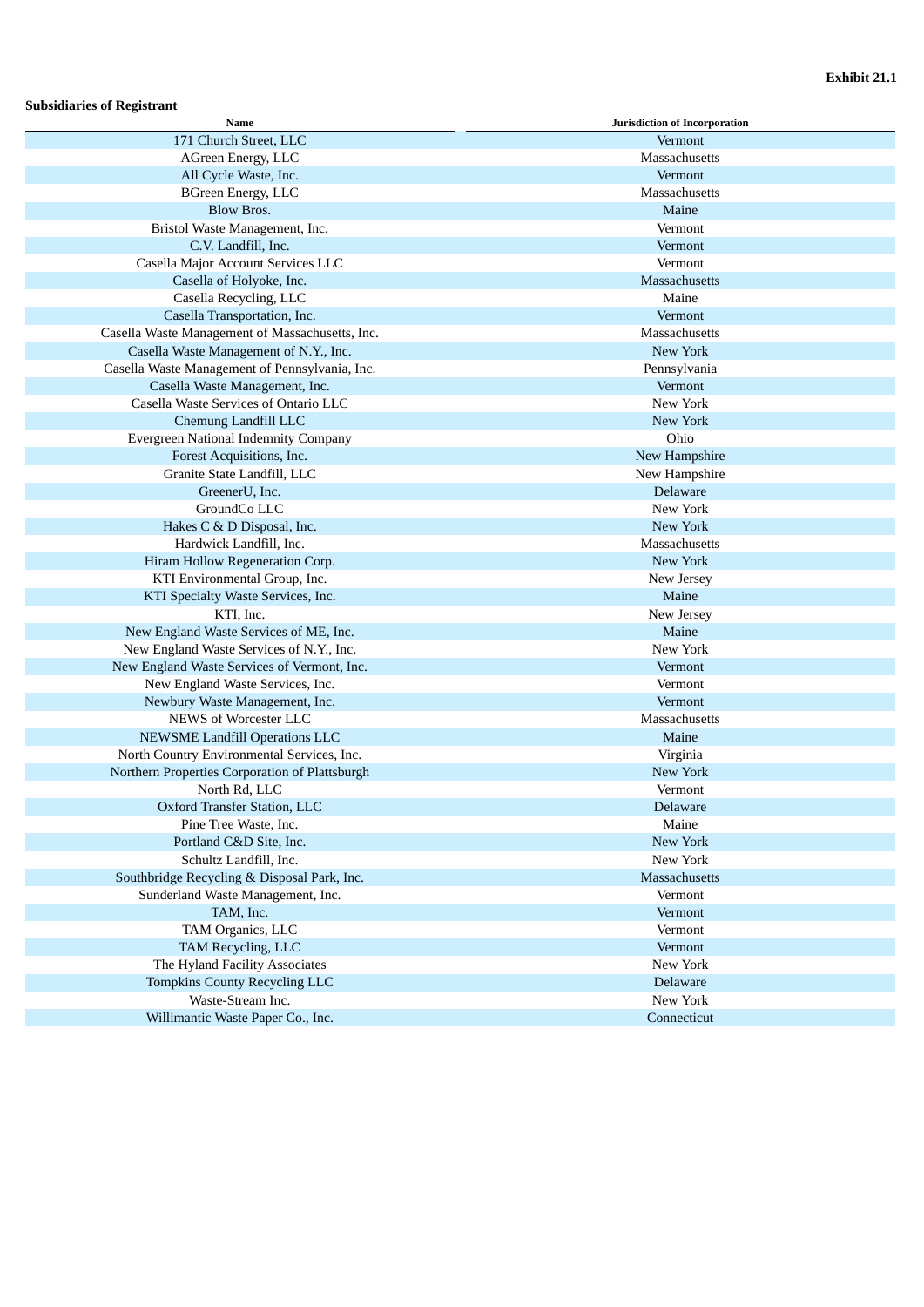## **CONSENT OF INDEPENDENT REGISTERED PUBLIC ACCOUNTING FIRM**

<span id="page-114-0"></span>We consent to the incorporation by reference in the Registration Statements on Form S-8 (Nos. 333-40267, 333-43537, 333-43539, 333-43541, 333-43543, 333-43635, 333-67487, 333-92735, 333-31022, 333-100553, 333-141038, 333-163645, 333-175010, 333-199685 and 333-214683) and on Form S-3 (Nos. 333-85279, 333-88097, 333-95841, 333-31268, and 333-260602) of Casella Waste Systems, Inc. of our report dated February 18, 2022, relating to the consolidated financial statements, and the effectiveness of internal control over financial reporting of Casella Waste Systems, Inc. and subsidiaries, appearing in the Annual Report on Form 10-K of Casella Waste Systems, Inc. for the year ended December 31, 2021.

/s/ RSM US LLP

Boston, Massachusetts February 18, 2022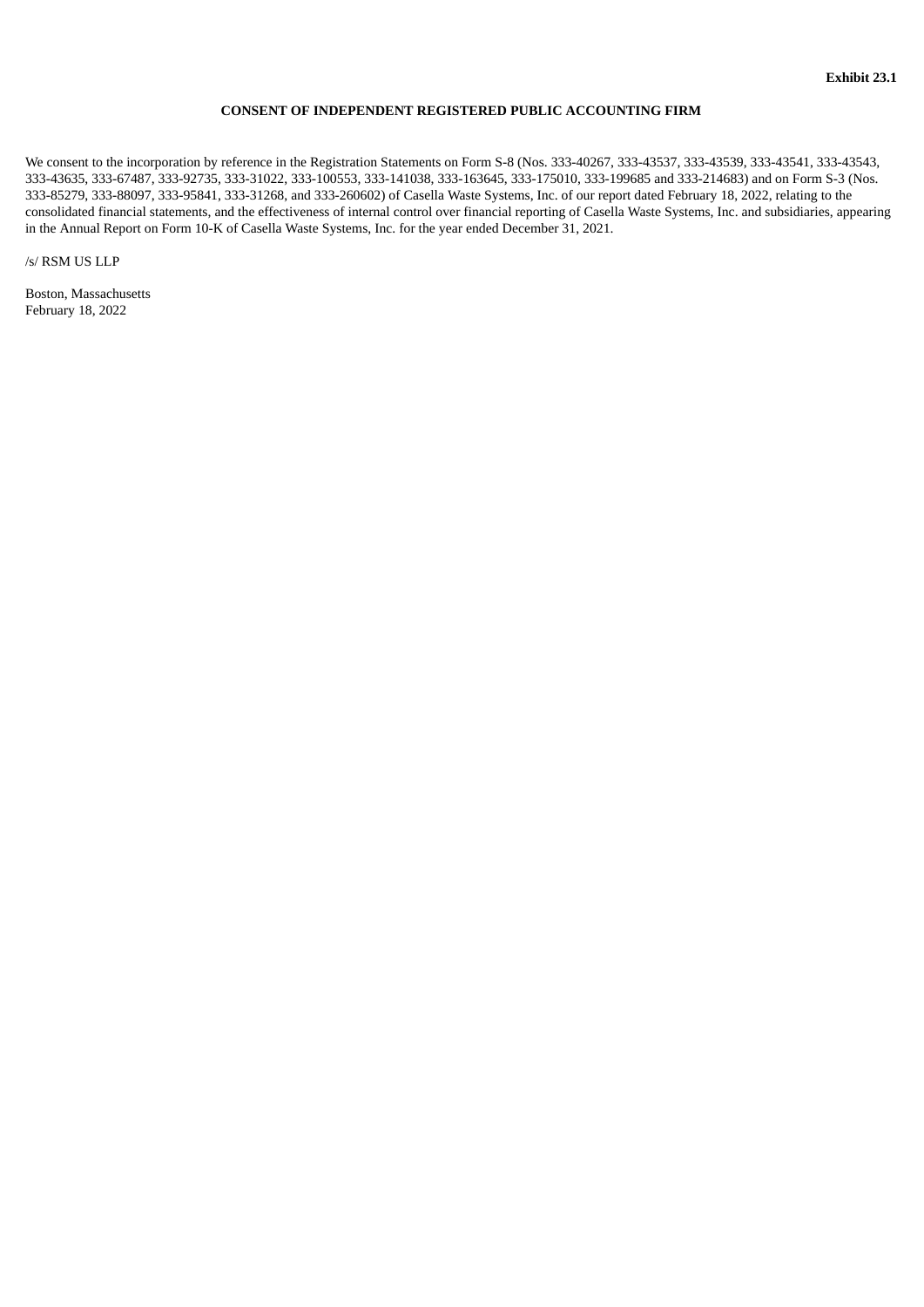#### **CERTIFICATION**

<span id="page-115-0"></span>I, John W. Casella, certify that:

1. I have reviewed this Annual Report on Form 10-K of Casella Waste Systems, Inc.;

2. Based on my knowledge, this report does not contain any untrue statement of a material fact or omit to state a material fact necessary to make the statements made, in light of the circumstances under which such statements were made, not misleading with respect to the period covered by this report;

3. Based on my knowledge, the financial statements, and other financial information included in this report, fairly present in all material respects the financial condition, results of operations and cash flows of the registrant as of, and for, the periods presented in this report;

4. The registrant's other certifying officer and I are responsible for establishing and maintaining disclosure controls and procedures (as defined in Exchange Act Rules 13a-15(e) and 15d-15(e)) and internal control over financial reporting (as defined in Exchange Act Rules 13a-15(f) and 15d-15(f)) for the registrant and have:

a) Designed such disclosure controls and procedures, or caused such disclosure controls and procedures to be designed under our supervision, to ensure that material information relating to the registrant, including its consolidated subsidiaries, is made known to us by others within those entities, particularly during the period in which this report is being prepared;

b) Designed such internal control over financial reporting, or caused such internal control over financial reporting to be designed under our supervision, to provide reasonable assurance regarding the reliability of financial reporting and the preparation of financial statements for external purposes in accordance with generally accepted accounting principles;

c) Evaluated the effectiveness of the registrant's disclosure controls and procedures and presented in this report our conclusions about the effectiveness of the disclosure controls and procedures, as of the end of the period covered by this report based on such evaluation; and

d) Disclosed in this report any change in the registrant's internal control over financial reporting that occurred during the registrant's most recent fiscal quarter (the registrant's fourth fiscal quarter in the case of an annual report) that has materially affected, or is reasonably likely to materially affect, the registrant's internal control over financial reporting; and

5. The registrant's other certifying officer and I have disclosed, based on our most recent evaluation of internal control over financial reporting, to the registrant's auditors and the audit committee of the registrant's board of directors (or persons performing the equivalent functions):

a) All significant deficiencies and material weaknesses in the design or operation of internal control over financial reporting which are reasonably likely to adversely affect the registrant's ability to record, process, summarize and report financial information; and

b) Any fraud, whether or not material, that involves management or other employees who have a significant role in the registrant's internal control over financial reporting.

Date: February 18, 2022 By: /s/ John W. Casella

John W. Casella *Chairman and Chief Executive Officer (Principal Executive Officer)*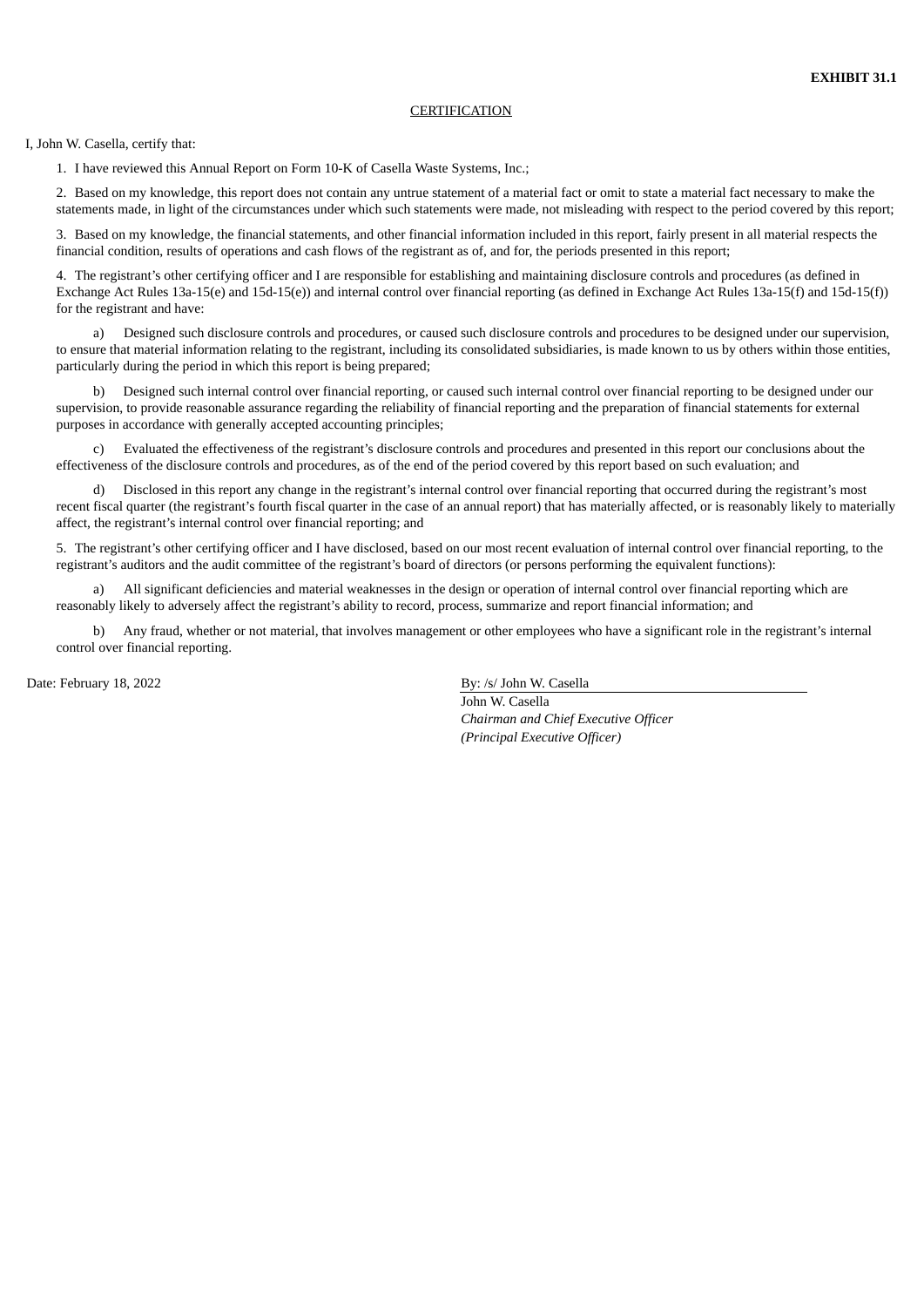#### **CERTIFICATION**

<span id="page-116-0"></span>I, Edmond R. Coletta, certify that:

1. I have reviewed this Annual Report on Form 10-K of Casella Waste Systems, Inc.;

2. Based on my knowledge, this report does not contain any untrue statement of a material fact or omit to state a material fact necessary to make the statements made, in light of the circumstances under which such statements were made, not misleading with respect to the period covered by this report;

3. Based on my knowledge, the financial statements, and other financial information included in this report, fairly present in all material respects the financial condition, results of operations and cash flows of the registrant as of, and for, the periods presented in this report;

4. The registrant's other certifying officer and I are responsible for establishing and maintaining disclosure controls and procedures (as defined in Exchange Act Rules 13a-15(e) and 15d-15(e)) and internal control over financial reporting (as defined in Exchange Act Rules 13a-15(f) and 15d-15(f)) for the registrant and have:

a) Designed such disclosure controls and procedures, or caused such disclosure controls and procedures to be designed under our supervision, to ensure that material information relating to the registrant, including its consolidated subsidiaries, is made known to us by others within those entities, particularly during the period in which this report is being prepared;

b) Designed such internal control over financial reporting, or caused such internal control over financial reporting to be designed under our supervision, to provide reasonable assurance regarding the reliability of financial reporting and the preparation of financial statements for external purposes in accordance with generally accepted accounting principles;

c) Evaluated the effectiveness of the registrant's disclosure controls and procedures and presented in this report our conclusions about the effectiveness of the disclosure controls and procedures, as of the end of the period covered by this report based on such evaluation; and

d) Disclosed in this report any change in the registrant's internal control over financial reporting that occurred during the registrant's most recent fiscal quarter (the registrant's fourth fiscal quarter in the case of an annual report) that has materially affected, or is reasonably likely to materially affect, the registrant's internal control over financial reporting; and

5. The registrant's other certifying officer and I have disclosed, based on our most recent evaluation of internal control over financial reporting, to the registrant's auditors and the audit committee of the registrant's board of directors (or persons performing the equivalent functions):

a) All significant deficiencies and material weaknesses in the design or operation of internal control over financial reporting which are reasonably likely to adversely affect the registrant's ability to record, process, summarize and report financial information; and

b) Any fraud, whether or not material, that involves management or other employees who have a significant role in the registrant's internal control over financial reporting.

Date: February 18, 2022 By: /s/ Edmond R. Coletta Edmond R. Coletta

*Senior Vice President and Chief Financial Officer (Principal Financial Officer)*